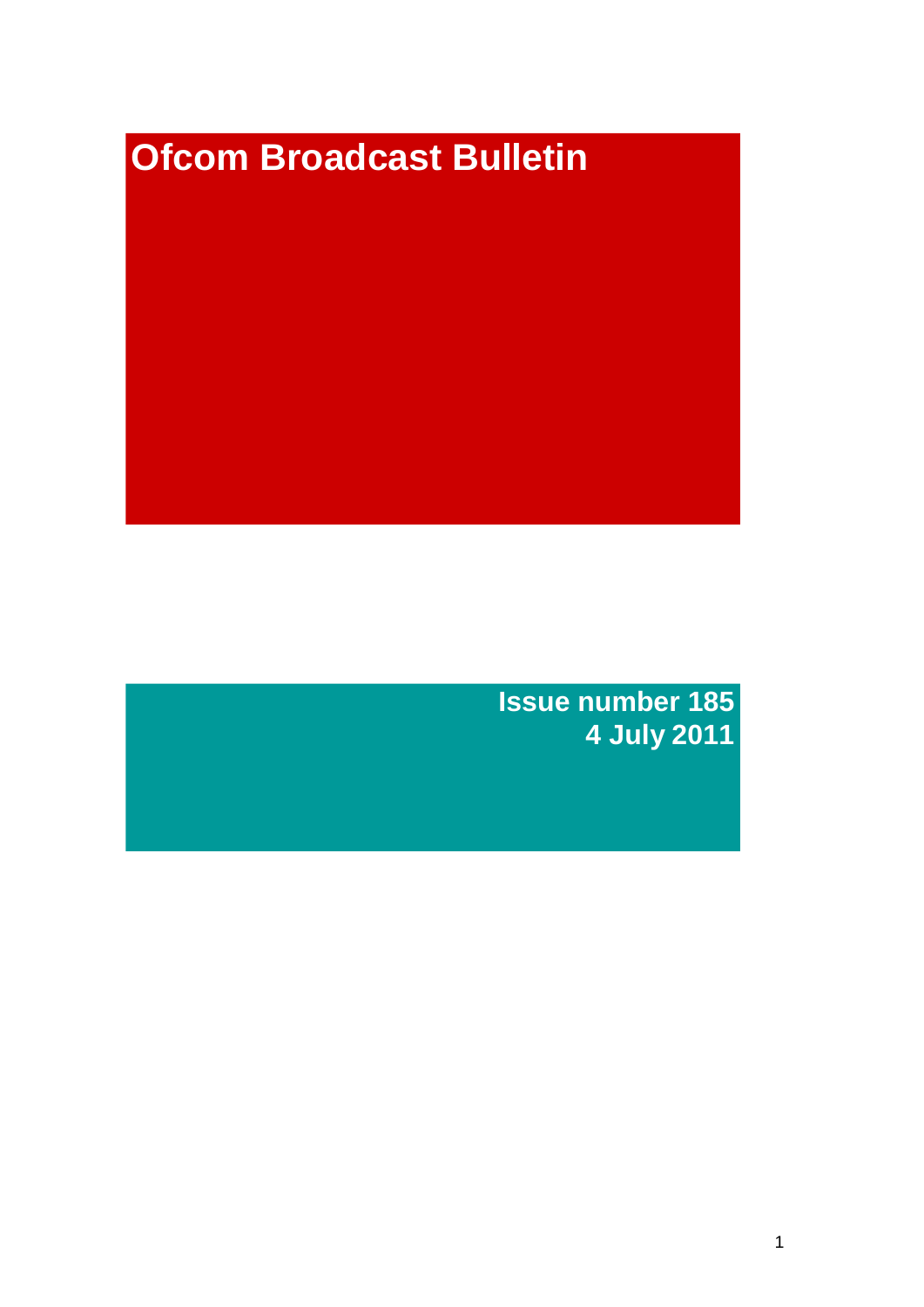# **Contents**

| Introduction                                                                                                                                                                                                                                                                                                                                                                                                                                                                                                                                                                                                                                                                                                                                | 4  |
|---------------------------------------------------------------------------------------------------------------------------------------------------------------------------------------------------------------------------------------------------------------------------------------------------------------------------------------------------------------------------------------------------------------------------------------------------------------------------------------------------------------------------------------------------------------------------------------------------------------------------------------------------------------------------------------------------------------------------------------------|----|
| <b>Notice of Sanction</b>                                                                                                                                                                                                                                                                                                                                                                                                                                                                                                                                                                                                                                                                                                                   |    |
| <b>Satellite Entertainment Limited</b><br>Multiple breaches of TLCS Licence Condition 11,<br>September to October 2010                                                                                                                                                                                                                                                                                                                                                                                                                                                                                                                                                                                                                      | 5  |
| <b>Broadcast Licence Condition cases</b>                                                                                                                                                                                                                                                                                                                                                                                                                                                                                                                                                                                                                                                                                                    |    |
| Broadcasting licensees' Relevant Turnover returns                                                                                                                                                                                                                                                                                                                                                                                                                                                                                                                                                                                                                                                                                           | 7  |
| <b>Note to Broadcasters</b>                                                                                                                                                                                                                                                                                                                                                                                                                                                                                                                                                                                                                                                                                                                 |    |
| Ofcom's policy on deadline extensions                                                                                                                                                                                                                                                                                                                                                                                                                                                                                                                                                                                                                                                                                                       | 10 |
| <b>Standards cases</b>                                                                                                                                                                                                                                                                                                                                                                                                                                                                                                                                                                                                                                                                                                                      |    |
| In Breach                                                                                                                                                                                                                                                                                                                                                                                                                                                                                                                                                                                                                                                                                                                                   |    |
| <b>Red Light</b><br>Red Light 1, (Channel 911), 3 April 2011 23:53 to 01:00<br>Red Light 1, (Channel 911), 9 April 2011, 21:00 to 21:35<br>Red Light 1, (Channel 911), 13 April 2011, 21:03 to 21:45<br>Red Light 1, (Channel 911), 13 April 2011, 22:00 to 23:00<br><b>Bang Babes</b><br>Red light 1, (Channel 911), 10 April 2011, 00:00 to 01:00<br><b>Red Light 2</b><br>Red Light 2 (Channel 902), 2 April 2011, 00:05 to 01:00<br><b>Xplicit</b><br>Red Light 2, (Channel 902), 12 April 2011, 22:12 to 23:00<br>Red Light 2, (Channel 902), 13 April 2011, 00:11 to 01:00<br><b>Red Light 3</b><br>Red Light 3 (Channel 948), 10 April 2011, 22:10 to 23:00<br>100% Horny<br>Red Light 3 (Channel 948), 6 April 2011, 22:00 to 23:00 | 11 |
| <b>Northern Birds</b><br>SportXXX1, 12 March 2011, 21:30 to 22:00<br>and 13 March 2011, 01:00 to 01.20<br>Asian Babes,<br>Live XXXBabes, 14 March 2011, 00:00                                                                                                                                                                                                                                                                                                                                                                                                                                                                                                                                                                               | 23 |
| <b>Elite Nights</b><br>Elite TV 2 (Channel 914), 19 March 2011, 00:27 to 00:46<br>Elite TV 2 (Channel 914), 10 April 2011, 22:17 to 22:55                                                                                                                                                                                                                                                                                                                                                                                                                                                                                                                                                                                                   | 29 |
| <b>Bluebird Daytime TV</b><br>Babeworld TV, 14 April 2011, 13:45 to 14:45                                                                                                                                                                                                                                                                                                                                                                                                                                                                                                                                                                                                                                                                   | 34 |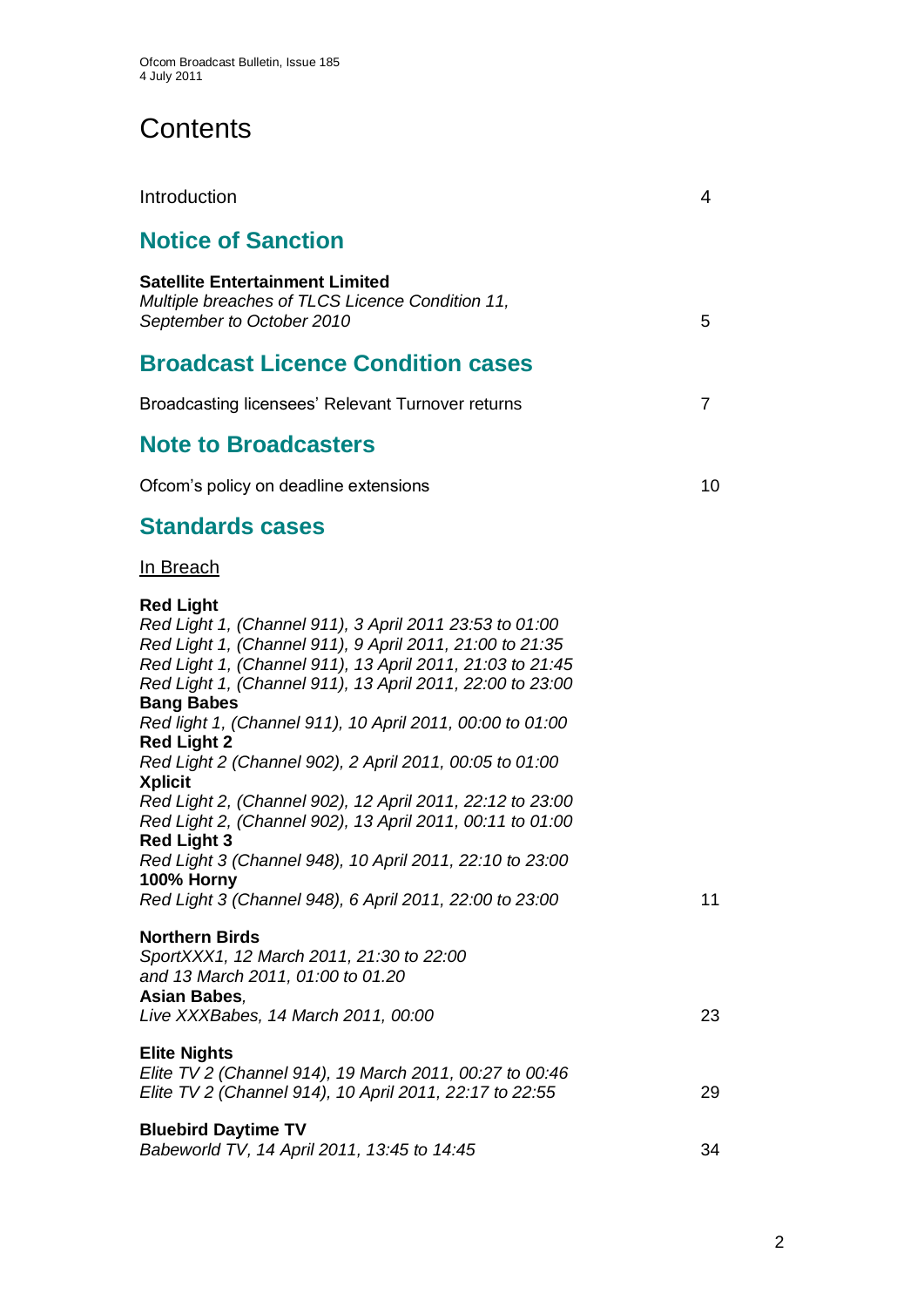| Adult chat advertisement content<br>Get Lucky TV, 10 April 2011, 22:00 to 22:20                                                              | 38  |
|----------------------------------------------------------------------------------------------------------------------------------------------|-----|
| <b>Matt Forde</b><br>Talksport, 28 March 2011, 00:20, 4 April 2011, 00:15,<br>11 April 2011, 00:18 and 2 May 2011, 00:15                     | 42  |
| <b>Bahrain Special</b><br>Ahlulbayt TV, 29 March 2011 and 31 March 2011, 18:00                                                               | 48  |
| <b>Bahrain Revolution</b><br>Hidayat TV, 25 March 2011, 19:00                                                                                | 56  |
| <b>Hourly Urdu News</b><br>ARY News, 17 March 2011, 20:00<br><b>Criminals Most Wanted</b><br>ARY News, 17 April 2011, 15:00                  | 61  |
| <b>Advertisement for Health Food Center</b><br>OBE, 24 January 2011, 11:00                                                                   | 65  |
| <b>PS3 sponsorship of Five Movies</b><br>Channel 5, Channel 5 HD, 5* and 5 USA,<br>3 February 2011 to 25 March 2011, various dates and times | 70  |
| <b>SK Vibemaker</b><br>Rinse FM, 30 March 2011, 14:00 to 17:00                                                                               | 74  |
| <b>Resolved</b>                                                                                                                              |     |
| <b>FA Cup Final</b><br>ITV1, 14 May 2011, 17:00                                                                                              | 76  |
| <b>Fairness &amp; Privacy cases</b>                                                                                                          |     |
| Upheld                                                                                                                                       |     |
| <b>Complaint by Trust Inheritance</b><br>Rip Off Britain, BBC1, 7 December 2010                                                              | 79  |
| <b>Not Upheld</b>                                                                                                                            |     |
| <b>Complaint by Unison</b><br>Dispatches: What's The Point Of The Unions,<br>Channel 4, 27 September 2010                                    | 85  |
| Other programmes not in breach                                                                                                               | 104 |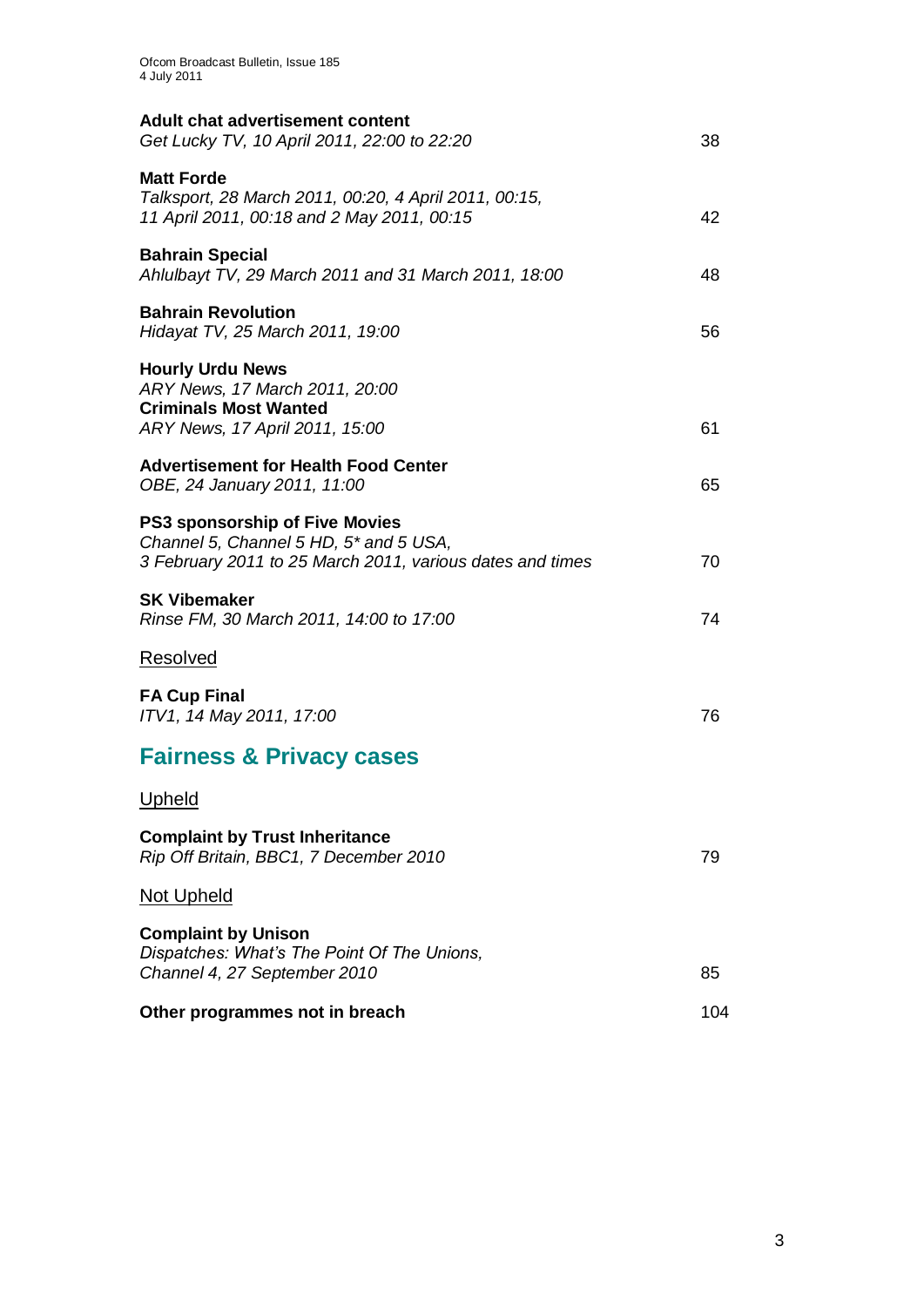# Introduction

The Broadcast Bulletin reports on the outcome of investigations into alleged breaches of those Ofcom codes and licence conditions with which broadcasters regulated by Ofcom are required to comply. These include:

a) Ofcom"s Broadcasting Code ("the Code"), the most recent version of which took effect on 28 February 2011and covers all programmes broadcast on or after 28 February 2011. The Broadcasting Code can be found at: [http://stakeholders.ofcom.org.uk/broadcasting/broadcast-codes/broadcast-code/.](http://stakeholders.ofcom.org.uk/broadcasting/broadcast-codes/broadcast-code/)

Note: Programmes broadcast prior to 28 February 2011are covered by the version of the Code that was in force at the date of broadcast.

- b) the Code on the Scheduling of Television Advertising ("COSTA") which came into effect on 1 September 2008 and contains rules on how much advertising and teleshopping may be scheduled in programmes, how many breaks are allowed and when they may be taken. COSTA can be found at: [http://stakeholders.ofcom.org.uk/broadcasting/broadcast-codes/advert-code/.](http://stakeholders.ofcom.org.uk/broadcasting/broadcast-codes/advert-code/)
- c) certain sections of the BCAP Code: the UK Code of Broadcast Advertising, which relate to those areas of the BCAP Code for which Ofcom retains regulatory responsibility. These include:
	- the prohibition on "political" advertising;
	- sponsorship (see Rules 9.16 and 9.17 of the Code for television broadcasters);
	- "participation TV" advertising. This includes long-form advertising predicated on premium rate telephone services – most notably chat (including "adult" chat), "psychic" readings and dedicated quiz TV (Call TV quiz services). Ofcom is also responsible for regulating gambling, dating and "message board' material where these are broadcast as advertising<sup>1</sup>; and
	- the imposition of statutory sanctions in advertising cases.

The BCAP Code can be found at: [www.bcap.org.uk/The-Codes/BCAP-Code.aspx](http://www.bcap.org.uk/The-Codes/BCAP-Code.aspx)

d) other licence conditions which broadcasters must comply with, such as requirements to pay fees and submit information which enables Ofcom to carry out its statutory duties. Further information on television and radio licences can be found at:<http://licensing.ofcom.org.uk/tv-broadcast-licences/> and [http://licensing.ofcom.org.uk/radio-broadcast-licensing/.](http://licensing.ofcom.org.uk/radio-broadcast-licensing/)

Other codes and requirements may also apply to broadcasters, depending on their circumstances. These include the Code on Television Access Services (which sets out how much subtitling, signing and audio description relevant licensees must provide), the Code on Electronic Programme Guides, the Code on Listed Events, and the Cross Promotion Code. Links to all these codes can be found at: <http://stakeholders.ofcom.org.uk/broadcasting/broadcast-codes/>

It is Ofcom"s policy to describe fully the content in television and radio programmes that is subject to broadcast investigations. Some of the language and descriptions used in Ofcom"s Broadcast Bulletin may therefore cause offence.

<sup>1</sup>  $1$  BCAP and ASA continue to regulate conventional teleshopping content and spot advertising for these types of services where it is permitted.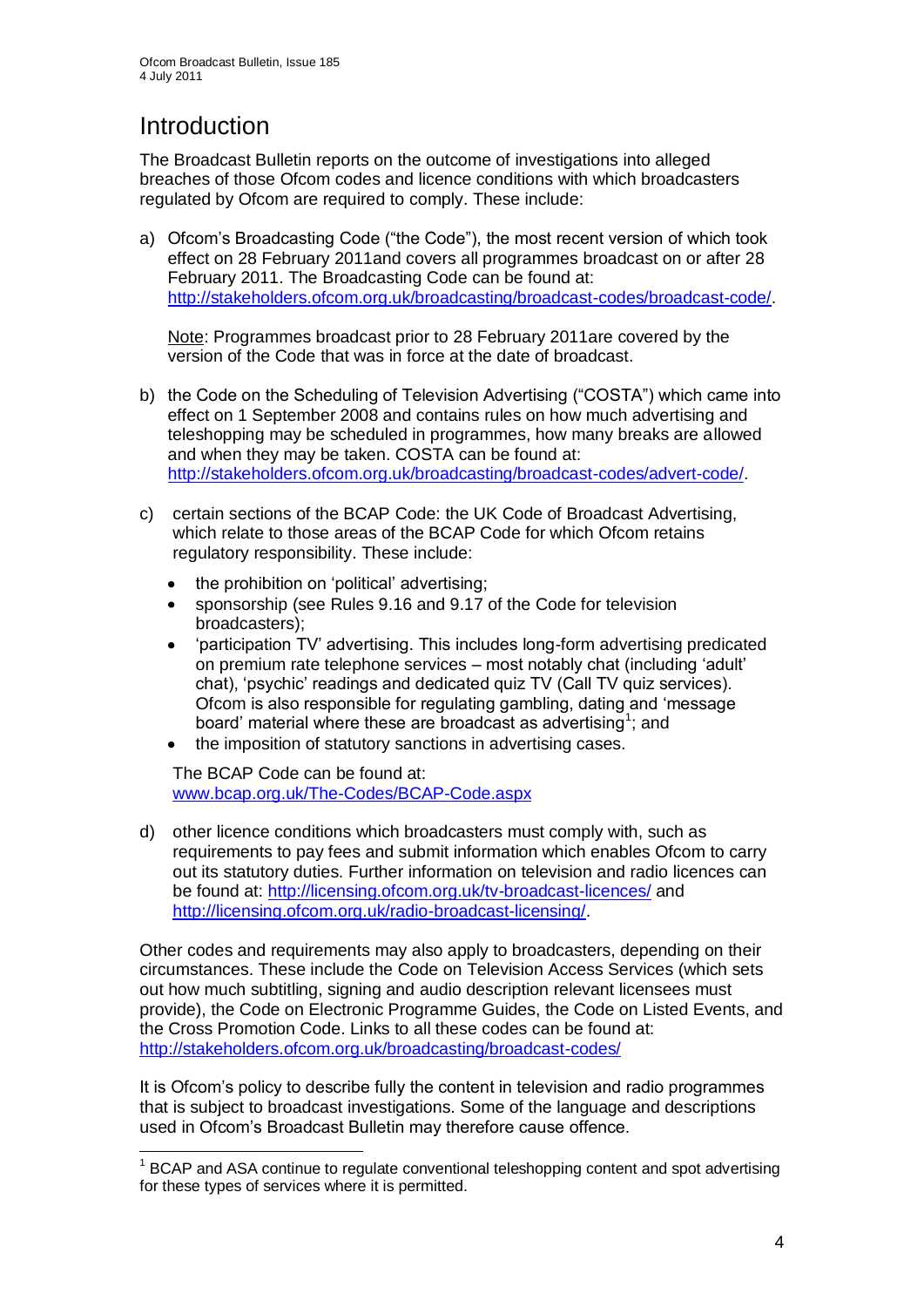# **Notice of Sanction**

## **Satellite Entertainment Limited**

*Multiple breaches of TLCS Licence Condition 11, September to October 2010* 

#### **Introduction**

Satellite Entertainment Limited (SEL) owns and operates four television services. All of these channels are on the Sky platform and each is operated under a Television Licensable Content Service (TLCS) licence issued by Ofcom under section 13 of the Broadcasting Act 1990.

All of SEL"s channels are located in the "adult" section of the Sky electronic programme guide and are available freely without mandatory restricted access. The channels provide daytime chat and (post watershed) "adult" sex chat services encouraging viewers to call a premium rate service (PRS) telephone number and talk to an onscreen presenter.

On 24 June 2011, Ofcom published its decision to impose a statutory sanction on SEL in respect of three of its services – Live XXX Babes, Northern Birds, and Essex Babes – for failing to comply with Condition 11 of each of the relevant TLCS licences.

In total, Ofcom imposed a total financial penalty of **£90,000**.

#### **Summary of Decision**

SEL was found to have breached Condition 11 nine times in a six week period across September and October 2010.

Licence Condition 11 requires that:

- (1) The Licensee shall adopt procedures acceptable to Ofcom for the retention and production of recordings in sound and vision of any programme which is the subject matter of a Standards Complaint...
- (2) In particular, the Licensee shall: (a) make and retain or arrange for the retention of a recording in sound and vision of every programme included in the Licensed Service for a period of 60 days from the date of its inclusion therein; and (b) at the request of Ofcom forthwith produce to Ofcom any such recording for examination or reproduction.

Ofcom found SEL in breach of this licence condition for failing to provide, when requested, recordings of programmes on the following dates:

- $\bullet$ 8 September 2010
- 26/27 September 2010  $\bullet$
- 21 September 2010
- 16 September 2010
- 27 September 2010
- 23 September 2010
- 24 September 2010
- 12 October 2010
- 13 October 2010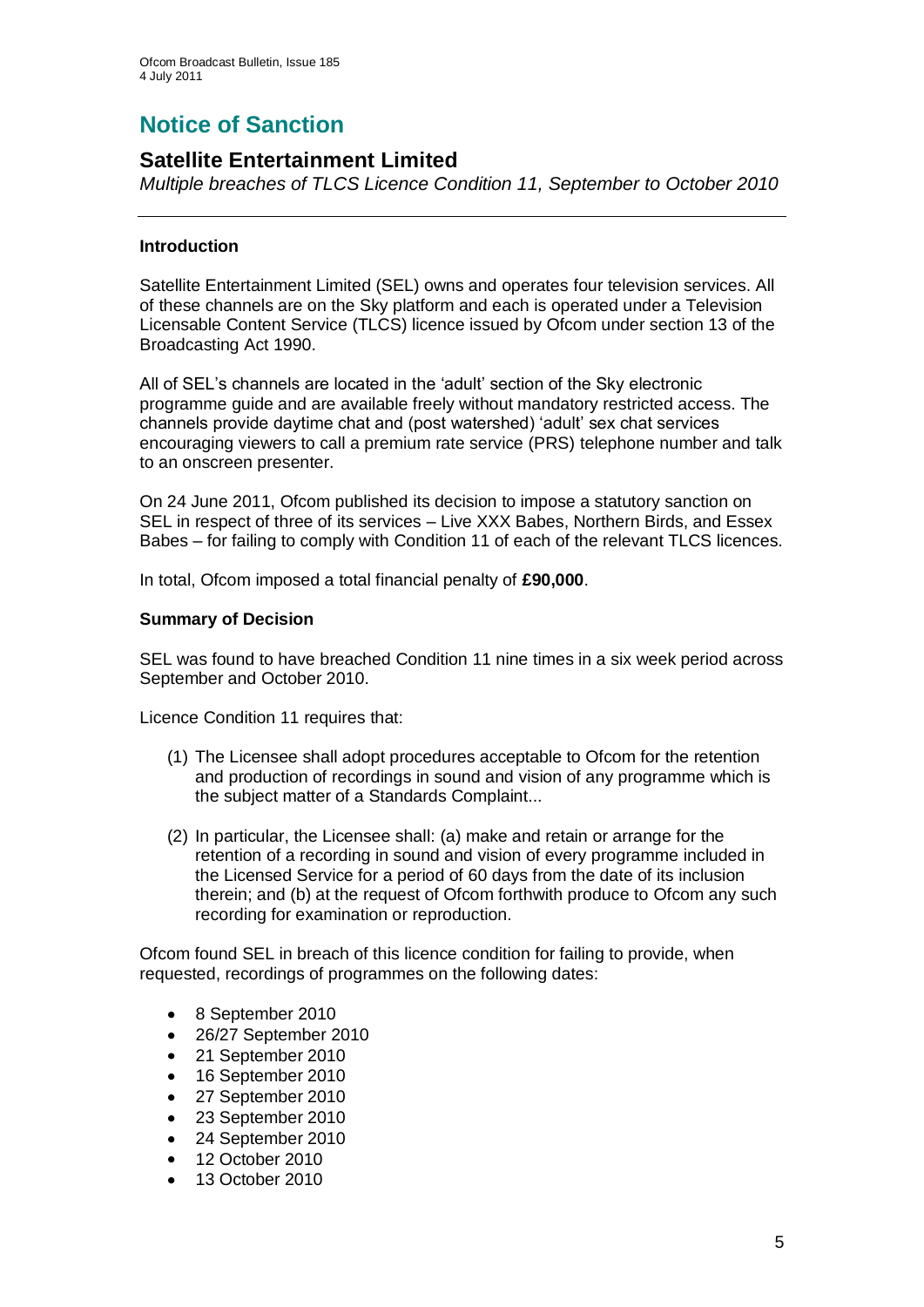After considering all of the evidence and representations made to it, the Committee decided that these Licence Condition 11 breaches were so serious and repeated that a financial penalty should be imposed. The Committee then also considered the level of the fine to be imposed, in accordance with Ofcom"s Penalty Guidelines.

The Licensee argued in mitigation that it had 'rented out' its services to a third party which had assumed control of all aspects of the channels, including compliance.

In summary, the Committee considered that the Licensee"s refusal to supply Ofcom with recordings constituted a very serious licence contravention. The Committee noted that the Licensee"s behaviour served only to frustrate the regulatory process and that this was unacceptable.

The Committee further considered that for a six week period the Licensee had lost control of its own services. The Committee found this failure to maintain control of its services to fall far beneath the standards required of a Licence holder.

Having regard to the serious and repeated nature of the breaches, and having regard to the Licensee"s representations and Ofcom"s Penalty Guidelines, the Committee decided that it was appropriate and proportionate in the circumstances to impose a financial penalty on SEL.

The Committee imposed financial penalties (payable to HM Paymaster General) on SEL of £10,000 for each breach of Condition 11 of the licences. SEL was therefore fined a total of **£90,000**.

The full adjudication is available at: [http://stakeholders.ofcom.org.uk/binaries/enforcement/content-sanctions](http://stakeholders.ofcom.org.uk/binaries/enforcement/content-sanctions-adjudications/satellite-entertainment.pdf)[adjudications/satellite-entertainment.pdf](http://stakeholders.ofcom.org.uk/binaries/enforcement/content-sanctions-adjudications/satellite-entertainment.pdf)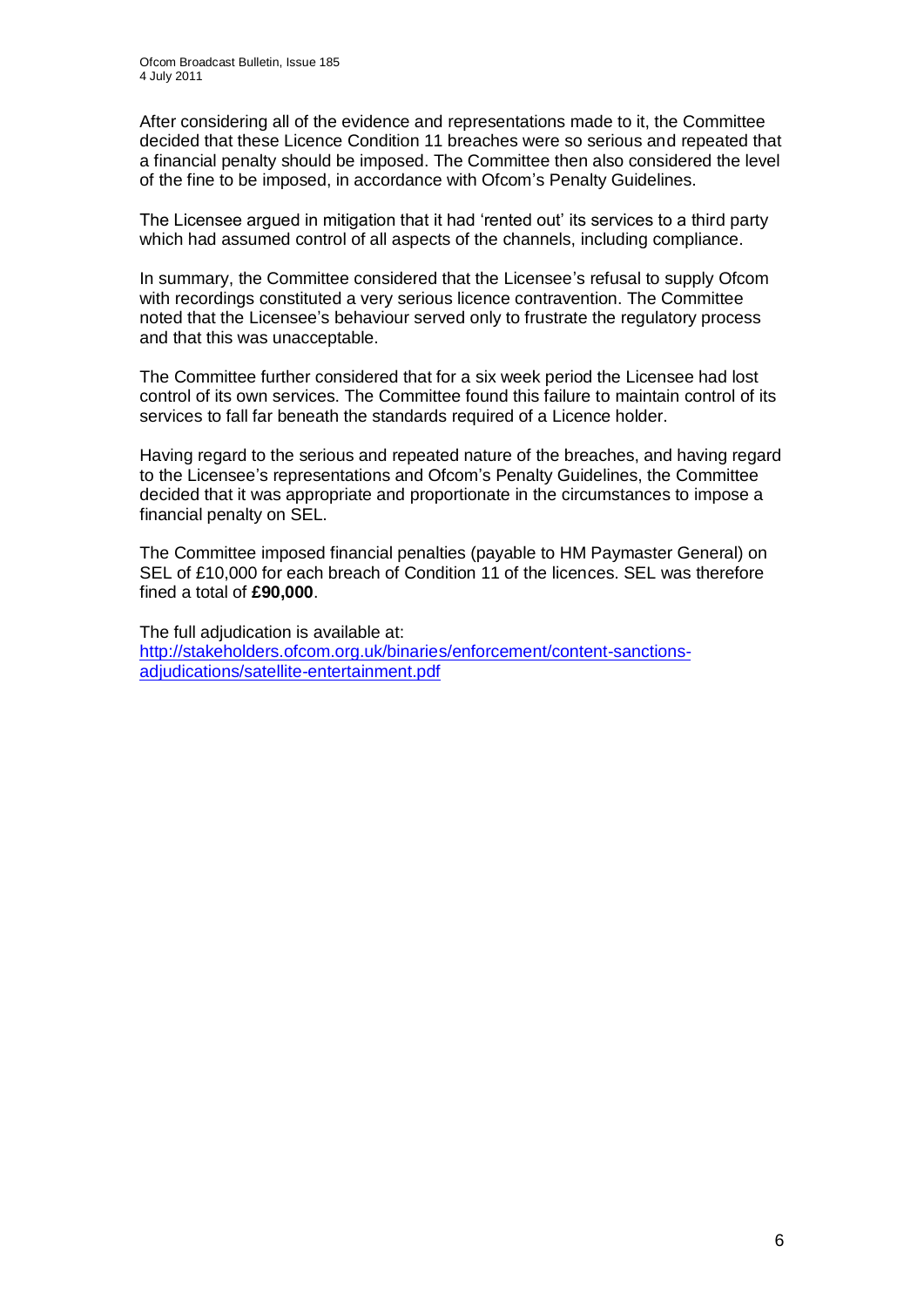# **Broadcast Licence Condition cases**

## **Broadcasting licensees' Relevant Turnover returns**

Ofcom is partly funded by the licence fees it charges television and radio licensees. In setting these fees, Ofcom is under a statutory obligation to ensure that the aggregate amount of fees that are required to be paid by licensees is sufficient to meet the cost of Ofcom"s functions relating to the regulation of broadcasting. The principles which Ofcom applies when determining what fees should be paid by  $l$ icensees are set out in the Statement of Charging Principles<sup>1</sup>. Chief among these principles is that for all television and for national and local analogue radio licensees, the fees they are required to pay are based on a percentage of their turnover from related activities. This is known as Relevant Turnover.

In order to enable Ofcom to charge licensees the appropriate fee, each licensee is required each year to submit to Ofcom a statement of its Relevant Turnover for the last but one calendar year. This provision of information is a licence requirement<sup>2</sup>. As well as enabling the charging of fees, this information is also used by Ofcom to fulfil its obligations regarding market reporting. It can therefore be seen that submission of Relevant Turnover is an extremely important requirement upon all relevant broadcasting licensees.

Failure by a licensee to submit an annual Relevant Turnover return when required represents a serious and fundamental breach of a broadcast licence, as the absence of the information contained in the return means that Ofcom is unable properly to carry out its regulatory duties.

#### **In Breach**

The following licensees have failed to submit their Relevant Turnover returns, despite repeated requests for this information. These licensees have therefore been found **in breach** of their licences. As a consequence of this serious and continuing licence breach, Ofcom is putting these licensees on notice that their present contravention of their licences is being considered for the imposition of a statutory sanction, including licence revocation.

| <b>Television licensees</b> |                     |  |
|-----------------------------|---------------------|--|
| Licensee                    | <b>Service Name</b> |  |
| <b>Destiny Broadcasting</b> | Praise TV           |  |
| Sikh Media Limited          | Sikh TV             |  |
| Euro Bangla Limited         | Euro Bangla TV      |  |
| PAK (UK) TV Limited         | Prime TV            |  |
| Thane Direct UK Limited     | <b>Think Thane</b>  |  |

<sup>1</sup> <sup>1</sup> [http://stakeholders.ofcom.org.uk/binaries/consultations/socp/statement/charging\\_principles.pdf](http://stakeholders.ofcom.org.uk/binaries/consultations/socp/statement/charging_principles.pdf)

 $2$  Contained in Licence condition 12 for television licensees, and Licence Condition 9 for radio licensees.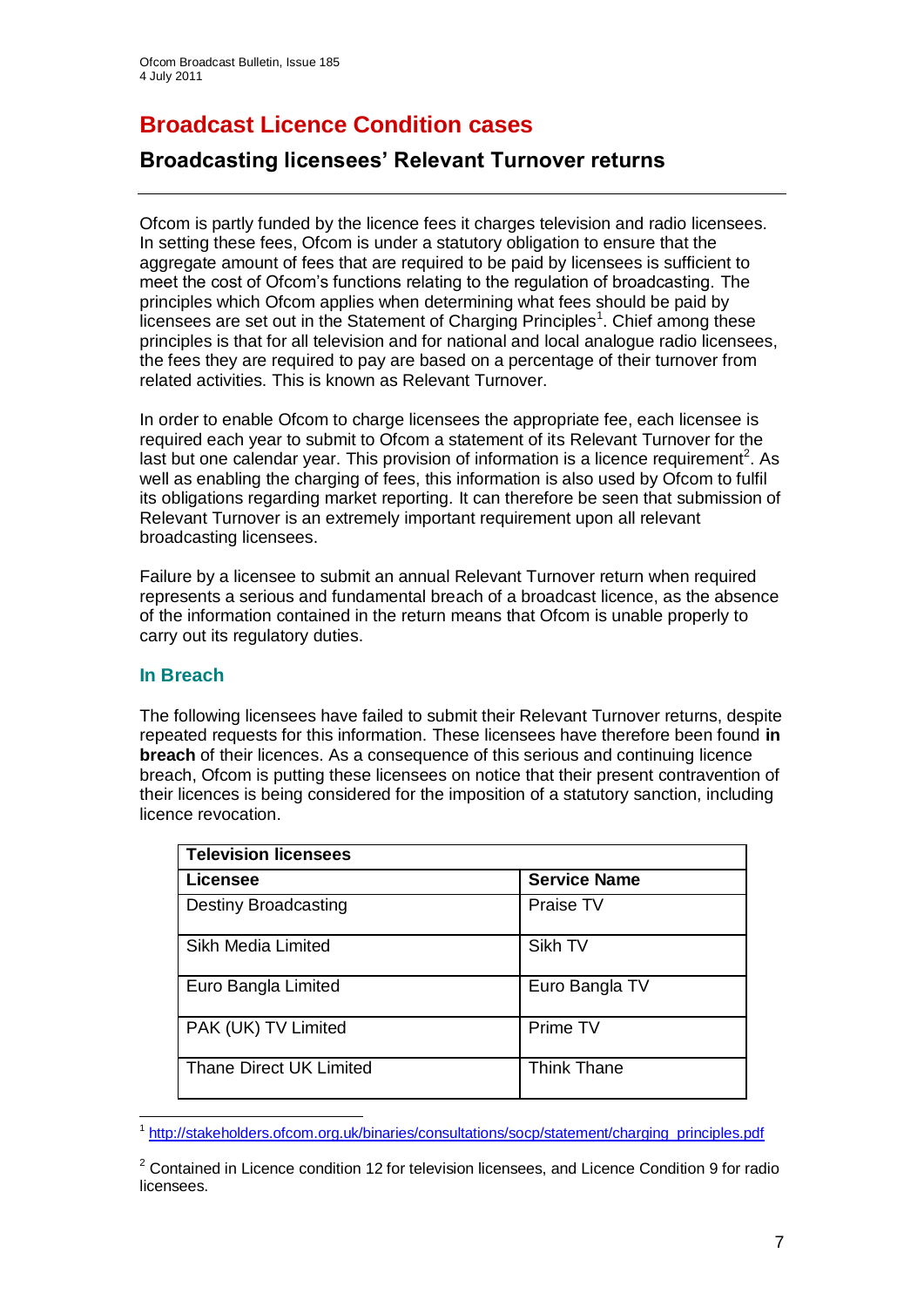| Thane Direct UK Limited            | <b>Thane Direct</b>        |
|------------------------------------|----------------------------|
| <b>TV Enterprises Limited</b>      | <b>NTAI</b>                |
| Volkswagen Group Universal Limited | Audi Channel               |
| Thane Direct UK Limited            | Thane Direct International |
| DM Digital TV Limited              | <b>DM Digital</b>          |
| <b>Hidayat Television Limited</b>  | <b>Hidayat TV</b>          |
| The Light Academy                  | <b>Believe TV</b>          |
| <b>New OBE Channel Limited</b>     | <b>OBE</b>                 |
| <b>Radio licensees</b>             |                            |
| Central Air Radio Limited          | Radio XL                   |

#### **Resolved**

The following licensees failed to submit their Relevant Turnover return in accordance with the original deadline, but have subsequently submitted a late return. For these licensees, we therefore consider the matter **resolved**.

| <b>Television licensees</b>                          |                     |  |
|------------------------------------------------------|---------------------|--|
| Licensee                                             | <b>Service Name</b> |  |
| Al Ehya Digital TV Limited                           | Noor TV             |  |
| ATN Bangla UK Limited                                | ATN Bangla UK       |  |
| <b>CTV</b> International Limited                     | <b>CTV</b>          |  |
| Gala Alderny Limited                                 | Gala TV             |  |
| <b>Middlesex Broadcasting Corporation</b><br>Limited | <b>MATV Punjabi</b> |  |
| <b>Middlesex Broadcasting Corporation</b><br>Limited | <b>MATV Music</b>   |  |
| Playphone Europe Limited                             | Playphone           |  |
| <b>Propeller TV Limited</b>                          | This is Yorkshire   |  |
| Regis1 Limited                                       | Sangat              |  |
| Sci Fi Channel Europe Limited                        | Sci Fi Romania      |  |
| <b>Shorts International Limited</b>                  | Shorts TV           |  |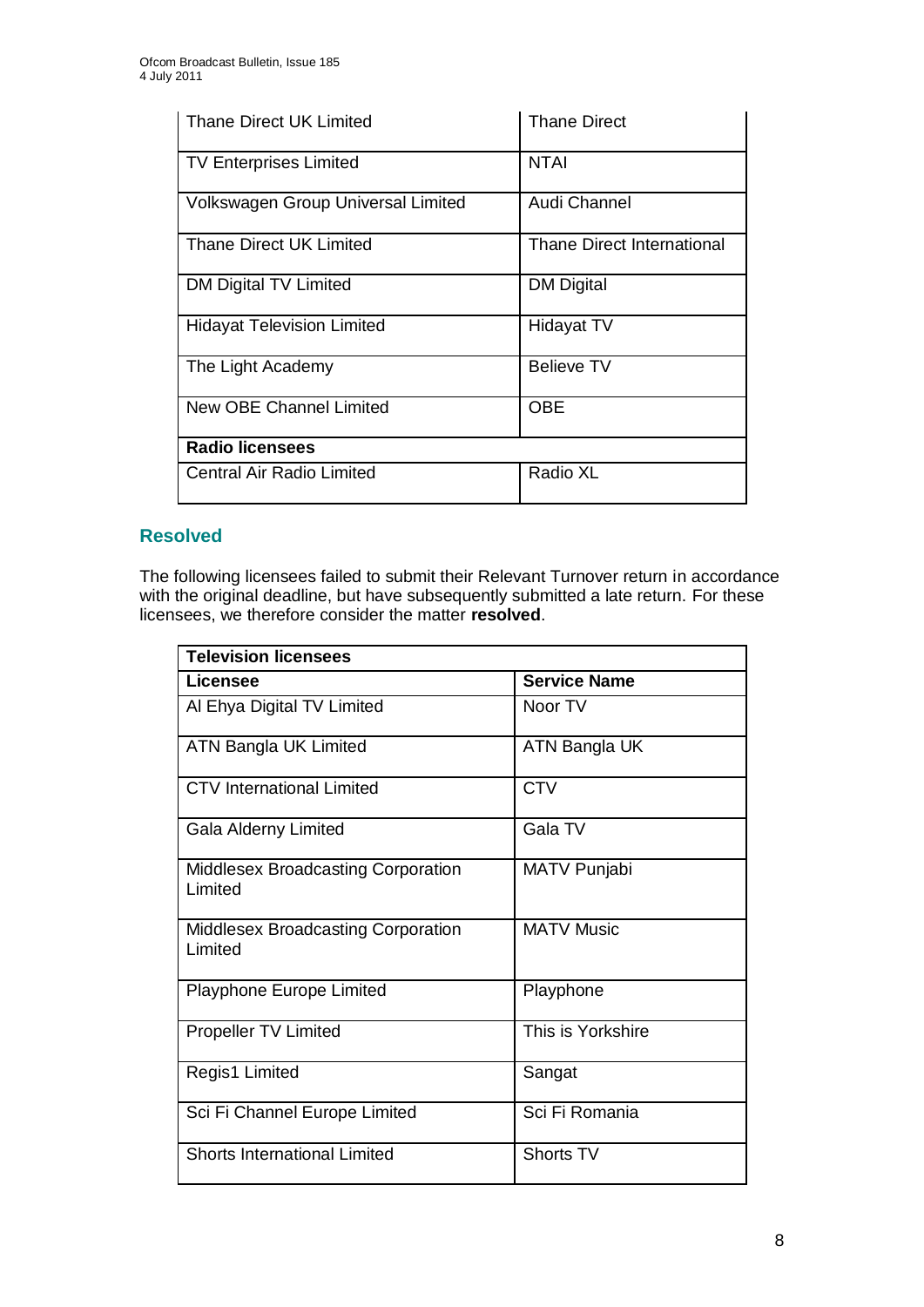| South For You Limited                               | South For You             |
|-----------------------------------------------------|---------------------------|
| <b>Trans Europe Media Limited</b>                   | NR TV                     |
| <b>Rainbow Television</b>                           | Rainbow TV                |
| A&A Inform Limited                                  | <b>Russian Hour</b>       |
| Smart TV Broadcasting                               | Casino TV                 |
| <b>Smart TV Broadcasting</b>                        | Akilli TV                 |
| <b>MGM Channel NLF Limited</b>                      | The MGM Channel           |
| <b>Travel Channel International Limited</b>         | <b>Travel Channel HD</b>  |
| <b>Travel Channel International Limited</b>         | <b>Travel Channel</b>     |
| <b>Travel Channel International Limited</b>         | <b>Travel Channel TV</b>  |
| <b>Travel Channel International Limited</b>         | Retail TV                 |
| <b>Travel Channel International Limited</b>         | <b>Travel Channel 2</b>   |
| <b>Travel Channel International Limited</b>         | <b>The Travel Channel</b> |
| <b>Turner Broadcasting System Europe</b><br>Limited | TCM <sub>2</sub>          |
| <b>Turner Broadcasting System Europe</b><br>Limited | <b>TCM Clasico</b>        |
| <b>Radio licensees</b>                              |                           |
| <b>Brighton and Hove Radio Limited</b>              | Juice 107.2               |
| <b>London Greek Radio Limited</b>                   | London Greek Radio        |
| Imagine FM Limited                                  | Imagine FM                |
| <b>Spectrum Radio Limited</b>                       | Spectrum Radio            |
| <b>Heartland Radio Foundation Limited</b>           | <b>Heartland FM</b>       |
| Dune FM Limited                                     | Dune FM                   |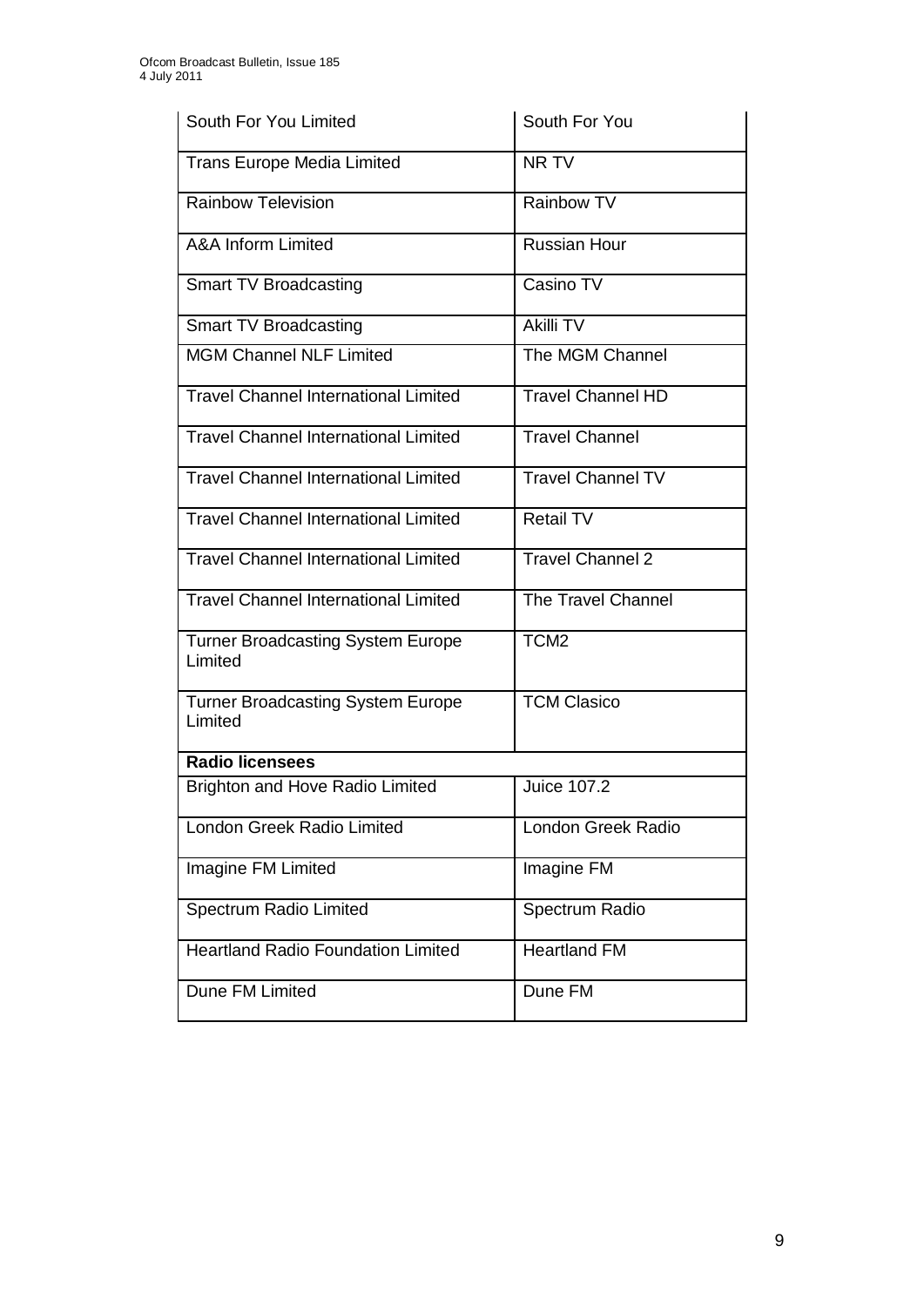# **Note to Broadcasters**

# **Ofcom's policy on deadline extensions**

On 1 June 2011, Ofcom published its revised procedures for handling broadcasting complaints, cases and sanctions. The revised procedures streamline our processes to improve the speed in which we carry out investigations and allow for more responsive decision making for the benefit of all stakeholders.

As part of this, the revised procedures include shorter targets for Ofcom to complete the assessment of complaints and investigations. The procedures also clearly set out the length of time in which broadcasters are required to respond to requests from Ofcom, such as requests for recordings and representations on potential breaches of the relevant codes.

Ofcom is putting all broadcasters on notice that it expects them to respect all deadlines set by Ofcom so it is able to meet the new shorter targets for carrying out assessments and investigations. As such, Ofcom will now only grant extensions to deadlines in exceptional circumstances. In those circumstances, Ofcom expects the broadcaster to notify Ofcom as soon as possible if it is unable to meet a deadline, and to provide sufficient reasons why this is the case.

Broadcasters should note that in cases where a broadcaster fails to meet a deadline for the provision to Ofcom of a recording and/or information requested by Ofcom, it is likely to proceed as a matter of course to investigate the matter under the relevant licence condition and record a breach of that licence condition and, if appropriate, consider taking further regulatory action.

In cases where a broadcaster fails to meet a deadline for the provision of representations to Ofcom during the course of an investigation, and has not been granted an extension, Ofcom may proceed to reaching its decision on the case on the basis of the information available to it at the time.

Ofcom"s revised procedures are available here: <http://stakeholders.ofcom.org.uk/broadcasting/guidance/complaints-sanctions/>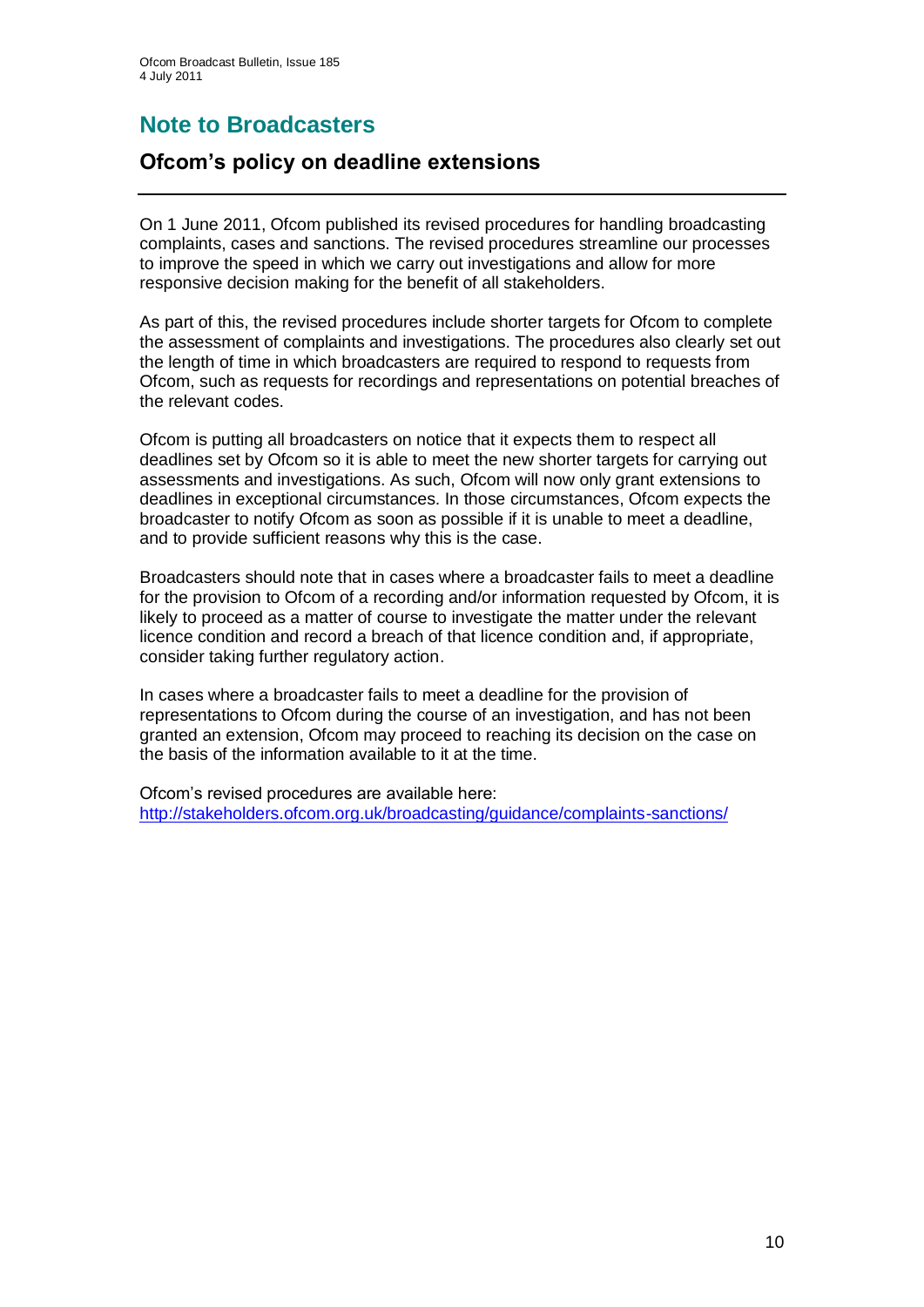# **Standards cases**

# **In Breach**

## **Red Light**

*Red Light 1, (Channel 911), 3 April 2011 23:53 to 01:00 Red Light 1, (Channel 911), 9 April 2011, 21:00 to 21:35 Red Light 1, (Channel 911), 13 April 2011, 21:03 to 21:45 Red Light 1, (Channel 911), 13 April 2011, 22:00 to 23:00*

# **Bang Babes**

*Red light 1, (Channel 911), 10 April 2011, 00:00 to 01:00* 

## **Red Light 2**

*Red Light 2 (Channel 902), 2 April 2011, 00:05 to 01:00*

## **Xplicit**

*Red Light 2, (Channel 902), 12 April 2011, 22:12 to 23:00 Red Light 2, (Channel 902), 13 April 2011, 00:11 to 01:00*

# **Red Light 3**

*Red Light 3 (Channel 948), 10 April 2011, 22:10 to 23:00*

# **100% Horny**

*Red Light 3 (Channel 948), 6 April 2011, 22:00 to 23:00*

#### **Introduction**

*Red Light, Bang Babes, Red Light 2, Xplicit, Red light 3, and 100% Horny are* segments of televised interactive adult sex chat advertisement content broadcast on the services Red Light 1, Red Light 2 and Red Light 3. These three services are available freely without mandatory restricted access on Sky channel numbers 911, 902 and 948 respectively. These services are in the 'adult' section of the Sky Electronic Programme Guide ("Sky EPG"). Viewers are invited to contact onscreen female presenters via premium rate telephony services ("PRS"). The female presenters dress and behave in a sexually provocative way while encouraging viewers to contact the PRS numbers.

The licence for Red Light 1 is owned and operated by Just4Us TV Limited ("Just4Us"); and the licences for Red Light 2 and Red Light 3 are owned and operated by Playboy UK TV Limited/ Benelux Ltd ("Playboy TV"). Just4Us TV Limited is a wholly owned subsidiary of Playboy TV UK/Benelux Limited. Playboy TV complies all three services.

Ofcom received a complaint about the content listed above. In summary the complainant considered the material was "becoming more and more sexually explicit" and "is clearly way beyond what could be deemed acceptable". Ofcom also monitored these services as part of a periodical monitoring exercise of the adult sex chat sector.

#### 1. *Red Light 1,* Red Light 1 (Channel 911), 3 April 2011 23:53 to 01:00

Here the naked female presenter was shown spitting onto her breasts, wiping saliva onto her buttocks and letting saliva drip onto her genital area. The broadcast also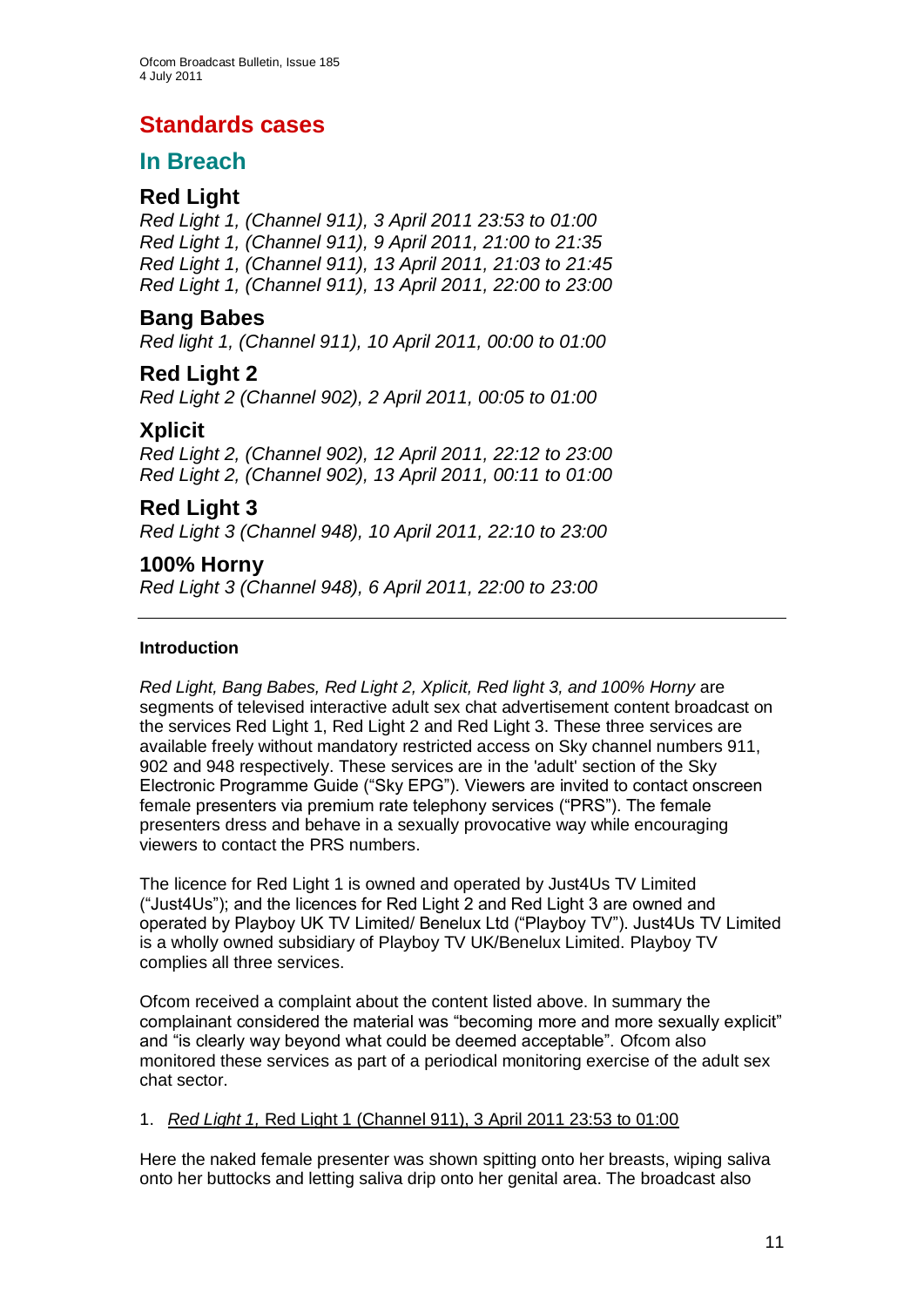included images of the presenter: rubbing oil all over her body, particularly onto her breasts; pouring oil onto her buttocks; adopting sexual positions, such as on her back with her legs wide open to camera; mimicking sexual intercourse; mimicking oral sex on a man using her fingers; and gyrating her hips whilst applying pressure with her cupped hand to cover her genital area. During the broadcast the presenter was also shown using the telephone to cover her genital area.

#### 2. *Red Light,* Red Light 1 (Channel 911), 9 April 2011, 21:03 to 21:35

In the broadcast, the female presenter wore a thong, bra, stockings and red kneehigh boots. During the broadcast she: adopted sexual positions such as lying on her back with her legs wide open, albeit away from camera, sometimes for prolonged periods; mimed sexual intercourse; stroked her breasts and thighs and bunched her thong. On several occasions during the broadcast the presenter gave the impression she was touching her genital area, however the image was obscured by her leg or camera angle.

#### 3. *Bang Babes,* Red Light 1 (Channel 911), 10 April 2011, 00:00 to 01:00

The female presenter was wearing a thong, stockings and red knee-high boots. During the broadcast the presenter was shown bunching her thong and pouring oil onto her inner thighs, buttocks and genital area. The presenter: adopted sexual positions such as on all fours with her buttocks to camera and on her back with her legs wide open to camera; gyrated her hips; and mimicked sexual intercourse. The presenter later removed her thong and applied pressure with her cupped hand to cover her genital area whilst adopting various sexual positions. On one occasion her genital area was briefly visible. During the broadcast on at least three occasions the presenter gave the impression she was touching her genital area; however the image was obscured by her leg or camera angle.

#### 4. *Red Light,* Red Light 1 (Channel 911), 13 April 2011, 21:03 to 21:45

Here the presenter wore a white lace strapless bra, white thong and white shoes. During the broadcast she: adopted sexual positions, such as on all fours and on sitting with her legs wide open to camera; mimicked sexual intercourse, sometimes for prolonged periods; massaged her breasts; and stroked her body. At times her outer genital area was visible and at one point her left nipple was visible.

#### 5. *Red Light,* Red Light 1 (Channel 911), 13 April 2011, 22:00 to 23:00

This broadcast contained the same presenter as the broadcast at 21:03 to 21:45 above. On several occasions throughout this broadcast she adopted sexual positions, such as with her legs wide open to camera or with her buttocks to camera and her outer genital area was visible.

Some images were prolonged and intrusive, in particular: while the presenter was lying on her back with her crotch area raised and the camera angle was pointing down onto her crotch; when she was on all fours with her buttocks to camera, gyrating her hips; and when she was leaning backwards with her legs wide open to camera and mimicking sexual intercourse. The presenter was also shown stroking her inner thighs and outer labial area.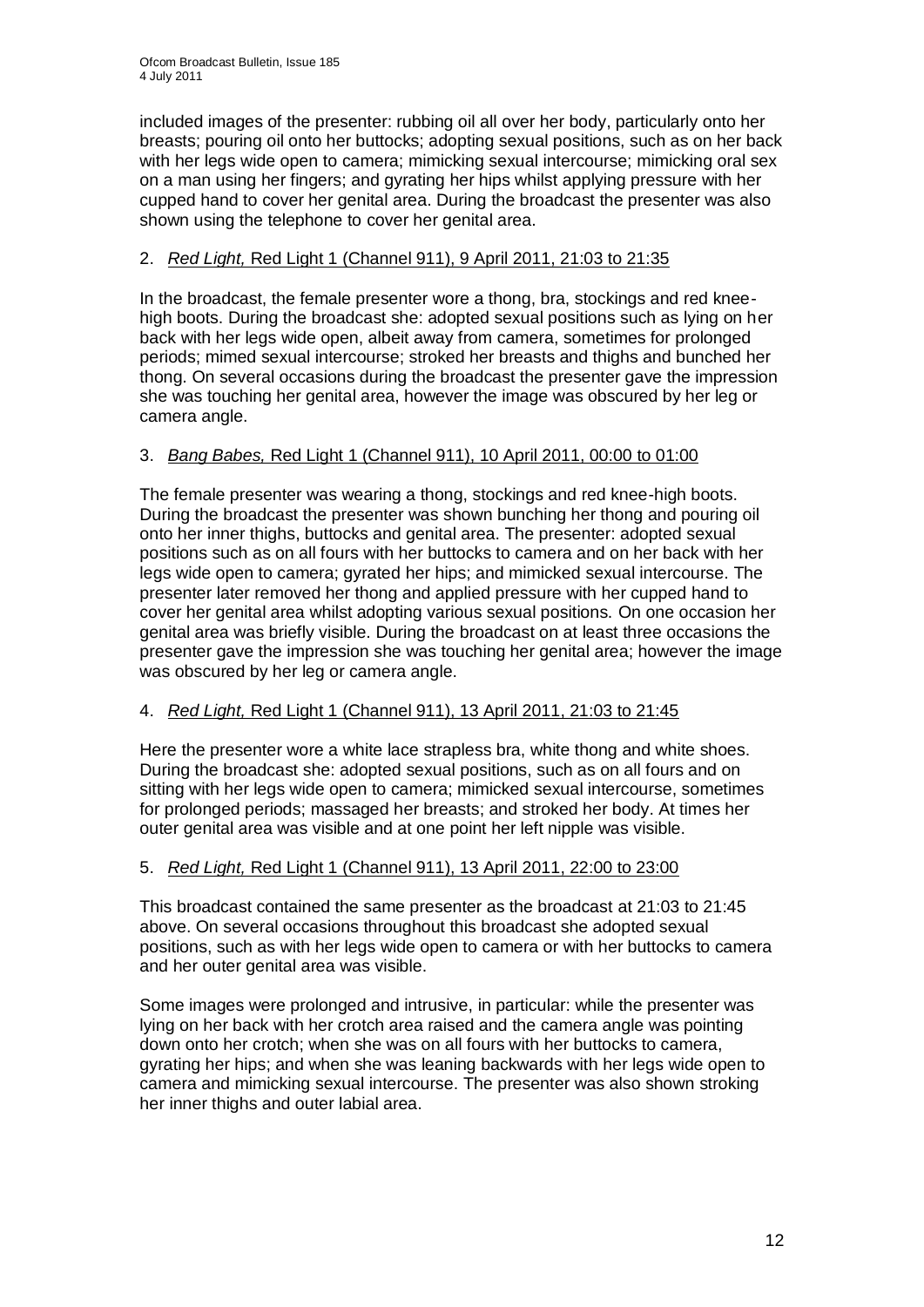#### 6. *Red Light2,* Red Light 2 (Channel 902), 2 April 2011, 00:05 to 01:00

The presenter wore a pink thong, black knee high boots and a black fetish outfit of black straps and buckles that exposed her breasts. On several occasions she mimicked oral sex on a man (using her fingers) and then let the saliva drip down her face, as if to emulate ejaculate. There were also close up images of the presenter spitting onto her breasts and letting saliva drip down her face, again as if to emulate ejaculate. Her clothing did not adequately cover her outer labial area. The broadcast included images of the presenter adopting sexual positions which included intrusive shots, for example approximately 25 minutes into the broadcast, the presenter was shown bending over with her buttocks to camera and later on her back with her legs open to camera and her outer labia were clearly visible.

#### 7. *Xplicit,* Red Light 2 (Channel 902), 12 April 2011, 22:12 to 23:00

The presenter was wearing a white thong, white bra, white stockings and white shoes. She later removed her bra. Her clothing did not adequately cover her outer genital area. There were prolonged, intrusive shots of the presenter as she adopted various sexual positions, for example 12 minutes into the broadcast the presenter was on all fours with her buttocks to camera, gyrating her hips and mimicking sexual intercourse and later on her back with her legs open to camera. During the broadcast the presenter stroked her outer labial area and spanked her buttocks.

#### 8. *Xplicit,* Red Light 2 (Channel 902), 13 April 2011, 00:11 to 01:00

The presenter was wearing a white thong, white stockings and white shoes. The presenter"s clothing did not adequately cover her outer genital area. During the broadcast the presenter was shown pouring oil onto her buttocks and genital area and later rubbing it into her genital area. There were intrusive images of the presenter as she bent over with her buttocks to camera. She also adopted sexual positions such as on her back with her legs wide open to camera, gyrated her hips and mimicked sexual intercourse whilst applying pressure with a cupped hand to cover her genital area.

#### 9. *100% Horny,* Red Light 3 (Channel 948), 6 April 2011, 22:01 to 23:00

The presenter was wearing black knee high boots, black PVC top, stockings and a black bra which was pulled down to expose her breasts. During the broadcast she stroked her breasts and inner thighs. At times her outer genital area was not adequately covered. She adopted various sexual positions, for example on all fours with her buttocks to camera and on her back with her legs wide open to camera and mimicked sexual intercourse. During the broadcast she bunched her thong, which resulted in her genital contours being visible through the fabric of her underwear.

#### 10. *Red Light 3,* Red Light 3 (Channel 948), 10 April 2011, 22:10 to 23:00

The presenter wore red stockings, black shoes and a black and red corset. Her clothing did not adequately cover her outer genital area. During the broadcast she was shown mimicking sexual intercourse, which included intrusive shots: for example four minutes into the broadcast the presenter bent over with her buttocks to camera and later was on her back with her legs wide open to camera. While in these positions her outer genital area was visible. During the broadcast the presenter stroked her outer genital area and on one occasion her anal area, and she was also shown spanking her buttocks. At approximately 45 minutes into the broadcast the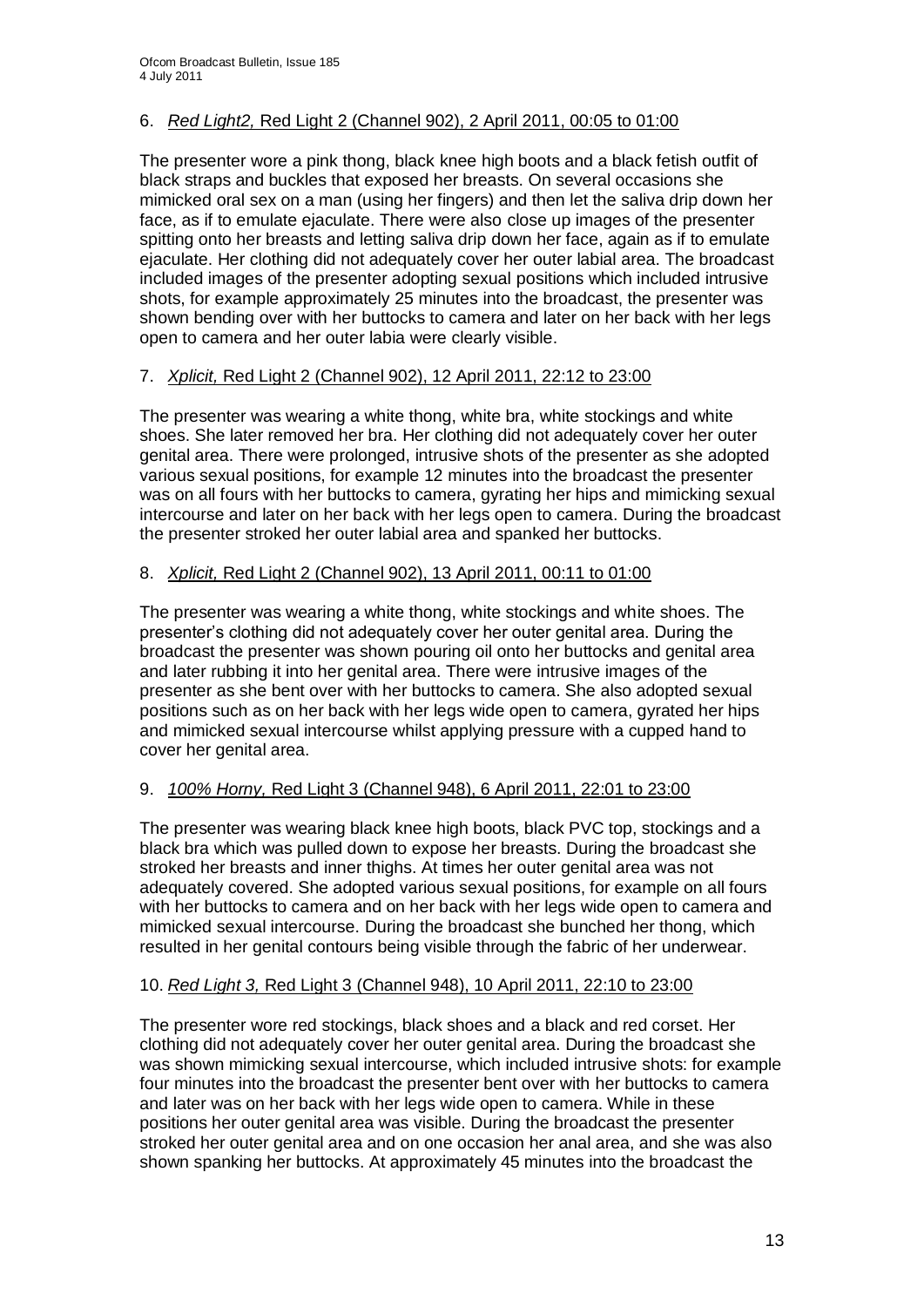presenter mimicked oral sex on a man and was then shown with saliva in her mouth, as if to emulate ejaculate.

#### Request for comments

Ofcom asked Playboy TV to provide comments as to how the following broadcasts complied with BCAP Code Rule 4.2:

- *Red Light 1*, Red Light 1 (Channel 911), 3 April 2011 23:53 to 01:00
- *Bang Babes*, Red Light 1 (Channel 911), 10 April 2011, 00:00 to 01:00
- *Red Light*, Red Light 1 (Channel 911), 13 April 2011, 22:00 to 23:00
- *Red Light2*, Red Light 2 (Channel 902), 2 April 2011, 00:05 to 01:00
- *Xplicit*, Red Light 2 (Channel 902), 12 April 2011, 22:12 to 23:00
- *Xplicit*, Red Light 2 (Channel 902), 13 April 2011, 00:11 to 01:00
- *100% Horny*, Red Light 3 (Channel 948), 6 April 2011, 22:00 to 23:00
- *Red Light 3*, Red Light 3 (Channel 948), 10 April 2011, 22:10 to 23:00

BCAP Code Rule 4.2 states:

"Advertisements must not cause serious or widespread offence against generally accepted moral, social or cultural standards."

Ofcom asked Playboy TV to provide comments as to how the following broadcasts complied with BCAP Code Rule 32.3:

- *Red Light*, Red Light 1 (Channel 911), 9 April 2011, 21:00 to 21:35
- *Red Light*, Red Light 1 (Channel 911), 13 April 2011, 21:03 to 21:45

BCAP Code Rule 32.3 states:

"Relevant timing restrictions must be applied to advertisements that, through their content, might harm or distress children of particular ages or that are otherwise unsuitable for them."

#### Response

Playboy TV provided a response to each piece of programme material:

#### 1. *Red Light 1*, Red Light 1 (Channel 911), 3 April 2011 23:53 to 01:00

The Licensee explained that the presenter rubbed oil onto her body, but avoided the anal, labial and genital area. She also gyrated her hips and kept her genital area covered at all times, never exposing any labial or anal detail. Playboy TV explained that "all these acts appear to be within the "Ofcom guidance on the advertising of telecommunications-based sexual entertainment services and daytime chat services" document, and subsequent verbal advice". It added: "However, the very brief spitting and wiping of saliva does contravene the guidance and the presenters have been informed not to repeat this action. Whilst we believe that cupping genitals is actually safer in terms of coverage than a flat hand, we have now suspended cupping until we have clarity on the issue".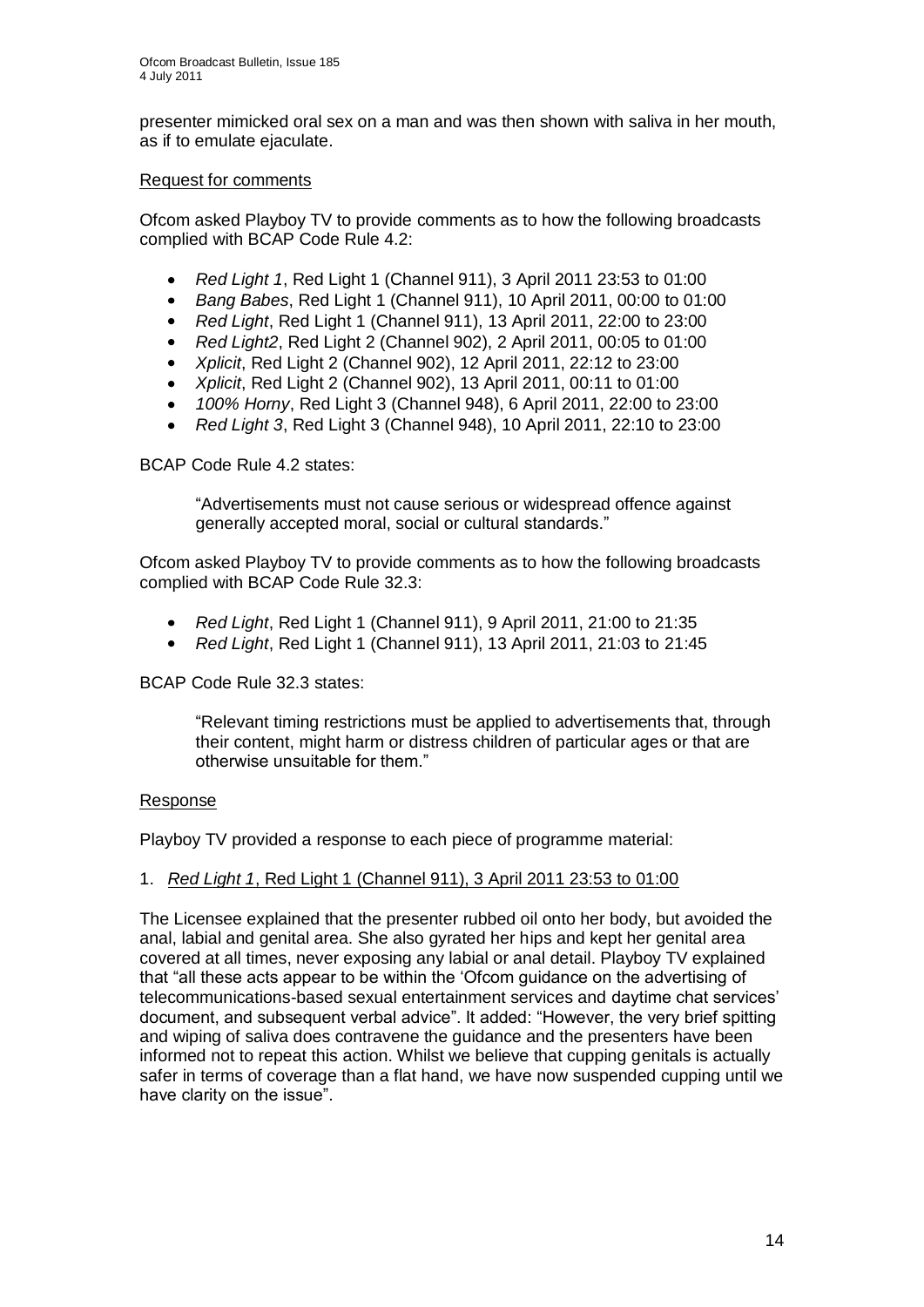#### 2. *Red Light*, Red Light 1 (Channel 911), 9 April 2011, 21:00 to 21:35

The Licensee explained that "the clothing worn by the presenter did not expose her breasts, or reveal labial or anal detail. Therefore it appears to fall within the guidance received in the document referenced above". Playboy TV stated: "Adoption of sexual positions, breast stroking (through underwear) and mimicking sexual intercourse is also permitted under the same document. The presenter bunched her thong, but this did not result in anal, labial, or genital area being exposed, therefore also staying within the guidance".

The Licensee confirmed that "timing restrictions were applied to the advertisements as they were deemed unsuitable for children, and therefore broadcast after the watershed. Whilst we believe we have operated within the current rules and guidance, we have since toned down some of the more sexual behaviour to appear a little later in the evening".

#### 3. *Bang Babes,* Red Light 1 (Channel 911), 10 April 2011, 00:00 to 01:00

The Licensee explained that its comments from 1. also apply to this broadcast, which all appears to fall within current guidelines. It explained "the only exception is the extremely brief showing of genitalia, which was clearly accidental, and immediately caught by the camera operator who zoomed in within a second, in order to avoid it".

#### 4. *Red Light,* Red Light 1 (Channel 911), 13 April 2011, 21:03 to 21:45

The Licensee explained that its comments from 2. also apply here, and all appeared compliant except for the brief nipple exposure, which was unintentional and immediately rectified within a few seconds.

#### 5. *Red Light*, Red Light 1 (Channel 911), 13 April 2011, 22:00 to 23:00

The Licensee explained that "the sexual positions included here all fall within the guidelines, and there does not appear to be any labial detail present, however there may be some confusion as to what constitutes labial detail". It explained that "our stance has always been that the skin between the thighs and the labia majora is not labial detail. However I assume that this is what is being objected to, as this is the only visible portion of the presenter"s genital area. Therefore from when we first received this complaint, we have changed the presenters clothing, and required that they wear garments which more adequately cover their genital area".

The Licensee explained that its internal guidelines for camera operators is to keep to mid-shots, and never go in for close-ups or extreme close-ups on genital areas. It agreed however that the shot which Ofcom highlighted may still convey a feeling of intrusion that Ofcom wants to avoid. The Licensee stated that it will take appropriate action to ensure its producers and camera operators are aware that images of this nature are unacceptable.

#### 6. *Red Light2,* Red Light 2 (Channel 902), 2 April 2011, 00:05 to 01:00

Playboy TV explained that "the attire of the presenter, and sexual acts portrayed, including mimicking oral sex, appear to fall within the guidelines and subsequent advice". It agreed that spitting and the dripping of saliva to emulate ejaculate are not permitted, and explained that the relevant presenter and production crew have been disciplined. The Licensee did not agree that the shot marked by Ofcom was intrusive. It considered "the presenter is obviously showing her bottom, but it is covered up and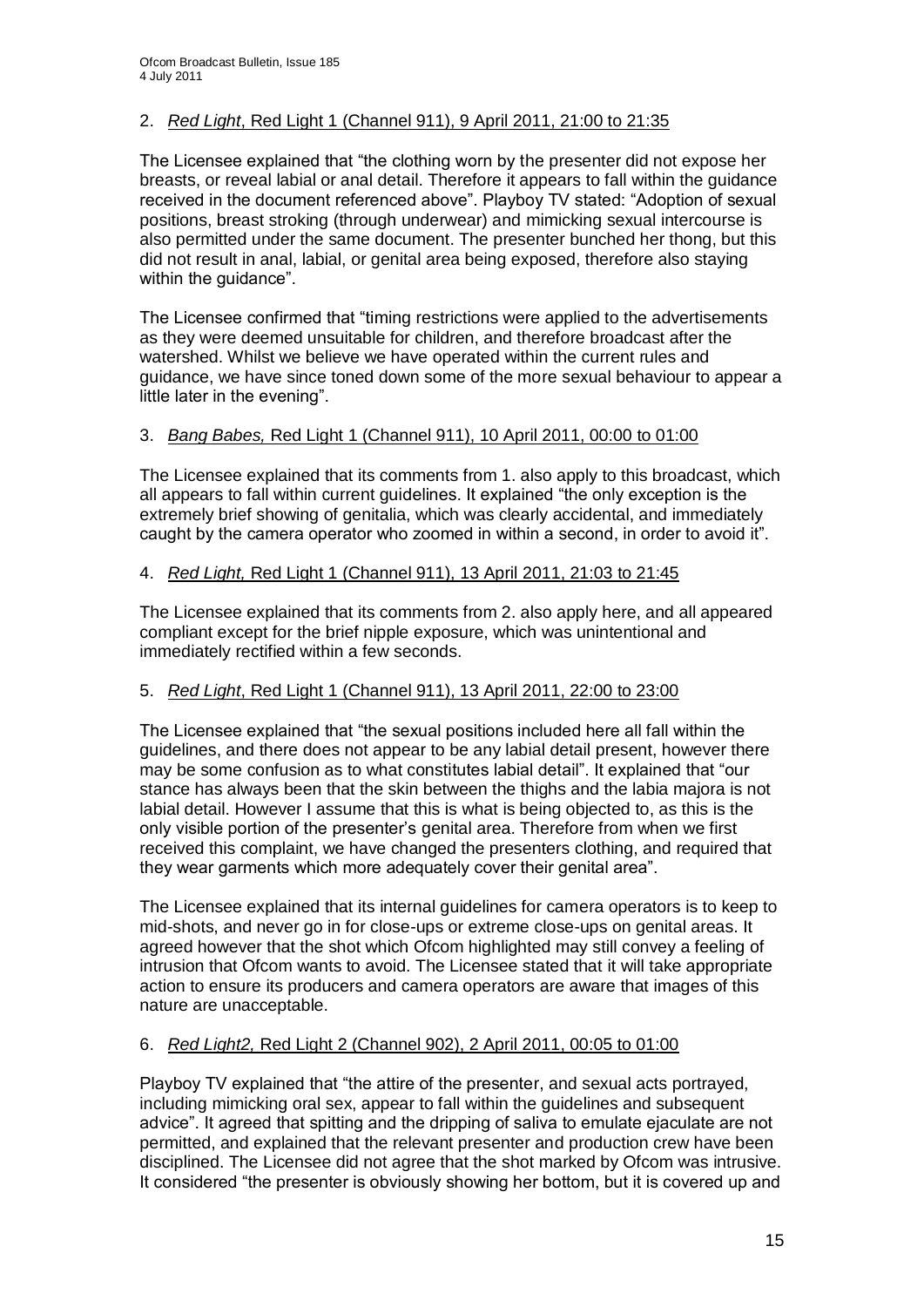it is not close to the camera, however this may be an issue of underwear width again, which should now be resolved"

#### 7. *Xplicit*, Red Light 2 (Channel 902), 12 April 2011, 22:12 to 23:00

The Licensee explained that its response to 1. and 5. also apply here.

#### 8. *Xplicit,* Red Light 2 (Channel 902), 13 April 2011, 00:11 to 01:00

The Licensee explained that its response to 5 also applies here.

#### 9. *100% Horny*, Red Light 3 (Channel 948), 6 April 2011, 22:01 to 23:00

The Licensee explained that its response to 5. also applies here. It added "though we can see [that] the presenter"s individual contours make this feel particularly stronger than other clips" and "the saliva emulating ejaculate was not permitted and will not be repeated".

#### 10. *Red Light 3*, Red Light 3 (Channel 948), 10 April 2011, 22:10 to 23:00

The Licensee stated "the all-fours position of the presenter between the times noted by Ofcom, did not feel intrusive. Her underwear was significantly larger than the presenter"s in 5., 7., and 8., and did not reveal any outer labia". It conceded that the images of the presenter bunching her underwear were too strong and therefore will ensure the presenters wear adequate clothing and ensure camera operators use mid-shots only in such cases.

#### Summary

In summary Playboy TV explained that "although most of these programmes were examined under Rule 4.2 of the BCAP Code, there is no evidence to suggest that serious or widespread offence was caused by any of these broadcasts, in fact quite the opposite. Ofcom monitoring or a solitary public or competitor complaint were the sole instigators of these enquiries".

It added "However, we recognise there are always areas for improvement and there are a few which have been identified here, specifically the labial detail, which we had previously construed to mean rather more detail than we were permitting. However, as mentioned above, a change of underwear type will prevent this reoccurring, and also lead to a reduction of an "intrusive feel" to shots. The incidents of saliva dripping and spitting are limited, but will be eradicated from future broadcasts".

#### **Decision**

1

Under the Communications Act 2003 ("the Act"), Ofcom has a statutory duty to require the application, in the case of all television and radio services, of standards that provide adequate protection to members of the public from the inclusion of offensive and harmful material.<sup>1</sup> Ofcom has a duty to set such standards for the content of programmes as appear to it best calculated to secure the standards objectives, one of which is that "the inclusion of advertising which may be misleading,

 $1$  Section 3(2)(d) of the Act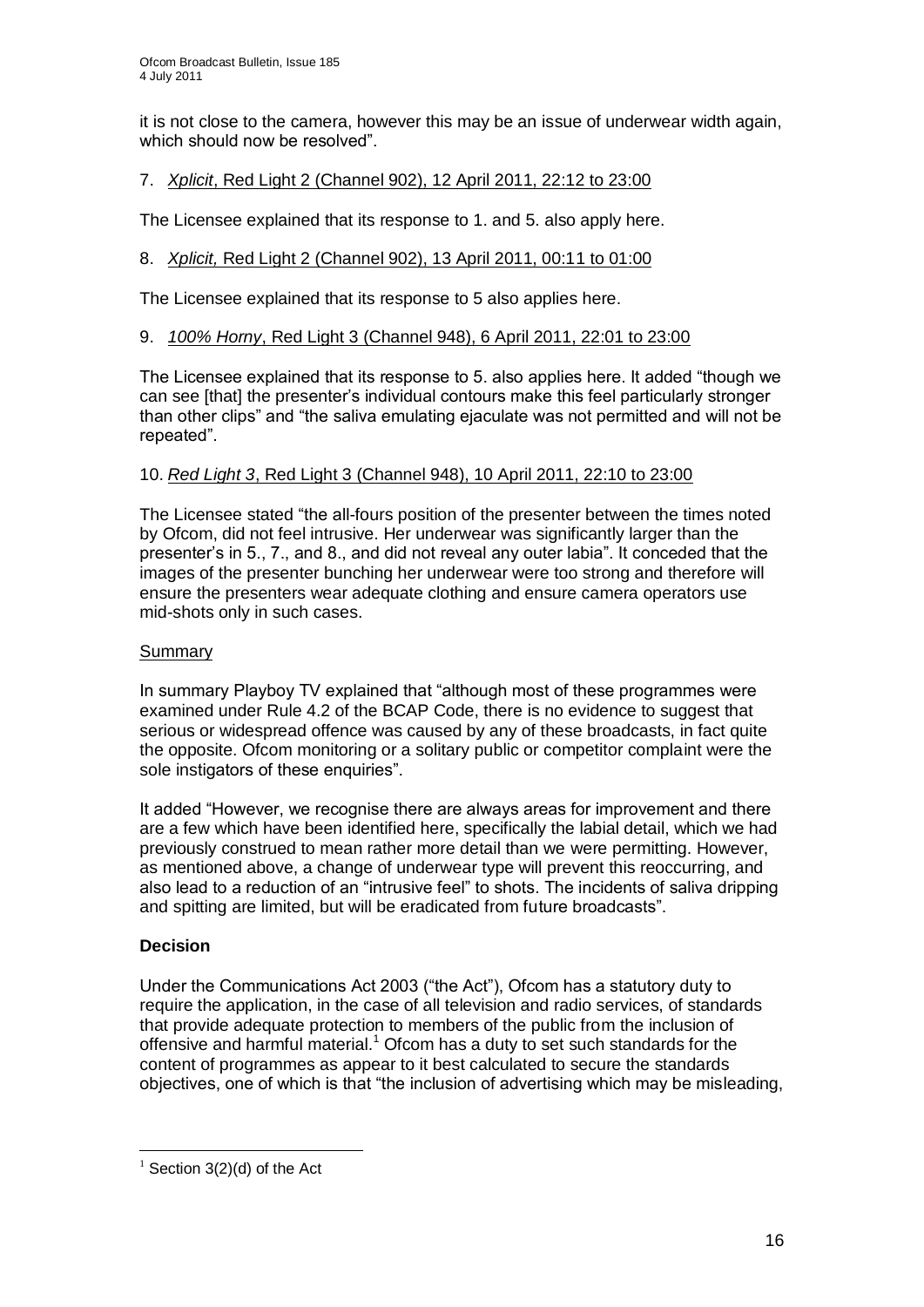harmful or offensive in television and radio services is prevented."<sup>2</sup> This standards objective is contained in the BCAP Code.

Since 1 September 2010 all PRS-based daytime and "adult chat" television services have no longer been regulated as editorial content but as long-form advertising i.e. teleshopping. As stated above, from that date the relevant standards code for such services became the BCAP Code rather than the Broadcasting Code.

The BCAP Code contains rules which permit "adult chat" services to be advertised (and so broadcast) within prescribed times and on free-to-air channels that are specifically licensed by Ofcom for that purpose. When setting and applying standards in the BCAP Code to provide adequate protection to members of the public from serious or widespread offence, Ofcom must have regard to the need for standards to be applied in a manner that best guarantees an appropriate level of freedom of expression in accordance with Article 10 of the European Convention of Human Rights, as incorporated in the Human Rights Act 1998. However, broadcasters should note that the advertising content of "adult chat" services has much less latitude than is typically available to editorial material in respect of context and narrative. A primary intent of advertising is to sell products and services, and consideration of acceptable standards will take that context into account.

Rule 4.2 of the BCAP Code provides that:

"Advertisements must not cause serious or widespread offence against generally accepted moral, social or cultural standards."

Rule 32.3 of the BCAP Code states:

"Relevant timing restrictions must be applied to advertisements that, through their content, might harm or distress children of particular ages or that are otherwise unsuitable for them."

Appropriate timing restrictions are judged according to factors such as: the nature of the content; the likely number of children in the audience; the likely age of those children; the time of the broadcast; the position of the channel in the relevant electronic programme guide (e.g. the "adult" section); any warnings; and mandatory restricted access It should be noted that the watershed starts at 21:00 and broadcast advertising material unsuitable for children should not, in general, be shown before 21:00 or after 05:30.

On 28 January 2011 Ofcom published detailed guidance on the advertising of telecommunications-based sexual entertainment services and PRS daytime chat services<sup>3</sup>. This clearly sets out what Ofcom considers to be acceptable to broadcast on these services, both pre- and post-watershed.

For example this guidance explicitly states that adult chat broadcasters should:

at no time broadcast invasive shots of presenters" bodies. Ofcom cautions  $\bullet$ against physically intrusive, intimate shots of any duration; and against less intrusive shots that may become unacceptable by virtue of their being prolonged;

 $\overline{a}$  $2$  Section 319(2)(h) of the Act

<sup>&</sup>lt;sup>3</sup> <http://stakeholders.ofcom.org.uk/binaries/broadcast/guidance/bcap-guidance.pdf>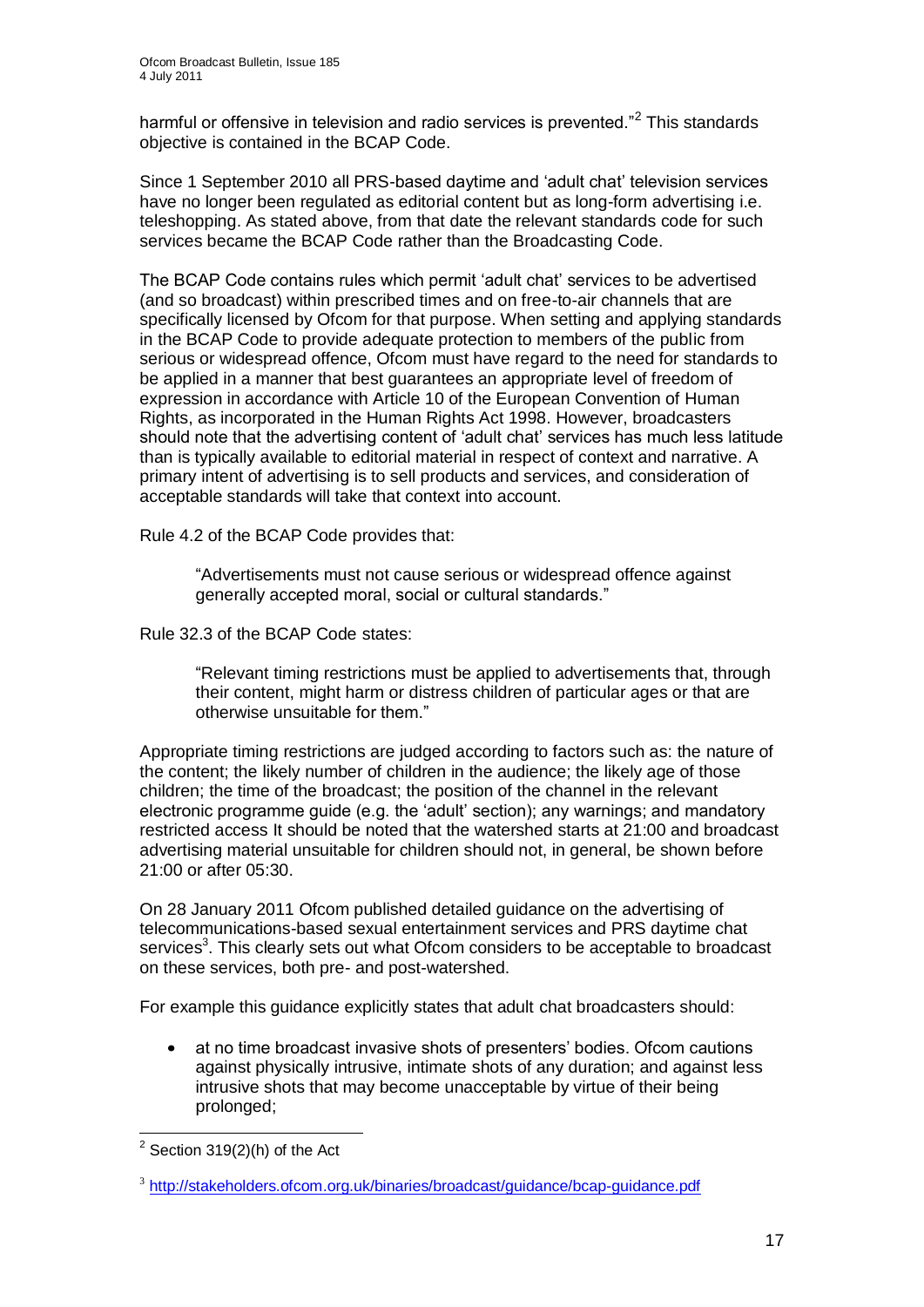- at no time broadcast anal, labial or genital areas or broadcast images of presenters touching their genital or anal areas either with their hand or an object;
- ensure that presenters" clothing adequately covers their anal, labial or genital areas. They should also avoid adjusting their clothing (including clutching or bunching) which results in anal, labial or genital areas being exposed;
- at no time include shots of presenters spitting onto their or others" bodies, or include shots of presenters using other liquids, such as oil and lotions, on their genital or anal areas.
- at no time broadcast shots of presenters using liquids of a sort or in a way which suggests the liquid is ejaculate.

Ofcom has also made clear in published decisions what sort of material is unsuitable to be broadcast in adult interactive chat advertisements without mandatory restricted  $access<sup>4</sup>$ .

Ofcom considered the following broadcasts in respect of BCAP Code Rule 4.2:

- *Red Light 1*, Red Light 1 (Channel 911), 3 April 2011 23:53 to 01:00  $\bullet$
- *Bang Babes*, Red Light 1 (Channel 911), 10 April 2011, 00:00 to 01:00  $\bullet$
- *Red Light*, Red Light 1 (Channel 911), 13 April 2011, 22:00 to 23:00
- *Red Light2*, Red Light 2 (Channel 902), 2 April 2011, 00:05 to 01:00
- *Xplicit*, Red Light 2 (Channel 902), 12 April 2011, 22:12 to 23:00
- *Xplicit*, Red Light 2 (Channel 902), 13 April 2011, 00:11 to 01:00
- *100% Horny*, Red Light 3 (Channel 948), 6 April 2011, 22:01 to 23:00
- *Red Light 3*, Red Light 3 (Channel 948), 10 April 2011, 22:10 to 23:00

In Ofcom"s view the sexual images included in these broadcast were strong and capable of causing offence. In all cases the broadcasts included material that is clearly inconsistent with Ofcom"s guidance. For example:

- $\bullet$ On Channel 911: 3 April 2011 23:53 to 01:00, Channel 902: 2 April 2011, 00:05 to 01:00 and Channel 948: 10 April 2011, 22:10 to 23:00 - the broadcasts included images of the presenters miming oral sex on a man and then spitting on their bodies to emulate ejaculate, in one case the saliva dripped onto the genital area of the presenter concerned.
- During the broadcasts on Channel 911: 3 April 2011 23:53 to 01:00, Channel  $\bullet$ 911: 10 April 2011, 00:00 to 01:00 and Channel 902: 13 April 2011, 00:11 to 01:00 - Ofcom noted the material included images of the presenters using either a cupped hand or on one occasion a telephone to cover their genital area. In all cases there was obvious pressure between the hand or telephone and the genital area. Ofcom noted that during the broadcast on 10 April 2011, the presenter"s genital area was briefly visible. Ofcom does not prohibit nudity in adult sex chat services. However, as set out in the guidance, images of

 4 For example:

*Elite Nights*, Elite TV and Elite TV 2: <http://stakeholders.ofcom.org.uk/enforcement/broadcast-bulletins/obb179/>

*Bluebird TV*:<http://stakeholders.ofcom.org.uk/enforcement/broadcast-bulletins/obb174/>

*Dirty Talk Live*:<http://stakeholders.ofcom.org.uk/enforcement/broadcast-bulletins/obb171/>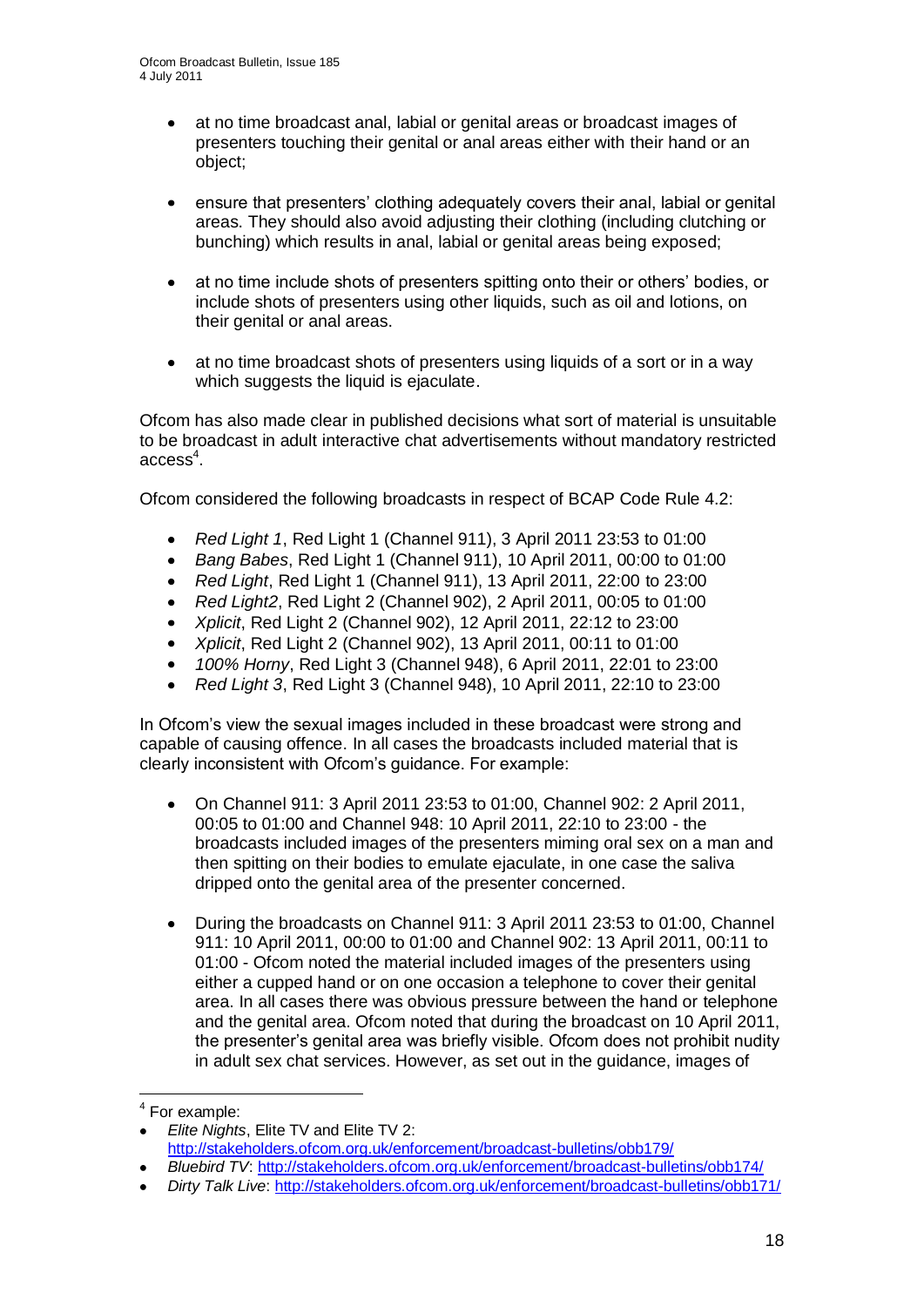anal, labial or genital areas are prohibited within the context of adult chat advertisements that are freely available without mandatory restricted access. In light of this we would caution against the use of naked presenters on such channels.

- Ofcom noted during the broadcast on Channel 911: 10 April 2011, 00:00 to  $\bullet$ 01:00 the presenter poured oil onto her genital area, and during the broadcast on Channel 902: 13 April 2011, 00:11 to 01:00, the presenter was shown pouring oil onto her buttocks and genital area and later rubbed it into her genital area.
- Ofcom noted during the following broadcasts the presenters wore clothing  $\bullet$ that did not adequately cover their genital areas: Channel 911: 13 April 2011, 22:00 to 23:00, Channel 902: 12 April 2011, 22:12 to 23:00, Channel 902: 13 April 2011, 00:11 to 01:00, Channel 948: 10 April 2011, 22:10 to 23:00 and Channel 948: 6 April 2011, 22:01 to 23:00. During the broadcast on Channel 902: 2 April 2011, 00:05 to 01:00, Ofcom noted the presenter"s outer labia were visible.
- During the broadcast on Channel 948: 6 April 2011, 22:01 to 23:00 the  $\bullet$ presenter bunched her thong, which resulted in her genital contours being visible through the fabric of her underwear.
- During the broadcast on Channel 911: 13 April 2011, 22:00 to 23:00 and  $\bullet$ Channel 902: 13 April 2011, 00:11 to 01:00 Ofcom noted the material included intrusive, intimate shots of the presenter who was the same in both broadcasts. These included intrusive images of the presenter as she bent over with her buttocks to camera and whilst the presenter was lying on her back with her crotch area raised and the camera angle was pointing down onto her crotch.

The examples highlighted above include images that are not permitted in adult chat broadcast advertisements that are freely available without mandatory restricted access. Ofcom noted that in conjunction with those images the presenters performed various other actions including: stroking their bodies; gyrating their hips; massaging oil into their breasts; and mimicking sexual intercourse. The combination of these images and action resulted in strong sexual material.

Under BCAP Code Rule 4.2 in order to assess whether serious or widespread offence was caused against generally accepted standards, Ofcom took into account whether suitable scheduling restrictions were applied to this content. Ofcom noted that this content was broadcast well after the watershed and that viewers generally expect on all channels that stronger material will be shown after the 21:00 watershed, within context. Ofcom also took account of the fact that the channels are positioned in the "adult" section of the Sky EPG and that viewers tend to expect the broadcast of stronger sexual material on channels in this section of the EPG than on other channels in other sections.

However, in this case, given the content included prolonged and frequent scenes of a strong sexual nature, the location of the channel in the adult section of the EPG was not sufficient to ensure serious or widespread offence against generally accepted standards was not caused. This was regardless of the fact the content was shown between the hours of 22:00 and 01:00.Ofcom was also concerned at the degree of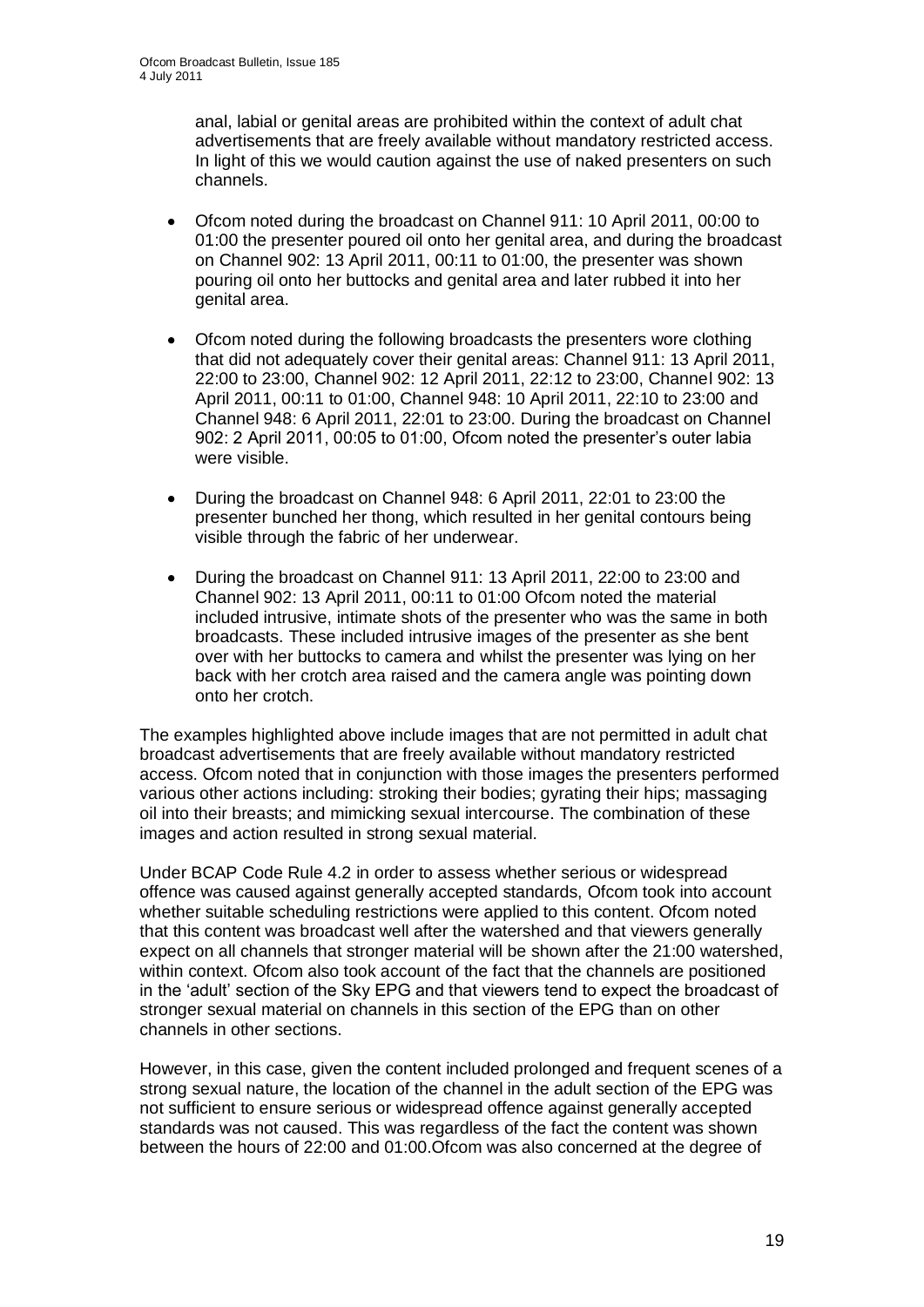offence likely to be caused to viewers who might come across this material unawares.

Taking into account the factors above, Ofcom has concluded that relevant scheduling restrictions were not applied so as to ensure that the material which was broadcast was not capable of causing serious or widespread offence against generally accepted moral, social or cultural standards. Specifically, this material should not have been broadcast within the context of adult chat advertisements that were freely available without mandatory restricted access.

Therefore Ofcom concluded that this material breached Rule 4.2 of the BCAP Code.

Ofcom then considered the following broadcasts in respect of BCAP Code Rule 32.3:

- *Red Light*, Red Light 1 (Channel 911), 9 April 2011, 21:00 to 21:35
- *Red Light*, Red Light 1 (Channel 911), 13 April 2011, 21:03 to 21:45

The Guidance states: "After 9pm any move towards stronger – but still very restrained – material containing sexual imagery should be gradual and progressive." Ofcom has also made clear in numerous previous published findings that stronger material should appear later in the schedule and that the transition to more adult material should not be unduly abrupt at the  $21:00$  watershed<sup>5</sup>.

In applying BCAP Code Rule 32.3 Ofcom had first to decide if the broadcast material was unsuitable for children. With regards to these two broadcasts on 9 and 13 April 2011, Ofcom noted that on a number of occasions between 21:00 and 21:30 the female presenters adopted sexually provocative positions - for example, lying on their back with their legs wide open to camera, sometimes for prolonged periods. During the broadcasts Ofcom noted the presenters regularly stroked and massaged their breasts and mimicked sexual intercourse.

Ofcom noted on several occasions during the broadcast on 9 April 2011 the presenter clearly gave the impression that she was touching her genital area; however the image was obscured by the camera angle or her leg. Ofcom also noted that the presenter in the broadcast on 13 April 2011 was not wearing clothing that adequately covered her genital area or breasts and on one occasion her left nipple was visible.

In Ofcom's view, the revealing clothing, sexual positions and actions of the presenters were intended to be sexually provocative in nature. In light of this behaviour and imagery, Ofcom concluded that under BCAP Code Rule 32.3, this material was clearly unsuitable for children.

Ofcom then considered under BCAP Code Rule 32.3 whether relevant timing or scheduling restrictions had been applied by Playboy TV to this broadcast. Ofcom

1

<sup>5</sup> For example:

Red Light Central, Extreme, 23 February 2011, 21:00 to 21:50 [\(http://stakeholders.ofcom.org.uk/binaries/enforcement/broadcast](http://stakeholders.ofcom.org.uk/binaries/enforcement/broadcast-bulletins/obb182/obb182.pdf)[bulletins/obb182/obb182.pdf\)](http://stakeholders.ofcom.org.uk/binaries/enforcement/broadcast-bulletins/obb182/obb182.pdf)

Free Blue 1 Babeworld.tv, 9 July 2010, 21:00 to 21:30  $\bullet$ [\(http://stakeholders.ofcom.org.uk/binaries/enforcement/broadcast](http://stakeholders.ofcom.org.uk/binaries/enforcement/broadcast-bulletins/obb168/issue168.pdf)[bulletins/obb168/issue168.pdf\)](http://stakeholders.ofcom.org.uk/binaries/enforcement/broadcast-bulletins/obb168/issue168.pdf)

*Sport XXX Babes,* 16 May 2010, 21:00 to 21:30  $\bullet$ [\(http://stakeholders.ofcom.org.uk/binaries/enforcement/broadcast](http://stakeholders.ofcom.org.uk/binaries/enforcement/broadcast-bulletins/obb164/issue164.pdf)[bulletins/obb164/issue164.pdf\)](http://stakeholders.ofcom.org.uk/binaries/enforcement/broadcast-bulletins/obb164/issue164.pdf)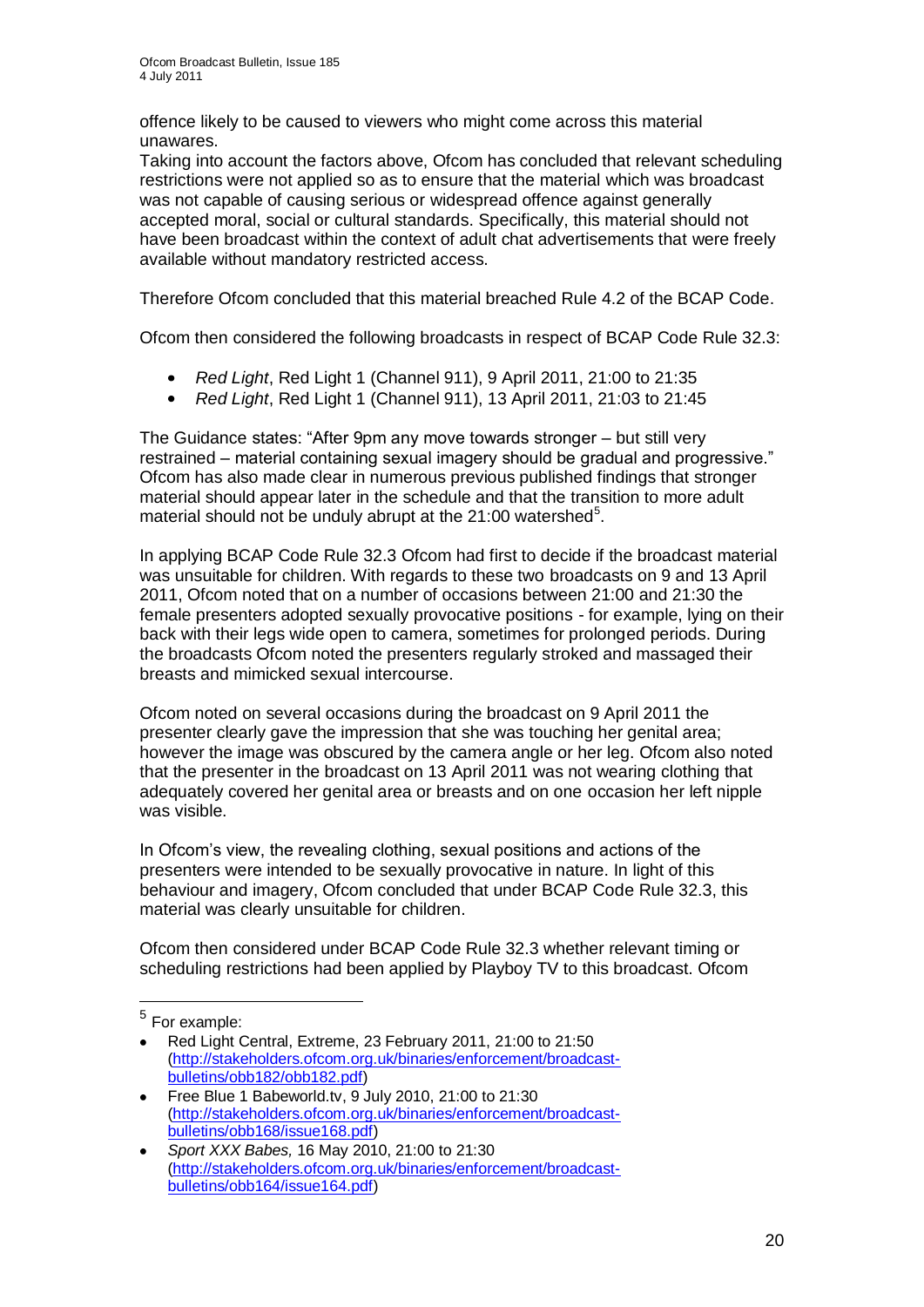took account of the fact that the channels are in the 'adult' section of the Sky EPG. However this programme was broadcast on a channel without mandatory restricted access in the period immediately after the 21:00 watershed, when some children may have been available to view, some unaccompanied by an adult. Ofcom also had regard to the likely expectations of the audience for programmes broadcast at this time of day on a channel in the "adult" section of the EPG without mandatory restricted access directly after the 21:00 watershed. In Ofcom"s opinion, viewers (and in particular parents) would not expect such material to be broadcast so soon after 21:00. Further, the broadcast of such relatively strong sexualised content was inappropriate to advertise adult sex chat so soon after the 21:00 watershed.

These broadcasts were therefore in breach of BCAP Code Rule 32.3.

Ofcom notes that Playboy TV offered its apologies and explained that it has taken action since Ofcom contacted it regarding the above broadcasts to improve compliance. However, we are concerned about the strength of the material broadcast on the above occasions, particularly in light of the recent published findings of material complied by Playboy  $TV^6$  and the publication of the Guidance (and related meeting at Ofcom with all daytime and adult sex chat licensees).

Ofcom has stated that it will not tolerate repeated breaches of the BCAP Code in this area by services operating in the sector of daytime and adult chat and will not hesitate to take appropriate enforcement action where necessary<sup>7</sup>. In the finding published in Broadcast Bulletin 174 (see footnote 6), Ofcom warned Just4Us and Playboy TV that it would not expect further breaches of the BCAP Code to occur again.

In light of the serious and repeated Code breaches recorded in this finding, and other breach findings recently recorded against Playboy complied material, Playboy TV and Just4us Limited are put on notice that these present contraventions of the BCAP Code are being considered by Ofcom for statutory sanction.

#### *Red Light 1***, Red Light 1 (Channel 911), 3 April 2011 23:53 to 01:00: Breach of BCAP Rule 4.2**

*Bang Babes***, Red Light 1 (Channel 911), 10 April 2011, 00:00 to 01:00: Breach of BCAP Rule 4.2**

*Red Light***, Red Light 1 (Channel 911), 13 April 2011, 22:00 to 23:00: Breach of BCAP Rule 4.2**

  $6$  Recent published findings:

<sup>40</sup>nNaughty, Red Light Lounge, four pre-watershed broadcasts, 13 October 2010 to 13 November 2010 and 40nNaughty, Red Light Central, one post-watershed broadcast, 6 November 2010, available at: [http://stakeholders.ofcom.org.uk/enforcement/broadcast](http://stakeholders.ofcom.org.uk/enforcement/broadcast-bulletins/obb174/)[bulletins/obb174/](http://stakeholders.ofcom.org.uk/enforcement/broadcast-bulletins/obb174/)

Red light Central, *Extreme, 23 February 2011, 21:00 to 21:50,* available at: [http://stakeholders.ofcom.org.uk/binaries/enforcement/broadcast](http://stakeholders.ofcom.org.uk/binaries/enforcement/broadcast-bulletins/obb182/obb182.pdf)[bulletins/obb182/obb182.pdf](http://stakeholders.ofcom.org.uk/binaries/enforcement/broadcast-bulletins/obb182/obb182.pdf)

 $7$  See Note to Broadcasters, Broadcast Bulletin 172, available at: [http://stakeholders.ofcom.org.uk/binaries/enforcement/broadcast](http://stakeholders.ofcom.org.uk/binaries/enforcement/broadcast-bulletins/obb172/issue172.pdf)[bulletins/obb172/issue172.pdf](http://stakeholders.ofcom.org.uk/binaries/enforcement/broadcast-bulletins/obb172/issue172.pdf)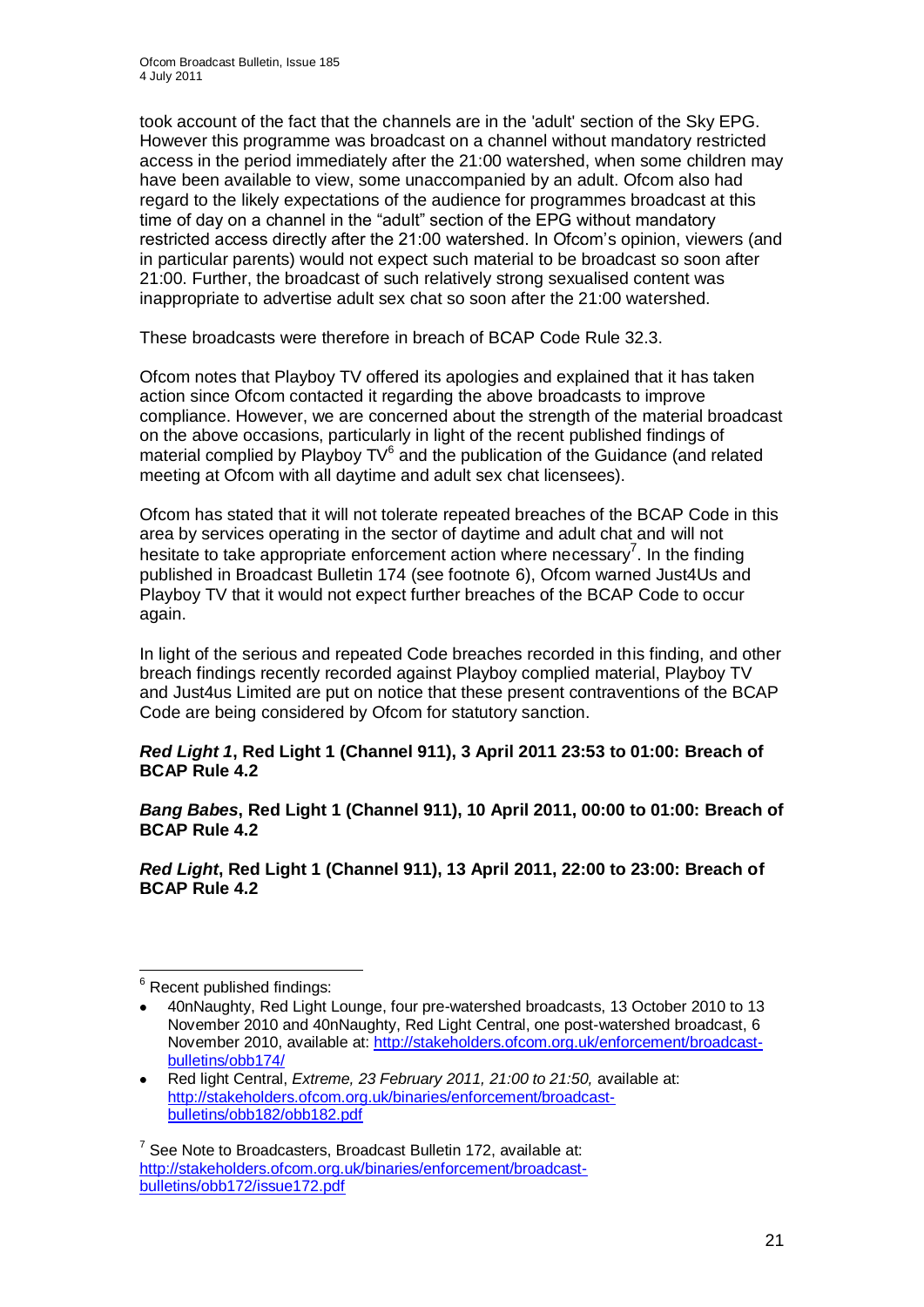*Red Light2***, Red Light 2 (Channel 902), 2 April 2011, 00:05 to 01:00: Breach of BCAP Rule 4.2**

*Xplicit***, Red Light 2 (Channel 902), 12 April 2011, 22:12 to 23:00: Breach of BCAP Rule 4.2**

*Xplicit***, Red Light 2 (Channel 902), 13 April 2011, 00:11 to 01:00: Breach of BCAP Rule 4.2**

*100% Horny***, Red Light 3 (Channel 948), 6 April 2011, 22:00 to 23:00: Breach of BCAP Rule 4.2**

*Red Light 3***, Red Light 3 (Channel 948), 10 April 2011, 22:10 to 23:00: Breach of BCAP Rule 4.2**

*Red Light***, Red Light 1 (Channel 911), 9 April 2011, 21:00 to 21:35: Breach of BCAP Code Rule 32.3**

*Red Light***, Red Light 1 (Channel 911), 13 April 2011, 21:03 to 21:45 Breach of BCAP Code Rule 32.3**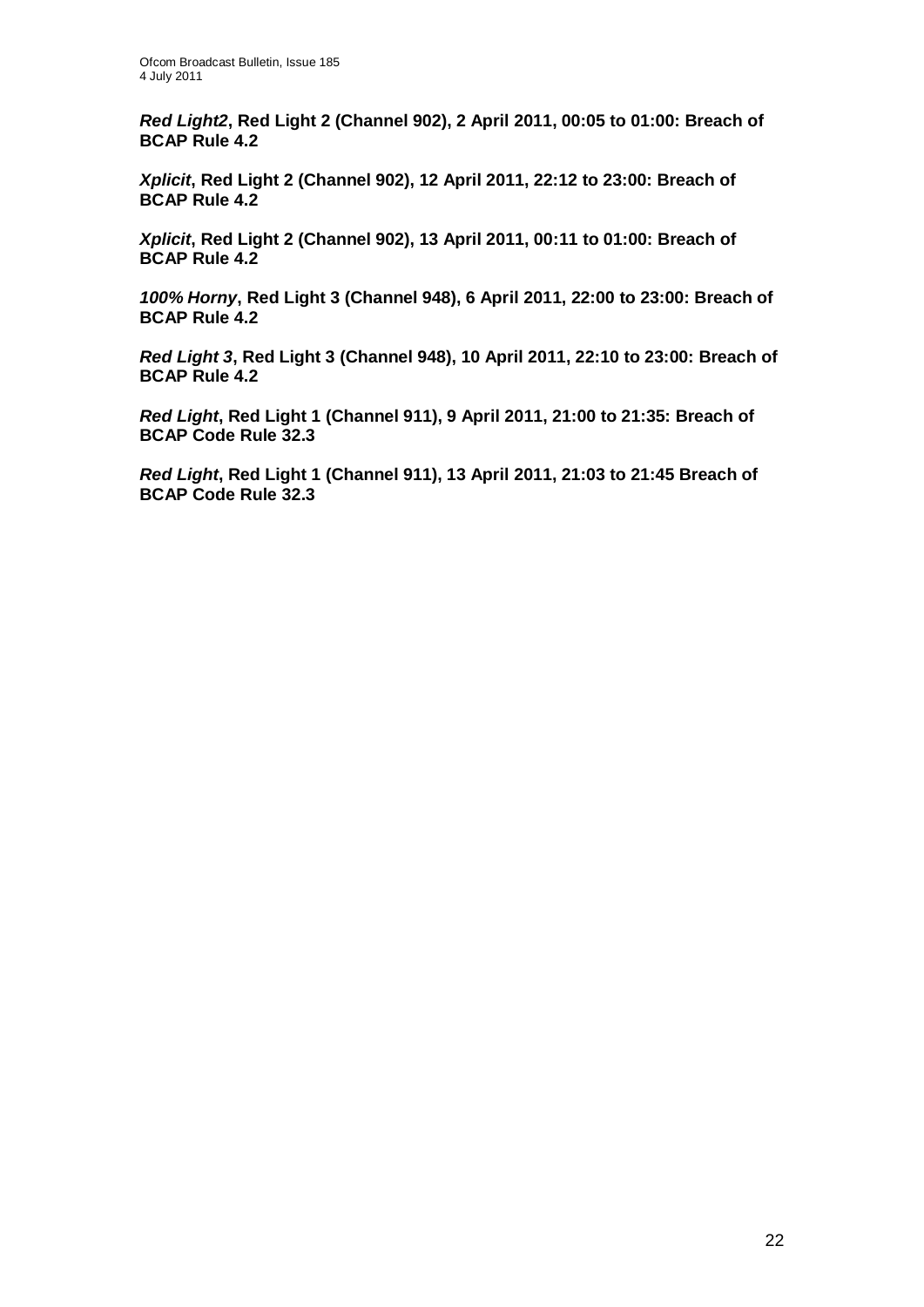# **In Breach**

### **Northern Birds**

*SportXXX1, 12 March 2011, 21:30 to 22:00 and 13 March 2011, 01:00 to 01.20*

#### **Asian Babes***,*

*Live XXXBabes, 14 March 2011, 00:00*

#### **Introduction**

Northern Birds is televised interactive adult sex chat advertisement content broadcast on Sky Channel 954. Asian Babes is televised interactive adult sex chat advertisement content broadcast on the Live XXXBabes channel on Sky Channel 950. These services are freely available without mandatory restricted access and are situated in the "adult" section of the Sky electronic programme guide ("EPG"). Viewers are invited to contact onscreen presenters via premium rate telephony services ("PRS"). The female presenter dress and behave in a sexually provocative way while encouraging viewers to contact the PRS numbers.

The licences for both the Northern Birds and Live XXX Babes services are held by Satellite Entertainment Limited ("SEL" or "the Licensee"). SEL is responsible for the compliance of the Asian Babes content broadcast on the LiveXXXBabes service.

Ofcom received two complaints about content broadcast on Northern Birds and Live XXX Babes. The complainants were concerned about sexual content capable of causing offence.

#### *Northern Birds,* SportXXX1, 12 March 2011, 21:30 to 22:00 and 13 March 2011, 01:00 to 01:20

The female presenter was wearing an outfit which consisted of two thin strips of leopard print fabric placed over her nipples only and one thin strip of fabric which covered her genital area only, revealing her pubic area and her outer labia. During the broadcast the presenter: positioned her buttocks full to camera revealing her anal and labial area and thrust her buttocks repeatedly to camera to mime sexual intercourse; positioned herself on her back with her legs wide open to camera revealing her labia and proceeded to massage and stroke her genital area so as to mime masturbation; and, sat upright on her knees with her legs slightly parted gyrating her body up and down so as to mimic sexual intercourse. She adopted each of these separate positions for prolonged periods.

Ofcom also received a complaint about the same female presenter featured above between 01:00 to 01:20. The presenter was naked and lay on her back with her legs wide open to camera with her hand placed firmly against her genital area. In this position she thrust her hips forward, whilst her hand remained in close contact with her genital area, so as to mime masturbation. The presenter then put on part of the outfit worn earlier, which consisted of a thin leopard print strip of fabric, to cover only her genital area but she did so in such a way so as to reveal her labia and pubic area. As she lay on her back with her legs open to camera she pulled the fabric tight against her genitals and pulled it backward and forwards so as to simulate masturbation. In this position there were very prolonged and close up images of the presenter"s genital area which resulted in this image entirely filling the screen.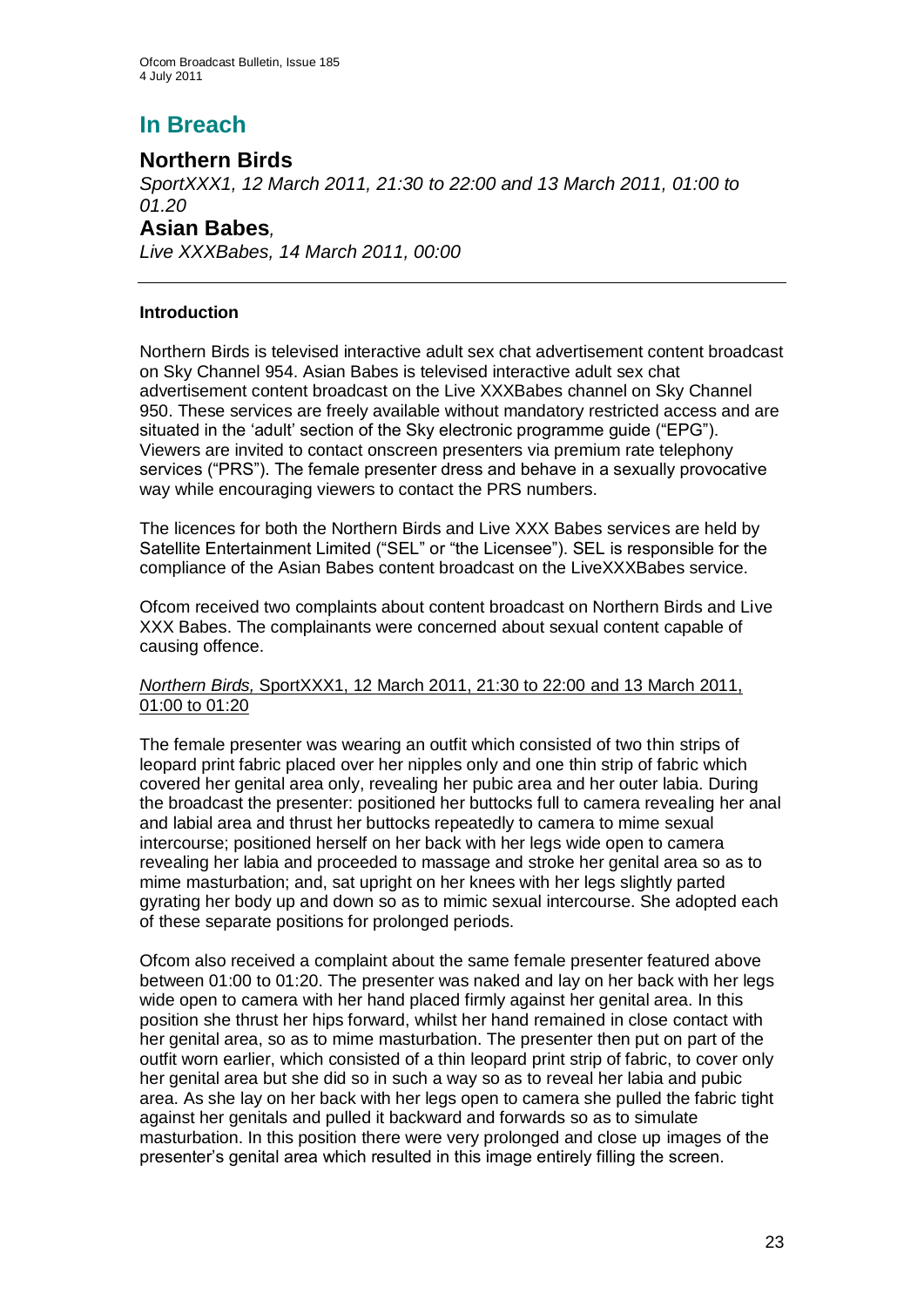#### *Asian Babes,* Live XXX Babes, 14 March 2011, 00:00

Here the presenter wore a black thong and a black basque which was pulled down to reveal her breasts, and she adopted various sexual positions. These included: lying on her side and opening her legs to camera revealing her labia and anal detail; and, thrusting her buttocks to camera revealing anal detail. In addition, whilst lying with her legs open to camera she touched and stroked her genital area so as to mime masturbation.

On viewing the recordings provided by the Licensee, Ofcom noted that the quality was very poor and was of the view that it was not of broadcast quality.

#### Request for comments

Ofcom considered that this material raised issues under BCAP Code Rule 4.2, as set out below. Therefore we sought comments from the Licensee as to how this material complied with BCAP Code Rule 4.2 which states:

"Advertisements must not cause serious or widespread offence against generally accepted moral, social or cultural standards."

In addition, Condition 11 of the Television Licensable Content Service (TLCS) licence states:

"… the Licensee shall:

make and retain or arrange for the retention of a recording in sound and vision of every programme included in the Licensed Service for a period of 60 days from the date of its inclusion therein;<sup>1</sup>

and, in addition, the TLCS Guidance Notes for Licence Applicants (Paragraph 76) requires the Licensee to ensure:

"recordings must be of a standard and in a format which allows Ofcom to view the material as broadcast" <sup>2</sup>

Given that the recordings were not in Ofcom"s view of broadcast quality, Ofcom also sought comments relating to the quality of the recordings with respect to the requirements set out in the TLCS Guidance Notes and requested that the Licensee provide further recordings which were of broadcast quality.

#### **Response**

The Licensee did not submit any comments to Ofcom with respect to the material broadcast and BCAP Code Rule 4.2 or the quality of the recordings by the deadline set by Ofcom. Ofcom extended the deadline but the Licensee continued not to reply.

Ofcom therefore proceeded to make a decision regarding the content in the absence of formal representations by the Licensee.

<sup>-&</sup>lt;br>1 [http://licensing.ofcom.org.uk/binaries/tv/tlcs\\_licence.pdf](http://licensing.ofcom.org.uk/binaries/tv/tlcs_licence.pdf)

<sup>&</sup>lt;sup>2</sup> [http://licensing.ofcom.org.uk/binaries/tv/tlcs\\_guidance.pdf](http://licensing.ofcom.org.uk/binaries/tv/tlcs_guidance.pdf)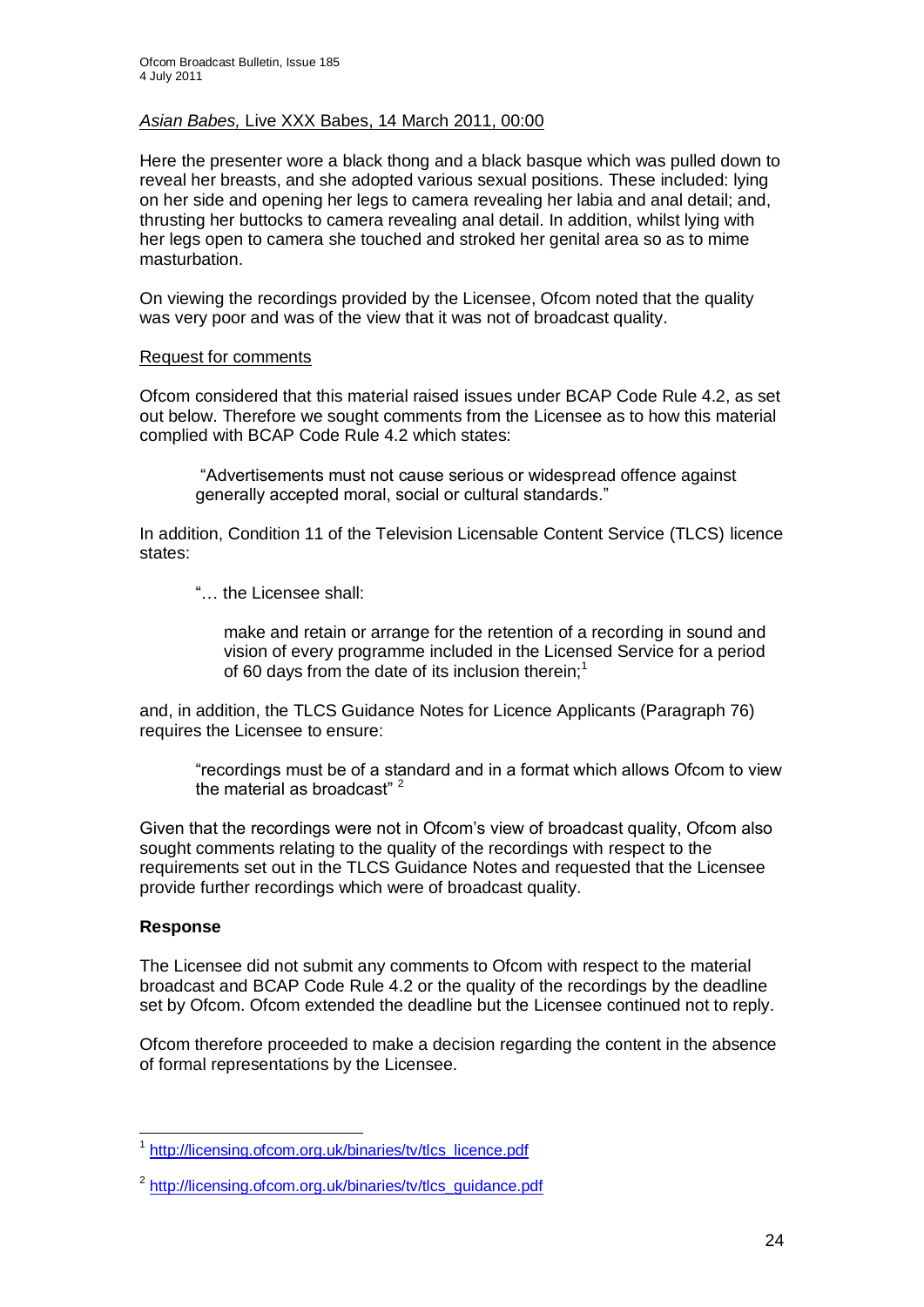#### **Decision**

Under the Communications Act 2003 ("the Act"), Ofcom has a statutory duty to require the application, in the case of all television and radio services, of standards that provide adequate protection to members of the public from the inclusion of offensive and harmful material.<sup>3</sup> Ofcom has a duty to set such standards for the content of programmes as appear to it best calculated to secure the standards objectives, one of which is that "the inclusion of advertising which may be misleading, harmful or offensive in television and radio services is prevented".<sup>[4](http://stakeholders.ofcom.org.uk/enforcement/broadcast-bulletins/obb179/#2)</sup>This standards objective is contained in the BCAP Code.

Since 1 September 2010 all PRS-based daytime and "adult chat" television services are no longer regulated as editorial content but as long-form advertising i.e. teleshopping. As stated above, from that date the relevant standards code for such services became the BCAP Code rather than the Broadcasting Code.

The BCAP Code contains rules which permit "adult chat" services to be advertised (and so broadcast) within prescribed times and on free-to-air channels that are specifically licensed by Ofcom for that purpose. When setting and applying standards in the BCAP Code to provide adequate protection to members of the public from serious or widespread offence, Ofcom must have regard to the need for standards to be applied in a manner that best guarantees an appropriate level of freedom of expression in accordance with Article 10 of the European Convention of Human Rights, as incorporated in the Human Rights Act 1998.

However, broadcasters should note that the advertising content of "adult chat" services has much less latitude than is typically available to editorial material in respect of context and narrative. A primary intent of advertising is to sell products and services, and consideration of acceptable standards will take that context into account.

Rule 4.2 of the BCAP Code provides that:

"Advertisements must not cause serious or widespread offence against generally accepted moral, social or cultural standards."

Before the dates when the Licensees broadcast the programmes which are the subject of the present finding, Ofcom has made clear in numerous published decisions what sort of material is unsuitable to be broadcast in adult interactive chat advertisements without mandatory restricted access.<sup>5</sup>

1

 $3$  Section 3(2)(d) of the Act

 $4$  Section 319(2)(h) of the Act

<sup>&</sup>lt;sup>5</sup> For example:

Elite Nights

Elite TV (Channel 965), 30 November 2010, 22:30 to 23:35 Elite TV 2 (Channel 914), 6 December 2010, 21:00 to 21:25 Elite TV (Channel 965), 16 December 2010, 21:00 to 21:45 Elite TV (Channel 965), 22 December 2010, 00:50 to 01:20 Elite TV (Channel 965), 4 January 2011, 22:00 to 22:30 Broadcast Bulletin 179 at [http://stakeholders.ofcom.org.uk/enforcement/broadcast](http://stakeholders.ofcom.org.uk/enforcement/broadcast-bulletins/obb179/)[bulletins/obb179/](http://stakeholders.ofcom.org.uk/enforcement/broadcast-bulletins/obb179/)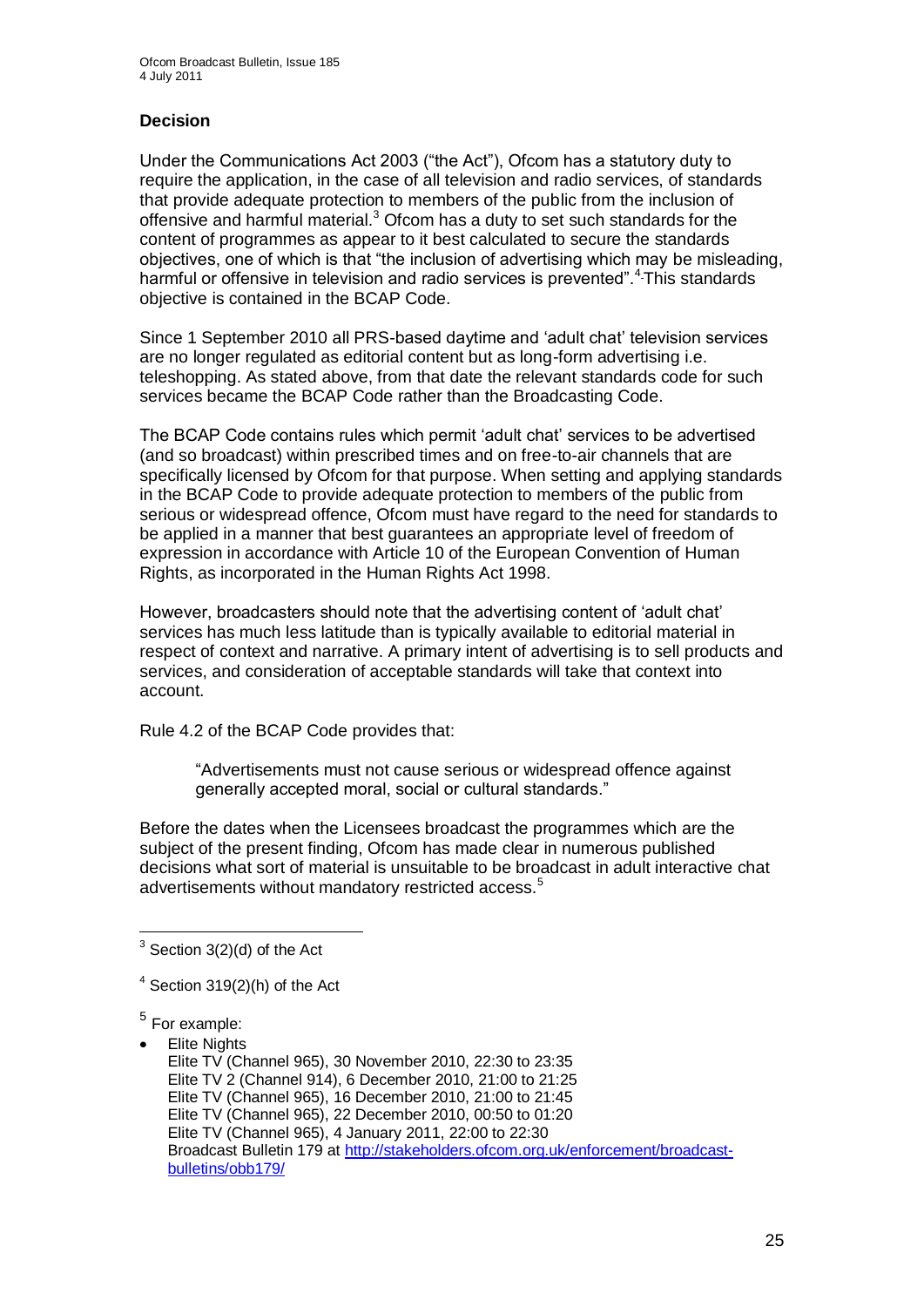In addition, on 28 January 2011 Ofcom published detailed Guidance on the advertising of telecommunications-based sexual entertainment services and PRS daytime chat services. <sup>6</sup> [T](http://stakeholders.ofcom.org.uk/enforcement/broadcast-bulletins/obb179/#13)his clearly sets out to all relevant licensees what Ofcom considers to be suitable for broadcast on these services, both pre- and postwatershed. For example, this guidance explicitly states that adult chat broadcasters should:

- at no time broadcast invasive shots of presenters" bodies. Ofcom cautions against physically intrusive, intimate shots of any duration; and against less intrusive shots that may become unacceptable by virtue of their being prolonged; and
- at no time broadcast anal, labial or genital areas or broadcast images of presenters touching their genital or anal areas either with their hand or an object.

#### *Northern Birds,* SportXXX1, 12 March 2011, 21:30 to 22:00 and 13 March 2011, 01:00 to 01:20

The above broadcast was considered in respect of BCAP Code Rule 4.2.

Ofcom noted that at 21:30, when the presenter was positioned with her legs open to the camera, her labia were visible. This was because the item of clothing worn consisted only of a very thin strip of fabric. In addition, during the broadcast from 21:30, when the presenter thrust her buttocks to camera, she revealed further labial detail and also her anal area.

Ofcom also noted that during the material broadcast at 21:30, whilst the presenter was positioned with her legs open to camera revealing her labia, she stroked and rubbed her genital area with her hand so as to mime masturbation. These images were shown for prolonged periods of time.

During the later broadcast at 01:00, Ofcom noted that the presenter was initially naked and used her hand to cover her genital and anal area whilst she adopted various sexual positions. Whilst covering her genital area, she used her hand to apply firm pressure on her genitals as she thrust her hips backwards and forwards to mime masturbation. Ofcom was particularly concerned that later images of the presenter massaging her genital area and pulling the thin strip of fabric tightly over her vagina to reveal her labia were extremely intrusive, filling the entire screen for prolonged periods of time.

In Ofcom"s view the sexual images included in these broadcasts were strong and capable of causing offence. In both cases the broadcasts included material that is explicitly prohibited under Ofcom"s guidance, as set out above. Both broadcasts therefore contained material which raised issues under BCAP Code Rule 4.2.

Under BCAP Code Rule 4.2, in order to assess whether serious or widespread offence was caused against generally accepted standards, Ofcom took into account whether suitable scheduling restrictions were applied to this content by the Licensee. Ofcom noted that this content was broadcast at 21:30 and 01:00 respectively and the fact that viewers generally expect channels to broadcast stronger material after the 21:00 watershed, in context. Ofcom also acknowledged the fact that Northern Birds is positioned in the adult section of the EPG and that viewers may expect the broadcast

 6 <http://stakeholders.ofcom.org.uk/binaries/broadcast/guidance/bcap-guidance.pdf>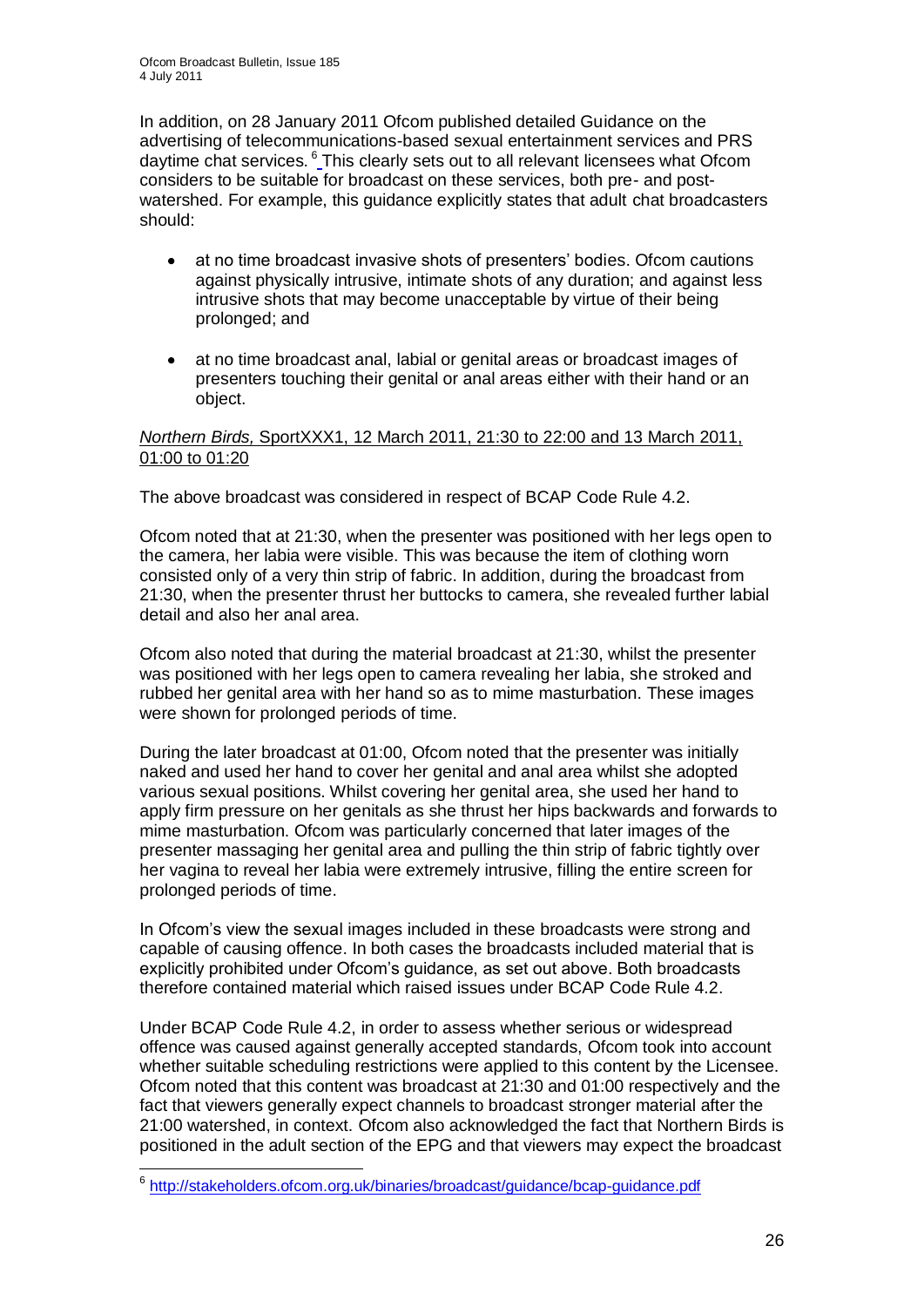of stronger sexual material on channels in this section of the EPG than on other channels in other sections.

However, in this case, Ofcom noted prolonged, intrusive and frequent scenes of a sexual nature in which genital and anal detail was clearly visible. As the Guidance makes clear broadcasters should *at no time* broadcast invasive shots of presenters" bodies and *at no time* broadcast anal, labial or genital areas or broadcast images of presenters touching their genital or anal areas either with their hand or an object.

It was therefore Ofcom"s view that the location of the channel in the "adult" section of the EPG was not sufficient to ensure serious or widespread offence against generally accepted standards was not caused, particularly at 21:30, but also at 01:00. With specific reference to the material broadcast at 21:30, Ofcom was particularly concerned at the degree of offence likely to be caused to viewers who might come across this material unawares, given the material reviewed was broadcast at 21:30 which is just after the watershed transition period.

Taking into account the factors above, Ofcom has concluded that relevant scheduling restrictions were not applied so as to ensure that the material which was broadcast was not capable of causing serious or widespread offence against generally accepted moral, social or cultural standards. Specifically, this material should not have been broadcast within the context of adult chat advertisements that were freely available without mandatory restricted access. Therefore, Ofcom concluded that the material breached Rule 4.2 of the BCAP Code.

#### *Asian Babes,* Live XXX Babes, 14 March 2011, 00:00

Ofcom considered this broadcast in respect of BCAP Code Rule 4.2.

Ofcom noted that one of the presenters, who was wearing a black thong, lay on her side and opened her legs full to camera. In this position she stroked and lightly massaged her genital area to mime masturbation and revealed labial and anal detail. Whilst positioned with her buttocks to camera, the presenter thrust her body vigorously so as to mime sexual intercourse and revealed anal detail. These positions were adopted for prolonged periods of time.

In Ofcom"s view the sexual images included in these broadcasts were strong and capable of causing offence. The broadcast included material that is explicitly prohibited under Ofcom"s guidance, as set out above. The broadcast therefore contained material which raised issues under BCAP Code Rule 4.2.

Under BCAP Code Rule 4.2, in order to assess whether serious or widespread offence was caused against generally accepted standards, Ofcom took into account whether suitable scheduling restrictions were applied to this content. . Ofcom noted that this content was broadcast from midnight and the fact that viewers generally expect channels to broadcast stronger material after watershed, in context. Ofcom also acknowledged the fact that Asian Babes is positioned in the "adult" section of the EPG and that viewers may expect the broadcast of stronger sexual material on channels in this section of the EPG than on other channels in other sections.

However, in this case Ofcom noted that the presenter revealed genital and anal detail and she frequently touched her genital area. The Guidance makes clear broadcasters should *at no time* broadcast invasive shots of presenters" bodies and *at no time* broadcast anal, labial or genital areas or broadcast images of presenters touching their genital or anal areas either with their hand or an object.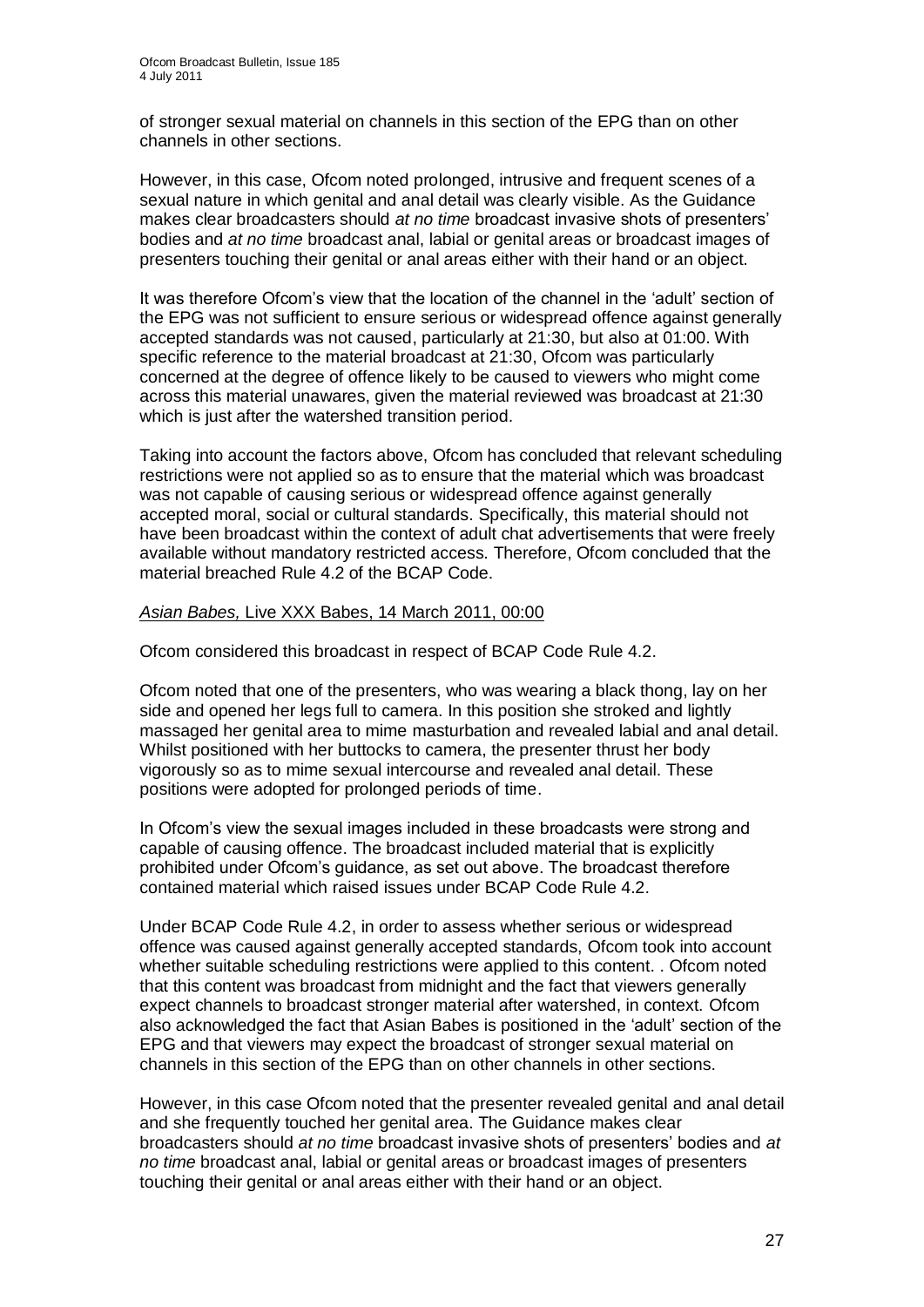Therefore, it is Ofcom"s view, that the location of the channel in the "adult" section of the EPG was not sufficient to ensure that serious or widespread offence against generally accepted standards was not caused by broadcast of this content after midnight.

Taking into account the factors above, Ofcom has concluded that the scheduling restrictions overall were not sufficient so as to ensure that serious or widespread offence against generally accepted standards was not caused by this content. Specifically, this material should not have been broadcast within the context of adult chat advertisements that were freely available without mandatory restricted access. Therefore, Ofcom concluded that the material breached Rule 4.2 of the BCAP Code.

Ofcom considers that these breaches of the BCAP Code are serious and significant. Ofcom has taken comprehensive steps to ensure that Licensees are fully aware of the rules concerning what is and what is not appropriate material to be broadcast on adult chat services. These have included: Ofcom publishing numerous Code breach decisions in the Ofcom Broadcast Bulletin, various Ofcom statutory sanctions decisions, and most recently issuing the Guidance and having a meeting with licensees to explain the Guidance and its importance to them. Ofcom is also concerned that the Licensee did not provide to Ofcom broadcast quality recordings as set out in the TLCS Guidance Notes for Licence Applicants (Paragraph 76). Consequently, these breaches will be held on the Licensee"s compliance record and we will consider further regulatory action should further similar breaches be recorded.

#### **Breaches of BCAP Code Rule 4.2**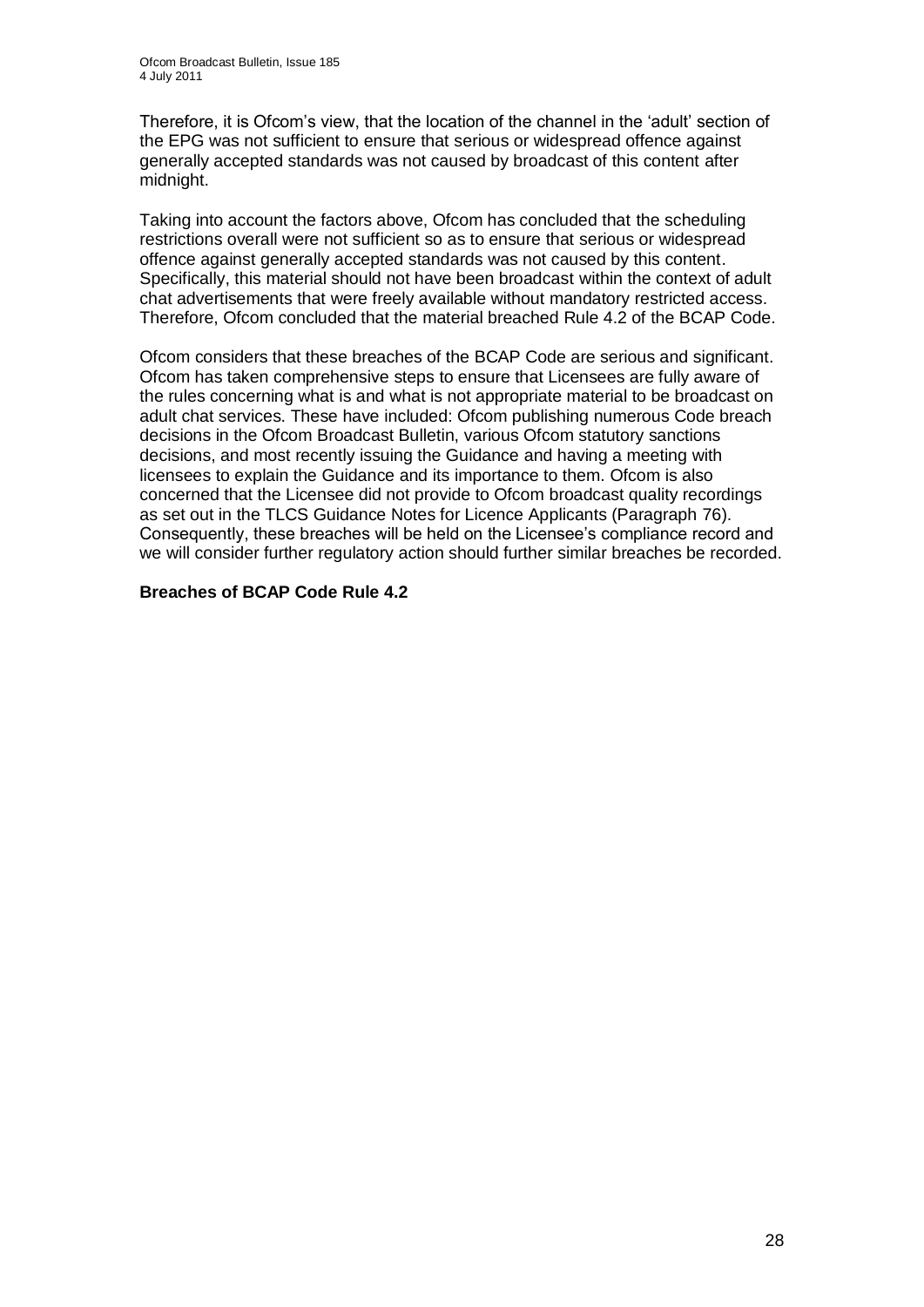# **In Breach**

## **Elite Nights**

*Elite TV 2 (Channel 914), 19 March 2011, 00:27 to 00:46 Elite TV 2 (Channel 914), 10 April 2011, 22:17 to 22:55*

#### **Introduction**

*Elite Nights* is televised interactive adult sex chat advertisement content broadcast from 21:00 on Sky channel 914. This service is available freely without mandatory restricted access and is in the 'adult' section of the Sky Electronic Programme Guide ("EPG"). Viewers are invited to contact onscreen female presenters via premium rate telephony services ("PRS"). The female presenters dress and behave in a sexually provocative way while encouraging viewers to contact the PRS numbers. The service Elite TV 2 is owned and operated by Over 18 TV Limited ("Over 18 TV" or "the Licensee").

As a result of Ofcom"s continuing concerns about compliance in this sector, Ofcom conducts occasional monitoring of adult chat channels. In these cases, Ofcom noted that the broadcasts contained the following content.

#### *Elite Nights,* Elite TV 2 (Channel 914), 19 March 2011, 00:27 to 00:46

The female presenter was wearing a revealing black thong which she removed at 00:40 so that she was naked. During the broadcast (and before she removed her thong) she was shown in various positions for prolonged periods of time, including: lying on her front with her legs open to camera; straddled over a bench with her buttocks to camera; lying on her back with her legs open and at times pulled back towards her head; and bent over a bench with her buttocks towards camera. After the presenter removed her thong she was shown lying on her back with her legs apart and away from camera. While in these positions the presenter was shown pouring and massaging oil onto her breasts, buttocks and legs. She was also shown dribbling oil over her anal area (on top of her thong). The broadcast included images of the presenter repeatedly and heavily thrusting her buttocks for relatively prolonged periods of time, and very close up shots between the presenter"s legs. Due to the skimpy underwear she was wearing her outer genital area was shown. While the presenter was naked she was shown turning over and her anus was briefly shown.

#### *Elite Nights,* Elite TV 2 (Channel 914), 10 April 2011, 22:17 to 22:55

The female presenter was wearing a white lace body and white fishnet stockings. At various points during the broadcast the presenter was standing over the camera with her legs open. This resulted in a number of prolonged shots between the presenter"s legs. The presenter was also shown in various other positions for prolonged periods of time, such as: bending over on all fours with her buttocks to camera; and lying on her back with her legs open to camera. While in these positions viewers were shown very close up and frequent images of the presenter"s crotch area, often for prolonged periods of time. She was also shown touching and rubbing around her genital and anal area for prolonged periods of time.

The rules governing broadcast advertising are set by the Broadcast Committee of Advertising Practice ("BCAP") with the approval of Ofcom. BCAP performs its function by setting, monitoring and amending the UK Code of Broadcast Advertising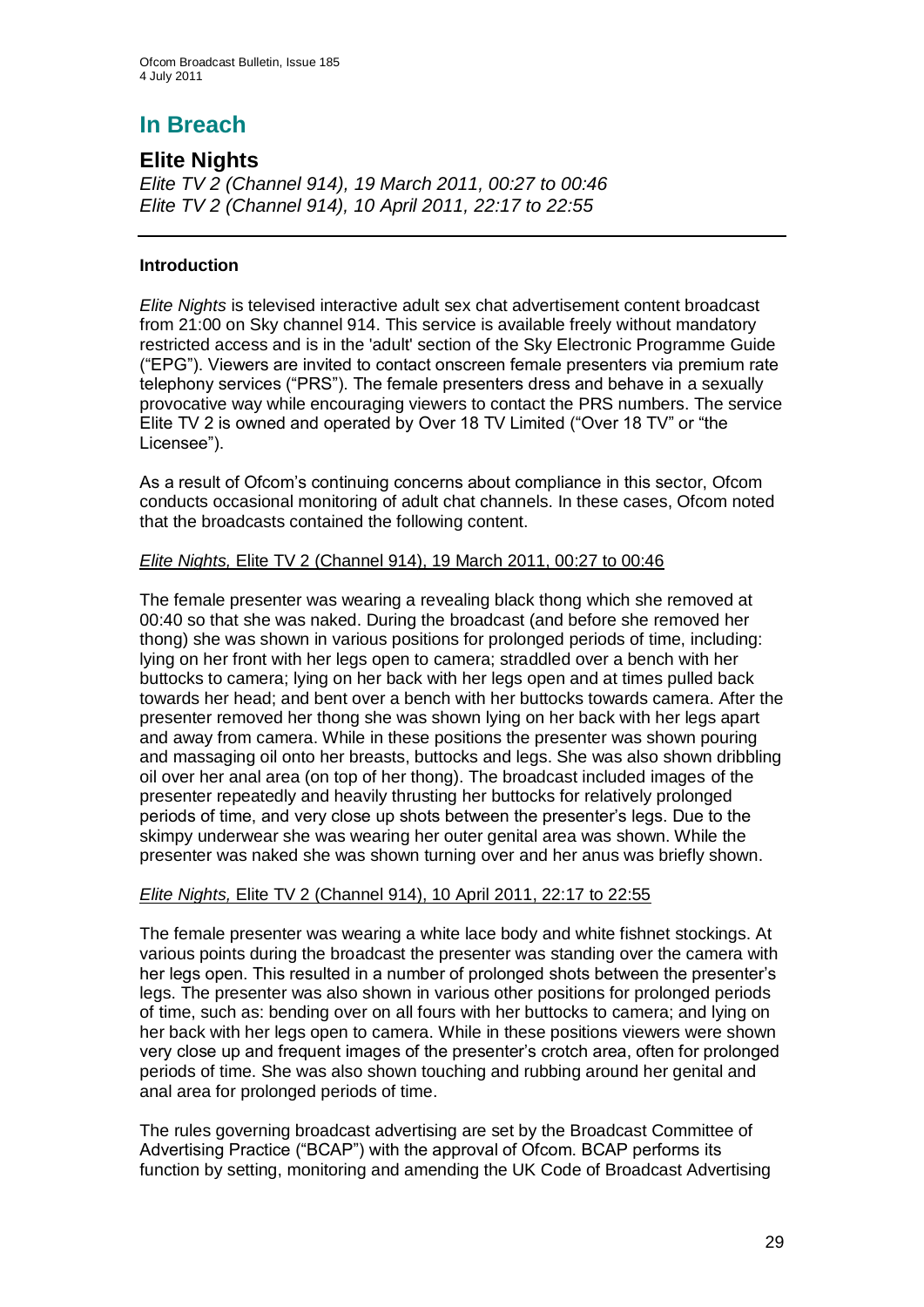("the BCAP Code"), with Ofcom retaining back-stop enforcement powers. The investigation of complaints relating to daytime chat and adult sex chat broadcast services – which are types of broadcast advertising - remain however a matter for Ofcom. (Please see Ofcom's statement published on 3 June 2010<sup>1</sup> for further details).

#### Request for comments

Ofcom asked Over 18 TV to provide comments on how these broadcasts complied with Rule 4.2 of the BCAP Code:

"Advertisements must not cause serious or widespread offence against generally accepted moral, social or cultural standards."

#### **Response**

With regard to its post watershed material the Licensee said that has "made great" efforts to ensure our nighttime content meets the applicable standards". It said that measures it has taken include: "banning the use of hand-held camera work"; "instructing presenters to be appropriately clothed and limit movements to those of a less sexualised style than previously practiced"; and the "implementation of a new internal compliance monitoring system. We now have a fully trained member of staff monitoring all of our channels 24 hours a day".

The Licensee said that the material above broadly complied with Ofcom guidance, however it accepted that "there are some instances of overly intrusive camera work and, on occasions, the content appears on the outer edges of what could be considered acceptable". It said however that in relation to both broadcasts, "despite the shortcomings, which we accept, we feel that, on the whole, the material is highly unlikely "to cause serious or widespread offence"".

#### *Elite Nights,* Elite TV 2 (Channel 914), 19 March 2011, 00:27 to 00:46

Over 18 TV said that "on some occasions the positions adopted, together with the camera work, have resulted in material which appears stronger than intended due to the skimpy nature of the presenter"s outfit". It added that "the use of body oil was not thought to be prohibited" and the close up shots only occurred after midnight. However it said that "we can now see that the combination of the close-ups and the presenter"s skimpy thong served to increase the strength of the content". The Licensee said that after the presenter removed her underwear "she takes care not to show her genitals to camera". It stated that "we accept that… the presenter briefly shows her anal area when turning over. The shot lasts for around one second and is not likely to have been widely noticeable". It added that it will make sure it guards against this happening again in all future broadcasting.

#### *Elite Nights,* Elite TV 2 (Channel 914), 10 April 2011, 22:17 to 22:55

Over 18 TV said that "we can confirm with regret that the cameraman responsible for filming this show acted in contravention of our own internal compliance guidance". It said that they "no longer permit the use of hand-held cameras so as to avoid this angle/style of filming". It added that it "has reprimanded the member of staff in question".

<sup>1</sup> <sup>1</sup> See[: http://stakeholders.ofcom.org.uk/consultations/participationtv3/statement/](http://stakeholders.ofcom.org.uk/consultations/participationtv3/statement/)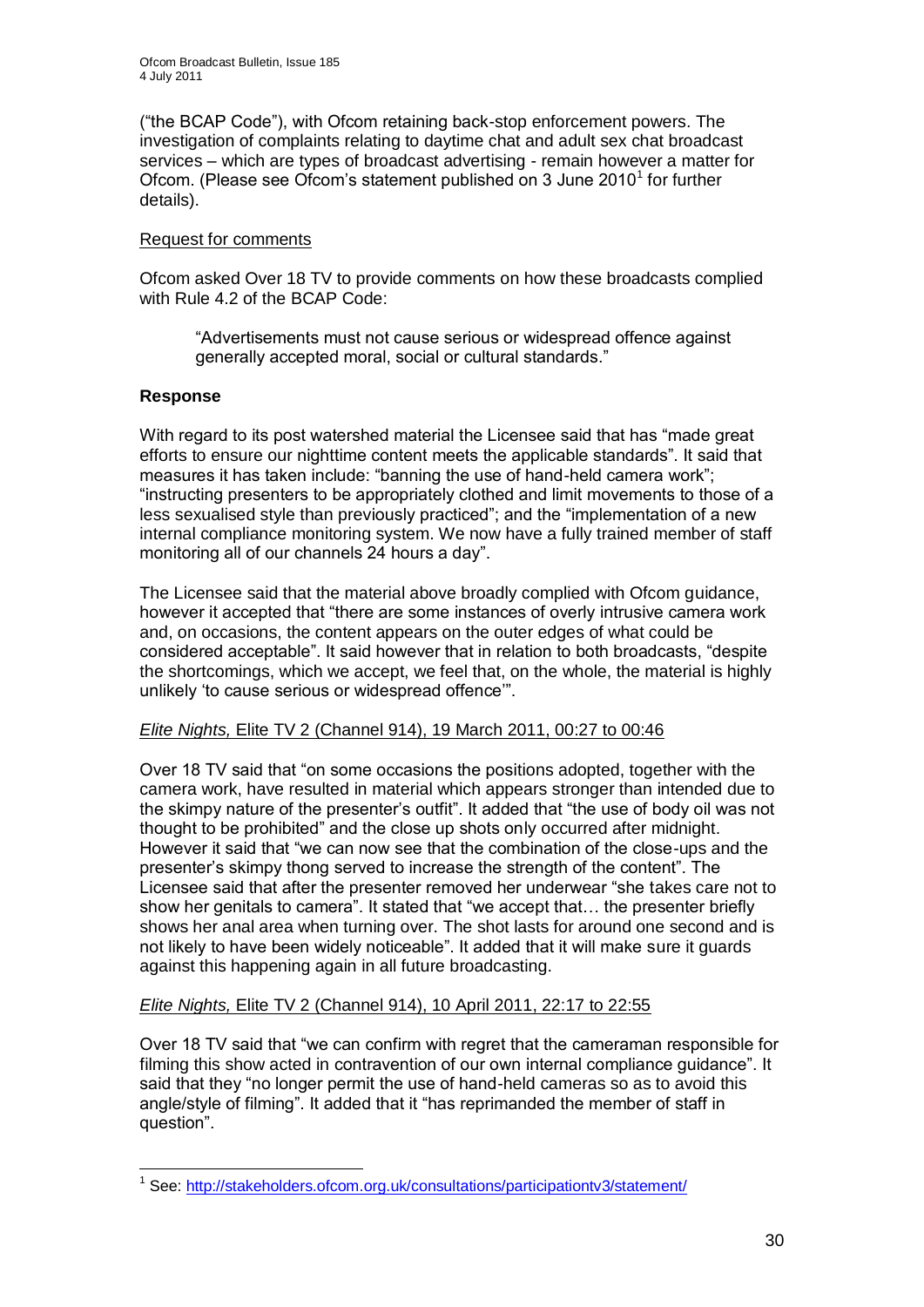It made the following points in mitigation: the images were broadcast after 22:00; "the presenter had full underwear on at all times and full coverage of her genital region"; and "the intrusive camera-work was of relatively short duration".

The Licensee said that "in both cases, the material was transmitted on channels located within the adult section of the Sky EPG… and was fully in line with viewer expectations".

#### **Decision**

Under the Communications Act 2003 ("the Act"), Ofcom has a statutory duty to require the application, in the case of all television and radio services, of standards that provide adequate protection to members of the public from the inclusion of offensive and harmful material.<sup>2</sup> Ofcom has a duty to set such standards for the content of programmes as appear to it best calculated to secure the standards objectives, one of which is that "the inclusion of advertising which may be misleading, harmful or offensive in television and radio services is prevented".<sup>[3](http://stakeholders.ofcom.org.uk/enforcement/broadcast-bulletins/obb179/#2)</sup> This standards objective is contained in the BCAP Code.

Since 1 September 2010 all PRS-based daytime and "adult chat" television services have no longer been regulated as editorial content but as long-form advertising i.e. teleshopping. As stated above, from that date the relevant standards code for such services became the BCAP Code rather than the Broadcasting Code.

The BCAP Code contains rules which permit "adult chat" services to be advertised (and so broadcast) within prescribed times and on free-to-air channels that are specifically licensed by Ofcom for that purpose. When setting and applying standards in the BCAP Code to provide adequate protection to members of the public from serious or widespread offence, Ofcom must have regard to the need for standards to be applied in a manner that best guarantees an appropriate level of freedom of expression in accordance with Article 10 of the European Convention of Human Rights, as incorporated in the Human Rights Act 1998. However, broadcasters should note that the advertising content of "adult chat" services has much less latitude than is typically available to editorial material in respect of context and narrative. A primary intent of advertising is to sell products and services, and consideration of acceptable standards will take that context into account.

Rule 4.2 of the BCAP Code provides that:

"Advertisements must not cause serious or widespread offence against generally accepted moral, social or cultural standards."

On 28 January 2011 Ofcom published detailed guidance on the advertising of telecommunications-based sexual entertainment services and PRS daytime chat services[.](http://stakeholders.ofcom.org.uk/enforcement/broadcast-bulletins/obb179/#13)<sup>4</sup> This clearly sets out to all relevant licensees what Ofcom considers to be acceptable to broadcast on these services, both pre- and post-watershed. For example this guidance explicitly states that adult chat broadcasters should:

<sup>1</sup>  $2$  Section 3(2)(d) of the Act

 $3$  Section 319(2)(h) of the Act

<sup>4</sup> <http://stakeholders.ofcom.org.uk/binaries/broadcast/guidance/bcap-guidance.pdf>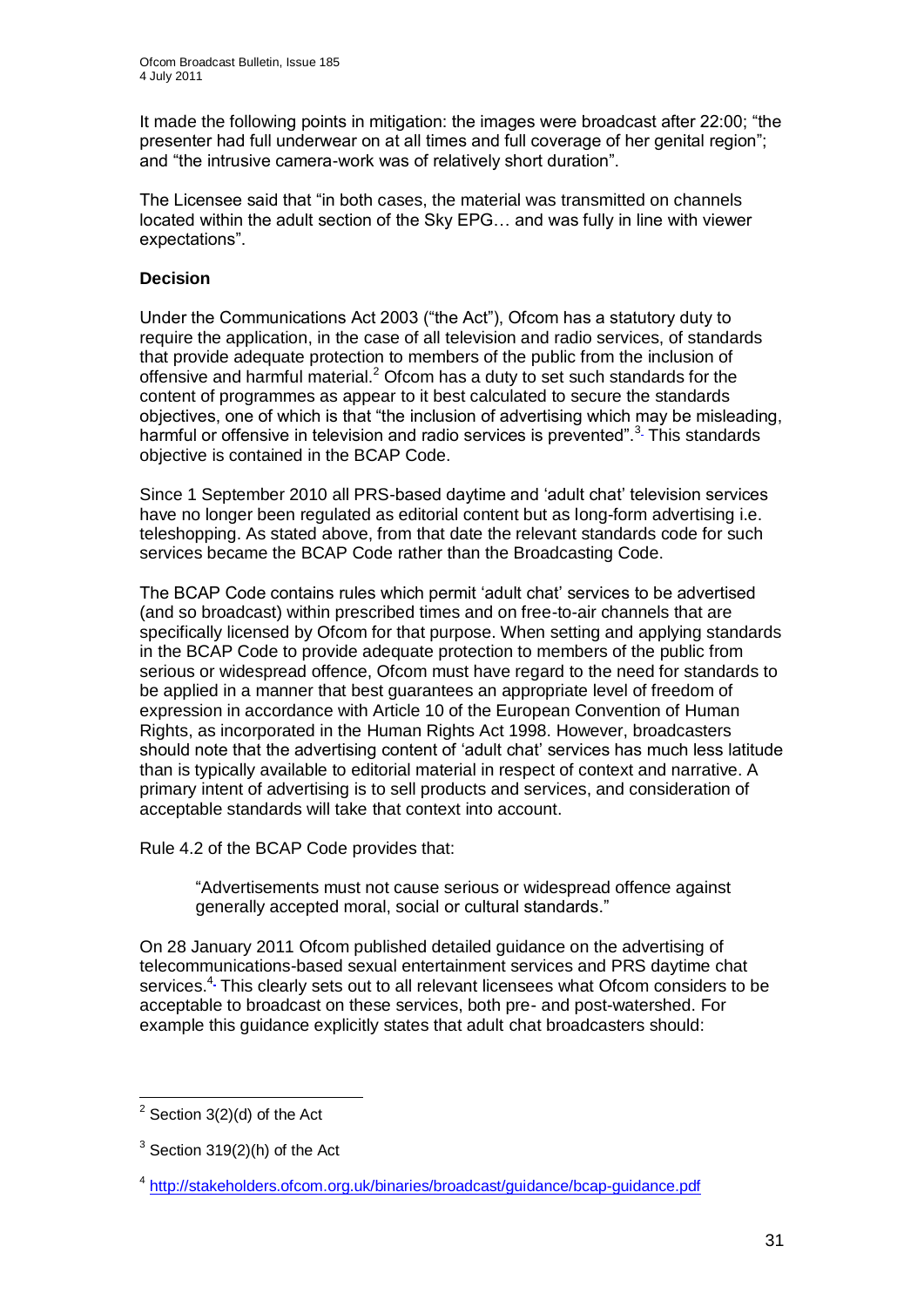- "at no time broadcast invasive shots of presenters" bodies. Ofcom cautions against physically intrusive, intimate shots of any duration; and against less intrusive shots that may become unacceptable by virtue of their being prolonged";
- "at no time broadcast anal, labial or genital areas or broadcast images of presenters touching their genital or anal areas either with their hand or an object"; and
- "at no time include shots of presenters spitting onto their or others" bodies, or include shots of presenters using other liquids, such as oil and lotions, on their genital or anal areas".

In addition to this published guidance, Ofcom has made clear in published decisions what sort of material is unsuitable to be broadcast in adult interactive chat advertisements without mandatory restricted access.<sup>5</sup>

The two broadcasts contained material which raised issues under BCAP Code Rule 4.2, as has been accepted to some extent by the Licensee. In Ofcom"s view the sexual images included these broadcasts were strong and capable of causing offence. In both cases the broadcasts included material that is explicitly prohibited under Ofcom"s guidance, as set out below.

#### *Elite Nights,* Elite TV 2 (Channel 914), 19 March 2011, 00:27 to 00:46

At the beginning of this broadcast the presenter was wearing a very revealing thong, which she later removed so that she was naked. The presenter"s genital area was shown in close up at various points in the broadcast and an image of her anus was clearly shown (albeit very briefly). In addition, the broadcast showed the presenter dribbling oil over her anal area on top of her thong. As a consequence the broadcast

- Elite Nights Elite TV (Channel 965), 30 November 2010, 22:30 to 23:35 Elite TV 2 (Channel 914), 6 December 2010, 21:00 to 21:25 Elite TV (Channel 965), 16 December 2010, 21:00 to 21:45 Elite TV (Channel 965), 22 December 2010, 00:50 to 01:20 Elite TV (Channel 965), 4 January 2011, 22:00 to 22:30 Broadcast Bulletin 179 at [http://stakeholders.ofcom.org.uk/enforcement/broadcast](http://stakeholders.ofcom.org.uk/enforcement/broadcast-bulletins/obb179/)[bulletins/obb179/](http://stakeholders.ofcom.org.uk/enforcement/broadcast-bulletins/obb179/)
- Bluebird TV  $\bullet$ Live XXX Babes, 23 September 2010, 23:20 to 00:00 Northern Birds, 24 September 2010, 00:25 to 02:15 Live XXX Babes, 12 October 2010, 21:30 to 22:30 Live XXX Babes, 13 October 2010, 21:30 to 23:00 Broadcast Bulletin 174 at [http://stakeholders.ofcom.org.uk/enforcement/broadcast](http://stakeholders.ofcom.org.uk/enforcement/broadcast-bulletins/obb174/)[bulletins/obb174/;](http://stakeholders.ofcom.org.uk/enforcement/broadcast-bulletins/obb174/)
- Red Light Central, 6 November 2010, 21:48 to 22:30  $\bullet$ Broadcast Bulletin 174 at [http://stakeholders.ofcom.org.uk/enforcement/broadcast](http://stakeholders.ofcom.org.uk/enforcement/broadcast-bulletins/obb174/)[bulletins/obb174/;](http://stakeholders.ofcom.org.uk/enforcement/broadcast-bulletins/obb174/)
- Bluebird TV, Live 960, 25 September 2010, 00:20 to 01:30 Broadcast Bulletin 174 at [http://stakeholders.ofcom.org.uk/enforcement/broadcast](http://stakeholders.ofcom.org.uk/enforcement/broadcast-bulletins/obb174/)[bulletins/obb174/;](http://stakeholders.ofcom.org.uk/enforcement/broadcast-bulletins/obb174/)

<sup>&</sup>lt;u>5</u><br><sup>5</sup> For example: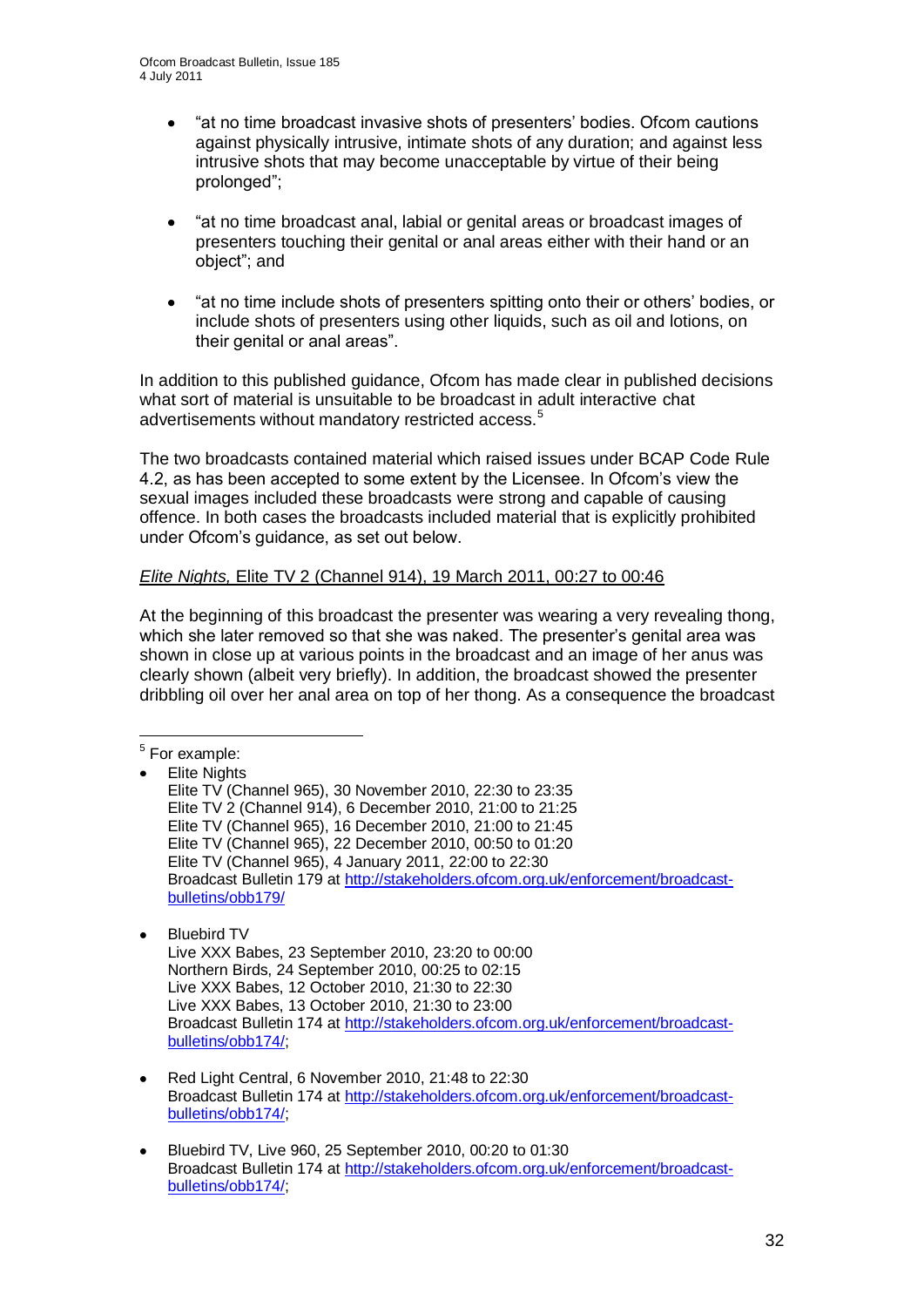included some very strong images. These strong and intrusive shots were then combined with images of the presenter repeatedly and heavily thrusting her buttocks and pelvis for relatively prolonged periods of time, as though miming sexual intercourse, and repeatedly massaging oil over her breasts.

#### *Elite Nights,* Elite TV 2 (Channel 914), 10 April 2011, 22:17 to 22:55

This broadcast included numerous shots between the presenter"s legs while she was in various sexual positions. Some of these shots were extremely close up and prolonged. As a consequence the broadcast included some very strong and intrusive images. The presenter was also shown touching and rubbing around her genital and anal area for prolonged periods of time.

Under BCAP Code Rule 4.2, in order to assess whether serious or widespread offence was caused against generally accepted standards, Ofcom took into account whether suitable scheduling restrictions were applied to this content by the Licensee. Ofcom noted that on both occasions the content was broadcast significantly after the watershed, from 00:27 and 22:17 respectively, and that viewers generally expect on all channels that stronger material will be shown after the 21:00 watershed, within context. Ofcom also took account of the fact that the Elite TV 2 channel is positioned in the "adult" section of the Sky EPG and that viewers tend to expect the broadcast of stronger sexual material on channels in this section of the EPG than on other channels in other sections.

However, in this case, given the content included in the two broadcasts included prolonged and frequent scenes of a sexual nature (provided for the purpose of sexual arousal), the location of the channel in the adult section of the EPG was not sufficient to ensure that serious or widespread offence against generally accepted standards was not caused by this content. Ofcom was concerned at the degree of offence likely to be caused to viewers who might come across this material unawares, particularly in the case of the 10 April 2011 broadcast at 22:17.

Taking into account the factors above, Ofcom has concluded that relevant scheduling restrictions were not applied so as to ensure that the material which was broadcast was not capable of causing serious or widespread offence against generally accepted moral, social or cultural standards. Specifically, this material should not have been broadcast within the context of adult chat advertisements that were freely available without mandatory restricted access. Therefore Ofcom concluded that this material included in the two broadcasts breached Rule 4.2 of the BCAP Code.

Ofcom considers that these breaches of the BCAP Code are serious and significant. Ofcom has taken several steps to ensure that Licensees are fully aware that the material broadcast on adult chat services is suitable for broadcast without mandatory restricted access. This has included publishing decisions Ofcom has made in this area on the Ofcom website, meeting with Licensees operating in this sector and most notably issuing Guidance. Consequently, these breaches will be held on the Licensee"s compliance record and we will consider further regulatory action should further similar breaches be recorded.

#### *Elite Nights***, Elite TV 2 (Channel 914), 19 March 2011, 00:27 to 00:46: Breach of BCAP Code Rule 4.2**

*Elite Nights***, Elite TV 2 (Channel 914), 10 April 2011, 22:17 to 22:50 Breach of BCAP Code Rule 4.2**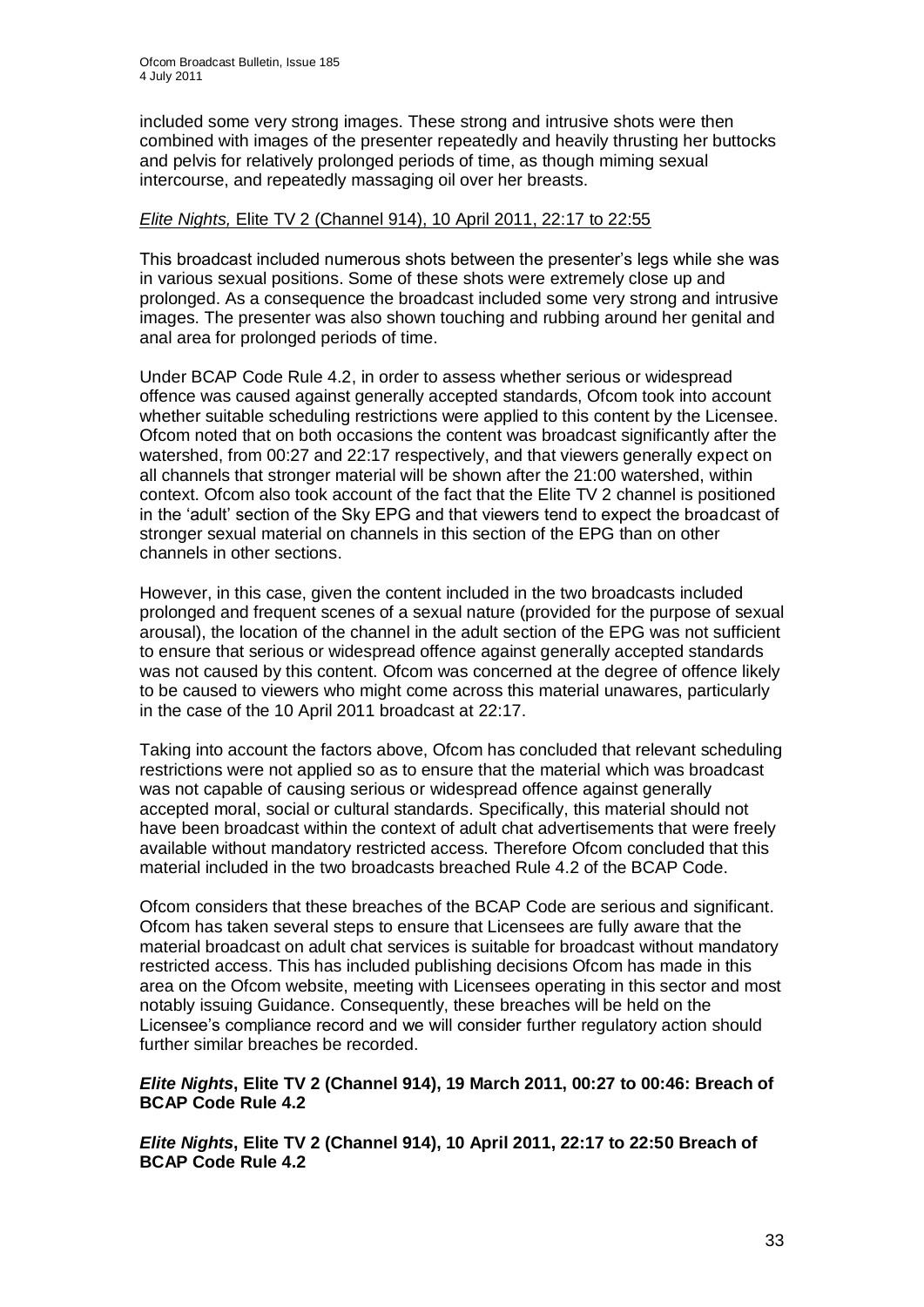# **In Breach**

## **Bluebird Daytime TV**

*Babeworld TV, 14 April 2011, 13:45 to 14:45*

#### **Introduction**

*Bluebird Daytime TV* is interactive daytime chat advertisement content broadcast on the service Babeworld TV (Sky channel number 908). The service is available freely without mandatory restricted access and are situated in the 'adult' section of the Sky electronic programme guide ("EPG"). Viewers are invited to contact onscreen female presenters via premium rate telephony services ("PRS"). The presenters generally dress and behave in a flirtatious manner. The service is owned and operated by Babeworld TV Limited ("Babeworld TV" or "the Licensee").

Ofcom received a complaint about the above broadcast. The complainant said that he was "shocked to see a girl on a daytime babe phone-in channel adopting sexually explicit positions and facial mannerisms". The complainant added that broadcasts like this "should only be shown after the watershed not in the daytime when children can easily see them".

The female presenter was wearing a cropped black bra top, high cut latex red hot pants (which revealed a significant proportion of her buttocks) and black stiletto shoes. During most of the broadcast she was shown lying on her stomach (side on) with her legs open (away from camera). The presenter was also shown: repeatedly gyrating and rocking her buttocks while her legs were open; repeatedly stroking her legs and buttocks and occasionally her breasts; and licking her lips.The broadcast also included six shots of the camera panning up and down the presenter"s legs, with close up shots of the presenter"s buttocks.

The rules governing broadcast advertising are set by the Broadcast Committee of Advertising Practice ("BCAP") with the approval of Ofcom. BCAP performs its function by setting, monitoring and amending the UK Code of Broadcast Advertising ("the BCAP Code"), with Ofcom retaining back-stop enforcement powers. The investigation of complaints relating to daytime chat and adult sex chat broadcast services - which are types of broadcast advertising - remain however a matter for Ofcom. (Please see Ofcom's statement published on 3 June 2010 $^1$  for further details).

#### Request for comments

Ofcom asked Babeworld TV to provide comments on how this broadcast complied with Rule 32.3 of the BCAP Code:

"Relevant timing restrictions must be applied to advertisements that, through their content, might harm or distress children of particular ages or that are otherwise unsuitable for them."

<sup>1</sup> <sup>1</sup> See[: http://stakeholders.ofcom.org.uk/consultations/participationtv3/statement/](http://stakeholders.ofcom.org.uk/consultations/participationtv3/statement/)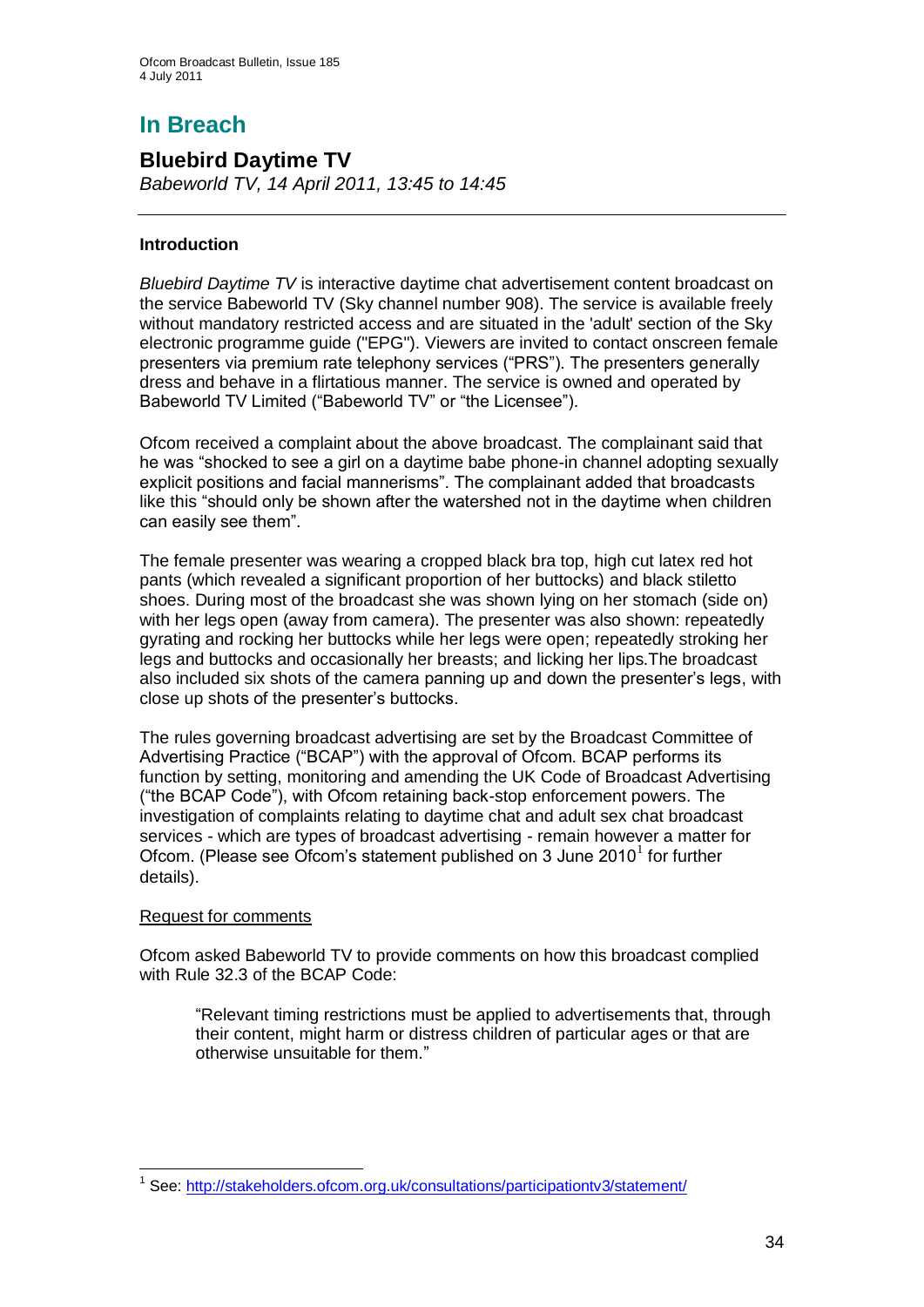#### **Response**

Babeworld TV said that "this genre of content has received widespread publicity over the years and it would be reasonable to say that most Sky subscribers, if not all of them, would be well aware of the adult section and the content they could and actually expect to find there". It added that "any Sky subscriber who has concerns over a minor accessing the adult channels is easily able to block this section".

The Licensee said that "it is certainly not our intention to provide content of a sexual nature. We were aiming to provide content that was light hearted and possibly flirtatious…" Babeworld TV said that it did not consider the material in breach of the BCAP Code as "we were not advertising a sexual service".

It continued that "only an adult could interpret the content shown in a sexual context". Babeworld TV said that the clothing the presenter was wearing "shows off her legs but this alone could not be construed as sexual content. There are many pop videos which are far more sexual in overtone". It said that the service Babeworld TV is clearly labelled and broadcast within the adult section of the Sky EPG and therefore aimed specifically at adults.

With regard to the behaviour of the presenter, the Licensee said that the presenter was lying "in a comfortable position which can be adopted by all ages" and "is not a sexual position". Babeworld said that in the studio the broadcaster usually plays up tempo, energetic music and encourages "the presenters to keep moving as viewers have complained that static presenters look boring".

The Licensee also stated that: the presenter licked her lips "for only a few seconds"; she stroked her legs "due to the material of the mattress…so this was never meant in a sexual manner"; "she was not at any point on all fours"; "she was moving her bottom but not in a sexual manner. She was simply moving her bottom in time to the music played in the studio"; and she was "not making sexual facial mannerisms".

Babeworld TV apologised "unreservedly if any of our daytime content has been misconstrued and caused offence".

#### **Decision**

Under the Communications Act 2003 ("the Act"), Ofcom has a statutory duty to require the application, in the case of all television and radio services, of standards that provide adequate protection to members of the public from the inclusion of offensive and harmful material. $^2$  Ofcom has a duty to set such standards for the content of programmes as appear to it best calculated to secure the standards objectives, one of which is that "the inclusion of advertising which may be misleading, harmful or offensive in television and radio services is prevented".<sup>[3](http://stakeholders.ofcom.org.uk/enforcement/broadcast-bulletins/obb179/#2)</sup> This standards objective is contained in the BCAP Code.

Since 1 September 2010 all PRS-based daytime and "adult chat" television services have no longer been regulated as editorial content but as long-form advertising i.e. teleshopping. As stated above, from that date the relevant standards code for such services became the BCAP Code rather than the Broadcasting Code.

<sup>1</sup>  $2$  Section 3(2)(d) of the Act

 $3$  Section 319(2)(h) of the Act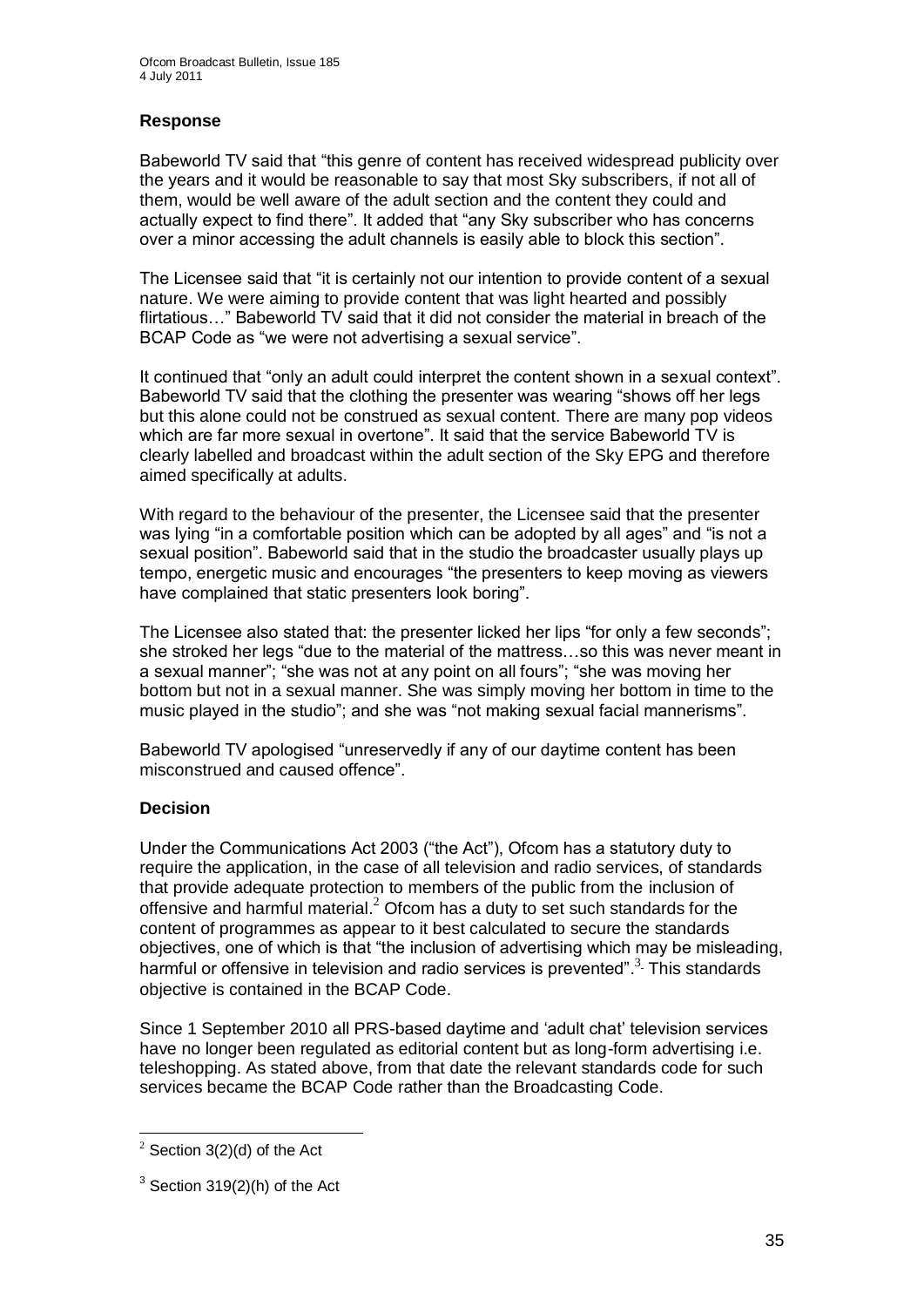Rule 32.3 of the BCAP Code provides:

"Relevant timing restrictions must be applied to advertisements that, through their content, might harm or distress children of particular ages or that are otherwise unsuitable for them."

BCAP Code Rule 32.3 makes clear that children should be protected by relevant timing (and so appropriate scheduling) restrictions from material which is unsuitable for them. Appropriate timing restrictions are judged according to factors such as: the nature of the content; the likely number of children in the audience; the likely age of those children; the time of the broadcast; the position of the channel in the relevant electronic programme guide (e.g. the "adult" section); and any warnings. It should be noted that the watershed starts at 21:00 and broadcast advertising material unsuitable for children should not, in general, be shown before 21:00 or after 05:30.

On 28 January 2011 Ofcom published detailed guidance on the advertising of telecommunications-based sexual entertainment services and PRS daytime chat services[.](http://stakeholders.ofcom.org.uk/enforcement/broadcast-bulletins/obb179/#13)<sup>4</sup> This clearly sets out what Ofcom considers to be acceptable for broadcast on these services, both pre- and post-watershed. For example this guidance explicitly states that daytime chat broadcasters should:

- "ensure that presenters are wearing appropriate clothing, that adequately  $\bullet$ covers their bodies, in particular their breasts, genital areas and buttocks";
- "not broadcast images of presenters touching or stroking their bodies in a  $\bullet$ suggestive manner": and
- "not broadcast images of presenters mimicking sexual intercourse by rocking  $\bullet$ and thrusting their bodies, or otherwise adopting sexual poses".

Ofcom has also made clear in published decisions what sort of material is unsuitable to be broadcast in daytime interactive chat advertisements.<sup>5</sup>

Ofcom noted that during this broadcast the female presenter was wearing high cut revealing hot pants that exposed a significant amount of her buttocks. In Ofcom"s view, while in this outfit the presenter acted in a sexualised manner by adopting a sexual position for much of the one hour broadcast. The presenter was shown lying on her stomach with her legs open (albeit away from camera) for prolonged periods of time, and while in this position the presenter repeatedly and clearly gyrated her buttocks mimicking sexual intercourse. She also repeatedly touched and stroked her legs and buttocks in a sexually provocative manner. This imagery was combined with

4 <http://stakeholders.ofcom.org.uk/binaries/broadcast/guidance/bcap-guidance.pdf>

<sup>5</sup> For example:

Elite Days, Elite TV (Channel 965), 30 November 2010, 12:00 to 13:15 Elite Days, Elite TV (Channel 965), 1 December 2010, 13:00 to 14:00 Elite Days, Elite TV 2 (Channel 914), 8 December 2010, 10.00 to 11:30 <http://stakeholders.ofcom.org.uk/enforcement/broadcast-bulletins/obb179/>

40nNaughty, Red Light Lounge, October/November 2010, Broadcast Bulletin 174 at [http://stakeholders.ofcom.org.uk/enforcement/broadcast-bulletins/obb174/;](http://stakeholders.ofcom.org.uk/enforcement/broadcast-bulletins/obb174/)

The Pad, Tease Me TV 2, 19 October 2010, 17:00 to 18:00, Broadcast Bulletin 172 at [http://stakeholders.ofcom.org.uk/enforcement/broadcast-bulletins/obb172/;](http://stakeholders.ofcom.org.uk/enforcement/broadcast-bulletins/obb172/)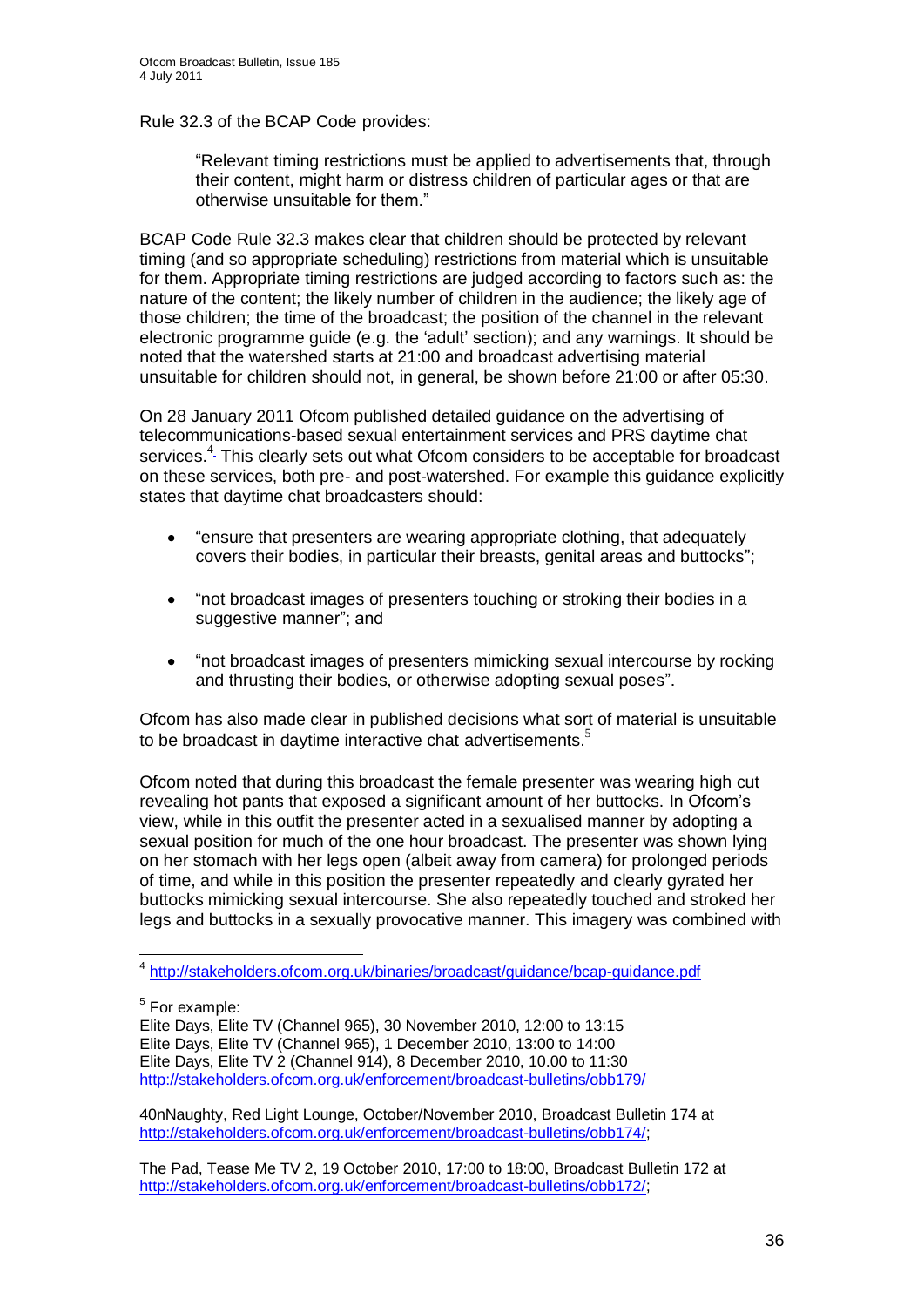numerous close-up panning shots of the presenter"s legs and buttocks. In Ofcom"s view, the revealing clothing, the sexual position held for relatively prolonged periods and repeated actions of the presenter were intended to be sexually provocative in nature and the broadcast of such sexualised content was inappropriate to advertise daytime chat. In light of this behaviour and imagery, Ofcom concluded that under BCAP Code Rule 32.3 the material included in these daytime broadcasts was clearly unsuitable for children.

Ofcom then considered under BCAP Code Rule 32.3 whether relevant timing or scheduling restrictions were applied to these broadcasts by the Licensees. Ofcom noted that the service Babeworld TV is situated in the "adult" section of the EPG. However, the broadcast was transmitted during the day when children may have been watching television, some unaccompanied by an adult. Taking into account the factors above, Ofcom has concluded that relevant timing and scheduling restrictions were not applied to the broadcasts so as to offer adequate protection to children.

Ofcom therefore concluded that this material breached Rule 32.3 of the BCAP Code.

## **Breach of BCAP Code Rule 32.3**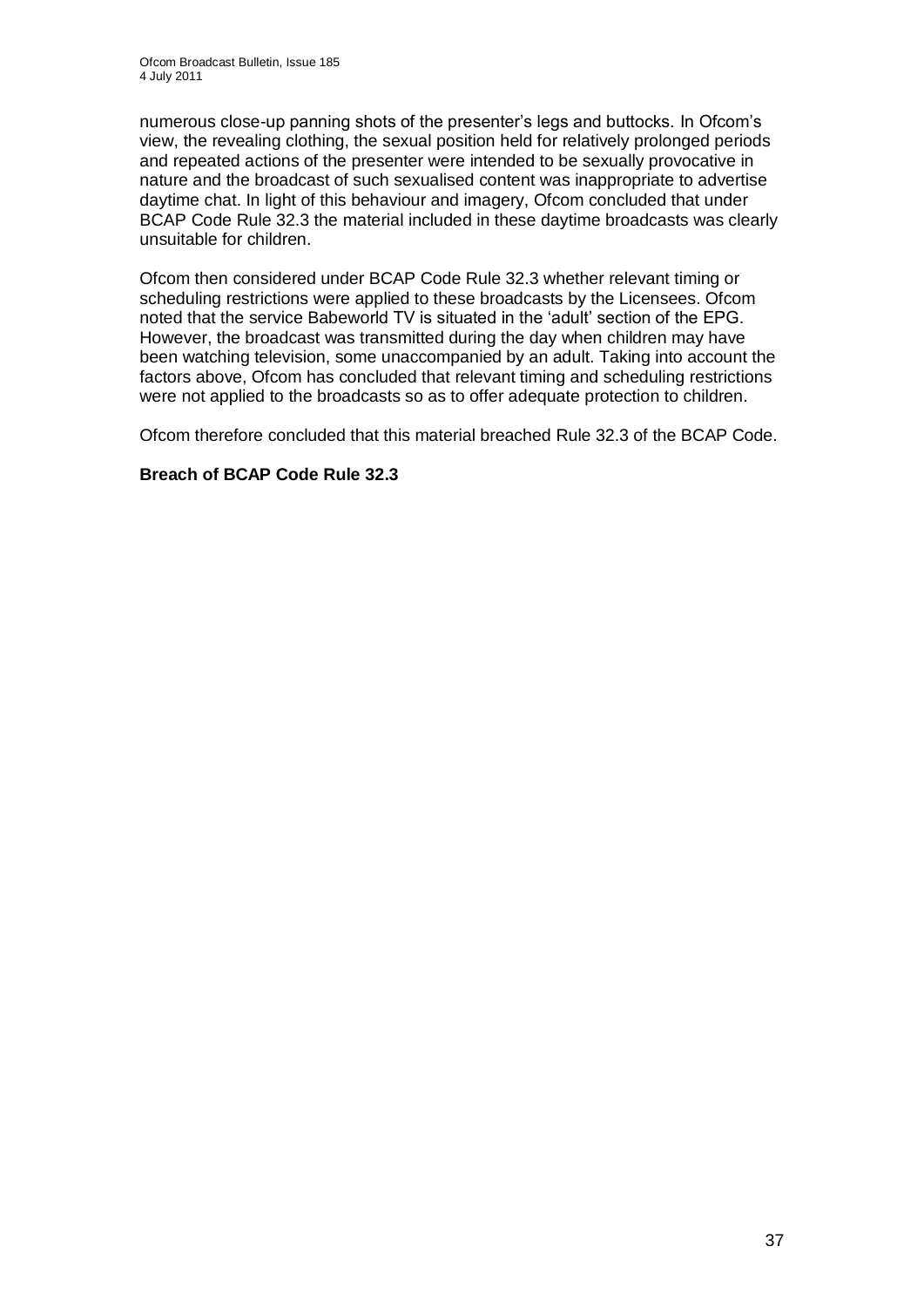# **In Breach**

## **Adult chat advertisement content**

*Get Lucky TV, 10 April 2011, 22:00 to 22:20*

## **Introduction**

The service *Get Lucky TV* (Sky channel number 909) broadcasts interactive adult chat advertisement content from 21:00. The service is available freely without mandatory restricted access and is in the 'adult' section of the Sky electronic programme guide ("EPG"). Viewers are invited to contact onscreen female presenters via premium rate telephony services ("PRS"). The female presenters dress and behave in a sexually provocative way while encouraging viewers to contact the PRS numbers. The service is owned and operated by Grandiose Ltd ("Grandiose" or "the Licensee").

As a result of Ofcom"s continuing concerns about compliance in this sector, Ofcom conducts occasional monitoring of adult chat channels.

In this case, Ofcom noted that between 22:00 and 22:20 the broadcast showed a female presenter wearing a white crop shirt, short tartan skirt and white skimpy thong underneath, knee high white socks and black stiletto shoes. As 22:04 the presenter removed her top and bra. During the broadcast the presenter was shown, for prolonged periods of time: lying on her front, side and back, all with her legs wide open to camera. While in these positions the camera was focused on the presenter"s genital and anal area for prolonged periods of time and her outer genital and anal area were shown in close up. While in these positions she was also shown repeatedly thrusting her hips and buttocks and lightly touching around her genital area.

The rules governing broadcast advertising are set by the Broadcast Committee of Advertising Practice ("BCAP") with the approval of Ofcom. BCAP performs its function by setting, monitoring and amending the UK Code of Broadcast Advertising ("the BCAP Code"), with Ofcom retaining back-stop enforcement powers. The investigation of complaints relating to daytime chat and adult sex chat broadcast services - which are types of broadcast advertising - remain however a matter for Ofcom. (Please see Ofcom's statement published on 3 June 2010<sup>1</sup> for further details).

## Request for comments

Ofcom asked Grandiose to provide comments on how this broadcast complied with Rule 4.2 of the BCAP Code:

"Advertisements must not cause serious or widespread offence against generally accepted moral, social or cultural standards."

## **Response**

Grandiose said that "the content was in conformity with Ofcom guidance" and "would not cause serious or widespread offence". It stated that the material was broadcast

<sup>1</sup> <sup>1</sup> See[: http://stakeholders.ofcom.org.uk/consultations/participationtv3/statement/](http://stakeholders.ofcom.org.uk/consultations/participationtv3/statement/)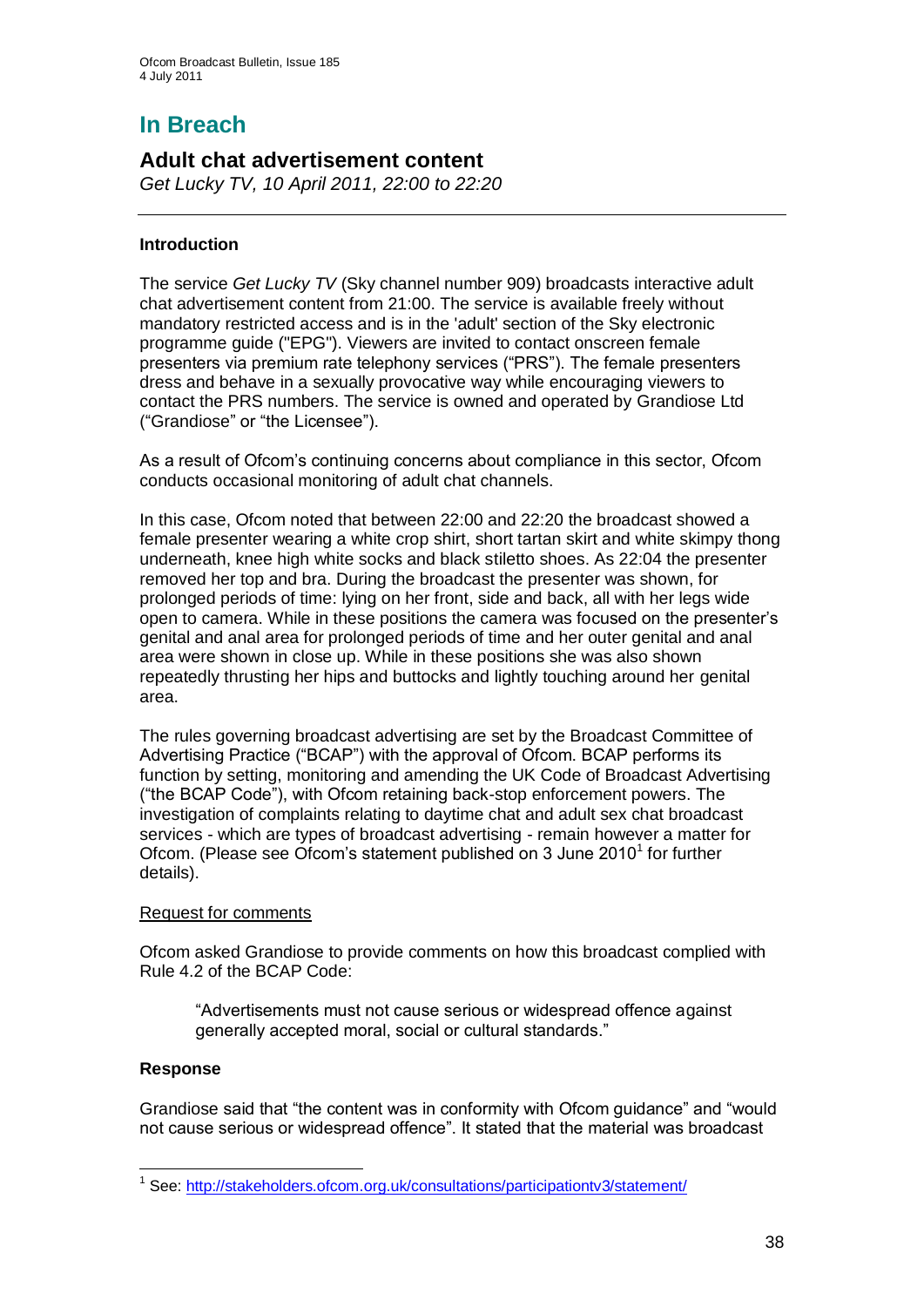"after 22:00 on an appropriately licensed channel within the adult section of the Sky EPG" and said that "on more than one occasion the presenter emphasised that the content was adult in nature [and] that they [viewers] needed to be over the age of 18".

The Licensee said that "there were no physically intrusive or unduly prolonged shots" and "on average, a period of 2 minutes would elapse before the presenter altered position". It also said that "no anal or genital detail was revealed" and "the presenters" pants, which substantially covered her genital area, remained on". The licensee added that "the only close up shot was when the camera panned to the presenter"s face" and "the presenter was careful not to be seen to touching her genital or anal area".

## **Decision**

Under the Communications Act 2003 ("the Act"), Ofcom has a statutory duty to require the application, in the case of all television and radio services, of standards that provide adequate protection to members of the public from the inclusion of offensive and harmful material.<sup>2</sup> Ofcom has a duty to set such standards for the content of programmes as appear to it best calculated to secure the standards objectives, one of which is that "the inclusion of advertising which may be misleading, harmful or offensive in television and radio services is prevented".<sup>[3](http://stakeholders.ofcom.org.uk/enforcement/broadcast-bulletins/obb179/#2)</sup> This standards objective is contained in the BCAP Code.

Since 1 September 2010 all PRS-based daytime and "adult chat" television services have no longer been regulated as editorial content but as long-form advertising i.e. teleshopping. As stated above, from that date the relevant standards code for such services became the BCAP Code rather than the Broadcasting Code.

The BCAP Code contains rules which permit "adult chat" services to be advertised (and so broadcast) within prescribed times and on free-to-air channels that are specifically licensed by Ofcom for that purpose. When setting and applying standards in the BCAP Code to provide adequate protection to members of the public from serious or widespread offence, Ofcom must have regard to the need for standards to be applied in a manner that best guarantees an appropriate level of freedom of expression in accordance with Article 10 of the European Convention of Human Rights, as incorporated in the Human Rights Act 1998. However, broadcasters should note that the advertising content of "adult chat" services has much less latitude than is typically available to editorial material in respect of context and narrative. A primary intent of advertising is to sell products and services, and consideration of acceptable standards will take that context into account.

Rule 4.2 of the BCAP Code provides that:

"Advertisements must not cause serious or widespread offence against generally accepted moral, social or cultural standards."

On 28 January 2011 Ofcom published detailed guidance on the advertising of telecommunications-based sexual entertainment services and PRS daytime chat

 $\overline{a}$ 

 $2$  Section 3(2)(d) of the Act

 $3$  Section 319(2)(h) of the Act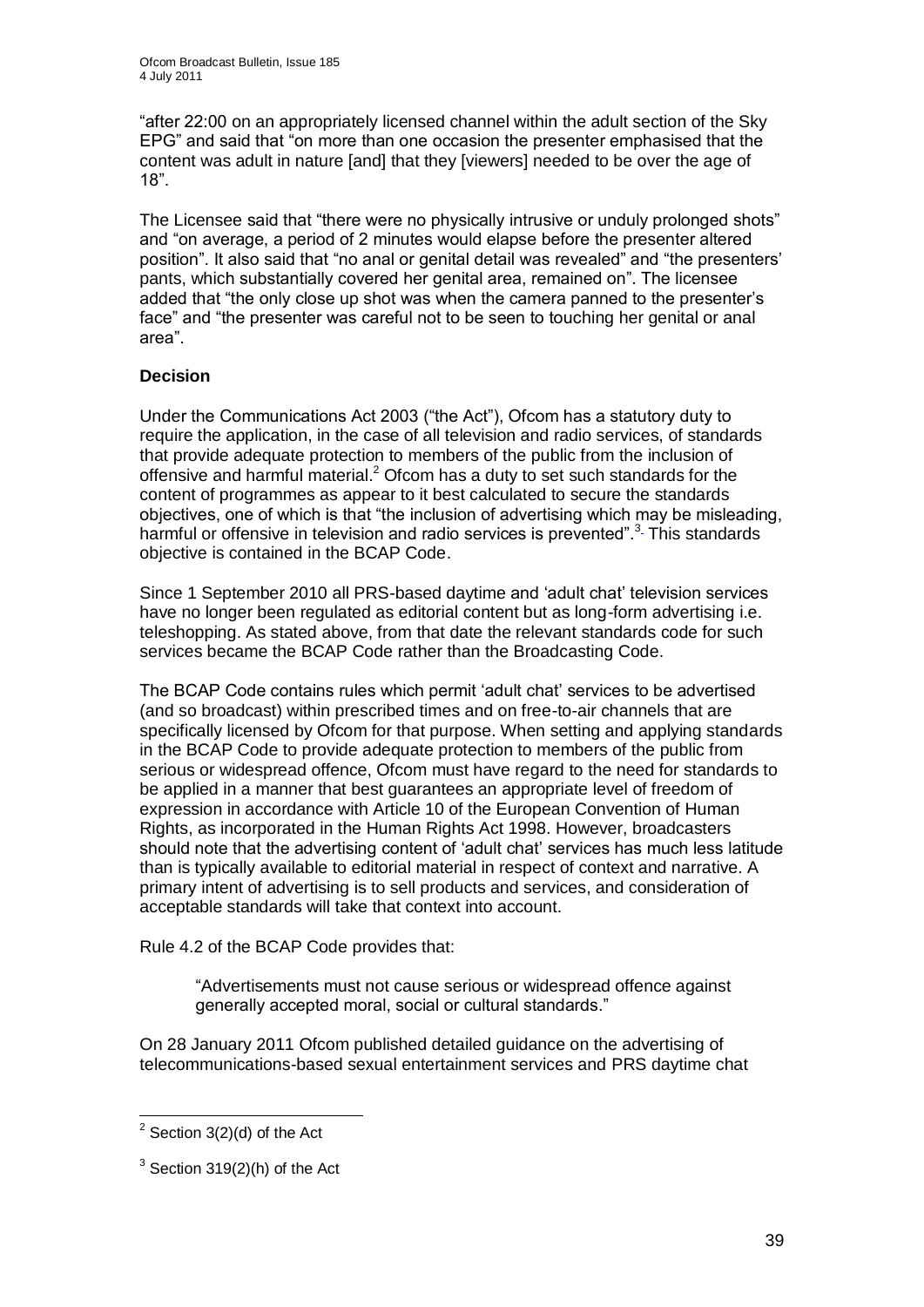services[.](http://stakeholders.ofcom.org.uk/enforcement/broadcast-bulletins/obb179/#13)<sup>4</sup> This clearly sets out to all relevant licensees what Ofcom considers to be acceptable to broadcast on these services, both pre- and post-watershed. For example this guidance explicitly states that adult chat broadcasters should:

- "at no time broadcast invasive shots of presenters" bodies. Ofcom cautions against physically intrusive, intimate shots of any duration; and against less intrusive shots that may become unacceptable by virtue of their being prolonged"; and
- "at no time broadcast anal, labial or genital areas or broadcast images of presenters touching their genital or anal areas either with their hand or an object".

Ofcom has also made clear in published decisions what sort of material is unsuitable to be broadcast in adult interactive chat advertisements without mandatory restricted access.<sup>5</sup>

In Ofcom"s view the sexual images included in this broadcast were strong and capable of causing offence. The presenter was wearing a revealing thong and during the broadcast she was shown in various sexual positions. The presenter repeatedly positioned her legs wide apart to camera, and while doing so her genital and anal area were shown in close up. As a consequence the broadcast included some very intrusive images. As set out above, Ofcom guidance cautions against physically intrusive, intimate shots of any duration. Further, some of these intrusive images of the presenter"s crotch area were shown for up to two minutes, and therefore, in our view, they were also shown for prolonged periods of time. These strong images were also combined with images of the presenter repeatedly thrusting her buttocks and pelvis as though miming sexual intercourse, and miming masturbation by touching around her genital area.

- Bluebird TV  $\bullet$ Live XXX Babes, 23 September 2010, 23:20 to 00:00 Northern Birds, 24 September 2010, 00:25 to 02:15 Live XXX Babes, 12 October 2010, 21:30 to 22:30 Live XXX Babes, 13 October 2010, 21:30 to 23:00 Broadcast Bulletin 174 at [http://stakeholders.ofcom.org.uk/enforcement/broadcast](http://stakeholders.ofcom.org.uk/enforcement/broadcast-bulletins/obb174/)[bulletins/obb174/;](http://stakeholders.ofcom.org.uk/enforcement/broadcast-bulletins/obb174/)
- Red Light Central, 6 November 2010, 21:48 to 22:30  $\bullet$ Broadcast Bulletin 174 at [http://stakeholders.ofcom.org.uk/enforcement/broadcast](http://stakeholders.ofcom.org.uk/enforcement/broadcast-bulletins/obb174/)[bulletins/obb174/;](http://stakeholders.ofcom.org.uk/enforcement/broadcast-bulletins/obb174/)
- Bluebird TV, Live 960, 25 September 2010, 00:20 to 01:30 Broadcast Bulletin 174 at [http://stakeholders.ofcom.org.uk/enforcement/broadcast](http://stakeholders.ofcom.org.uk/enforcement/broadcast-bulletins/obb174/)[bulletins/obb174/;](http://stakeholders.ofcom.org.uk/enforcement/broadcast-bulletins/obb174/)

<sup>1</sup> 4 <http://stakeholders.ofcom.org.uk/binaries/broadcast/guidance/bcap-guidance.pdf>

<sup>&</sup>lt;sup>5</sup> For example:

Elite Nights Elite TV (Channel 965), 30 November 2010, 22:30 to 23:35 Elite TV 2 (Channel 914), 6 December 2010, 21:00 to 21:25 Elite TV (Channel 965), 16 December 2010, 21:00 to 21:45 Elite TV (Channel 965), 22 December 2010, 00:50 to 01:20 Elite TV (Channel 965), 4 January 2011, 22:00 to 22:30 Broadcast Bulletin 179 at [http://stakeholders.ofcom.org.uk/enforcement/broadcast](http://stakeholders.ofcom.org.uk/enforcement/broadcast-bulletins/obb179/)[bulletins/obb179/](http://stakeholders.ofcom.org.uk/enforcement/broadcast-bulletins/obb179/)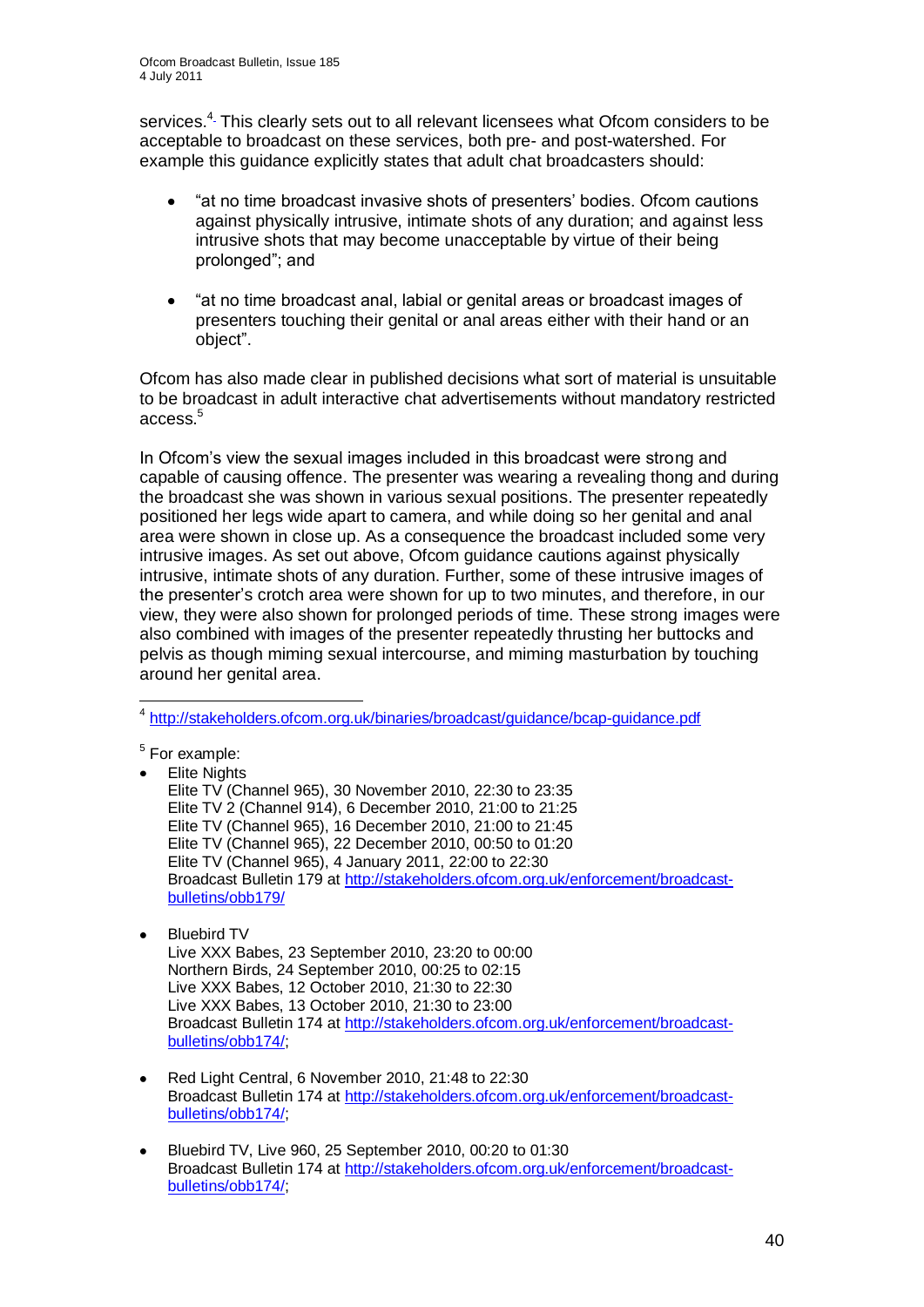Under BCAP Code Rule 4.2, in order to assess whether serious or widespread offence was caused against generally accepted standards, Ofcom took into account whether suitable scheduling restrictions were applied to this content by the Licensee. Ofcom noted that this content was broadcast after the watershed at 22:00 and that viewers generally expect on all channels that stronger material will be shown after the 21:00 watershed, within context. Ofcom also took account of the fact that the Get Lucky TV channel is positioned in the "adult" section of the Sky EPG and that viewers tend to expect the broadcast of stronger sexual material on channels in this section of the EPG than on other channels in other sections.

However, in this case, given the content included prolonged and frequent scenes of a sexual nature (provided for the purpose of sexual arousal), the location of the channel in the adult section of the EPG was not sufficient to ensure that serious or widespread offence against generally accepted standards was not caused by this content. Ofcom was concerned at the degree of offence likely to be caused to viewers who might come across this material unawares.

Taking into account the factors above, Ofcom has concluded that relevant scheduling restrictions were not applied so as to ensure that the material which was broadcast was not capable of causing serious or widespread offence against generally accepted moral, social or cultural standards. Specifically, this material should not have been broadcast within the context of adult chat advertisements that were freely available without mandatory restricted access. Therefore Ofcom concluded that this material breached Rule 4.2 of the BCAP Code.

## **Breach of BCAP Code Rule 4.2**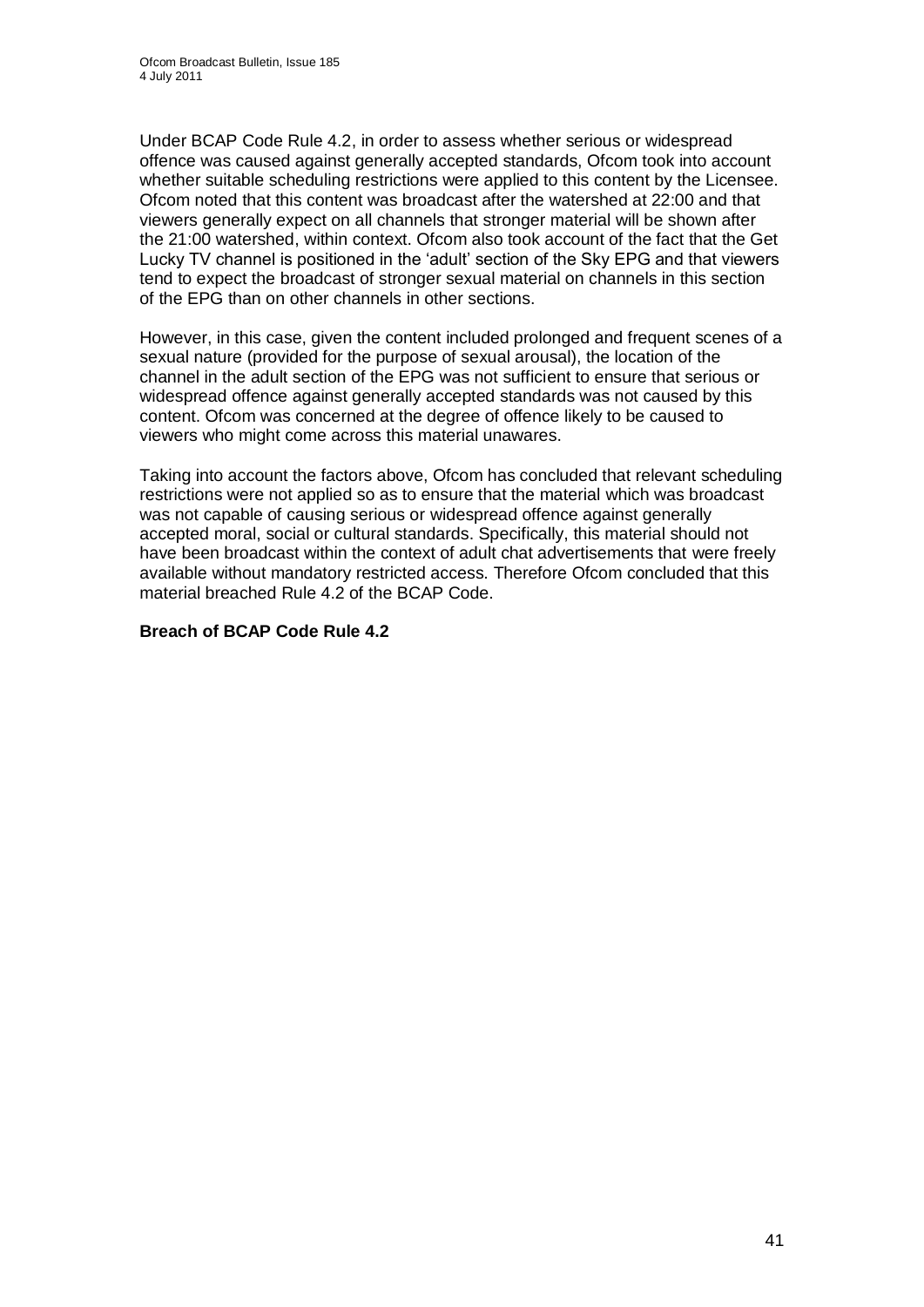# **In Breach**

## **Matt Forde**

*Talksport, 28 March 2011, 00:20, 4 April 2011, 00:15, 11 April 2011, 00:18 and 2 May 2011, 00:15*

## **Introduction**

1

Matt Forde presents a daily late night "phone-in" programme on Talksport, the speech-based station. In his programme, the presenter covers a range of news and current affairs issues through comment, interviews and interaction with listeners who contact the programme by telephone. The licence for Talksport, a national speechbased commercial broadcaster, is held by UTV Radio (GB) Ltd ("Talksport").

During the period immediately preceding the recent May 2011 Scottish Parliamentary Elections, Ofcom received a complaint about the broadcaster"s coverage of those elections for the constituency of Mid Fife and Glenrothes ("the Constituency"). In particular, the complainant was concerned that Talksport had not invited Jim Parker of the All Scottish Pensioners Party ("ASPP") to participate in the *Matt Forde*  programme"s coverage of the Constituency.

Rule 6.1 of the Code requires that programmes dealing with elections must comply with the due impartiality rules set out in Section Five of the Code. In addition, such programmes must comply with the specific rules set out in Section Six of the Code which apply during an "election period"<sup>1</sup>. In particular, where broadcasters deal with "constituency" matters they must comply with Rules 6.8 to 6.13 of the Code. These cover any "constituency report or discussion" (which Rule 6.9 of the Code defines as "items about [a candidates] particular constituency").

The following interviews were conducted in editions of the *Matt Forde* programme (collectively "the Programmes"):

- on 28 March 2011, the presenter interviewed Callum Leslie, the Liberal  $\bullet$ Democrat Party candidate standing in the Constituency;
- on 4 April 2011 ("the 4 April programme"), the presenter interviewed Allan Smith, the Conservative Party candidate standing in the Constituency;
- $\bullet$ on 11 April 2011 ("the 11 April programme"), the presenter interviewed the Scottish Nationalist Party ("SNP") MP, Angus MacNeil, who was introduced as speaking on behalf of Tricia Marwick, the SNP candidate standing in the Constituency; and
- $\bullet$ on 2 May 2011 ("the 2 May programme"), the presenter interviewed Sean Dilley, Talksport's political correspondent, specifically on Labour party policies. This was due to the fact that neither the Labour Party candidate in the Constituency, Claire Baker, nor another Labour Party representative were able to participate.

<sup>1</sup> In the case of the Scottish Parliamentary Elections, the "election period" ran from the dissolution of the Scottish Parliament on 22 March 2011 to the close of poll on 5 May 2011.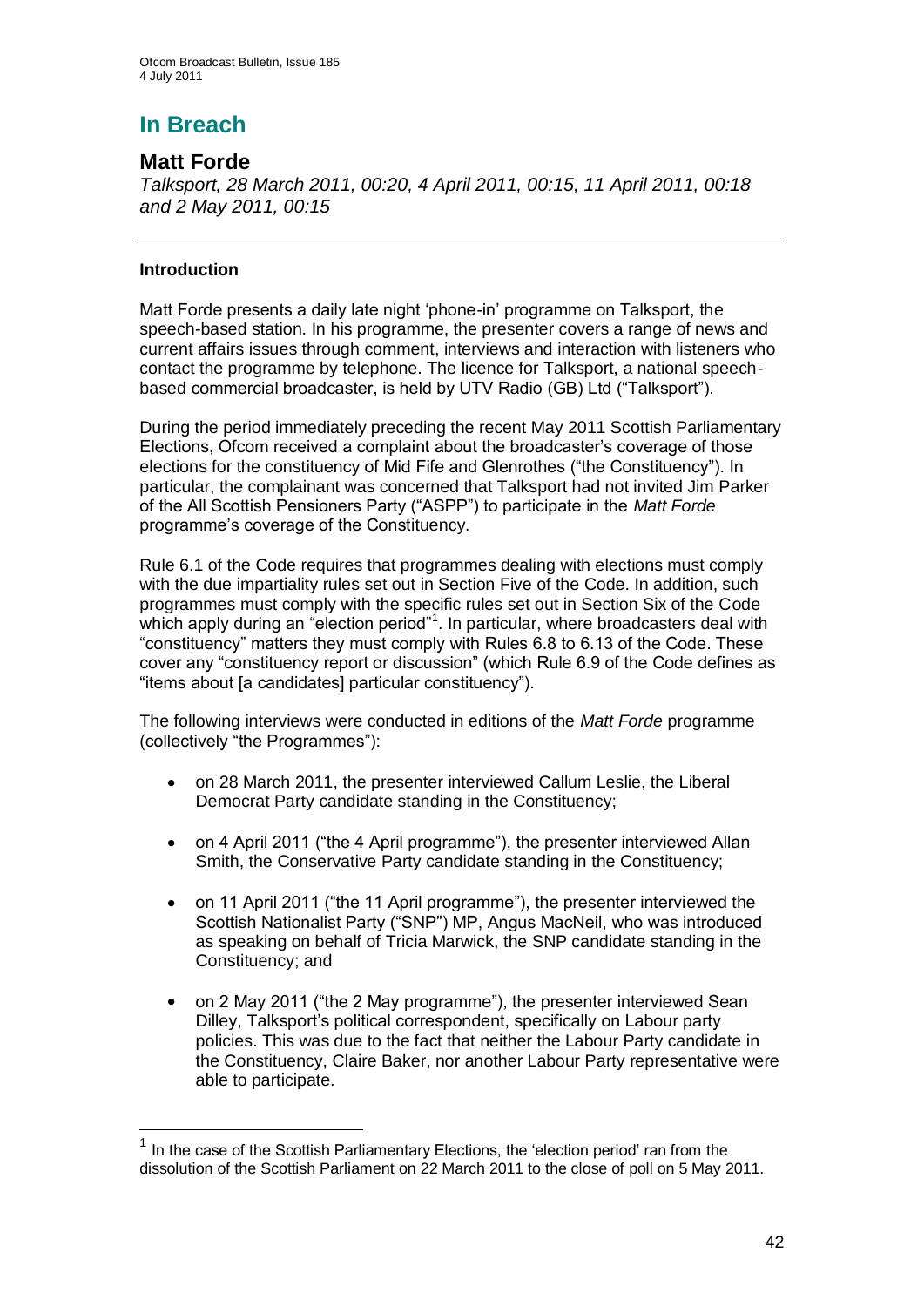For the reasons explained in the Decision, Ofcom considered the Programmes above constituted a linked constituency report and discussion about the Constituency. We noted that following the interviews held in the 4 April programme and 11 April programme, Matt Forde read out a list of candidates standing in the Constituency, but did not mention the name of Jim Parker, the candidate standing in the Constituency on behalf of the ASPP.

During our investigation, we considered the Programmes under the following Rules of the Code:

- Rule 6.8: "Due impartiality must be strictly maintained in a constituency report or discussion and in an electoral area report or discussion";
- Rule 6.9: "If a candidate takes part in an item about his/her particular constituency, or electoral area, then candidates of each of the major parties must be offered the opportunity to take part. (However, if they refuse or are unable to participate, the item may nevertheless go ahead.)"; and
- Rule 6.10: "In addition to Rule 6.9, broadcasters must offer the opportunity to take part in constituency or electoral area reports and discussions, to all candidates within the constituency or electoral area representing parties with previous significant electoral support or where there is evidence of significant current support. This also applies to independent candidates. (However, if a candidate refuses or is unable to participate, the item may nevertheless go ahead.)".

In particular, Ofcom considered whether the Programmes raised issues under Rule 6.11 of the Code, which states:

"Any constituency or electoral area report or discussion after the close of nominations<sup>2</sup> must include a list of all candidates standing, giving first names, surnames and the name of the party they represent or, if they are standing independently, the fact that they are an independent candidate. This must be conveyed in sound and/or vision".

We asked Talksport for its comments on how the Programmes complied with Rule 6.11.

## **Response**

Talksport acknowledged that following the interviews held in the 4 April programme and the 11 April programme, Matt Forde read out a list of candidates standing in the constituency "that had been sourced by the programme's producers from the BBC's website from March 28<sup>th</sup> (the day before the returns deadline for the election on March  $29<sup>th</sup>$ ). This BBC list did not include the name of Jim Parker, the candidate for the All Scotland Pensioners party".

The broadcaster said that after being contacted by Ofcom following the 11 April programme "we became aware that we had broadcast an incomplete list of candidates on those previous two occasions. As a result Matt Forde read a complete list of candidates, including Jim Parker, on  $18<sup>th</sup>$  April". Talksport added that the

 2 In the case of the Scottish Parliamentary Elections, the close of nominations was 29 March 2011.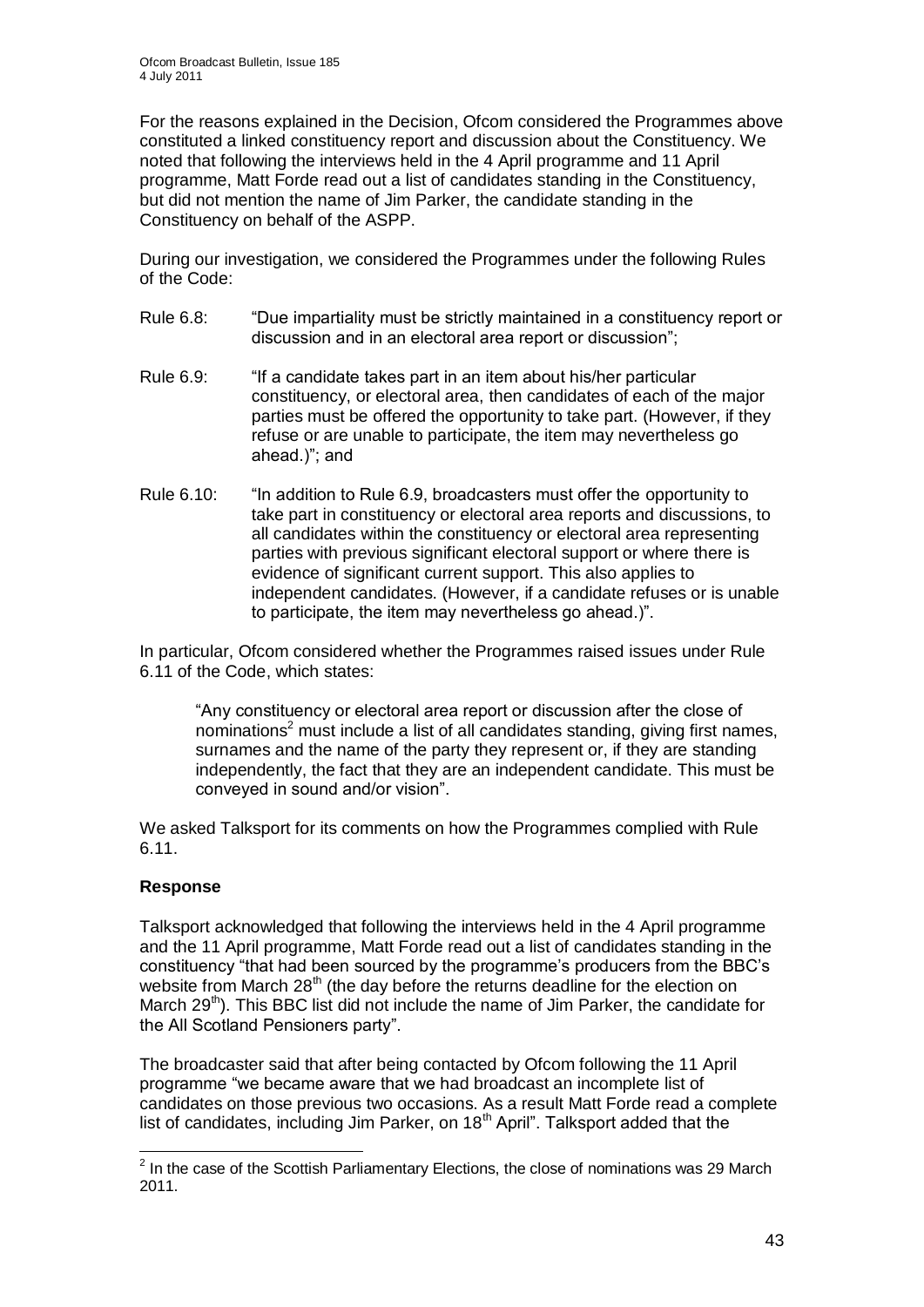presenter also read out a complete list of the candidates standing in the Constituency before and after the interview in the 2 May programme.

## **Decision**

Under the Communications Act 2003 ("the Act"), Ofcom has a statutory duty to require the application, in the case of all television and radio services, of certain standards. In particular, Ofcom also has a duty to set such standards for the content of programmes as appear to it best calculated to secure the standards objectives set down in the Act, including that: due impartiality is preserved within television and national radio services on matters or political or industrial controversy and matters relating to current public policy. These standards are contained in the Code. Broadcasters are required to comply with the rules in Section Five of the Code so as to ensure that the due impartiality requirements of the Act are complied with. In addition, Section Six of the Code reflects the specific requirements relating to broadcasters covering elections, as laid out in the Representation of the People Act 1983 (as amended). See above for the specific Code provisions).

Ofcom"s guidance to Section Six (Elections and Referendums) of the Code ("the Guidance") $3$  states that there is no onus on broadcasters to do election coverage. However, if broadcasters choose to cover election campaigns, they must ensure that they comply with the Rules set out in Section Six of the Code, and in particular the constituency reporting Rules laid out in Rules 6.8 to 6.13 of the Code. These are specific Rules that apply when a broadcaster is broadcasting a particular constituency report during an election period.

The Guidance states that: "Rule 6.9 requires that if a candidate takes part in an item about his/her constituency then the broadcaster must ensure that each of the major parties<sup>4</sup> is offered an opportunity to take part, as well as those with evidence of significant previous or current electoral support (Rule 6.10)". In addition, Rule 6.11 requires that if broadcasters include constituency reports in their programming, then the constituency reports must include a list of all candidates<sup>5</sup> standing, giving first names, surnames and their party labels.

In order to determine whether the constituency reporting Rules (Rules 6.8 to 6.13) applied in this case, we first had to determine whether the Programmes contained constituency reports or discussions. The Guidance states that a constituency report occurs "when the report or the candidate focuses on his/her constituency". In this case, we noted the following:

in the 28 March programme, the presenter conducted an interview with the Liberal Democrat party candidate in the Constituency, Callum Leslie. Topics covered in the interview included tuition fees and education. We noted that Matt Forde prefaced this interview by saying:

<sup>1</sup> <sup>3</sup> See [http://www.ofcom.org.uk/tv/ifi/guidance/bguidance/section6\\_2009.pdf](http://www.ofcom.org.uk/tv/ifi/guidance/bguidance/section6_2009.pdf)

 $4$  The Code defines the 'major parties' in Scotland as: the Conservative Party; the Labour Party; the Liberal Democrat Party; and the SNP.

 $5$  The full list of candidates standing in the Constituency was: Claire Baker (Labour Party); Callum Leslie (Liberal Democrat party); Tricia Marwick (SNP); Jim Parker (ASPP); and Allan Smith (Conservative Party).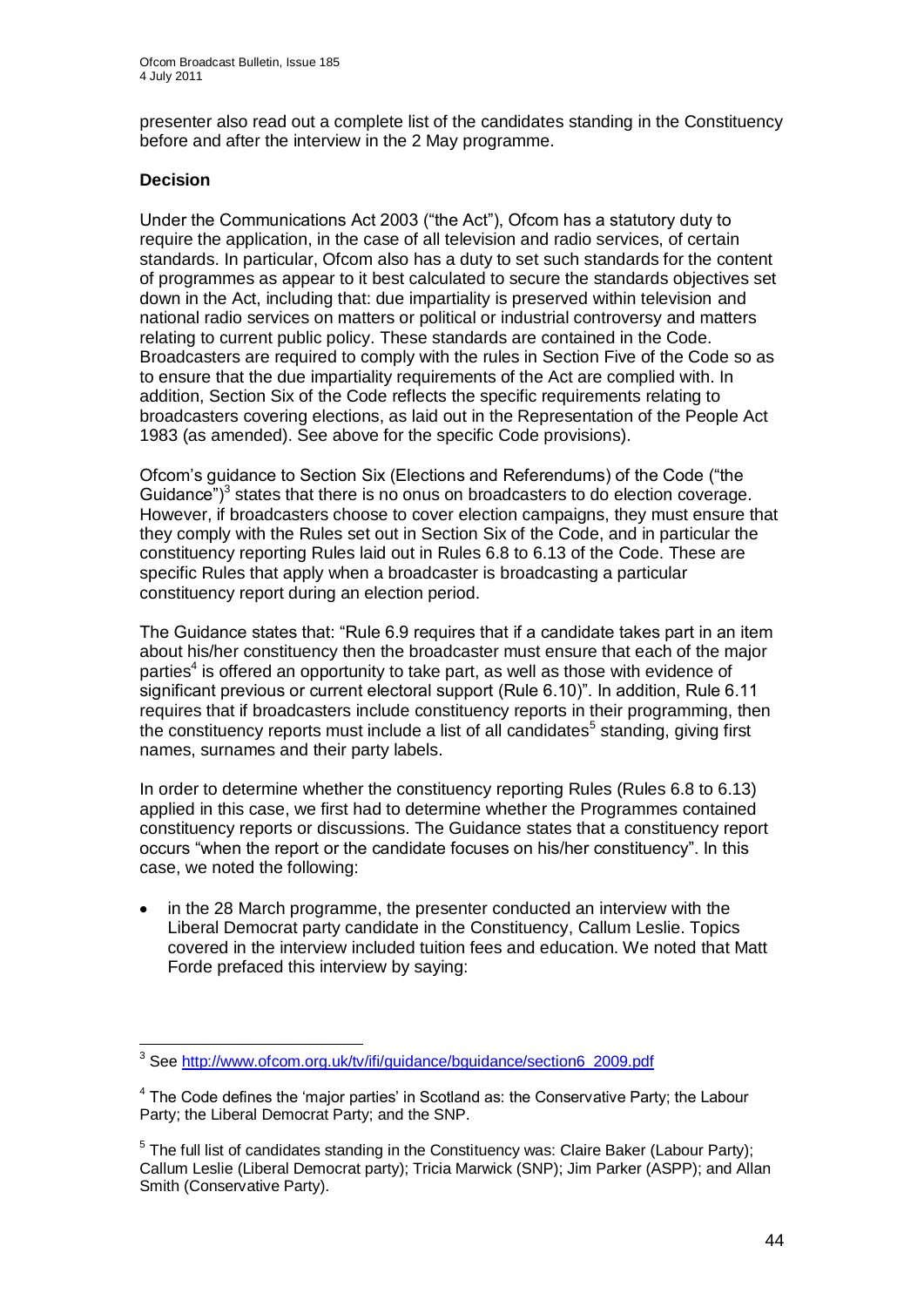"*I"ve got Callum Leslie on the line now. Callum, I had a brief chat with*  [Callum Leslie] *on Twitter earlier, is a Parliamentary candidate up in Scotland…We should point out that there are other candidates standing in the election as well up there in, where is it, what"s the constituency?".*  Callum Leslie replied: "*My constituency is Mid Fife and Glenrothes"*;

in the 4 April programme, the presenter conducted an interview with the  $\bullet$ Conservative party candidate in the Constituency, Allan Smith. Topics covered in the interview included fuel tax and education. We noted that Matt Ford prefaced this interview by saying:

> *"As part of a special election series, we look at one random constituency in the UK and interview all the people in that election. Last week, we spoke to Callum Leslie, the Lib Dem prospective Parliamentary candidate for Mid Fife and Glenrothes. This week we are joined by Allan Smith, Conservative prospective Parliamentary candidate for Mid Fife and Glenrothes"*;

in the 11 April programme, the presenter conducted an interview with Angus  $\bullet$ MacNeil, an SNP MP. Topics covered in the interview included fuel tax and tuition fees. We noted that Matt Forde prefaced this interview by saying:

> *"As part of a special election series, we look at one random constituency in the UK and interview all the people in that election. We"ve spoken to: Callum Leslie, the Liberal Democrat prospective Parliamentary candidate for Mid Fife and Glenrothes; and Allan Smith, the Conservative prospective Parliamentary candidate for Mid Fife and Glenrothes. This week, we"re joined by Angus MacNeil, SNP MP for Na-h-Eileanan an lar, who is speaking on behalf of Tricia Marwick, the SNP"s prospective Parliamentary candidate for Mid Fife and Glenrothes"*;

and

in the 2 May programme, the presenter conducted an interview with Talksport"s  $\bullet$ political correspondent, Sean Dilley. We noted that Matt Forde prefaced this interview by saying:

"*Talksport has offered the Labour candidate, Claire Baker, the same opportunity as other candidates to appear. However, neither Claire Baker or a representative are able to take part. Talksport"s political correspondent, Sean Dilley, is on the line to talk over Labour"s views, policies and perspective".*

Topics covered in the interview included the Scottish Labour party manifesto, fuel tax and tuition fees.

We considered that two candidates (representing the Liberal Democrat Party and Conservative Party) standing in the Constituency were given the opportunity to give their views, within the Programmes, about policies effecting the constituency in which they was seeking election. Therefore, we considered that the Programmes constituted a linked constituency report or discussion about the Constituency.

As long as the Code is complied with, it is an editorial matter for broadcasters whether they structure constituency reports or discussions as a single programme item or as separate programme items over separate but linked programmes. In this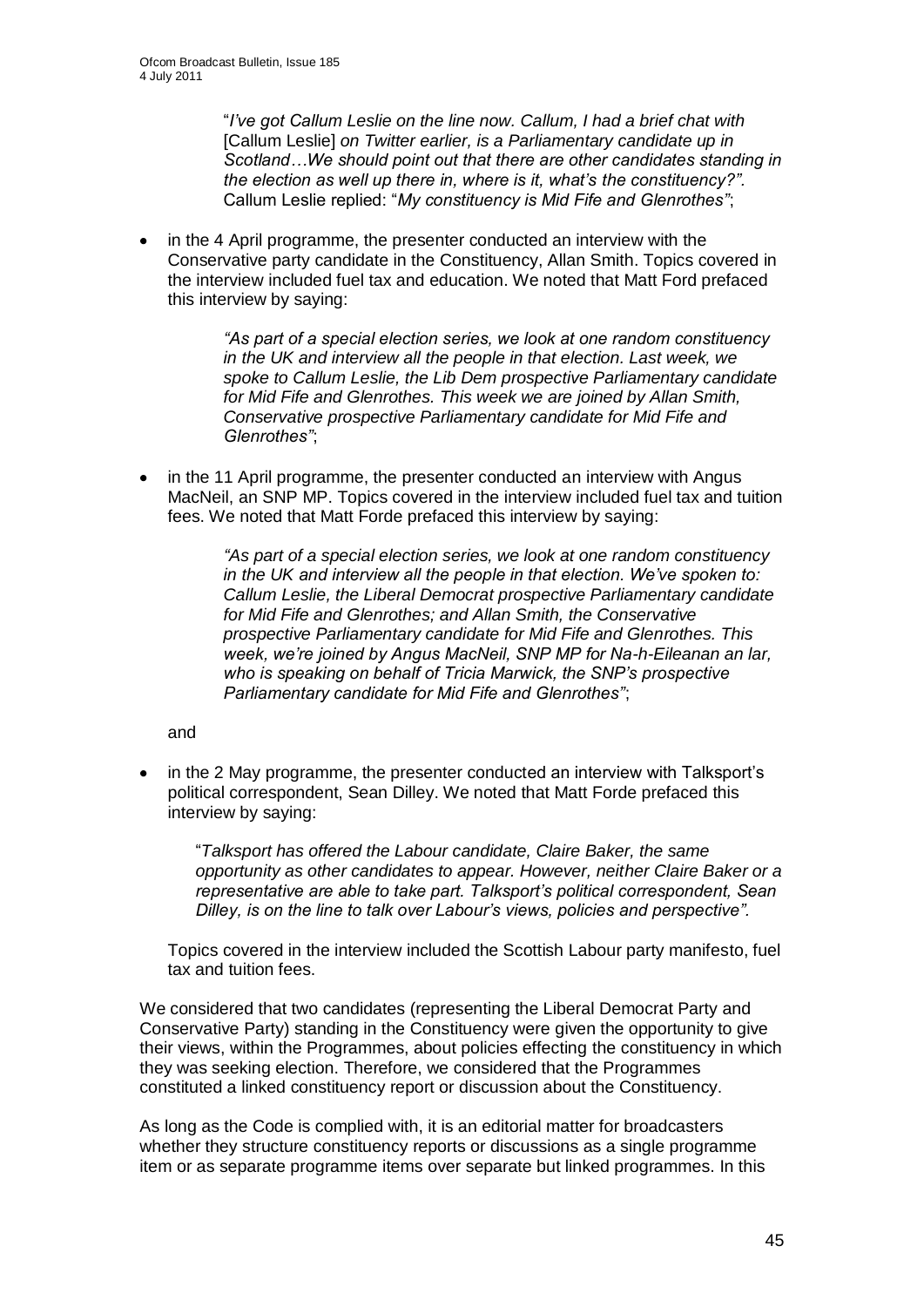case, we noted that Talksport, in the first of the Programmes (the 28 March programme), did not inform the audience that it would be conducting interviews with other candidates in the Constituency during the election period. Broadcasters should ensure, therefore, in line with Rule  $5.6<sup>6</sup>$  of the Code, that when they conduct a series of interviews with candidates standing in a particular constituency over the election period that they inform the audience of the other interviews.

#### Rules 6.8 & 6.9

In order to ensure compliance with Rule 6.9 of the Code, the Code makes clear that if a candidate is given an opportunity to discuss matters relating to his electoral area then broadcasters must ensure that other candidates from the major parties should also be offered an opportunity to take part. Ofcom noted that Talksport had invited the SNP candidate in the constituency to be interviewed during the election period, but she could not participate and an SNP MP was interviewed instead. In addition, Talksport informed Ofcom that it had twice invited the Labour Party candidate in the Constituency to take part in the *Matt Forde* programme, but that on both occasions, neither the Labour Party Candidate in the Constituency nor a Labour Party representative could take part. As a result, Talksport said that "Sean Dilley [the Talksport political correspondentl agreed to be interviewed by Matt Forde on "Labour"s views, policies and perspectives" after confirming with the Scottish Labour Party that they were happy for this to happen". Given the above, we considered that Talksport had complied with Rule 6.9 of the Code.

In addition, we considered that by including interviews with Angus MacNeil, the SNP MP, giving an SNP perspective, and Talksport"s political correspondent, giving a Labour Party perspective, Talksport also complied with Rule 6.8 of the Code, which requires that due impartiality is "strictly" maintained in a constituency report or discussion.

#### Rule 6.10

We noted that the complainant in this case was concerned that Talksport had not invited the ASPP candidate standing in the Constituency to participate in the *Matt Forde* programme"s coverage of the Constituency. However, under Rule 6.10 of the Code, when considering whether to include candidates from parties other than the major parties in constituency reports or discussions, broadcasters are only required to offer the opportunity to take part to candidates representing parties with previous significant electoral support or where there is evidence of significant current support. Ofcom noted that the ASPP was only launched on 14 March 2011, and we were not aware of evidence of previous significant electoral support or significant current support for the ASPP<sup>7</sup>. Given the above, we considered that there was no requirement on Talksport to offer an opportunity to the ASPP to participate in the *Matt Forde* programme"s coverage of the Constituency. Therefore, there was no breach of Rule 6.10 in this case.

#### Rule 6.11

Given that the Programmes constituted a linked constituency report or discussion, we also had to ascertain whether the Programmes had complied with Rule 6.11 of the

 $\overline{a}$  $6$  Rule 5.6. States: "The broadcast of editorially linked programmes dealing with the same subject matter (as part of a series in which the broadcaster aims to achieve due impartiality) should normally be made clear to the audience on air".

 $7$  For example, there were no ASPP Members of the Scottish Parliament, when the 2011 Scottish parliamentary Elections were called.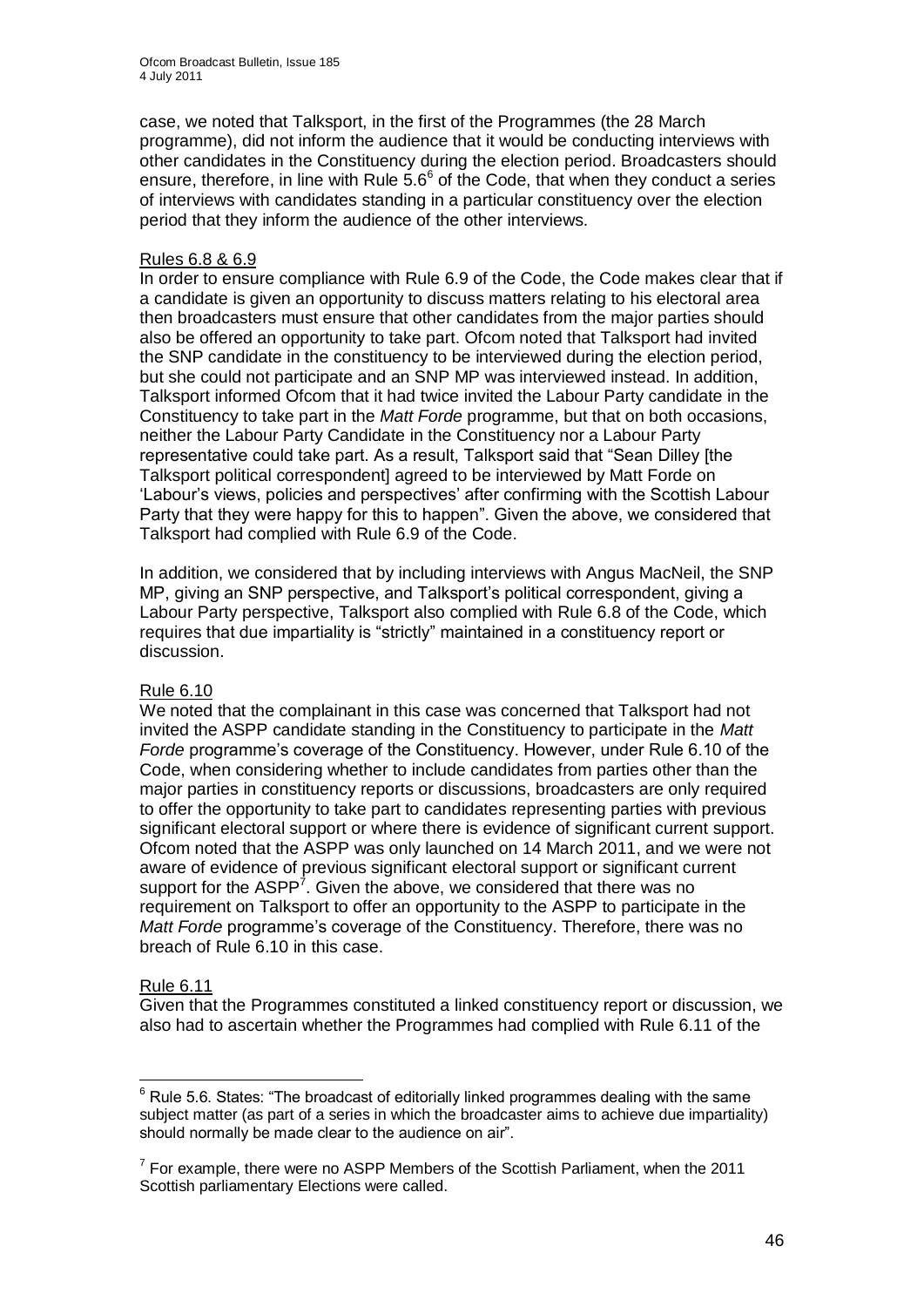Code, which requires that, after the close of nominations, constituency reports or discussions must include a list of all the candidates standing (in sound and/or vision).

#### 28 March 2011

In this case, Ofcom noted that that as the 28 March programme was broadcast before the close of nominations on 29 March 2011, there was no requirement on the broadcaster to include a full list of candidates, as laid out in Rule 6.11 of the Code, in the 28 March programme.

#### 4 and 11 April 2011

We noted, and the broadcaster confirmed, that the 4 April programme and 11 April programme did not include a full list of all five candidates standing in the Constituency. We considered that, although a candidate for the Constituency was not being interviewed in the 11 April programme, that the requirement to comply with Rule 6.11 remained given that this programme was one of four linked programmes constituting the constituency report or discussion about the Constituency.

In addition, we noted that in an edition of the *Matt Forde* programme, broadcast on 18 April 2011, even though no candidate in the Constituency was being interviewed, Matt Forde read out a full list of the five candidates standing in the Constituency. However, we considered that despite the broadcaster reading out a list of the candidates on 18 April 2011 (i.e. in a programme which was not a constituency report or discussion relating to the Constituency), Talksport had failed to include a full list of candidates in two separate programmes in a linked constituency report or discussion about the Constituency (i.e. the 4 April programme and the 11 April programme). We therefore considered that Talksport had breached Rule 6.11 of the Code.

#### **Breach of Rule 6.11**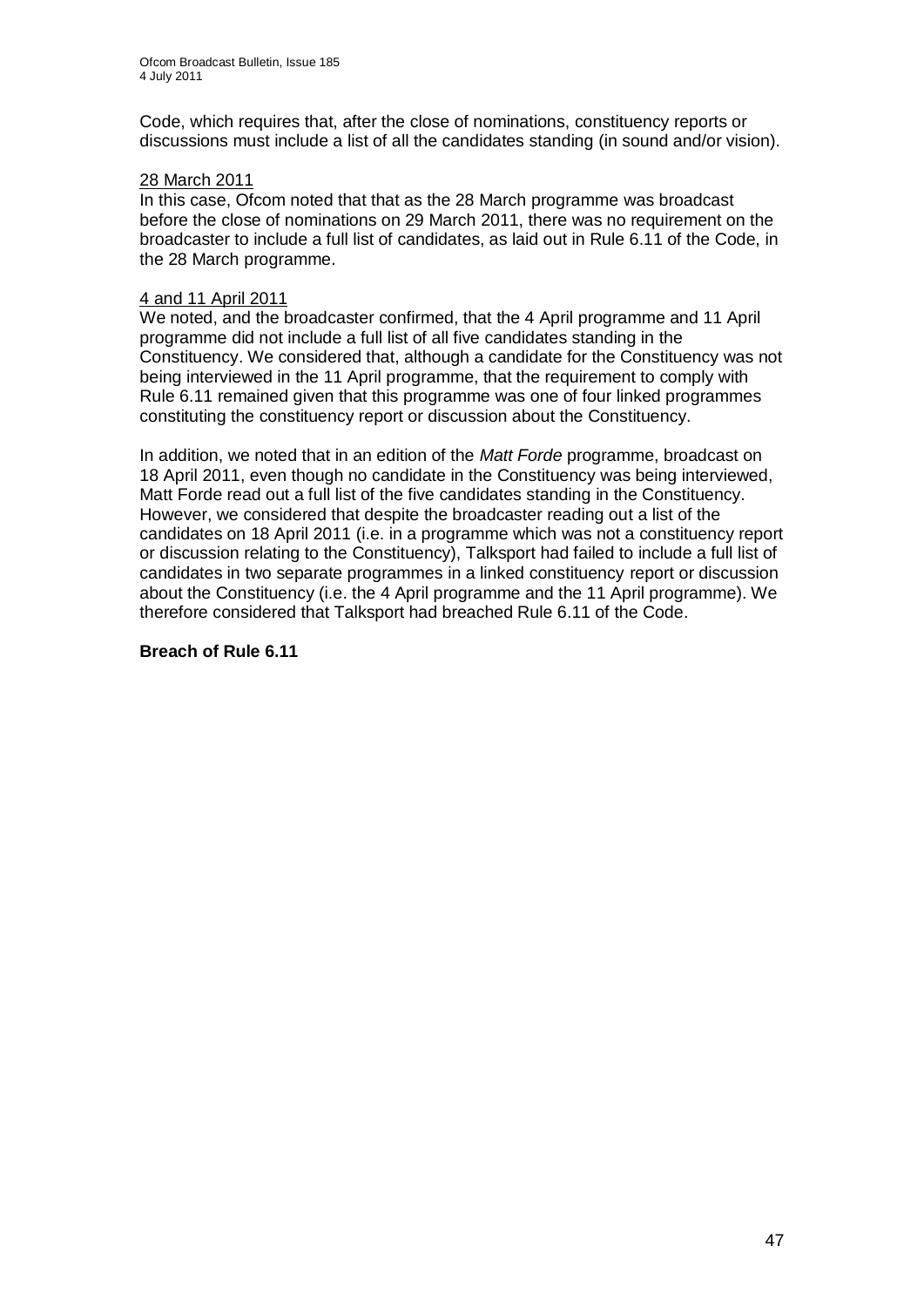# **In Breach**

## **Bahrain Special**

*Ahlulbayt TV, 29 March 2011 and 31 March 2011, 18:00*

## **Introduction**

Ahlulbayt TV is a satellite television channel serving the Shi"a Muslim community in the UK. The licence for Ahlulbayt TV is held by Ahlulbayt Television Network Ltd ("Ahlulbayt TV" or "the Licensee"). *Bahrain Special* was a pair of programmes broadcast on 29 March 2011 and 31 March 2011 ("the Programmes") that focused on the pro-democracy demonstrations and political unrest that had been happening in Bahrain at that time.

A viewer considered that the Programmes:

- only included the "Iranian" Shi"a Muslim viewpoint on the events in Bahrain,  $\bullet$ and not the viewpoints of different political parties or other Islamic traditions within Bahrain, such as Sunni and Wahabi<sup>1</sup> Islam; and
- were "saying Saudi Arabia and Sunnis and Wahabis are calling for all Shi"as to be murdered and the Shi"as have to fight them";
- were calling for the Bahraini Government to be overthrown by "terrorist groups" within Bahrain loyal to the Iranian Government.

Ofcom noted that the Programmes discussed the ongoing pro-democracy demonstrations and political situation in Bahrain. The programme broadcast on 29 March 2011 consisted of: videos clips which were reported as showing various events that had taken in Bahrain (e.g. footage of protesters clashing with Bahraini police and Saudi Arabian armed forces; images of injuries suffered by the protesters; and footage of Shi"a mosques that had been reported to have been burnt down by Bahraini police); a studio presenter receiving and responding to questions put by viewers; and a live interview between the presenter and the Shi"a Muslim cleric, Sayed Mahdi Al-Modarressi. The programme broadcast on 31 March 2011 consisted of: a pre-recorded "*humanitarian appeal"* by Sayed Mahdi Al-Modarressi in relation to the situation in Bahrain; and a live interview between the presenter and Sayed Mahdi Al-Modarressi.

By way of background, it is Ofcom"s understanding that members of the Shi"a Muslim tradition make up the majority of the population of Bahrain, and members of the Sunni Muslim tradition dominate the political institutions in that country. It has been widely reported that one of the main reasons for the pro-democracy demonstrations has been the calls for greater political rights for the Shi'a majority population.

We noted that the Programmes included a range of statements, including the following, which could be interpreted as being highly critical of: the policies and actions of the Bahraini Government; and also the Saudi Arabian Government"s policies and actions in support for the Bahraini Government. For example:

 $\overline{1}$  $<sup>1</sup>$  Wahabism, a form of Sunni Islam, is the dominant tradition of Islam practised within Saudi</sup> Arabia.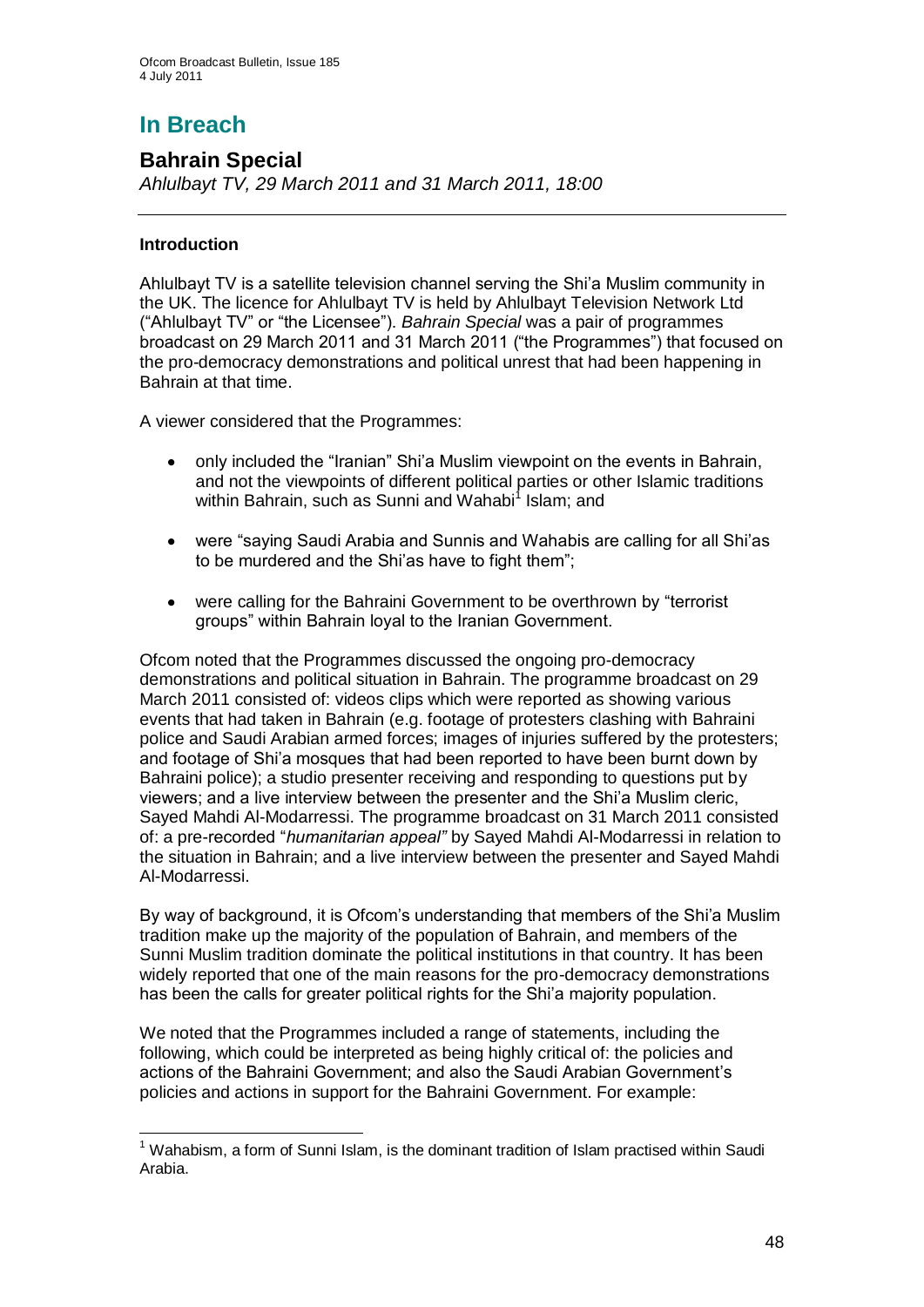#### The presenter:

"*Any mosques that are having a high turnout from the Shi"a community in Bahrain* [are] *being destroyed".*

"*They are trying to wipe out people because they belong to a certain theology* [i.e. Shi"a Islam]*".*

*"The violence taken out against protesters is indescribable".*

*"We"ve seen videos coming out of Saudi Arabia: those described as the Wahabi school of thought…*[Wahabi Muslims are] *dancing in their own gatherings saying: "we"ve succeeded because we"ve been killing the Shi"as"".*

*"This really is a crime against humanity".*

*"The* [Bahraini] *Government has been oppressing their citizens for years"*

*"I am sure you have seen the pictures on the internet of: people"s heads being blown off; of people"s heads being blown apart; of people"s brains on the ground; and their limbs all over the place".*

The interviewee (Sayed Mahdi Al-Modarressi):

*"It"s a long established and abundantly documented fact that authorities in Bahrain have practised systematic discrimination and brutal repression of its majority Shi"a population".*

*"Right now we"re facing a tragedy of unprecedented proportions. Saudi forces have entered the country…Bahrain"s Shi"as face the prospect of Shi"a sectarian cleansing… which is being perpetrated by those who label Shi"as as apostates, heretics".*

*"What we are seeing today is a new kind of ethnic cleansing".*

*"The reason the mainstream media isn"t reporting on the situation in Bahrain is because Saudi money goes a long way".*

*"You have the Saudi armies along with the Al Khalifa<sup>2</sup> brutal dictators of Bahrain attacking hospitals".*

"*You can"t really go any lower than inviting a foreign* [i.e. Saudi Arabian] *army to literally invade your own country".*

*"The Saudis clearly want people not to judge their active aggression, their invasion of a foreign country".*

Ofcom considered whether the programmes referred to above raised issues under Rule 3.1 of the Code, which states that:

"Material likely to encourage or incite the commission of crime or to lead to disorder must not be included in television or radio services".

 2 The Al Khalifa family is the ruling family of Bahrain.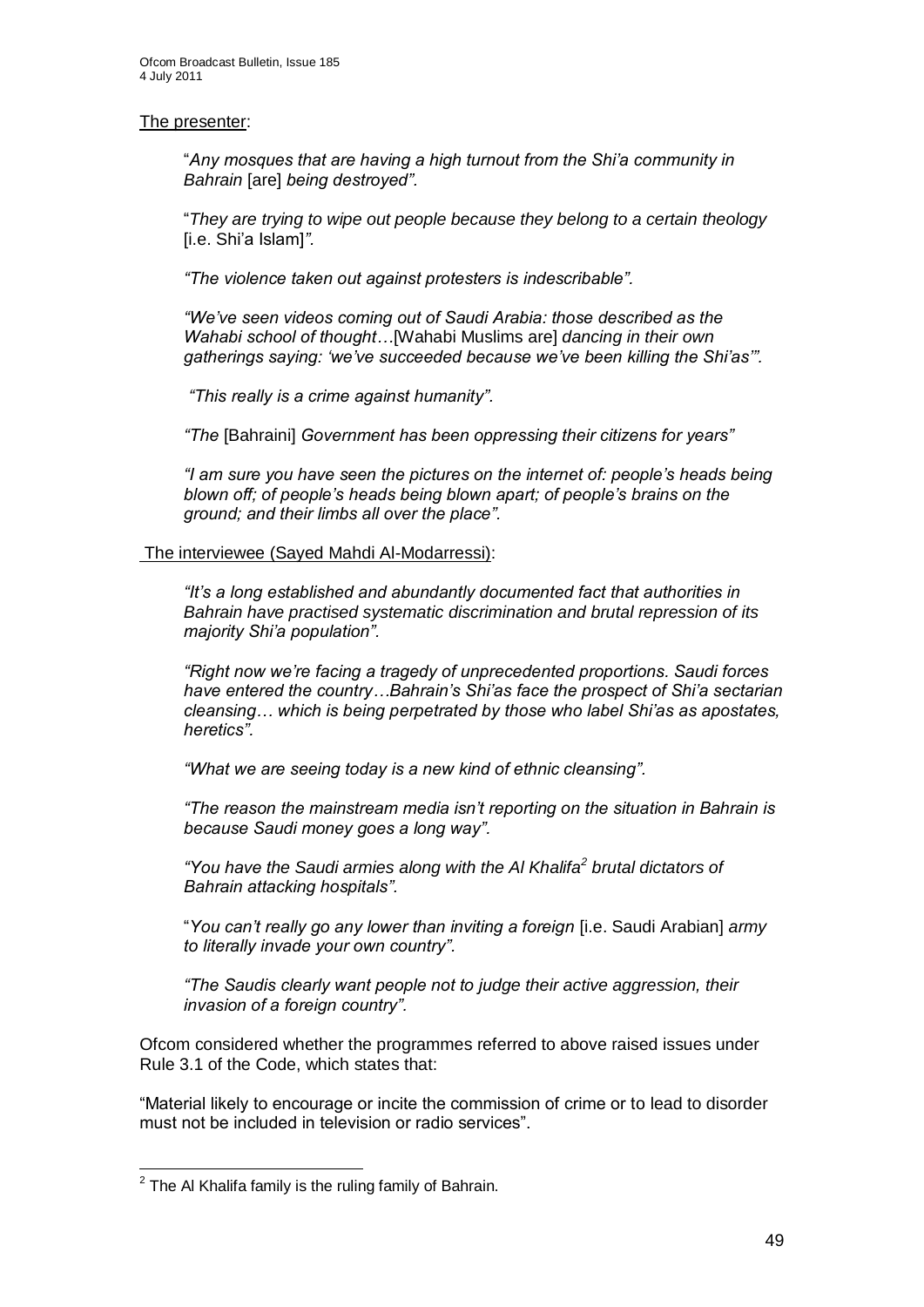For the reasons set out in the Decision, we did not consider that the material complained about raised potential issues under Rule 3.1 and we did not ask the Licensee to comment. However, we asked Ahlulbayt TV how it complied with Rule 5.5 of the Code which states that:

"Due impartiality on matters of political or industrial controversy and matters relating to current public policy must be preserved on the part of any person providing a service. This may be achieved within a programme or over a series of programmes taken as a whole".

## **Response**

In its response, Ahlulbayt TV maintained that the Programmes were part of several programmes "covering the situation in Bahrain" and did include alternative points of view in line with Rule 5.5 of the Code. The broadcaster added that the information about the situation in Bahrain was "quite consistent with the repeated reports provided by Amnesty International…detailing the [Bahraini] regime"s atrocities".

Ahlulbayt TV pointed to alternative viewpoints that it had provided within its programming: "For example, our live discussion show "*Behind The Headlines*" has regularly featured phone calls from guests such as Nabeel Rajab - the head of the independent Bahraini Human Rights Commission - who has repeatedly pledged his support to the revolution on a rights-based platform. We have also interviewed people like Mohammed Al-Maskati, Ebrahim Sharif, and Dr. Munira Fakhro who are Sunni Muslims and have been involved in the protests". Furthermore, the broadcaster said that "several of our other shows, specifically our programme Eyewitness, has taken great pains to emphasise the fact that this uprising is not sectarian in nature, but rather in line with the host of other Arab revolutions taking place across the Middle East".

Ahlulbayt TV also said that the Programmes "involved "live" call-ins from the viewers, and provided a chance for anyone, including the complainant, to present their own points of view. More importantly, the producer and host of the programme in question…also attempted to contact the Bahraini embassy for their views, but did not receive any response".

In relation to the complainant's reference to Iran, Ahlulbayt TV stated that any allegation that it was propagating an "Iranian" Shi"a viewpoint was "fallacious" as "Shi"a ideology predates the modern Iranian state by more than a millennium, and Shi"a Muslims constitute the majority" in a number of countries other than Iran. In addition, the broadcaster said that Sayed Mahdi Al-Modarressi was not speaking on behalf of any government but was "expressing his own independent views".

## **Decision**

Under the Communications Act 2003 ("the Act"), Ofcom has a statutory duty to require the application, in the case of all television and radio services, of standards that provide adequate protection to members of the public from the inclusion of offensive and harmful material. Ofcom also has a duty to set such standards for the content of programmes as appear to it best calculated to secure the standards objectives set down in the Act, including that: "material likely to encourage or incite the commission of crime or lead to disorder is not included in television or radio services"; and due impartiality is preserved within television and national radio services on matters or political or industrial controversy and matters relating to current public policy. These standards are contained in the Code.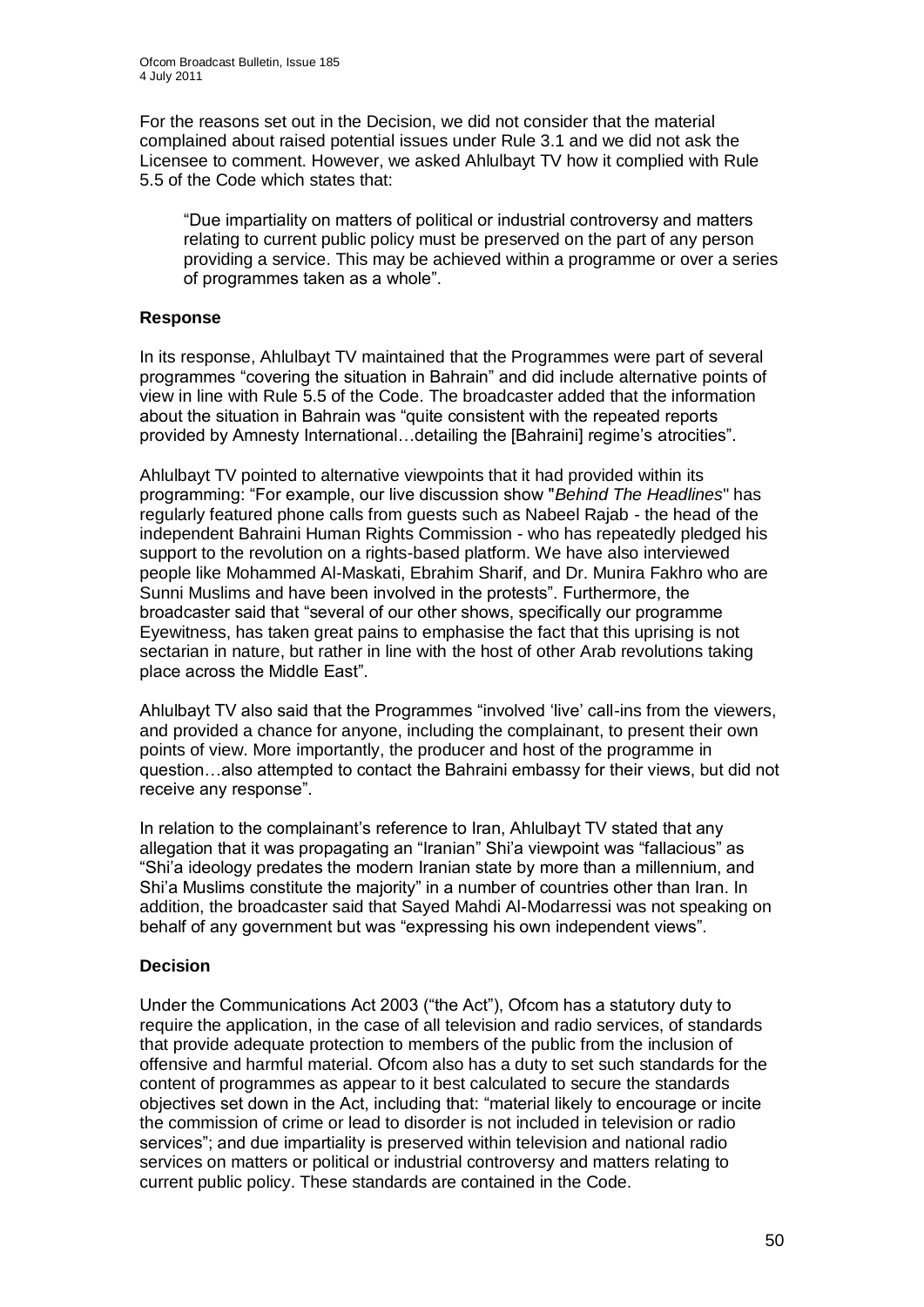Broadcasters are required to comply with the rules in: Section Three of the Code to ensure that programmes do not incite crime or lead to disorder; and Section Five of the Code so as to ensure that the due impartiality requirements of the Act are complied with (see above for the specific provisions).

In reaching its decisions, Ofcom must take into account the broadcaster"s and audience"s right to freedom of expression. This is set out in Article 10 of the European Convention on Human Rights. Article 10 provides for the right of freedom of expression, which encompasses the right to hold opinions and to receive and impart information and ideas without interference by public authority. Applied to broadcasting, Article 10 therefore protects the broadcaster"s right to transmit material as well as the audience"s right to receive it as long as the broadcaster ensures compliance with the Rules of the Code and the requirements of statutory and common law. It should be noted the importance of the right of freedom of expression has been recognised to be at its highest in relation to political matters, including the manner of expression exercised by journalists in relation to political matters. The Convention continues:

"The exercise of these freedoms, since it carries with it duties and responsibilities, may be subject to such formalities, conditions, restrictions or penalties as are prescribed by law and are necessary in a democratic society, in the interests of national security, territorial integrity or public safety, for the prevention of disorder or crime, for the protection of health or morals, for the protection of the reputation or rights of others…".

The broadcaster"s right to freedom of expression is therefore not absolute. In carrying out its duties, Ofcom must balance the right to freedom of expression on one hand, with the need, in cases such as these, to preserve "due impartiality" on matters relating to political or industrial controversy or matters relating to current public policy. Therefore, whilst any Ofcom licensee should have the freedom to discuss any controversial subject or include particular points of view in its programming, in doing so broadcasters must always comply with the Code.

Ofcom noted that the Programmes consisted of: videos clips which were reported as showing various events that had taken in Bahrain; a presenter receiving and responding to questions put in telephone calls from viewers; and a live interview between the presenter and a Shi"a Muslim cleric.

Ofcom considered whether the Programmes:

- were inciting: Shi"a Muslims to retaliate against alleged acts of violence by "Saudi Arabia and Sunnis and Wahabis"; and, "terrorist groups" within Bahrain loyal to the Iranian Government to overthrow the Bahraini Government; and
- provided appropriate alternative viewpoints on a matter of political controversy (i.e. were duly impartial).

## Incitement

Rule 3.1 of the Code is concerned with the likelihood of the encouragement or incitement of crime. In this case Ofcom therefore assessed whether there were any references within the programmes which could be characterised as inciting or encouraging: Shi"a Muslims to carry out acts of violence; or individuals or groups to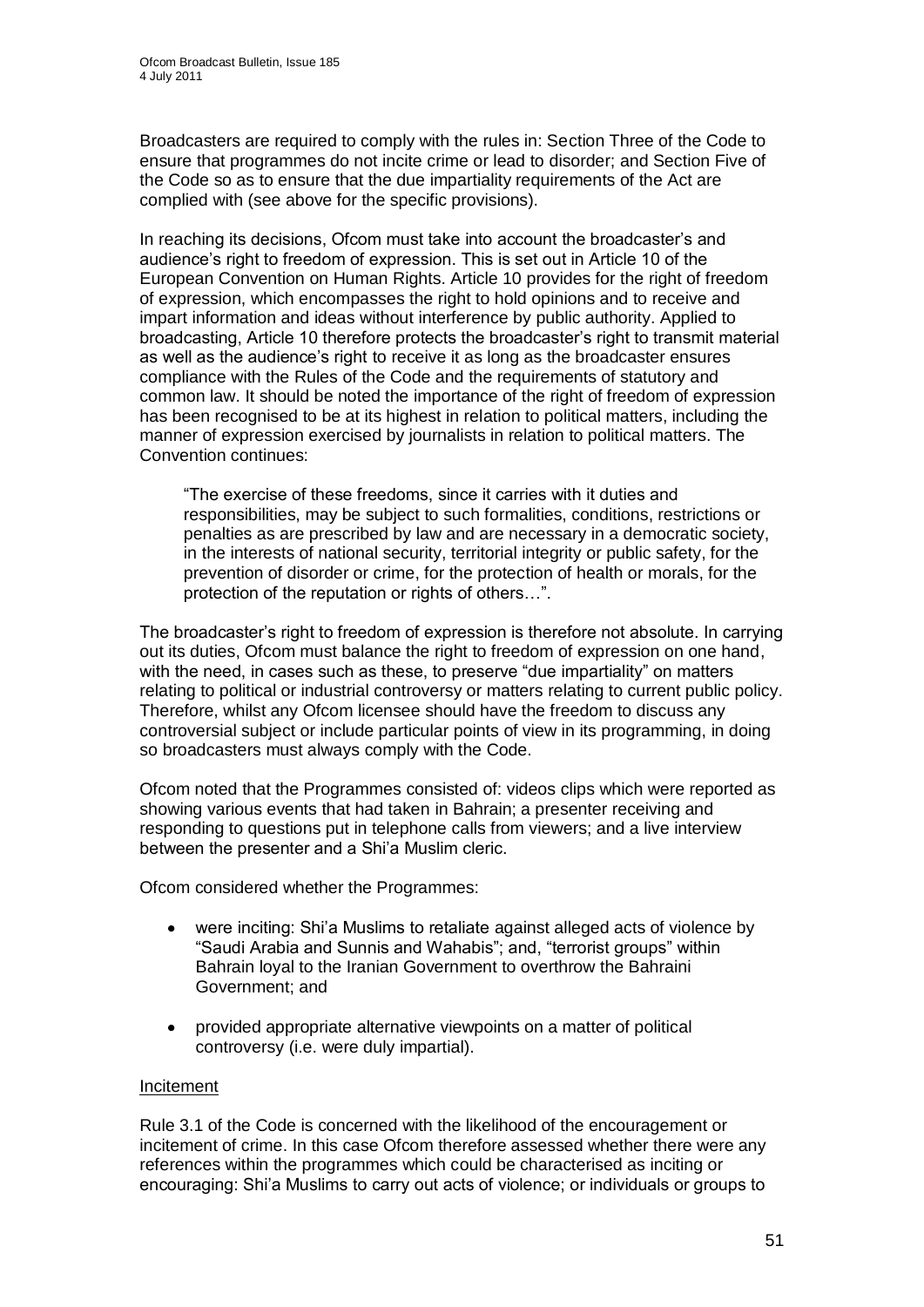overthrow the Bahraini Government. In deciding this, Ofcom focussed in particular on whether the comments as they were presented contained a direct or implied call to action which would be likely to encourage or incite the commission of crime or lead to disorder.

In considering Rule 3.1 we are required to address the likelihood of the commission of a crime. In particular, we have considered whether the references in the programmes included a direct or indirect call to action that would have encouraged, for example, Shi"a Muslims to take violent or criminal action against members of the Sunni Muslim community in retaliation for any reported acts of violence undertaken by the Bahraini Government and Saudi Arabian armed forces against Bahraini Shi"a citizens.

We noted that the editorial line taken within the Programmes was strongly critical of the Bahraini Government, and the support given to it by the Saudi Arabian Government. Within the Programmes, both the presenter and, in particular Sayed Mahdi Al-Modarressi made clear the need, in their opinion, for action to be taken in reaction to the political situation in Bahrain. For example, the presenter said:

*"It"s time for us to all stand up and take action".*

In addition, Sayed Mahdi Al-Modarressi said:

"*It"s not even about sectarianism…the government is making it out to be that way…It"s about pure and simple morality…It"s about preventing the bloodshed".*

However, we also noted that Sayed Mahdi Al-Modarressi went on to suggest a number of practical actions that viewers of the Programmes might take, such as sending e-mails, starting petitions and holding rallies. For example, he said:

"*Send messages everywhere. Get people to begin to care".*

*"Try and help the families of the injured…help them financially*

In both of the Programmes, Sayed Mahdi Al-Modarressi also made direct appeals to the international community in relation to the situation in Bahrain. For example, he said:

"*I appeal to the international community…I appeal to the human rights organisations, I appeal to the organisations that protect the rights of women and children…Come and help save Bahrain from these individuals".*

Ofcom believed that the calls to action within the Programmes such as these would not, on any reasonable view, have been likely to: encourage or incite the commission of a crime against any existing or named group or Government; or been seen as an attempt to lead viewers to disorder; or encourage any potentially criminal action. The Programmes were therefore not in breach of Rule 3.1 of the Code.

## Due impartiality

Ofcom recognises that Section Five of the Code, which sets out how due impartiality must be preserved, acts to limit, to some extent, freedom of expression. This is because its application necessarily requires broadcasters to ensure that neither side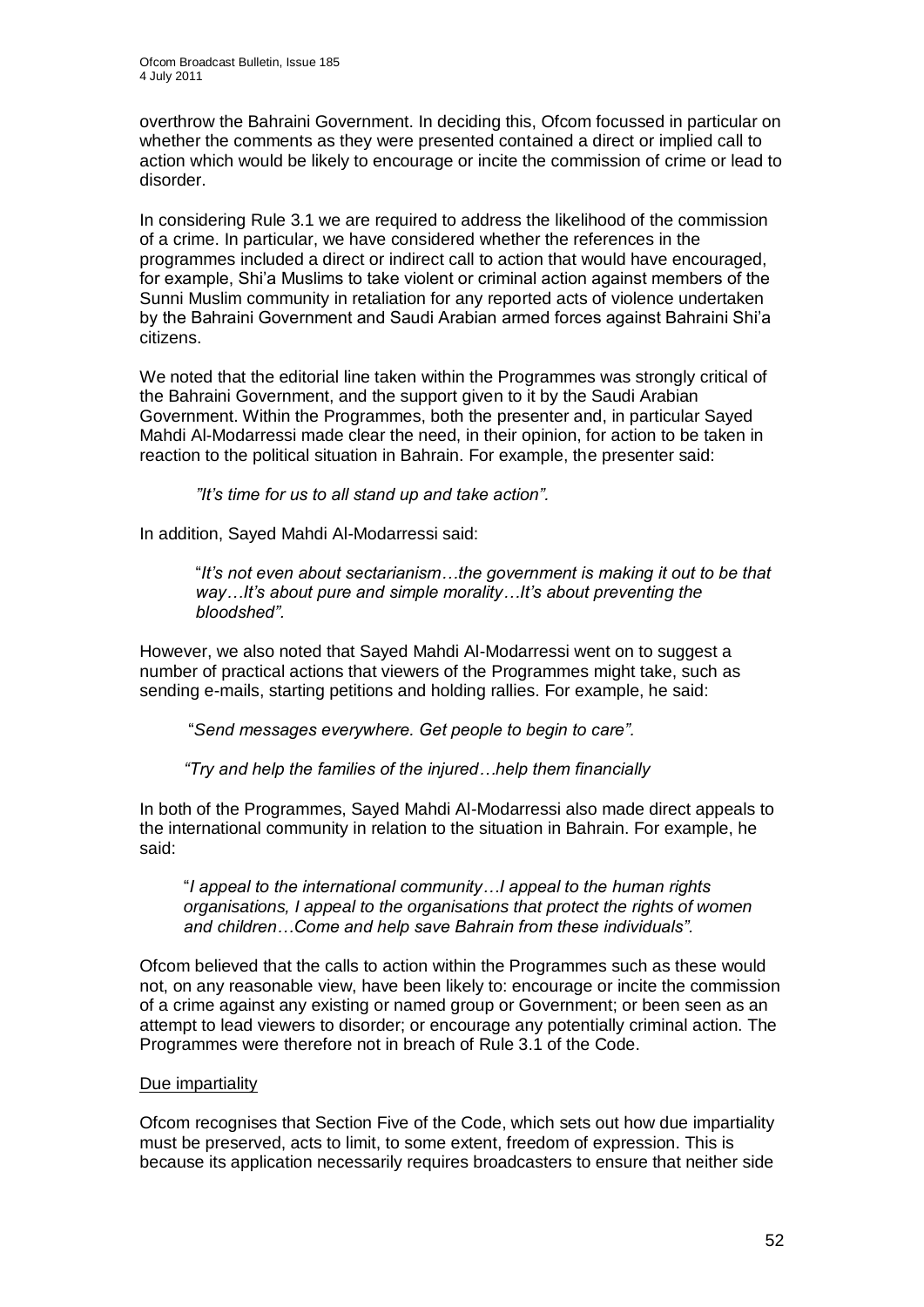of a debate relating to matters of political or industrial controversy and matters relating to current public policy is unduly favoured.

This programme dealt exclusively with the recent series of popular demonstrations that have taken place in Bahrain in the early months of 2011, which have focused on calls for political reforms and equality, in particular for Bahrain"s majority Shi"a population. This was an issue that has attracted considerable news coverage and controversy, and has continued to do so. Given this, Ofcom considered that the programme dealt with a matter of political controversy. Rule 5.5 was therefore applicable. The Programmes included a large number of statements that Ofcom considered all of which being highly critical of: the actions of the Bahraini Government; and also the Saudi Arabian Government"s policies and actions in support for the Bahraini Government.

In assessing whether due impartiality has been applied in this case, the term "due" is important. Under the Code, it means adequate or appropriate to the subject and nature of the programme. Therefore, "due impartiality" does not mean an equal division of time has to be given to every view, or that every argument and every facet of every argument has to be represented. Due impartiality may be preserved in a number of ways and it is an editorial decision for the broadcaster as to how it ensures due impartiality is maintained.

In this case, Ofcom considered that the programme included a number of viewpoints, but all of them were critical of the Bahraini state"s policies and actions in relation to dealing with the popular demonstrations happening in that country, and the Saudi Arabian armed forces" intervention in the situation in Bahrain. In summary, the programme accused the Bahraini government, with the support of Saudi Arabian armed forces, of committing "*a crime against humanity"; "Shi"a sectarian cleansing"*  and "*attacking hospitals".*

We noted that the Programmes (whilst condemning what was seen as the violence of the Bahraini authorities, supported by Saudi Arabian armed forces, towards Bahrain"s majority Shi"a population) did include the following statements. These claimed that the popular demonstrations within Bahrain also included members of the Sunni Muslim community in Bahrain:

"*We saw Sunnis and Shi"as holding hands in the protests; we saw the nation coming together, Sunni and Shi"a against the Government"*

"*We can see at the same time there are people celebrating because people who belong to the Shi"a faith are dying, so in a sense we can see a two-sided thing. But the truth, the reality,* is this is a not a *sectarian issue although the government and police are trying to make it out to be. We see that the nation has come together. And now the Sunnis and Shi"as are together. We"re hand in hand. There is a unity in that country and we are standing up against the Government*".

"*The protesters on the streets in Bahrain are not Shi"as only".*

In addition, the broadcaster pointed to other programmes in its service which had included "Sunni Muslims…[who] have been involved in the protests". However, we did not note, and the broadcaster did not provide evidence of, the Programmes including any views from a Wahabi Muslim perspective. Ofcom is aware that there might be different sections of Bahraini society that hold different views on the political situation within Bahrain. Ofcom is aware, as mentioned above, that in adjudging due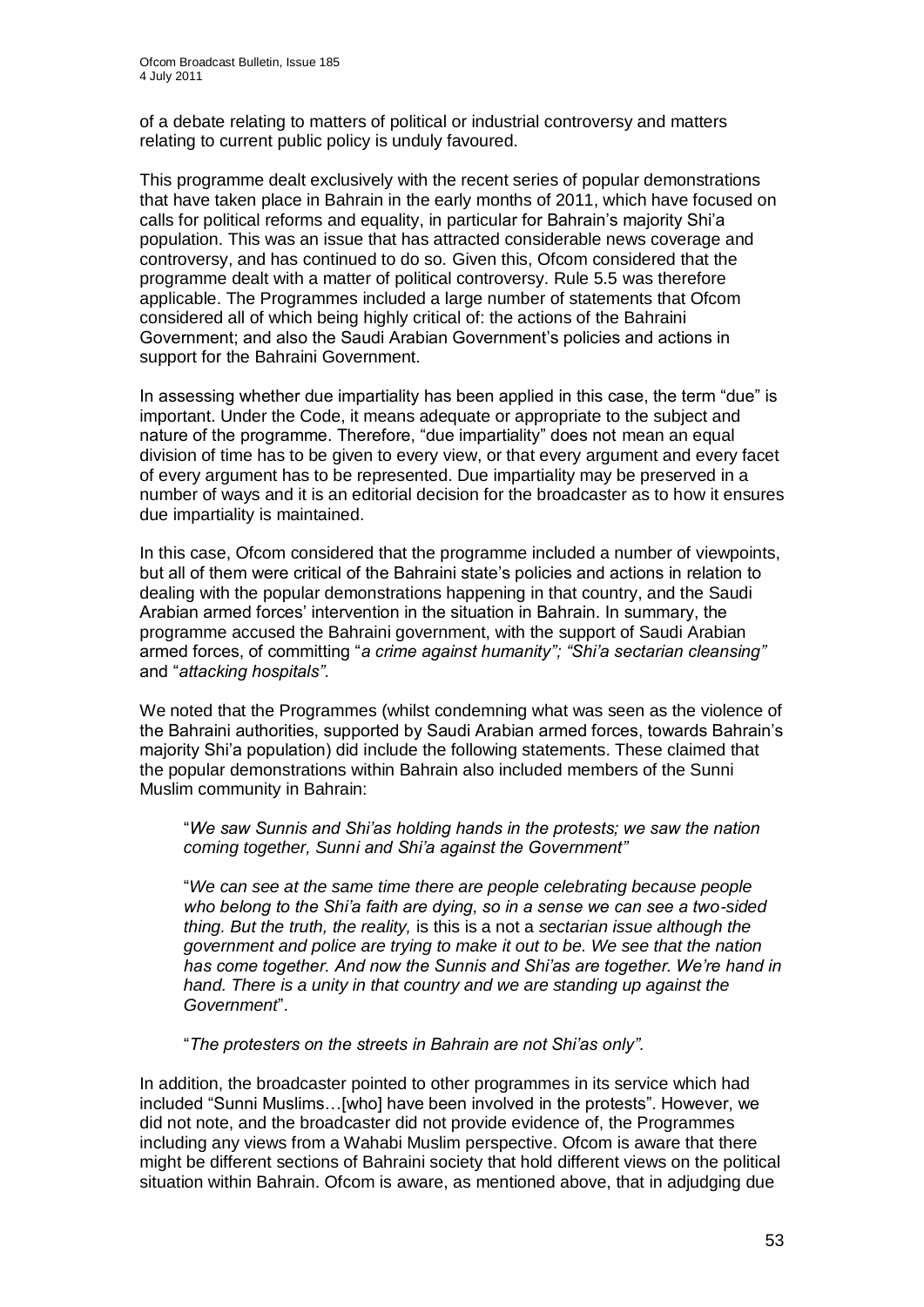impartiality, the Code does not require that every facet of every argument has to be represented. In this case, we considered that the principal alternative viewpoints that needed to be reflected in the Programmes were those of the Bahraini and Saudi Arabian Governments and not the viewpoint of the Bahraini Wahabi Muslim community. We are aware that there are some theological differences between different strands of Sunni Islam, including the differences between Wahabi Islam and other strands of the Sunni Muslim tradition. However, as outlined above, we considered that the viewpoints of some Sunni Muslims had been reflected either within the Programmes or editorially linked programmes.

We noted the submission of Ahlulbayt TV that the information in the Programmes about the situation in Bahrain was "quite consistent with the repeated reports provided by Amnesty International…detailing the [Bahraini] regime"s atrocities". However, just because the viewpoint being articulated within the Programmes chimed with the viewpoint of a non-governmental organisation did not obviate the requirement for Ahlulbayt TV to comply with the due impartiality requirements of the Code.

We also noted the broadcaster's submission that it had "provided a chance for anyone, including the complainant, to present their own points of view" within the programme broadcast on 29 March 2011. Ofcom recognises that in audience participation programmes where viewers or listeners are encouraged to telephone in to a programme, while broadcasters can encourage callers from different perspectives, it cannot 'manufacture' them. However, whether or not viewers or listeners make calls, it is the responsibility of the broadcaster to ensure that due impartiality is maintained. Therefore, in the situation where a matter of political controversy is being covered in a programme and there are no views being expressed in opposition to the viewpoint being featured, broadcasters must have systems in place to ensure that due impartiality is maintained. For example, if a presenter or broadcaster is aware that they are receiving few audience interventions with an alternative point of view, they could consider: summarising, within the programme, what that alternative point of view is; having available interviewees to express alternative views; or challenging those audience interventions they are receiving more critically. However, ultimately, how due impartiality is maintained is an editorial matter for the broadcaster.

Similarly, we noted Ahlulbayt TV"s submission that it had "attempted to contact the Bahraini embassy for their views, but did not receive any response". By attempting to obtain the participation within the Programmes of an organisation to provide an alternative viewpoint, the broadcaster did not discharge its obligations under Section Five of the Code. In such circumstances, if a broadcaster cannot obtain, for example an interview or statement laying out a particular viewpoint on a matter of political or industrial controversy and matter of current public policy, then the broadcaster must find other methods of ensuring that due impartiality is maintained. These might include some of the editorial techniques outlined in the paragraph above.

We noted the complainant in this case had claimed that Ahlulbayt TV was providing the "Iranian" Shi"a Muslim viewpoint on the events in Bahrain. We also noted the broadcaster"s strong repudiation of this view. In addition, we noted that in the programme broadcast on 31 March 2011, Sayed Mahdi Al-Modarressi strongly refuted any allegation that the pro-democracy demonstrations in Bahrain had been instigated by the Iranian state. Ofcom is aware that the Iranian state has denied any involvement in the events in Bahrain. In light of these factors, Ofcom considered that the Programmes, by denying the involvement of the Iranian state in the pro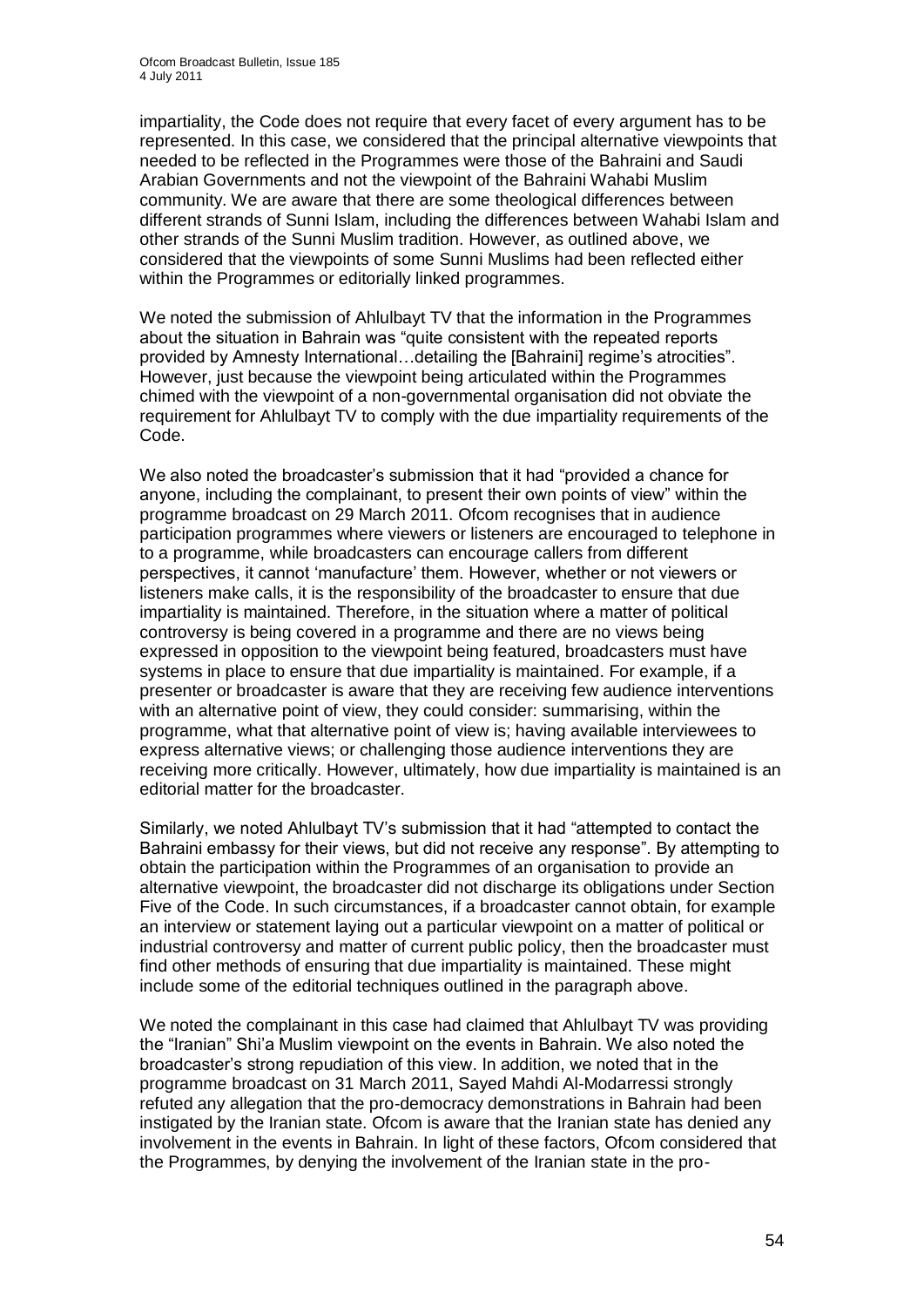democracy demonstrations in Bahrain, did sufficiently reflect the viewpoint of the Iranian Government.

The Programmes therefore did sufficiently set out certain alternative viewpoints. However, given the above, we considered that the programme did not contain any alternative views which could be reasonably and adequately classed as supportive of, or which sought to explain the policies and actions of the Bahraini or Saudi Arabian States i.e. the Bahraini state"s policy in relation to dealing with the popular demonstrations happening in that country; and the Saudi Arabian State"s intervention in the situation in Bahrain.

Overall, this *programme when considered alone* gave a one-sided view on this matter of political controversy. Further and importantly, the broadcaster did not provide any evidence of views of the Bahraini or Saudi Arabian governments on this issue being included in a *series of programmes taken as a whole* (i.e. more than one programme in the same service, editorially linked, dealing with the same or related issues within an appropriate period and aimed at a like audience). Ofcom therefore considered the programme to be in breach of Rule 5.5 of the Code.

It is important to note that the broadcasting of highly critical comments concerning the policies and actions of any state (such as happened here) is not, in itself, a breach of due impartiality. It is essential that current affairs programmes are able to explore and examine controversial issues and contributors are able to take robust and highly critical position. However, depending on the specifics of the issue, it may be necessary, in order to fulfil the requirements of due impartiality to ensure that alternative viewpoints are broadcast.

**Breach of Rule 5.5**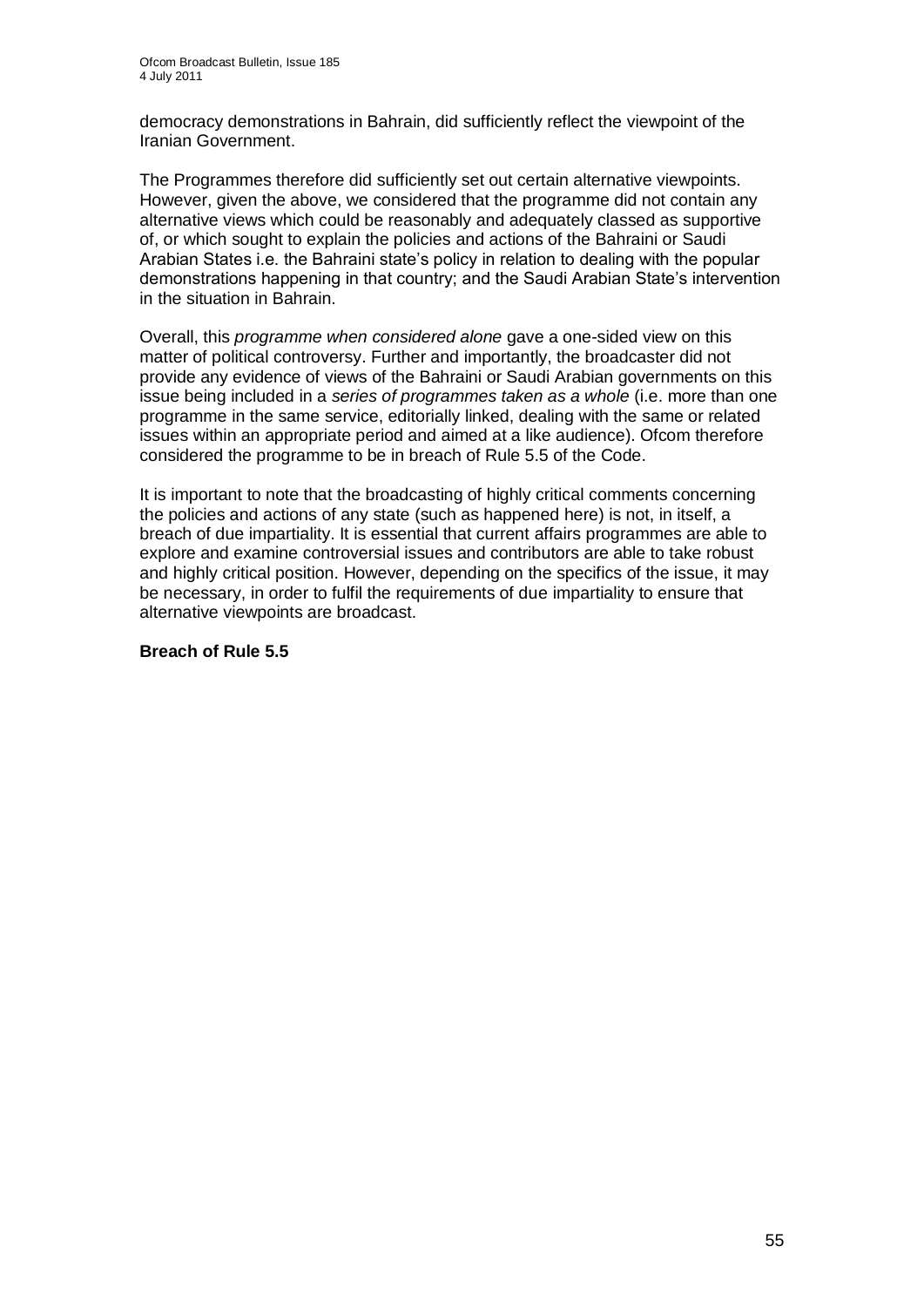# **In Breach**

## **Bahrain Revolution**

*Hidayat TV, 25 March 2011, 19:00*

## **Introduction**

Hidayat TV is a satellite television channel, which describes itself as "serving the Muslim community in the UK and Europe." The Licence for Hidayat TV is held by Hidayat Television Limited ("Hidayat TV"). *Bahrain Revolution* was a programme that consisted of footage of a demonstration held outside the BBC offices in Manchester on 21 March 2011 ("the Manchester Demonstration"). The demonstrators were voicing: their opposition to the actions of the Bahraini Government (with the support of Saudi Arabian armed forces) against the pro-democracy demonstrations happening in Bahrain at that time; and their dissatisfaction with the BBC"s approach to reporting the situation in Bahrain.

Ofcom received a complaint that the programme showed demonstrators waving placards which showed graphic images of dead bodies. On viewing the material, Ofcom noted that this programme consisted of an unusual editorial format: the programme was 20 minutes long with no commentary or other intervention by, for example, a presenter. Just over half of the programme consisted of footage of the Manchester Demonstration; the second half of the programme included a number of short statements to cameras made by various demonstrators at the Manchester Demonstration.

Ofcom did not consider the images on demonstrators" placards presented any potential issues under the Code. However, whilst assessing the programme, Ofcom noted that just over half of the programme consisted of footage of the Manchester Demonstration, with prominence being given to demonstrators waving placards and shouting slogans. These placards and slogans contained statements that could be interpreted as being highly critical of: the actions of the Bahraini Government; and also the Saudi Arabian Government's support for the Bahraini Government<sup>1</sup>. For example:

*"Down with the Monarchy we want democracy".*

*"Stop murdering protesters".*

*"Bahrain: The massacre of human rights".*

*"Stop the genocide of Bahrain".*

*"Occupation no more. We don"t want a Saudi State".*

We also noted that the second half of the programme consisted of short statements to camera made by various demonstrators, which could be interpreted as being highly critical of: the actions of the Bahraini Government; and also the Saudi Arabian Government"s support for the Bahraini Government. For example:

"*Rights have been taken from Bahrainis because they are Shi"a*".

<sup>1</sup> <sup>1</sup> It has been widely reported that Saudi Arabian armed forces have been deployed in Bahrain in support of the Bahraini Government.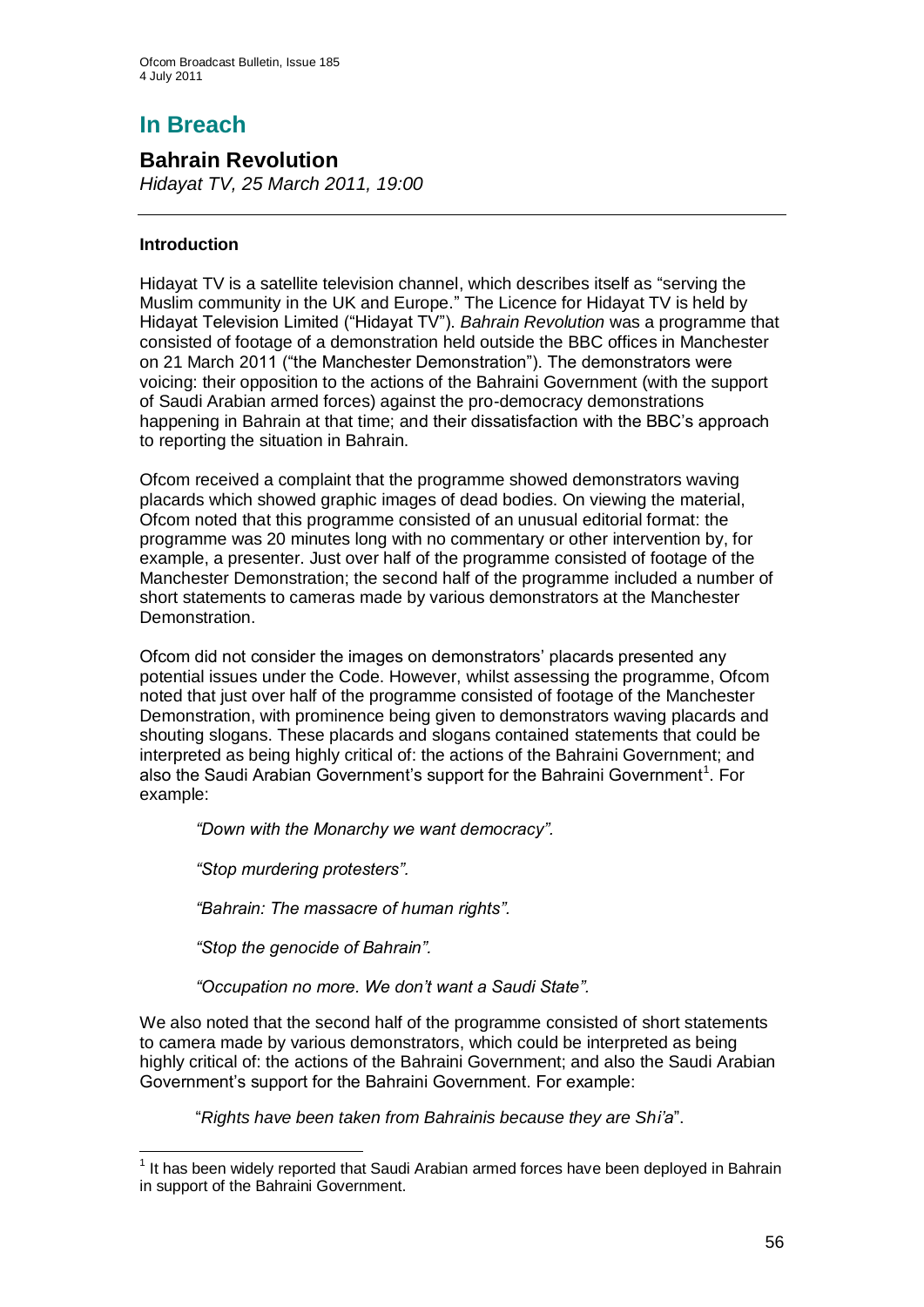*"Instead of sending people to sort out their problems* [the Saudi Arabian Government] *send*[s] *in tanks and do this massacre because they are not regarding Shi"as as human".*

*"We have come out today to support the Bahraini people: rights for freedom; for freedom of expression; freedom of speech; right of participation in power; justice; equality; the employment opportunities for all the Bahraini people without separation between Sunnis or Shi"as".*

"*The people of Bahrain has suffered enough under the autocracy of Al Khalifa<sup>2</sup> . It"s time to act now…Saudi Arabia should pull out of Bahrain".*

Ofcom asked Hidayat TV for its comments as to how the programme, and in particular the above statements, complied with Rule 5.5 of the Code, which states:

"Due impartiality on matters of political or industrial controversy and matters relating to current public policy must be preserved on the part of any person providing a service. This may be achieved within a programme or over a series of programmes taken as a whole".

## **Response**

In its response, Hidayat TV said that the programme was featuring "updates of the current situation" in Bahrain, and "the statements that were expressed could not be controlled as [the protesters] have the freedom of speech". In addition, the broadcaster did not "create controversy as numerous other channels had already covered this topic", and that "viewers requested that we cover this" subject matter. Given the above, Hidayat TV maintained that the programme complied with Rule 5.5 of the Code.

## **Decision**

Under the Communications Act 2003 ("the Act"), Ofcom has a statutory duty to require the application, in the case of all television and radio services, of certain standards. In particular, Ofcom also has a duty to set such standards for the content of programmes as appear to it best calculated to secure the standards objectives set down in the Act, including that: due impartiality is preserved within television and national radio services on matters or political or industrial controversy and matters relating to current public policy. These standards are contained in the Code. Broadcasters are required to comply with the rules in Section Five of the Code so as to ensure that the due impartiality requirements of the Act are complied with (see above for the specific provisions).

When interpreting due impartiality, Ofcom must take into account the broadcaster"s and audience"s right to freedom of expression. This is set out in Article 10 of the European Convention on Human Rights. Article 10 provides for the right of freedom of expression, which encompasses the right to hold opinions and to receive and impart information and ideas without interference by public authority. Applied to broadcasting, Article 10 therefore protects the broadcaster's right to transmit material as well as the audience"s right to receive it as long as the broadcaster ensures compliance with the Rules of the Code and the requirements of statutory and common law. It should be noted the importance of the right of freedom of expression has been recognised to be at its highest in relation to political matters, including the

 2 The Al Khalifa family is the ruling family of Bahrain.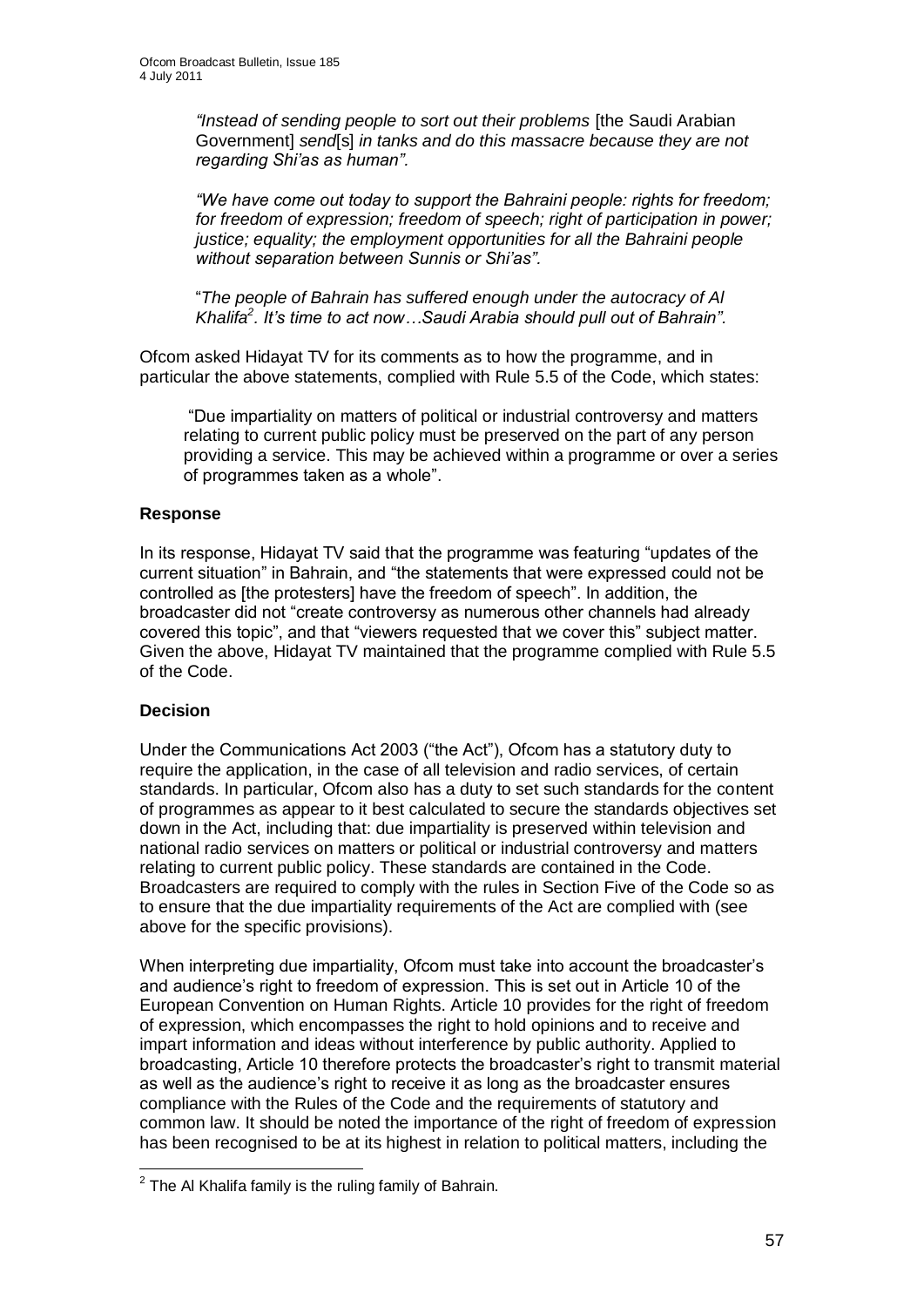manner of expression exercised by journalists in relation to political matters. The Convention continues:

"The exercise of these freedoms, since it carries with it duties and responsibilities, may be subject to such formalities, conditions, restrictions or penalties as are prescribed by law and are necessary in a democratic society, in the interests of national security, territorial integrity or public safety, for the prevention of disorder or crime, for the protection of health or morals, for the protection of the reputation or rights of others…".

The broadcaster"s right to freedom of expression is therefore not absolute. In carrying out its duties, Ofcom must balance the right to freedom of expression on one hand, with the need, in cases such as these, to preserve "due impartiality" on matters relating to political or industrial controversy or matters relating to current public policy. Therefore, whilst any Ofcom licensee should have the freedom to discuss any controversial subject or include particular points of view in its programming, in doing so broadcasters must always comply with the Code.

Ofcom also recognises that Section Five of the Code, which sets out how due impartiality must be preserved, acts to limit, to some extent, freedom of expression. This is because its application necessarily requires broadcasters to ensure that neither side of a debate relating to matters of political or industrial controversy and matters relating to current public policy is unduly favoured.

This programme dealt exclusively with the recent series of popular demonstrations that have taken place in Bahrain in the early months of 2011, which have focused on calls for political reforms and equality, in particular for Bahrain"s majority Shi"a population<sup>3</sup>. This is not surprising given that this was an issue that has dominated the news and has attracted much controversy. Given this, Ofcom considered that the programme dealt with a matter of political controversy. Rule 5.5 was therefore applicable. Most of the programme consisted of film footage of the Manchester Demonstration, with no commentary or mediation from a presenter. We noted the programme featured different placards, slogans and short statements to camera by various demonstrators, which contained statements all of which Ofcom considered highly critical of: the actions of the Bahraini Government; and also the Saudi Arabian Government"s support for the Bahraini Government.

Despite the unusual programme format, we considered that the programme was clearly presented as a self contained editorial package entitled *Bahrain Revolution.* It was Ofcom"s view that the cumulative effect of: the footage of the demonstrators; the demonstrators" placards; and the short statements to camera by various protesters, would have been likely to have been viewed by the audience as articulating a particular viewpoint, namely, that of those calling for political reforms and equality within Bahrain, in particular for the majority Shi"a population.

In assessing whether due impartiality has been applied in this case, the term "due" is important. Under the Code, it means adequate or appropriate to the subject and nature of the programme. Therefore, "due impartiality" does not mean an equal division of time has to be given to every view, or that every argument and every facet of every argument has to be represented. Due impartiality may be preserved in a number of ways and it is an editorial decision for the broadcaster as to how it ensures due impartiality is maintained.

<sup>————————————————————&</sup>lt;br><sup>3</sup> It is Ofcom's understanding that the dominant positions of power in Bahrain are held by members of the Sunni Muslim community.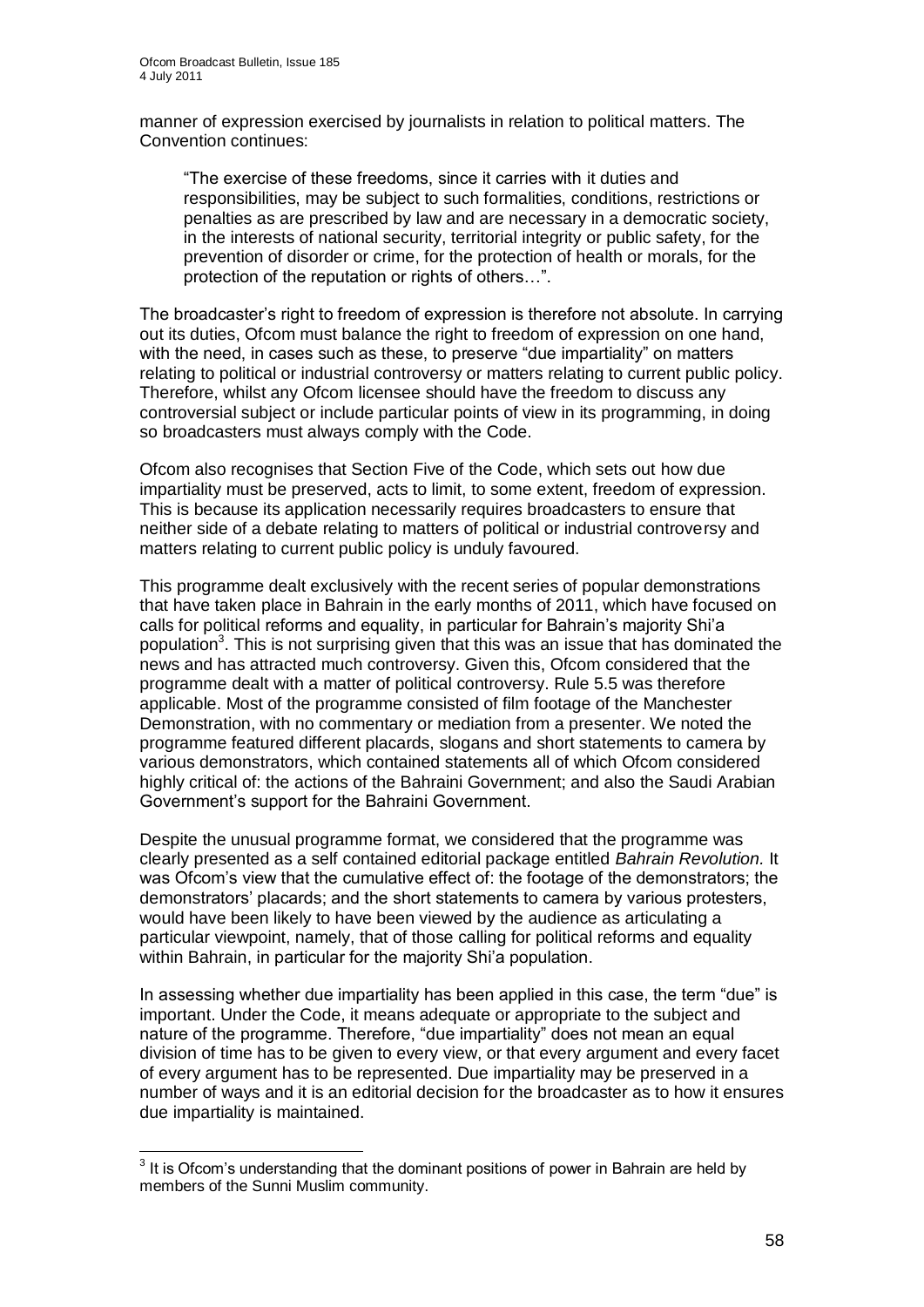In this case, Ofcom considered that the programme included a number of viewpoints, but all of them were critical of the Bahraini state"s policy in relation to dealing with the popular demonstrations happening in that country, and the Saudi Arabian armed forces" intervention in the situation in Bahrain. In summary, the programme accused the Bahraini government, with the support of Saudi Arabian armed forces, of "*murdering protesters"* and committing "*genocide*". In addition, there were various calls for: political reforms within Bahrain, in particular for the benefit of the majority Shi"a population; and the withdrawal of Saudi Arabian involvement in Bahrain.

We considered that the programme did not contain any alternative views, which could be reasonably and adequately classed as supportive of, or which sought to explain the actions of the Bahraini or Saudi Arabian States i.e. the Bahraini state"s policy in relation to dealing with the popular demonstrations happening in that country; and the Saudi Arabian State"s intervention in the situation in Bahrain.

We noted the submission of Hidayat TV, that: "the statements that were expressed could not be controlled as [the protesters] have the freedom of speech". However, the content of the programme was pre-recorded. Also, whether or not protesters have a right to freedom of speech is a separate matter to the obligations imposed upon broadcasters by the Code. Under the Code, the broadcaster was perfectly at liberty to include the various statements made by the protesters at the Manchester Demonstration. However, given that a matter of political controversy was being covered in this case, it was incumbent on the broadcaster to include some appropriate reflection of the alternative viewpoints so as preserve due impartiality. We also noted Hidayat TV's submission that it did not "create controversy as numerous other channels had already covered this topic". However, just because a particular subject matter has received coverage on other broadcast channels, did not obviate the requirement for Hidayat TV to comply with the due impartiality requirements of the Code. Similarly, the fact that a particular and controversial viewpoint receives extensive coverage on a particular channel, does not in any way dilute another channel"s duty to preserve due impartiality in its service.

Ofcom recognises that there may be a number of ways that broadcasters can ensure that alternative viewpoints are included within its programming. For example, they could: summarise, within the programme, what those alternative points of view are; or include interviewees to express alternative views. However, ultimately, how due impartiality is maintained is an editorial matter for the broadcaster.

Overall, in this case, the programme gave a one-sided view on this matter of political controversy. Further, and importantly, the broadcaster did not provide any evidence of alternative views on this issue in a series of programmes taken as a whole (i.e. more than one programme in the same service, editorially linked, dealing with the same or related issues within an appropriate period and aimed at a like audience). Ofcom therefore considered the programme to be in breach of Rule 5.5 of the Code.

It is important to note that the broadcasting of highly critical comments concerning the policies and actions of any state (such as happened here) is not, in itself, a breach of due impartiality. It is essential that current affairs programmes are able to explore and examine these issues and contributors are able to take robust and highly critical positions. However, depending on the specifics of the issue, it may be necessary, in order to fulfil the requirements of due impartiality as set out in the Act as well as the Code to ensure that alternative viewpoints are broadcast. In this case, such viewpoints (i.e. the position of the Bahraini and Saudi Arabian Governments in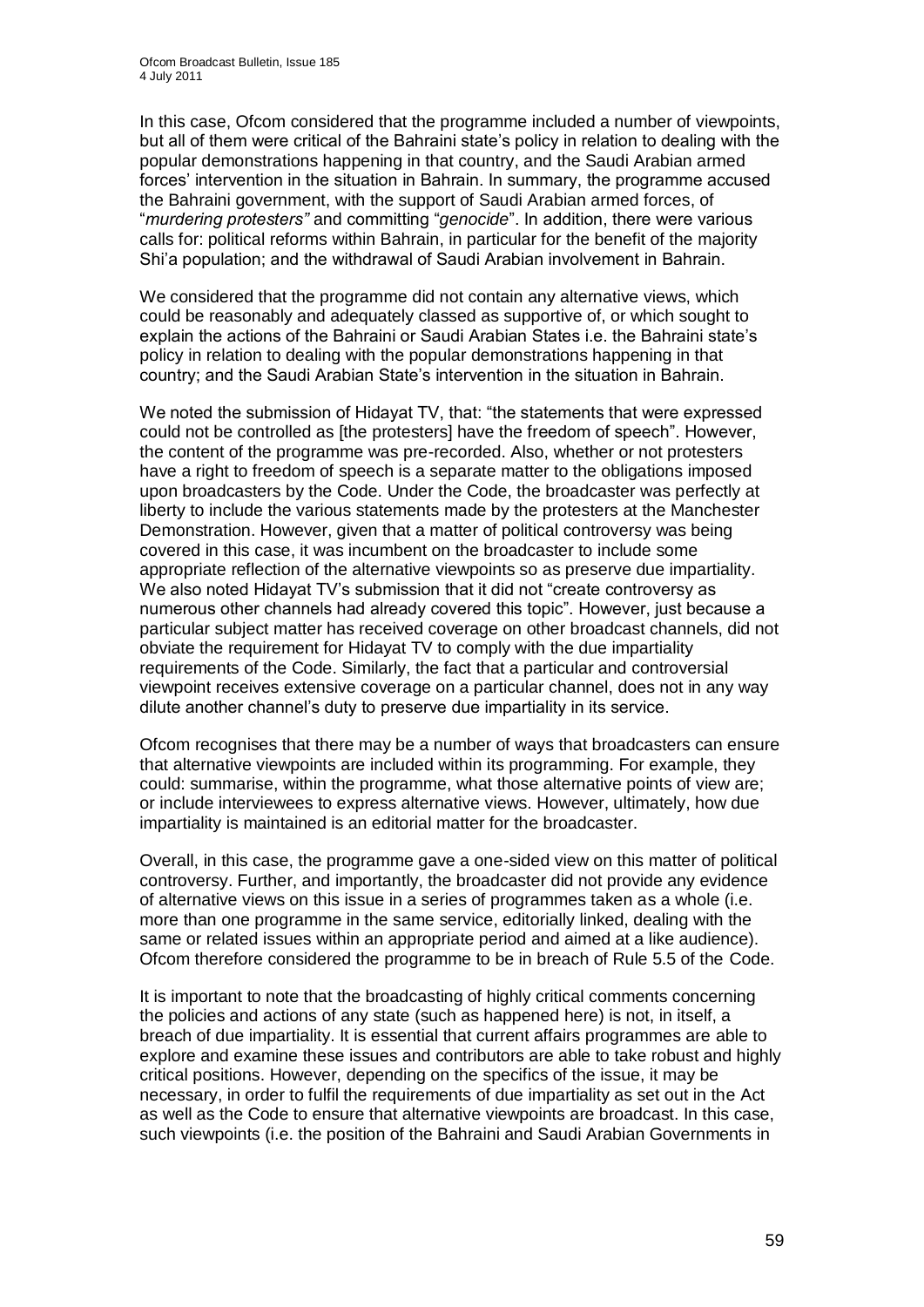this case) were not given either in the programme itself, or elsewhere on the licensed service within the series of programmes as a whole.

## **Breach of Rule 5.5**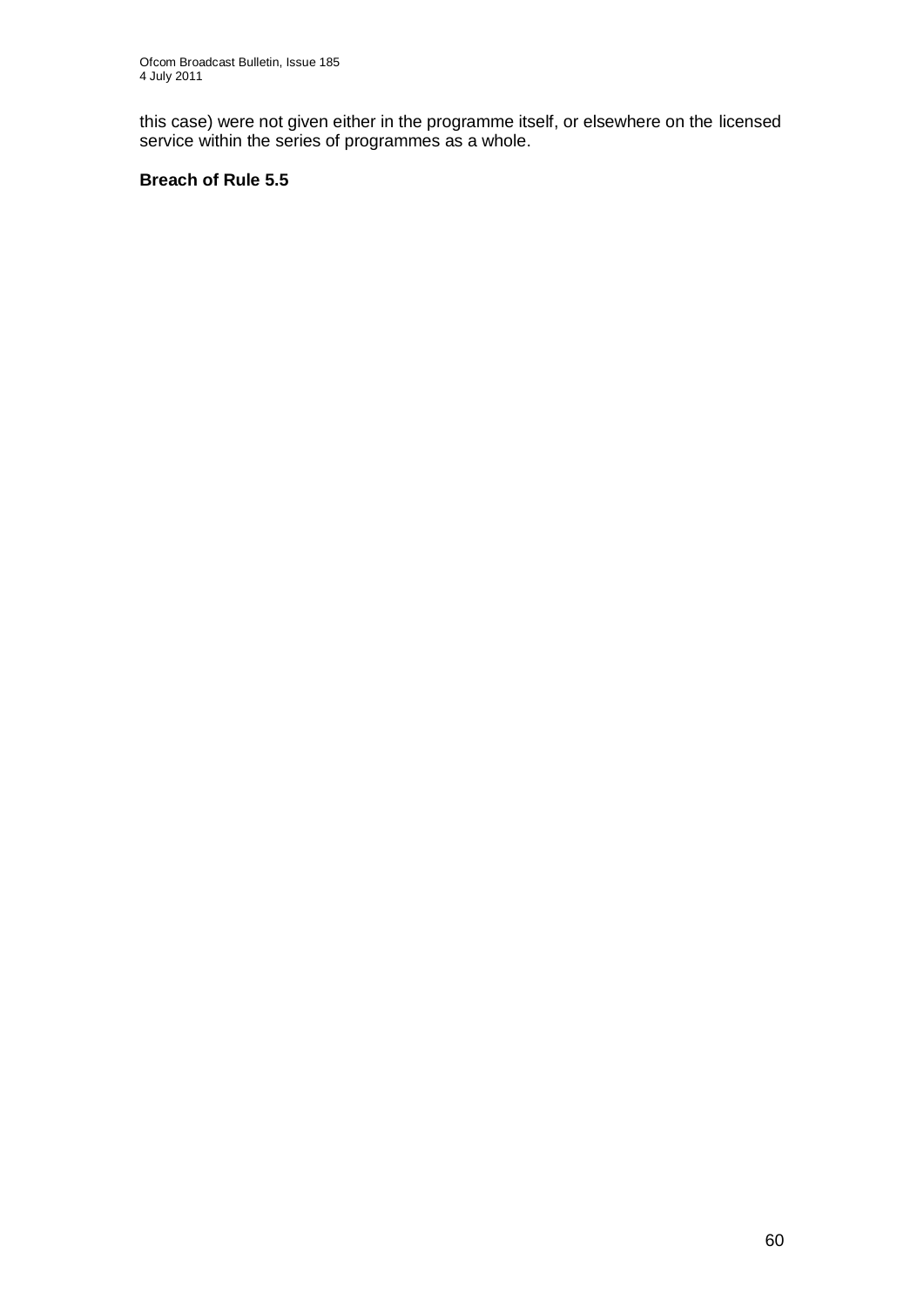## **In Breach**

**Hourly Urdu News** *ARY News, 17 March 2011, 20:00* **Criminals Most Wanted** *ARY News, 17 April 2011, 15:00*

## **Introduction**

ARY News provides news and general entertainment programming, in Urdu and English, to the Pakistani community in the UK. The licence for the channel is held by ARY Digital (UK) Limited ("ARY").

#### *Hourly Urdu News*

Hourly Urdu News originates from Pakistan and is transmitted at certain times of the day on ARY News. This particular broadcast on 17 March 2011 included the following news item:

[Translated from Urdu:] *"In the city of Sialkot, a very strange child has been born. This infant has lion-like stripes on his body. The infant was born in `Agoki" – a suburb of Sialkot. The infant has marks on his body that resemble the stripes on a lion"s skin and there are red marks around his mouth and eyes. The infant"s parents believe that it is God"s will and they have brought the child home [from hospital]. People around the area have been gathering in large numbers to see the infant. Doctors are saying that the cause of these defects is genetic problems and it usually leads to the drying and cracking of skin. Doctors have also said that the rate of such births is 1 in 300,000 and the chances of survival are extremely low."*

Almost throughout, filmed images were shown of the small baby, which appeared to be in distress, bleeding from its eyes and through slits in the skin of its arms and torso. These images were shown for over thirty seconds, while the news presenter read the script above, and continued to be broadcast in silence for more than fifteen seconds after the voiceover had ended.

A viewer contacted Ofcom, as he was shocked and disturbed by the news item, which he considered unsuitable for broadcast before the 21:00 watershed.

Ofcom asked ARY for its comments as to how this material complied with Rule 2.3 of the Code, which states:

"In applying generally accepted standards broadcasts must ensure that material which may cause offence is justified by the context … Appropriate information should also be broadcast where it would assist in avoiding or minimising offence."

#### *Criminals Most Wanted*

This documentary, which was broadcast in Urdu, included both real footage and reconstructions, which were indicated onscreen. Lasting approximately fifty minutes, it concerned *"the strange news"* that cannibals exist and told the true story of two brothers in Pakistan, who had removed a dead body from its grave and cooked parts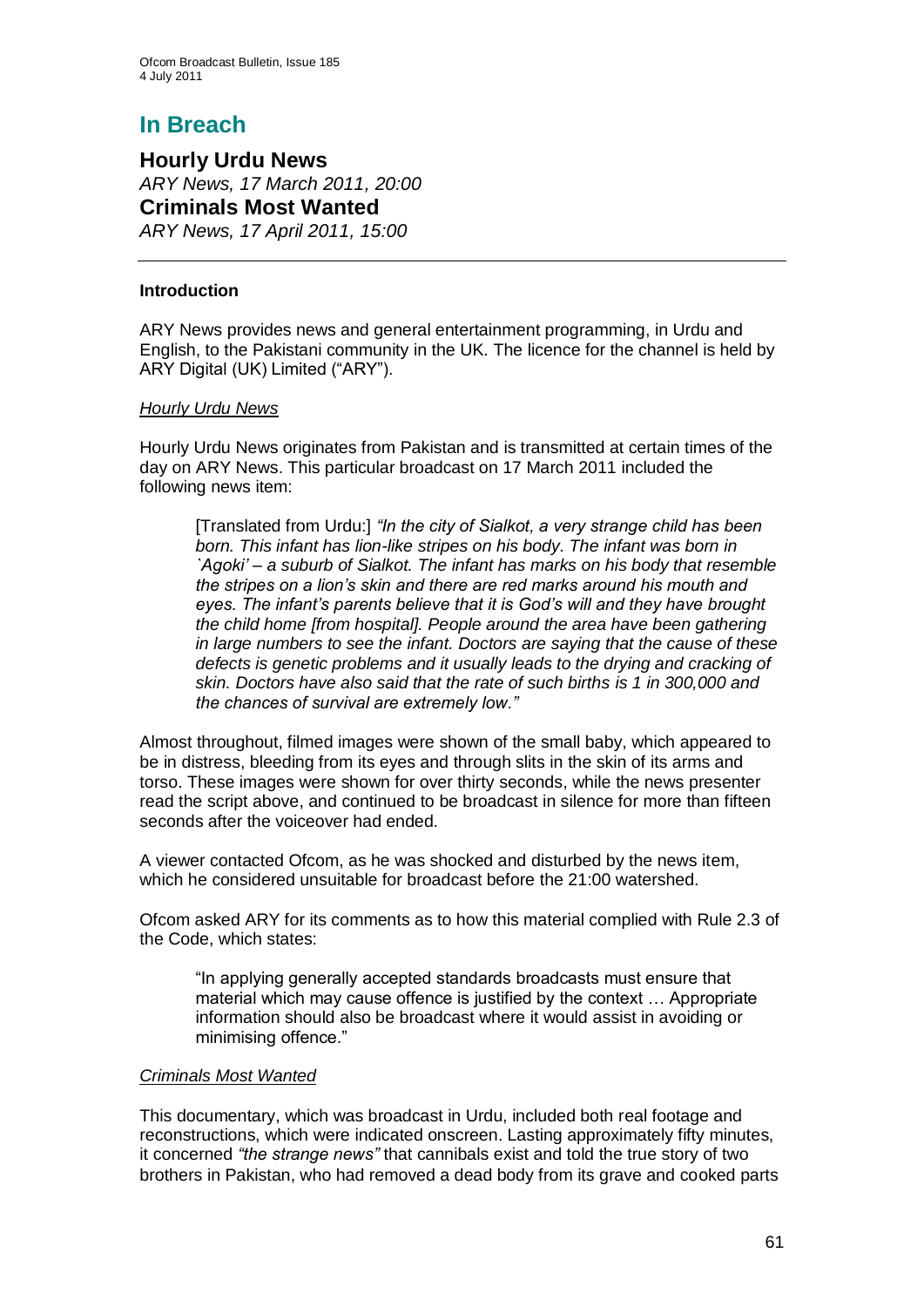of it. Shortly into the programme the following warning was broadcast, both as an onscreen graphic and voiced by the presenter:

*"We request that viewers do not allow children or people of a weaker disposition to watch this episode of "Criminals Most Wanted", as the facts and truth are very painful."*

Later in the programme this warning was repeated, just before images of the mutilated corpse and a cooking pot containing a body part were shown. An onscreen graphic then indicated that the content of the pot was the ankle from the corpse, which the presenter said was being made into soup.

The documentary was presented in a very dramatic manner with, for example, a soundtrack of suspenseful music.

A viewer contacted Ofcom, as she was "shocked, disgusted and upset" by these images. She also considered that the broadcast was "like a film trailer – very dramatic, repetitive and insensitive", "violated the rights of a helpless dead lady" and reflected a "lack of ethics and [an] obsession for broadcasting success."

Ofcom asked ARY how this second broadcast complied with Rule 1.3 of the Code, which states:

"Children must … be protected by appropriate scheduling from material that is unsuitable for them."

We also asked how it complied with Rule 2.3 of the Code (set out above).

## **Response**

#### *Hourly Urdu News*

ARY said that the news item in question immediately followed one concerning a family that had lost 3 family members to, and had had another 3 members disabled by, a mysterious illness. The broadcaster added that "both news items were special features in order to create awareness" in the community in Pakistan. Nevertheless, it apologised for any offence the news item had caused to its UK viewers. While ARY considered the material to have been "justified by the context", it acknowledged that "the newscaster should have warned the viewers which could have helped to avoid the distress and offence caused…", adding that it had taken "the necessary action as it was aired and … made sure it did not repeat." The broadcaster said it had "instructed [its] broadcast division and … will … make sure that any such item in future will be given special attention during broadcast", giving Ofcom an assurance that it would no such mistake would recur.

#### *Criminals Most Wanted*

ARY apologised, as this programme was not intended for broadcast in the UK. It had been broadcast in error due to the last minute cancellation of a current affairs programme.

The broadcaster noted the warnings that had been given near the beginning of the programme and just before the images of concern to the complainant were broadcast. Nevertheless, ARY assured Ofcom that such material "will no longer be available to the UK library in its Pakistan transmission hub".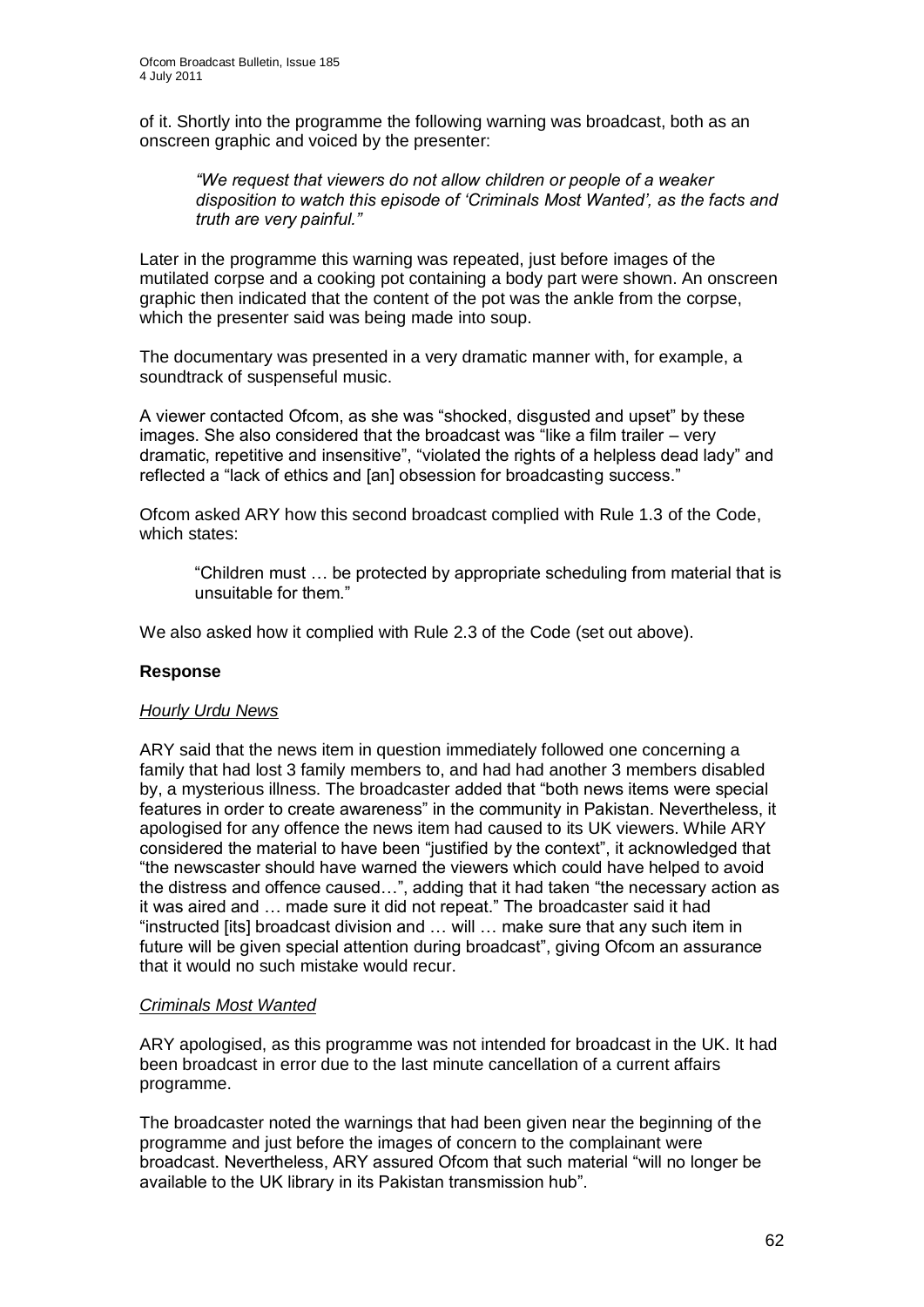## **Decision**

Under the Communications Act 2003, Ofcom has a statutory duty to require the application, in the case of all television and radio services, of standards that provide adequate protection to members of the public from the inclusion of offensive and harmful material. Ofcom also has a duty to set such standards for the content of programmes as appear to it best calculated to secure, among other things, "that persons under the age of eighteen are protected" and that "generally accepted standards" are applied so as to provide adequate protection for members of the public from the inclusion of offensive and harmful material. These standards are contained in the Code. Broadcasters are required to comply with the rules in Section One of the Code to ensure that children are protected. Ofcom considers that the standards it has set for the protection of children to be amongst the most important. Broadcasters are also required under Rule 2.3 of the Code to ensure that material which may cause offence is justified by the context.

## *Hourly Urdu News*

Ofcom considered the images broadcast of the small baby, bleeding from its eyes and through slits in the skin of its arms and torso, and clearly in distress were potentially offensive. We therefore went on to consider whether this potential offence was justified by the context. In assessing context Ofcom takes account of factors such as the editorial content of the programme, the service, any warnings, audience expectations, time of broadcast and the degree of offence.

Although a news programme, in Ofcom"s opinion the extensive footage of the distressed baby was gratuitous. There appeared to be no legitimate editorial or other reason for showing the child almost throughout the news presentation.The length of the item and distressing nature of images in Ofcom"s view were likely go beyond the expectations of viewers of this channel, whether members of the UK Pakistani community or others, at 20:00. The degree of offence was heightened by leaving the moving images on screen, in silence, for over fifteen seconds after the news presenter had finished reading the script. Ofcom further notes that no warning was broadcast to viewers either before or during the news item – which the broadcaster acknowledged was an error.

The potential offence created by broadcast of this content was therefore in the circumstances of this case not justified by the context. The broadcaster did not apply generally accepted standards in breach of Rule 2.3 of the Code.

## *Criminals Most Wanted*

Any television programme concerning cannibalism and containing some fairly graphic descriptions and images of cannibalism has a clear potential to offend viewers, especially when broadcast at 15:00.

## Rule 2.3

In relation to Rule 2.3, Ofcom therefore considered whether the material was justified by the context. We noted that ARY did not attempt to justify broadcast of the material but acknowledged that the programme was not intended for broadcast in the UK and was transmitted in error.

Ofcom noted that the documentary featured a considerable amount of reconstructed material and was presented in a dramatic style. We considered that the broadcast of real footage showing images of the victim"s mutilated corpse and her ankle being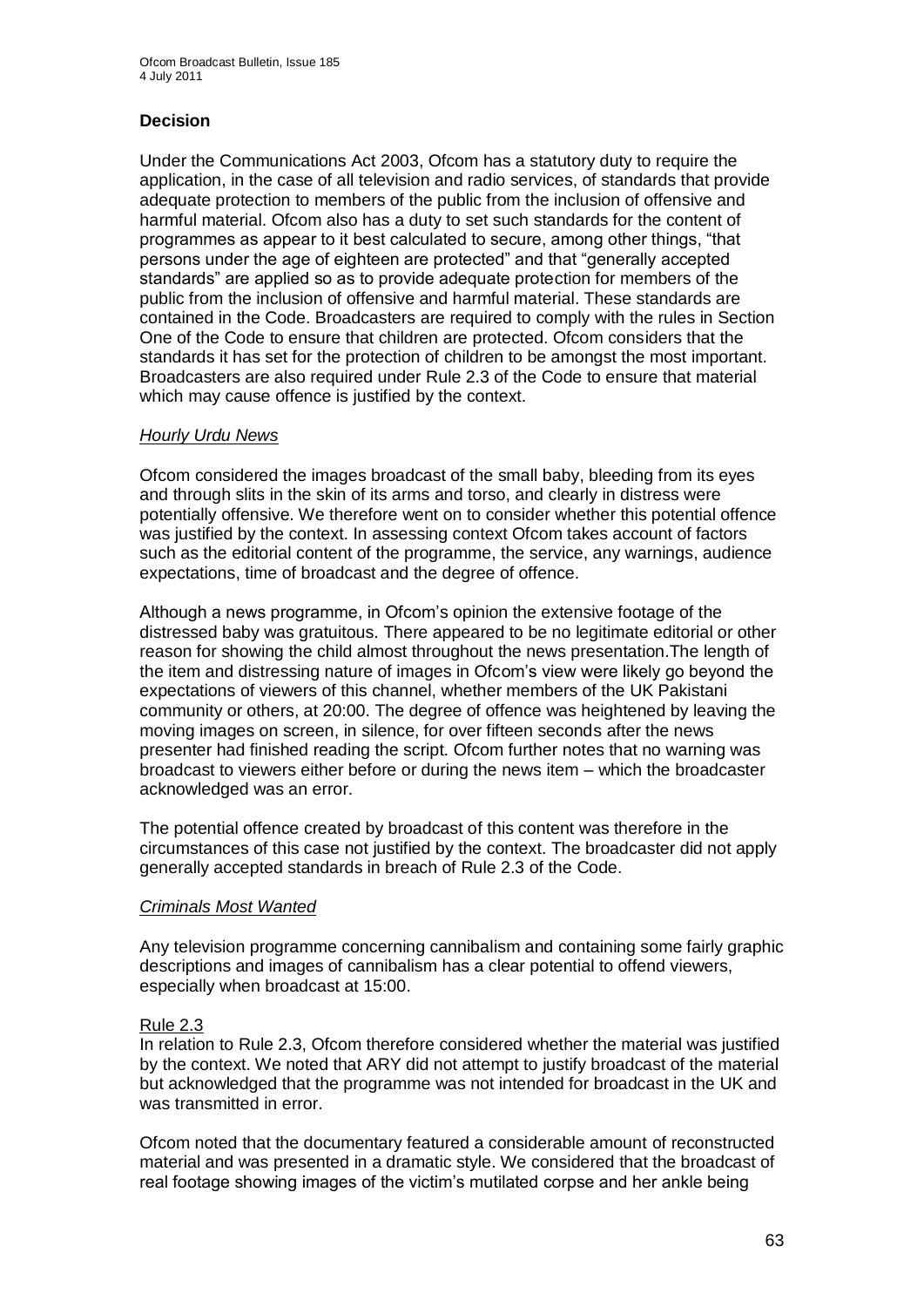cooked in a pot (for human consumption) were not only disturbing, but unnecessarily graphic in this context. The degree of offence capable of being caused by this content was therefore considerable, especially for viewers who came across the material unawares. It was therefore likely to fall outside the expectations of a UK audience, especially one watching at 15:00. There were two warnings broadcast but in Ofcom"s opinion they were inadequate to justify the degree of offence which the material had the potential to cause. Ofcom note that no warning at all was broadcast before the documentary began.

Ofcom considered that the broadcaster had failed to ensure fully that material which may cause offence was justified by the context, in breach of Rule 2.3 of the Code. We therefore welcomed ARY"s assurance that this programming will no longer form part of its library of material for broadcast to the UK.

## Rule 1.3

Regarding Rule 1.3, the programme was broadcast at 15:00 on a Sunday, when children may have been watching television unaccompanied by an adult. Ofcom considered that the subject matter, the sensational way in which it was portrayed, the suspense it was clearly trying to create and the graphic images shown clearly made the material unsuitable for children. For the reasons stated above in realtion to Rule 2.3, children were not protected from this content by appropriate scheduling. Rule 1.3 was therefore also breached.

## *Hourly Urdu News***, 17 March 2011: Breach of Rule 2.3**

*Criminals Most Wanted***, 17 April 2011: Breaches of Rule 1.3 and Rule 2.3**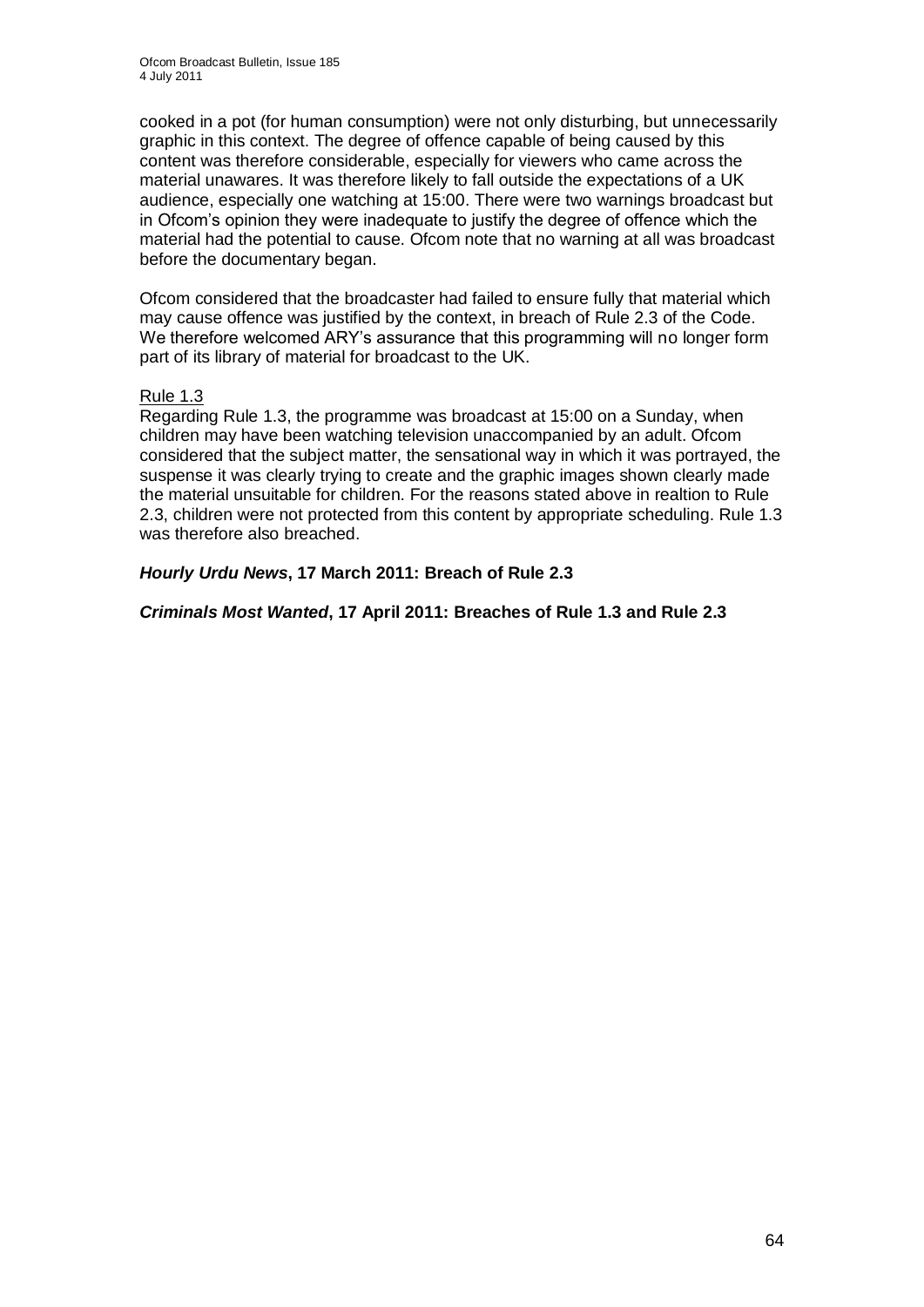# **In Breach**

## **Advertisement for Health Food Center**

*OBE, 24 January 2011, 11:00*

## **Introduction**

OBE broadcasts a range of educational and entertainment programmes from various regions, including Africa and the Caribbean. The licence for the channel is held by New OBE Channel Limited.

Throughout the broadcast of a programme called *Focus on Ghana*, which concerned *"The Signing Ceremony For The TRADE FINANCE FACILITY 2010/2011"*, OBE also broadcast the following advertisement, which was scrolled across a lower portion of the screen, spatially separated from the programme in a banner:

*"For all your specific health needs, high blood pressure, high cholesterol, diabetes, infertility, fibroid, hairloss, aphrodisiac and weight problems call the Health Food Center on 0207 387 9289".*

#### Scheduling of the advertisement

A viewer contacted Ofcom about the advertisement, as it was broadcast for a total of fifty-seven minutes throughout the programme.

We therefore asked the broadcaster for its comments on the matter with regard to Rule 4 of COSTA, which states, among other things, that:

"...time devoted to television advertising and teleshopping spots on any channel in any one hour must not exceed 12 minutes."

## Content of the advertisement

Ofcom noted that the advertisement claimed that a variety of medical conditions (i.e. *"high blood pressure, high cholesterol, diabetes, infertility, fibroid, hairloss, aphrodisiac and weight problems"*) could be addressed by the Health Food Center. Further, we noted that it did not refer to how the advertiser would address them (e.g. by the provision of certain foods, supplements, medicines and/or clinical treatments).

We therefore asked the broadcaster for its comments on the claim, together with those of the advertiser and any substantiation in support of it, with regard to the following Rules of the BCAP Code:

Section 3 (Misleading Advertising)

- 3.1 "Advertisements must not materially mislead or be likely to do so."
- 3.2 "Advertisements must not mislead consumers by omitting material information. They must not mislead by hiding material information or presenting it in an unclear, unintelligible, ambiguous or untimely manner. Material information is information that consumers need in context to make informed decisions about whether or how to buy a product or service. Whether the omission or presentation of material information is likely to mislead consumers depends on the context, the medium and, if the medium of the advertisement is constrained by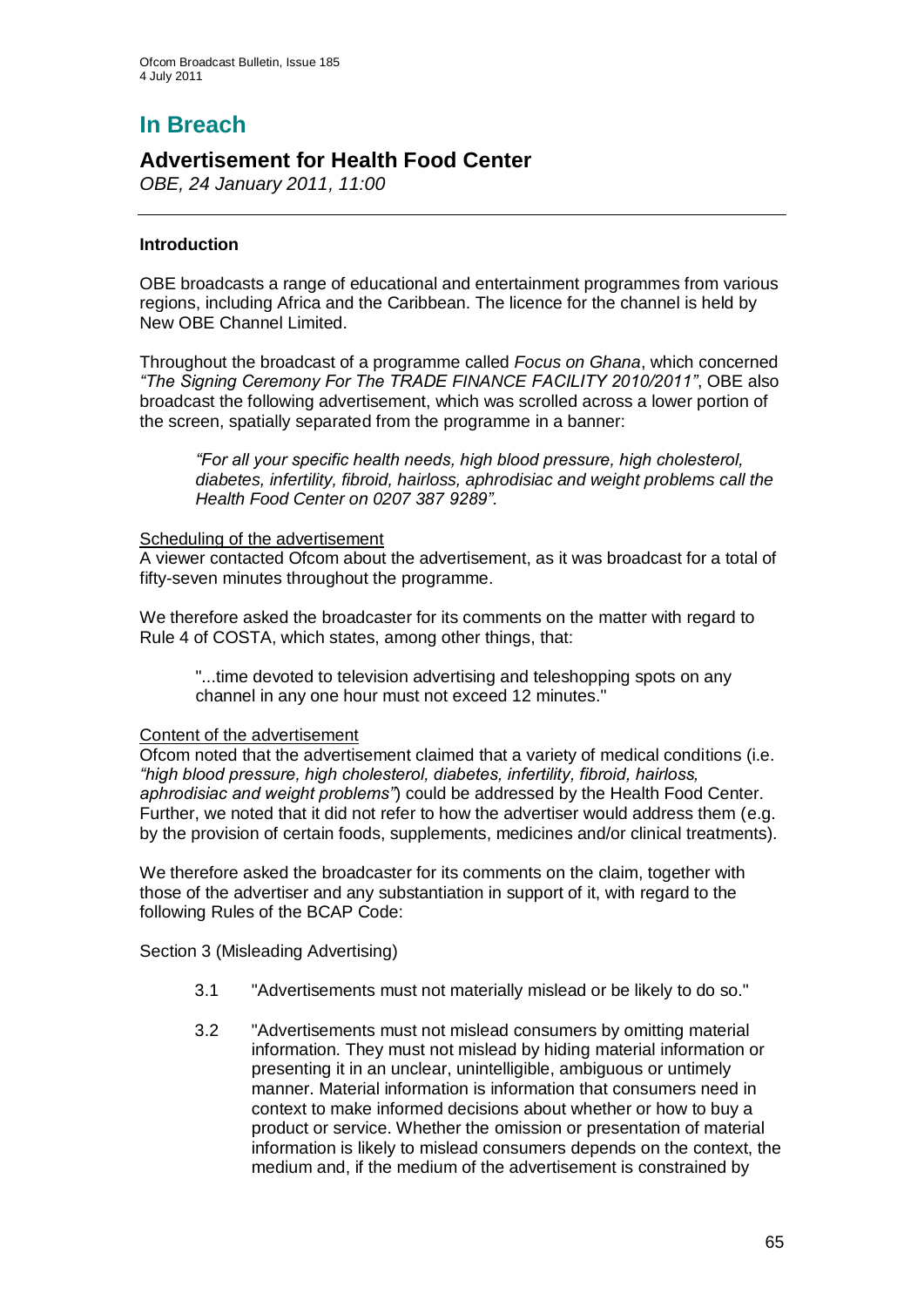time or space, the measures that the advertiser takes to make that information available to consumers by other means."

3.9 "Broadcasters must hold documentary evidence to prove claims that the audience is likely to regard as objective and that are capable of objective substantiation. The ASA may regard claims as misleading in the absence of adequate substantiation."

Section 11 (Medicines, medical devices treatments and health)

- 11.3 "Advertisements must not discourage essential treatment for conditions for which medical supervision should be sought. For example, they must not offer specific advice on, diagnosis of or treatment for such conditions unless that advice, diagnosis or treatment is conducted under the supervision of a suitably qualified health professional (see rule 11.9). That does not prevent advertising for spectacles, contact lenses or hearing aids."
- 11.9 "Services including Clinics, Establishments and the like Offering Advice on, or Treatment in, Medical, Personal or other Health Matters - Advertisements are acceptable only if the advertiser can provide suitable credentials, for example, evidence of: relevant professional expertise or qualifications; systems for regular review of their skills and competencies and suitable professional indemnity insurance covering all services provided; accreditation by a professional or regulatory body that has systems for dealing with complaints and taking disciplinary action and has registration based on minimum standards for training and qualifications."
- 11.13 "Broadcasters may accept advertisements for services offering remote personalised advice on medical or health matters only if all staff providing that advice are suitably qualified and subject to regulation by a statutory or recognised medical or health professional body and the advice given is in accordance with its relevant professional codes of conduct (see rule 11.9)."
- 11.15 "Unless allowed by a product licence, words, phrases or illustrations that claim or imply the cure of an ailment, illness, disease or addiction, as distinct from the relief of its symptoms, are unacceptable."
- Section 12 (Weight control and slimming)
	- 12.15 "Advertisements for establishments offering weight-control or slimming treatments are acceptable only if they make clear that dietary control is necessary to achieve weight loss. An exception is made for clinics and other establishments that provide immediate weight loss surgery under suitably qualified medical supervision and are run in accordance with rule 11.9. Those clinics and establishments must not refer to the amount of weight that can be lost."

Section 13 (Food, food supplements and associated health or nutrition claims)

13.4 "Only nutrition claims listed in the Annex of Regulation 1924/2006 are permitted in advertisements. Authorised health claims in the Community Register or claims that would have the same meaning for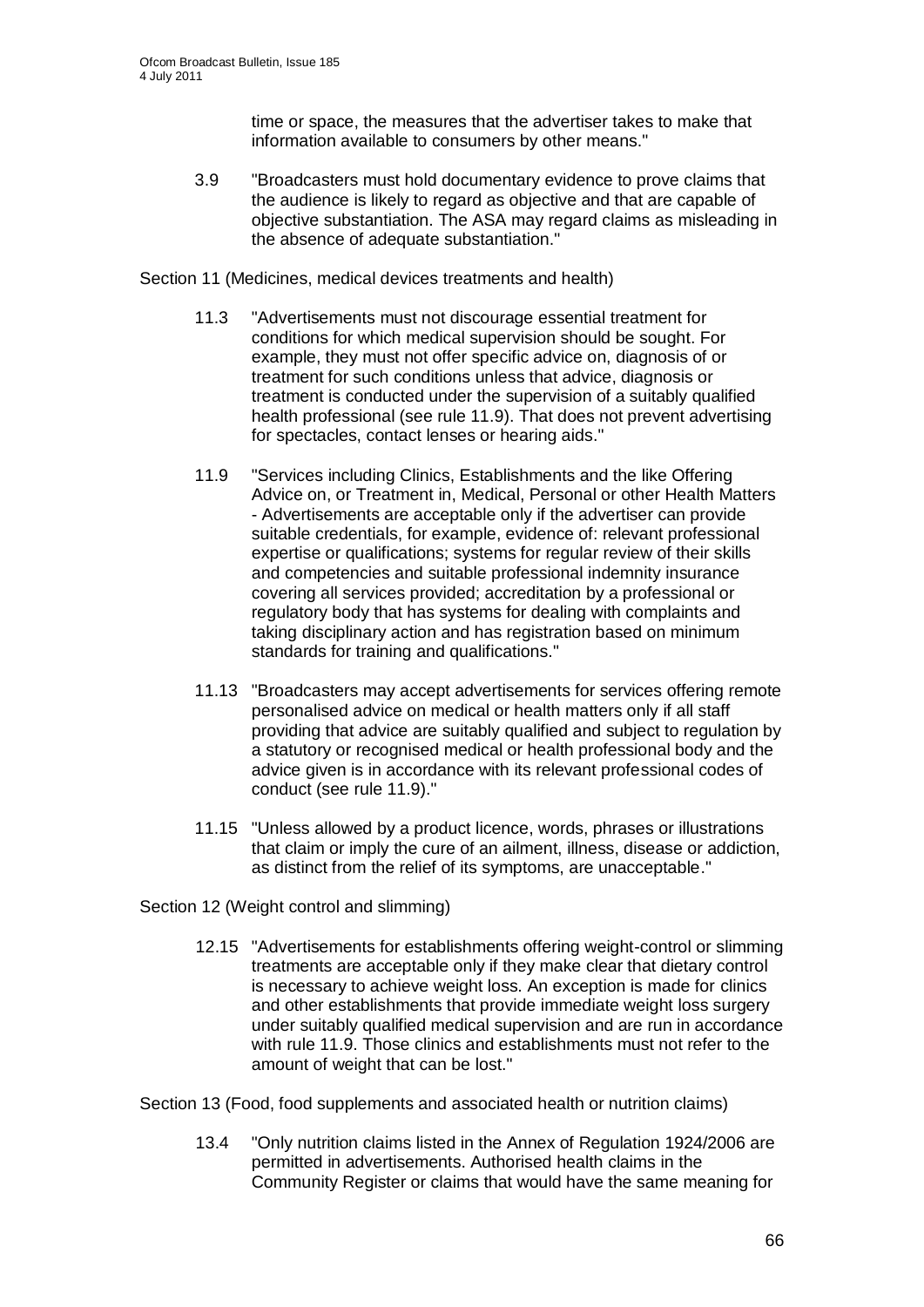the audience may be used in advertisements:

[www.ec.europa.eu/food/food/labellingnutrition/claims/community\\_regis](http://www.ec.europa.eu/food/food/labellingnutrition/claims/community_register/authorised_health_claims_en.htm%3chttp:/www.ec.europa.eu/food/food/labellingnutrition/claims/community_register/authorised_health_claims_en.htm) [ter/authorised\\_health\\_claims\\_en.htm<http://www.ec.europa.eu/food/fo](http://www.ec.europa.eu/food/food/labellingnutrition/claims/community_register/authorised_health_claims_en.htm%3chttp:/www.ec.europa.eu/food/food/labellingnutrition/claims/community_register/authorised_health_claims_en.htm) [od/labellingnutrition/claims/community\\_register/authorised\\_health\\_clai](http://www.ec.europa.eu/food/food/labellingnutrition/claims/community_register/authorised_health_claims_en.htm%3chttp:/www.ec.europa.eu/food/food/labellingnutrition/claims/community_register/authorised_health_claims_en.htm) ms en.htm. Depending on the nature of the claim Regulation 1924/2006 contains a number of complex transitional periods, including those for health claims which are still being assessed for adoption to the EU list of permitted health claims (and which comply with existing national provisions) and for trade marks or brand names in use prior to 1 January 2005. There is no transition period for disease risk claims which are prohibited until authorised. BCAP advises advertising industry stakeholders to take advice on the effect of the Regulation."

- 13.4.2 "Advertisements that contain nutrition or health claims must be supported by documentary evidence to show they meet the conditions of use associated with the relevant claim. Advertisements must not give a misleading impression of the nutrition or health benefits of the product as a whole and factual nutrition statements should not imply a nutrition or health claim that cannot be supported. Claims must be presented clearly and without exaggeration."
- 13.6.2 "These are not acceptable in advertisements for products subject to this section: ...Claims that state or imply a food prevents, treats or cures human disease. Reduction-of-disease-risk claims are acceptable if authorised by the European Commission."

## **Response**

#### Scheduling of the advertisement

With regard to Rule 4 of COSTA, OBE said it "had no idea that [a] crawling advertising message on television should not be more than 12 minutes" adding that, in any event, its compliance officer was not in the UK at the time Health Food Center had approached it.

OBE therefore apologised for the broadcast of material that it had had no intention to scroll throughout *Focus on Ghana*, but for "an honest mistake which was made by the staff when the advertiser approached the office in [the compliance officer"s] absence."

#### Content of the advertisement

OBE said that it chose to scroll the advertisement during *Focus on Ghana*, as the advertiser intended to establish a Health Food Center in Accra, Ghana. While the broadcaster considered that the scroll could possibly "generate interest [in] the Ghana market", it noted that there was no direct connection between the advertisement and any of the programme content.

The broadcaster added that the advertisement had been written by a cameraman who works for a commercial public service broadcaster and OBE had therefore "accepted it in confidence".

OBE said it had "checked the licences on the product" and believed the Health Food Center was a legitimate business. However, it did not refer to Rules 3.1, 3.2, 3.9, 11.3, 11.9, 11.13, 11.15, 12.15, 13.4, 13.4.2 and 13.6.2 of the BCAP Code or provide any substantiation in support of the claim that the medical conditions of *"high blood*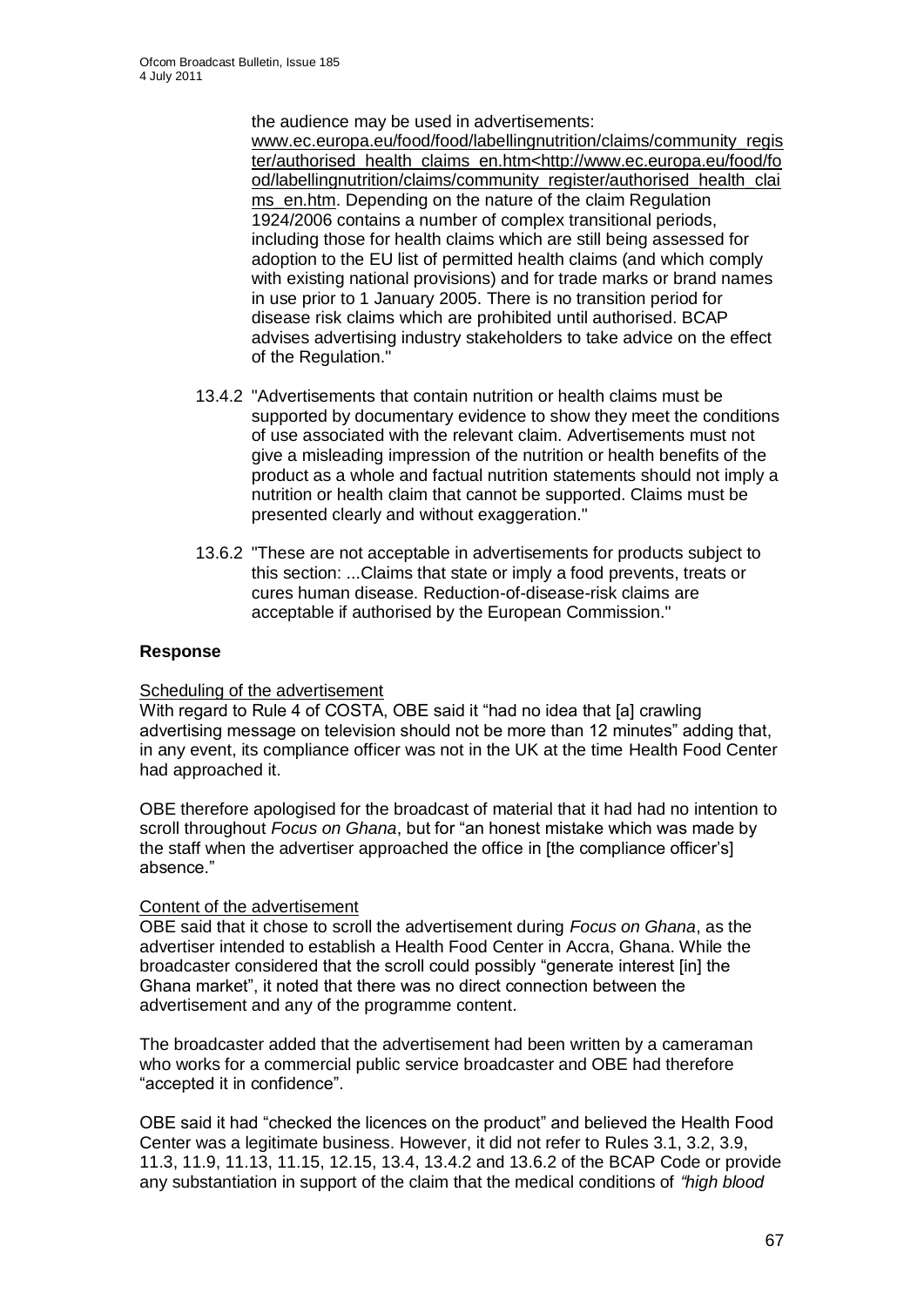*pressure, high cholesterol, diabetes, infertility, fibroid, hairloss, aphrodisiac and weight problems"* could be addressed by the Health Food Center. Further, it provided no comments from the advertiser.

Nevertheless, the broadcaster apologised "for not checking the medical documents before scrolling [the advertisement]" and assured Ofcom that it would not broadcast the material again.

#### **Decision**

Under the Communications Act 2003 ("the Act"), Ofcom has a statutory duty to require the application, in the case of all television and radio services, of standards that provide adequate protection to members of the public from the inclusion of offensive and harmful material.

Ofcom also has a duty to set such standards for broadcast content as appear to it best calculated to secure specific standards objectives. The relevant objectives in this instance are identified under the headings, below.

#### Scheduling of the advertisement

Ofcom has a statutory duty under the Act to secure the standards objective, "that the international obligations of the United Kingdom with respect to advertising included in television and radio services are complied with."

Any advertising scrolled in a spatially separated banner during the broadcast of a programme, counts towards the amount of advertising permitted under COSTA, which reflects European requirements, as detailed in Chapter VII of the AVMS Directive<sup>1</sup>. Rule 4 of COSTA restricts the time devoted to television advertising and teleshopping spots in any clock hour to twelve minutes.

The advertisement in this instance was broadcast continuously for fifty seven minutes in a single clock hour (i.e. between 11:00 and 12:00), in breach of this Rule.

Ofcom noted OBE"s response that it was unaware of the limitations on advertising minutage for advertising that appeared on screen in a scrolling banner. This raised serious questions about its ability to comply with regulatory requirements, as required under its licence to broadcast.

#### Content of the advertisement

Ofcom has a statutory duty under the Act to secure the standards objective, "that the inclusion of advertising which may be misleading, harmful or offensive in television and radio services is prevented."

To this end, and under a memorandum of understanding ("MoU") with Ofcom, the Broadcast Committee of Advertising Practice administers the Advertising Code. While broadcast advertising complaints are generally considered by the Advertising Standards Authority ("ASA"), under the same MoU, COSTA issues are not. In this instance, the complaint concerned a COSTA issue and Ofcom has therefore also considered the advertising content issue that arose during the investigation process.

Ofcom noted that OBE appeared to have considered that the production of the advertisement script by a commercial public service broadcast cameraman ensured

 1 <http://eur-lex.europa.eu/LexUriServ/LexUriServ.do?uri=OJ:L:2010:095:0001:0024:EN:PDF>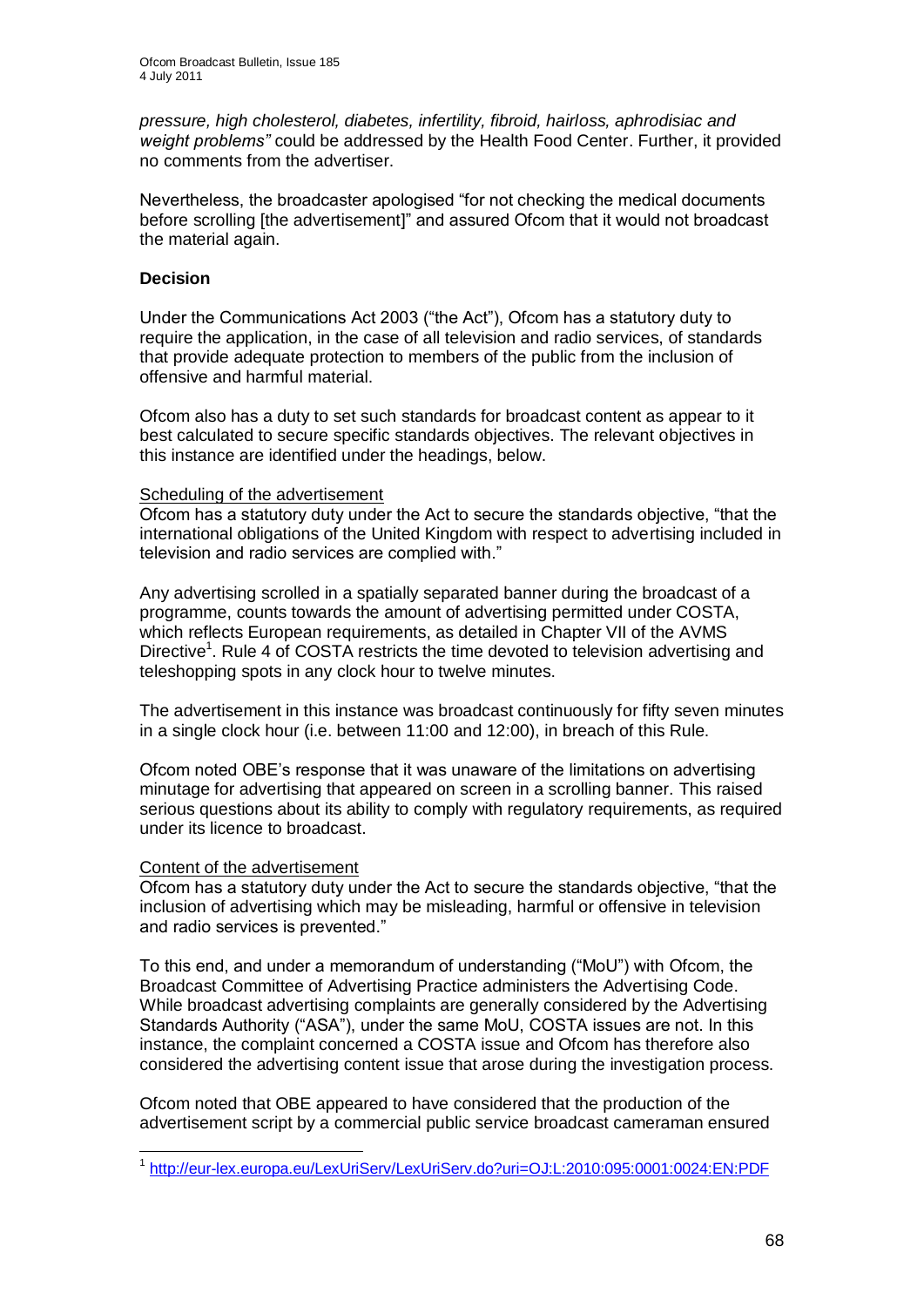compliance with the relevant BCAP Code requirements. We did not agree and have reminded OBE of its responsibilities under Rule 1.2 of the BCAP Code, which states:

"Advertisements must be prepared with a sense of responsibility to the audience and to society."

Ofcom also noted that OBE said it had "checked the licences on the product" and believed the Health Food Center was a legitimate business. Nevertheless, Ofcom remains unclear how the broadcaster was able to verify the advertiser"s business, given that neither OBE nor the advertiser provided any substantiation in support of the claim that the medical conditions of *"high blood pressure, high cholesterol, diabetes, infertility, fibroid, hairloss, aphrodisiac and weight problems"* could be addressed in some way by the advertiser.

Further, we noted that neither the broadcaster nor the advertiser provided any comment with regard to Rules 3.1, 3.2, 3.9, 11.3, 11.9, 11.13, 11.15, 12.15, 13.4, 13.4.2 and 13.6.2 of the BCAP Code, and therefore provided no clarification on how the Health Food Center addressed such medical conditions (e.g. by the provision of certain foods, supplements, medicines and/or clinical treatments).

Rule 3.9 of the BCAP Code states clearly that claims may be regarded "as misleading in the absence of adequate substantiation."

In the absence of any substantiation or substantive comment concerning any BCAP Code rules, Ofcom therefore considers that the advertisement was likely to materially misleading viewers, in breach of Rules 3.1, 3.2 and 3.9. Further, we considered the advertisement was also in breach of Rules 11.3, 11.9, 11.13, 11.15, 12.15, 13.4, 13.4.2 and 13.6.2 of the BCAP Code, as Ofcom had no detail of Health Food Center"s approach to, or capability of, addressing any of the medical conditions identified in the advertisement.

We therefore welcome the broadcaster's apology and its assurance that it would not broadcast the advertisement again. However, given the serious potential harm to viewers involved in this case, Ofcom considers that it represents a serious breach in compliance. We have therefore put OBE on notice that any similar breach, registered by Ofcom or ASA in the future, is likely to result in consideration of further regulatory action.

#### **Breach of Rule 4 of COSTA**

**Breaches of Rules 3.1, 3.2, 3.9, 11.3, 11.9, 11.13, 11.15, 12.15, 13.4, 13.4.2 and 13.6.2 of the BCAP Code**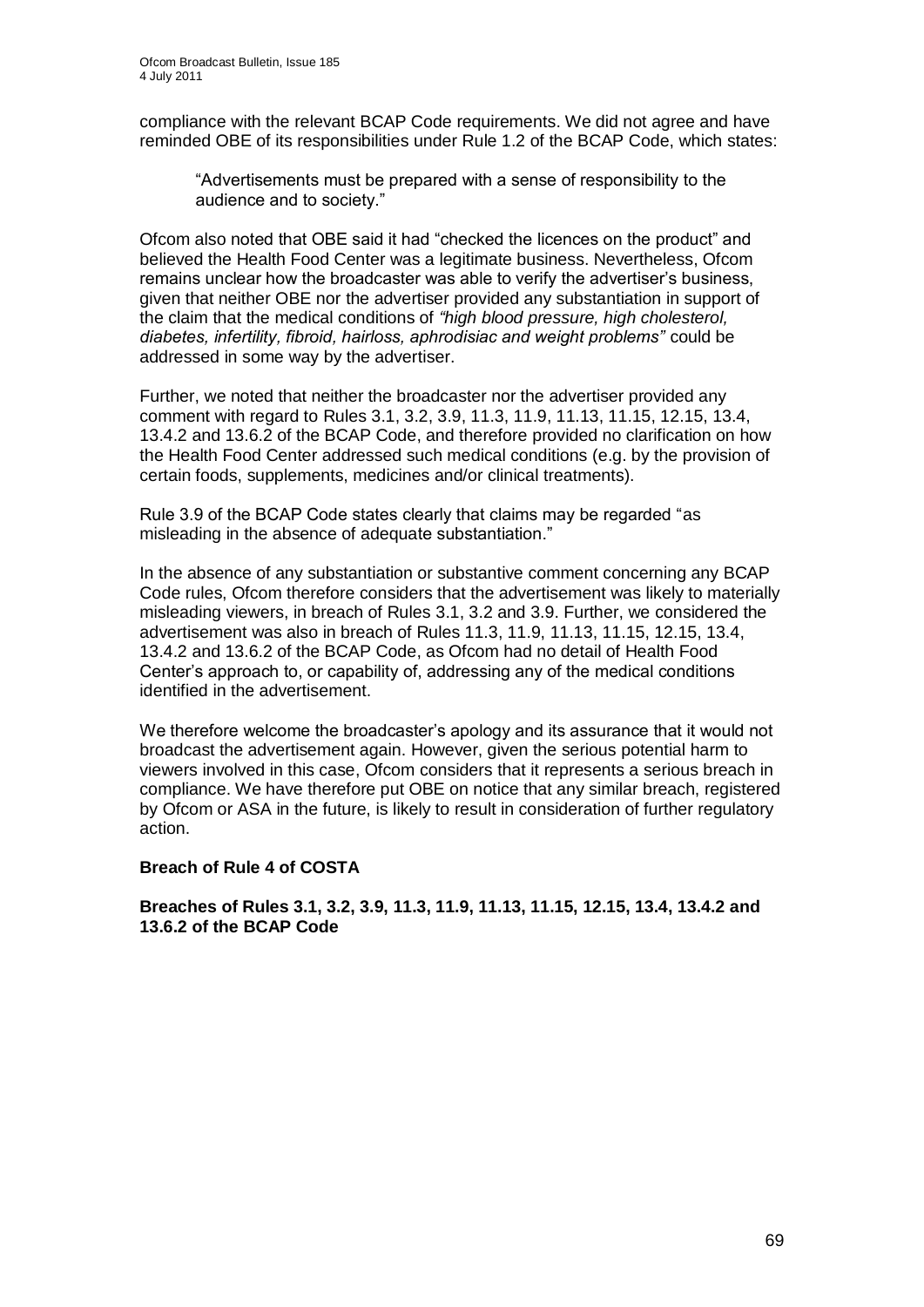# **In Breach**

## **PS3 sponsorship of Five Movies**

*Channel 5, Channel 5 HD, 5\* and 5 USA, 3 February 2011 to 25 March 2011, various dates and times*

#### **Introduction**

1

Ofcom received 17 complaints about the loudness of the sponsorship credits broadcast around Five Movies between 3 February and 15 March 2011<sup>1</sup>.

Ofcom conducted a technical assessment of the sponsorship credits and judged that they were excessively noisy. We therefore requested Channel 5"s comments in relation to Rule 9.17 of the Code and Rule 4.7 of the BCAP Code.

Rule 9.17 of the Code:

"Sponsorship must comply with both the content and scheduling rules that apply to television advertising."<sup>2</sup>

## Rule 4.7 of the BCAP Code:

"**Television only –** Advertisements must not be excessively noisy or strident. The maximum subjective loudness of advertisements must be consistent and in line with the maximum loudness of programmes and junction material.

Broadcasters must endeavour to minimise the annoyance that perceived imbalances could cause, with the aim that the audience need not adjust the volume of their television sets during programme breaks. For editorial reasons, however, commercial breaks sometimes occur during especially quiet parts of a programme, with the result that advertisements at normally acceptable levels seem loud in comparison.

Measurement and balancing of subjective loudness levels should preferably be carried out using a loudness-level meter, ideally conforming to ITU recommendations<sup>3</sup>. If a peak-reading meter<sup>4</sup> is used instead, the maximum level of the advertisements must be at least 6dB less that the maximum level of the programmes<sup>5</sup> to take account of the limited dynamic range exhibited by most advertisements."

 $1$  Ofcom also received four complaints about the sponsorship credits broadcast between 20 March and 25 March 2011. See Response for further details.

 $2$  The Code was revised on 28 February 2011: prior to this date this was Rule 9.3 of the Code.

 $3$  The relevant ITU recommendations are ITU-R BS1770 Algorithms to measure audio programme loudness and true-peak audio level and ITU-R BS1771 Requirements for loudness and true-peak indicating meters.

<sup>&</sup>lt;sup>4</sup> Peak-reading meters should be a PPM Type IIa as specified in BS6840: Part 10, Programme Level Meters.

 $5$  Normal convention for analogue audio is that the peak sound level of programmes is set to be no higher than +8dBm, which corresponds to 6 on a peak-reading meter. The peak sound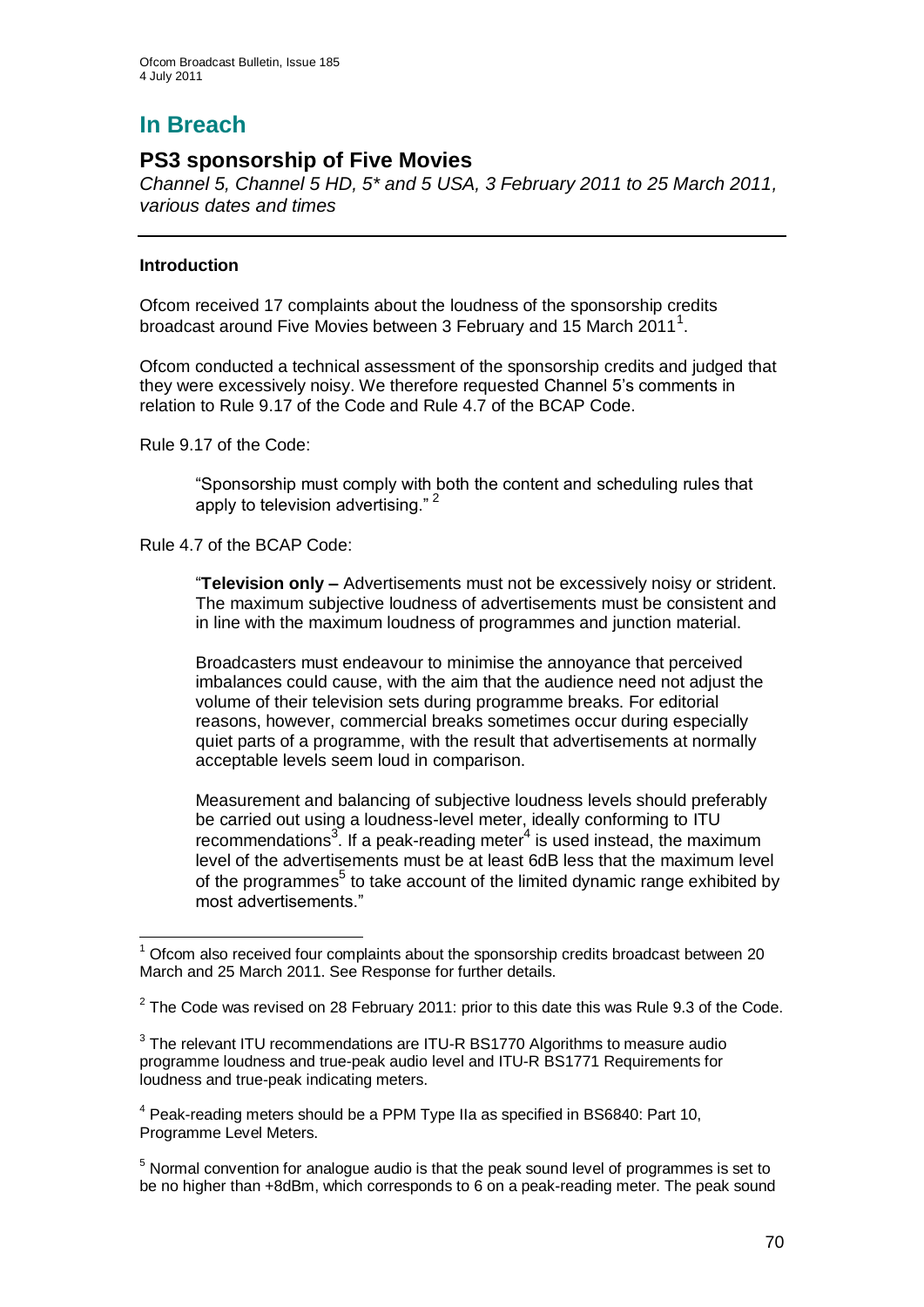## **Response**

Channel 5 submitted that when assessing the loudness of sponsorship credits, reference should be made to programmes across the channel, rather than taking individual programmes in isolation. It referred to Rule 4.7 of the BCAP Code which states that "the maximum subjective loudness of advertisements must be consistent and in line with the maximum loudness of programmes and junction material." Channel 5 submitted that the words "advertisements" and "programmes" are in the plural, not the singular, hence the rule does not state that the volume of every advertisement must be no greater than the volume of that part of the programme in which it is found.

Channel 5 explained that the technical assessment of all its sponsorship credits, channel promotions and commercials is outsourced to a technical company which is instructed by Channel 5 to use both the "peak reading" and "subjective loudness" methods to assess the volume of these channel elements.

Channel 5 also referred to the Advertising Standards Authority"s "Background Briefing' on sound levels published in June 2009<sup>6</sup> which states that "Broadcasters" should now be better able to match the sound levels of ads with the sound output of the whole channel". The broadcaster submitted that this clearly states that it is the sound level of a channel as a whole against which the loudness of advertisements must be judged.

The broadcaster submitted that it has instructed the outsourced company to measure the volume of sponsorship credits using two separate methods: i) the peak reading method; and ii) the subjective loudness method.

## Peak reading method

Channel 5 told Ofcom that it has provided the technical company with a Technical Delivery Code which states that the audio levels of sponsorship credits must peak to lower levels than programming on the channel. This ensures that the channel"s output is in accordance with Rule 4.7 of the BCAP Code, as the audio levels of sponsorship credits must be 6dB lower than the maximum audio level of programmes across the channel.

#### Subjective loudness method

Channel 5 explained that as well as using the peak reading method, it has also instructed the technical company to subjectively assess the volume of Channel 5"s sponsorship credits. To do this, the technical company compare the sponsorship credits to previous sponsorship credits which they know are compliant.

If the technical company is concerned that a sponsorship credit might not be compliant with the Technical Delivery Code or might fail the subjective loudness test, it is instructed to refer its concerns to the Channel 5 Broadcast Operations Department.

<u>.</u> level of advertisements should therefore be limited to +2dBm or 4.5 on a peak-reading meter. Note: +8dBm corresponds to a digital audio level of -10dBm relative to digital clipping level. ITU-R BS.645 and EBU recommendation R68-2000 describe how analogue audio levels should be translated into digital levels.

6 <http://www.asa.org.uk/Resource-Centre/Background-Briefings.aspx>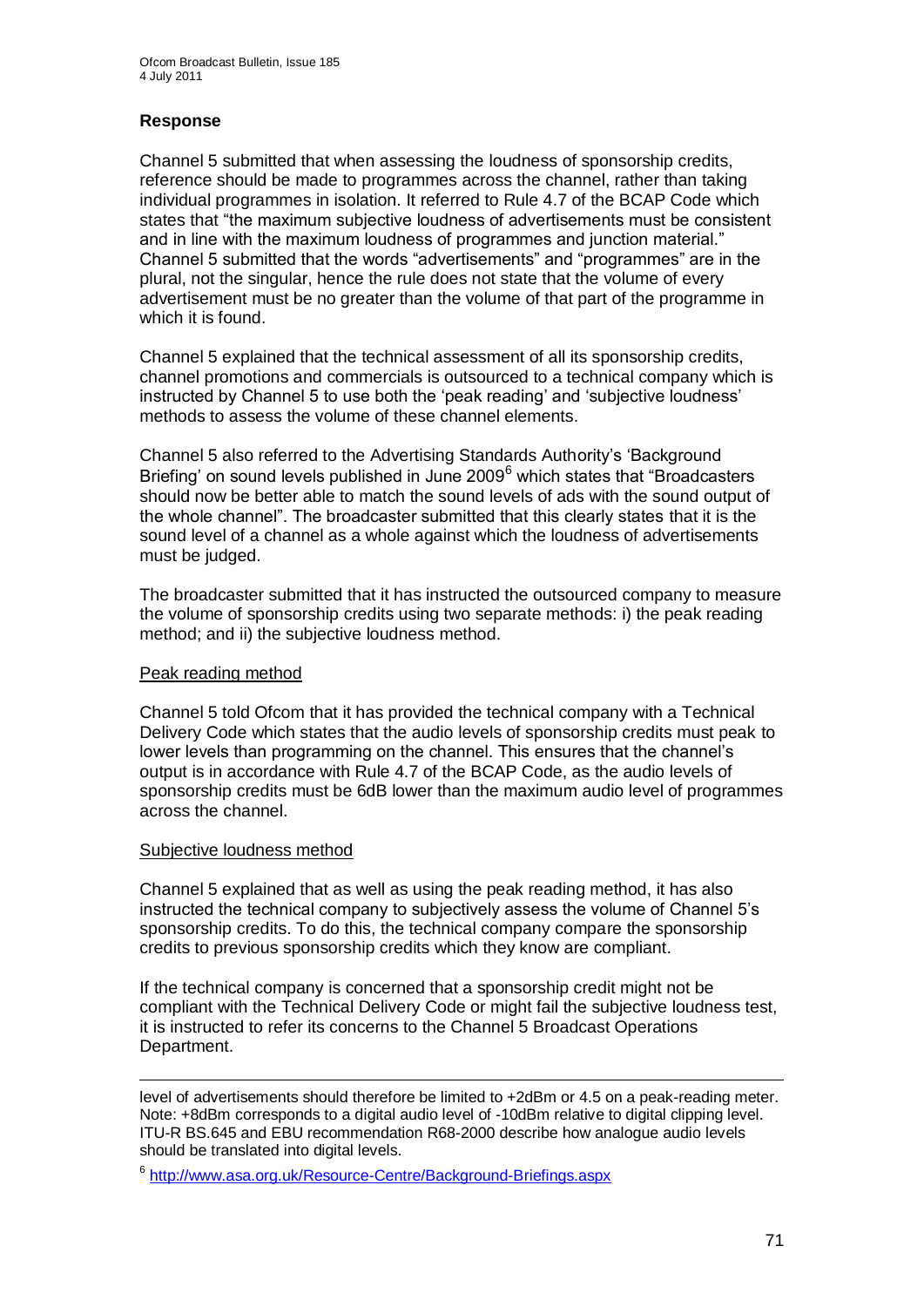Channel 5 explained that in this case, the technical company had checked that the sponsorship credits passed the peak reading test. However, as a result of human error, the technical company failed to carry out the subjective loudness test.

The broadcaster explained that it withdrew the sponsorship credits from transmission on 15 March 2011 after being contacted by Ofcom. It subjectively assessed the sponsorship credits and realised that although they passed the peak reading test, because they had insufficient dynamic range, viewers would be experiencing unacceptably loud volumes. To rectify this, the audio was then re-processed through one of its editing suites to reduce peak levels by 2dB.

However, despite Channel 5 stating that it had ceased transmission of the original sponsorship credits on 15 March 2011 and had re-processed them to make them compliant, Ofcom received four further complaints about the volume of the sponsorship credits around Five Movies between 20 March and 25 March 2011.

Ofcom conducted a technical assessment of these sponsorship credits and judged that they were excessively noisy. Ofcom therefore requested Channel 5"s comments in relation to Rule 9.17 of the Code and Rule 4.7 of the BCAP Code in respect of these sponsorship credits.

Channel 5 reiterated that on 15 March 2011, it withdrew the sponsorship credits and arranged for the audio to be reduced. However, it explained that the credits were on three video tapes, and that due to human error, the third video tape was not withdrawn and therefore the audio of those particular sponsorship credits was not reduced. On 26 April 2011, Channel 5 became aware of this error and immediately removed the sponsorship credits from transmission. The audio of the sponsorship credits was reduced by a further 2dB in line with the sponsorship credits that had already been re-processed.

Channel 5 said that it sincerely regretted the error and reiterated that it is in the process of upgrading its transmission facilities, including adding into its processes a specific audio level comparison, which it considers will further reduce the risk of any similar complaint in the future.

In its response Channel 5 also informed Ofcom that, in subsequently reviewing all of the sponsorship credits which had been originally assessed by its technical service provider (before the audio levels were reduced), it had become aware that its technical service provider"s assessment of their audio levels was incorrect. It found that the sponsorship credits did not comply with Channel 5"s Technical Delivery Code because they were "less than 6dB below PPM 6"<sup>7</sup>. Channel 5 said that it had raised its concerns with its technical services provider which had made all relevant personnel aware of the error.

## **Decision**

Ofcom notes that the maximum subjective loudness of the PS3 sponsorship credits which were broadcast around Five Movies between 3 February and 15 March 2011 was not consistent and in line with the maximum loudness of programmes and junction material. This meant that the sponsorship credits were too loud in relation to

<sup>1</sup>  $7$  PPM or Peak Programme Meter is a technical instrument used to indicate the volume of an audio signal. The BCAP Code requires that the peak level of advertisements should be at *least* 6dB below the maximum level of the programmes.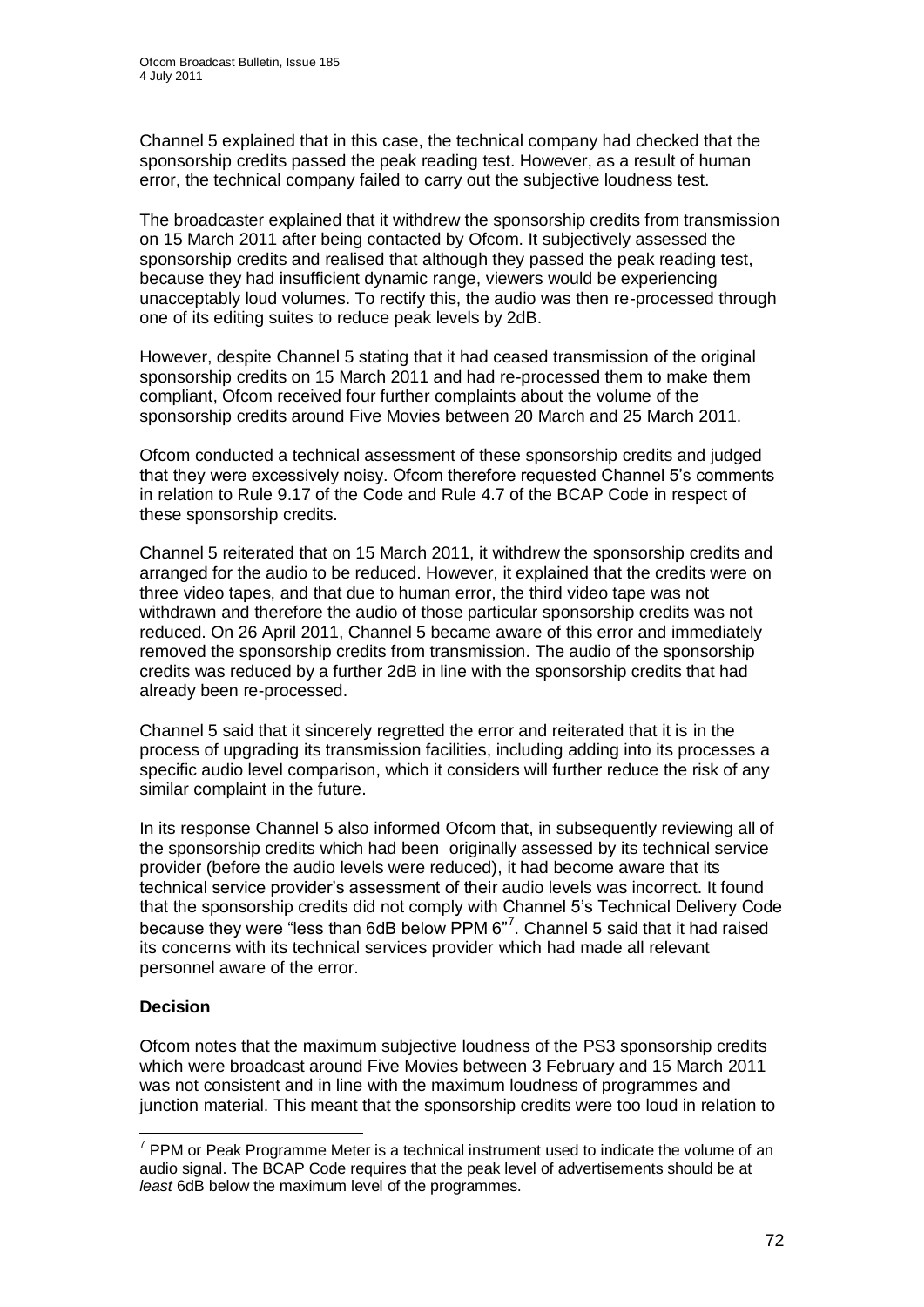the volume of other elements on the channel, and were in breach of Rule 4.7 of the BCAP Code.

Ofcom agrees that when assessing the loudness of sponsorship credits, consideration can be given to the loudness of the channel as a whole. Indeed, Rule 4.7 of the BCAP Code acknowledges that commercial beaks may sometimes occur during quiet parts of a programme. Nonetheless, in the case of the PS3 sponsorship credits, we considered that their loudness was excessive even compared to other representative station output (e.g. continuity, programme promotions, advertisements, and other programmes).

Ofcom further noted the particular "subjective loudness monitoring method" adopted by Channel 5"s technical provider. However, assessments of subjective loudness should normally be made with reference to specific target loudness levels, rather than to items which have previously been found to be compliant.

Rule 9.17 of the Code requires that sponsorship must comply with television advertising rules. Therefore, by breaching Rule 4.7 of the BCAP Code, the sponsorship credits were also in breach of Rule 9.17 of the Code.

Ofcom acknowledges that the broadcaster has a good compliance record in this area and that the original issue occurred due to human error. However, Ofcom is concerned that having brought the error to Channel 5"s attention, a further human error occurred which meant that not all of the sponsorship credits were withdrawn from transmission and re-processed to make them compliant.

Ofcom welcomes the fact that Channel 5 is in the process of upgrading its transmission facilities to reduce the risk of any similar issue arising in the future.

#### **Breaches of Rule 9.17 of the Code and Rule 4.7 of the BCAP Code**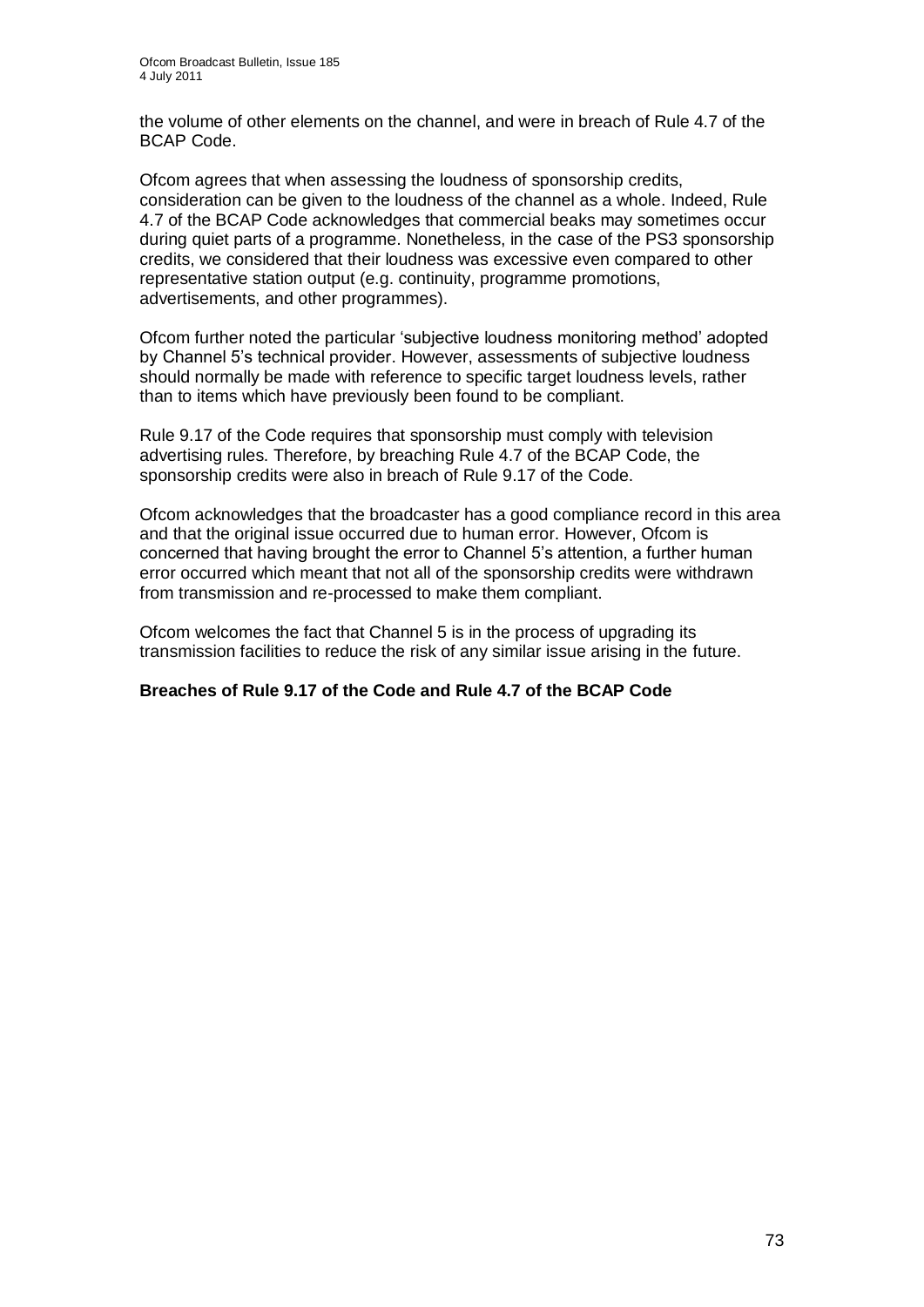# **In Breach**

### **SK Vibemaker**

*Rinse FM, 30 March 2011, 14:00 to 17:00*

#### **Introduction**

Rinse FM is a community radio station that broadcasts to the Inner London area. Aimed at 15 to 24 year olds, its output is based around London"s urban music scene. In its key commitments, the station pledged to place "particular emphasis on the needs and aspirations of young people."

One listener contacted Ofcom to complain about the prevalence of offensive language in songs broadcast by the station and provided the afternoon of 30 March 2011 as an example. The complainant said the matter was bought to her attention by her 12 year-old son who was listening to the programme.

Having listened to the broadcast, Ofcom noted frequent instances of the word "fuck" or a derivative (up to five times in a ten minute period) not only in pre-recorded songs but also in live performances by guests. No apology was made during the entire broadcast.

Ofcom therefore considered whether this programming raised issues under Rule 1.14 of the Code. This states that:

"The most offensive language must not be broadcast ... when children are particularly likely to be listening (in the case of radio)."

We asked the broadcaster how the programming complied with this Rule.

#### **Response**

Rinse FM accepted that "some of the language used during the stated broadcast was inappropriate" and unreservedly apologised for any offence it caused to listeners.

The broadcaster explained that it had commenced broadcasting (on 7 February) just a few weeks before the date of the broadcast which is the subject of this complaint, and its compliance function was not fully operational at that time.

Rinse FM added that it was aware of its commitments and responsibilities under the Code and was "in the middle of an educative process (small group seminars and meetings) whereby we [Rinse FM] were sharing that information, in a systematic and detailed manner, with all…on-air volunteers and presenters."

The broadcaster said that upon notification from Ofcom about the complaint, it provided all presenters with documentation reminding them of the Code requirements. It also rearranged its programme schedule so that potentially offensive material was restricted to a post-9pm broadcast.

#### **Decision**

Under the Communications Act 2003 ("the Act"), Ofcom has a statutory duty to require the application, in the case of all television and radio services of standards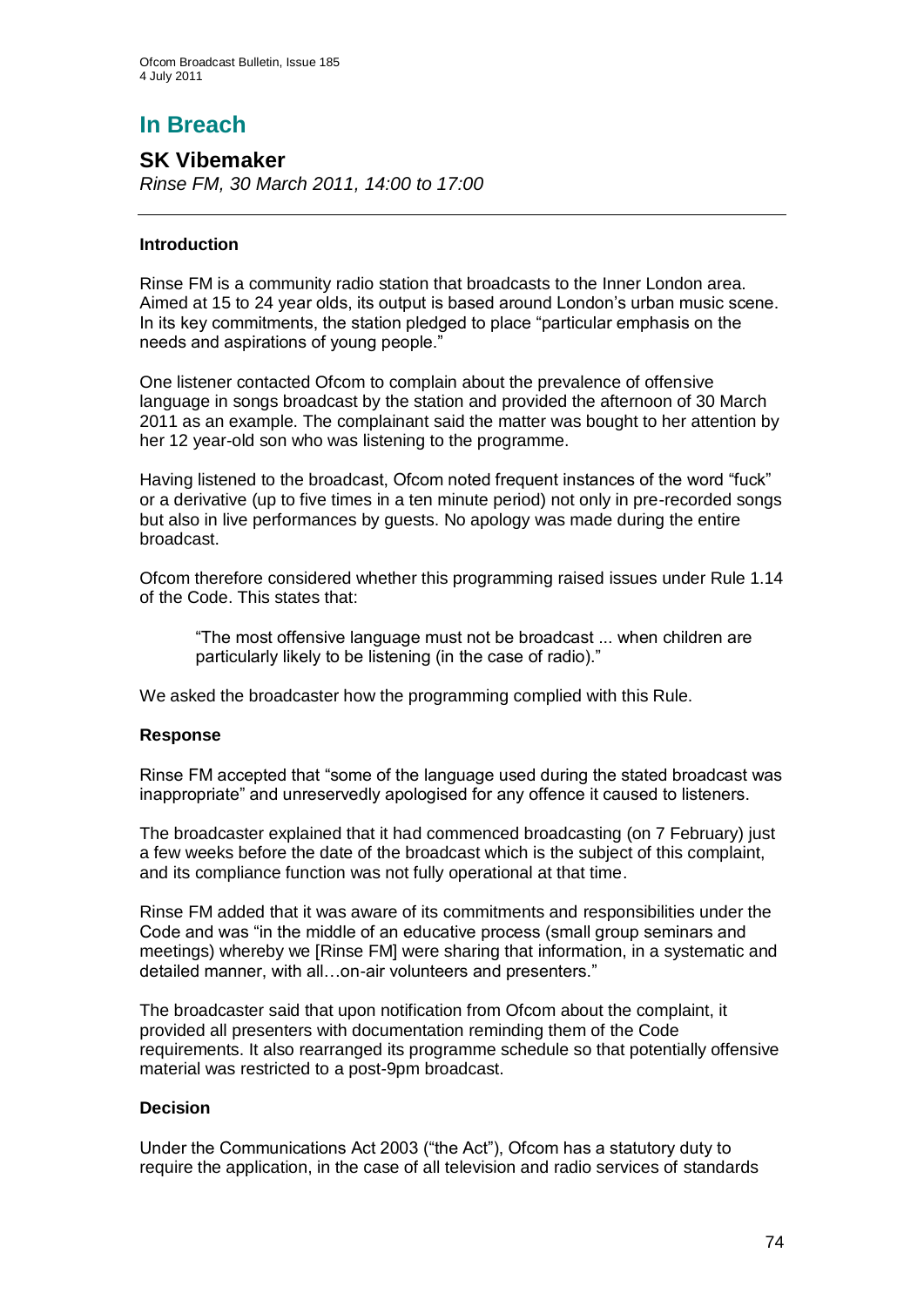that provide adequate protection to members of the public from the inclusion of offensive and harmful material.

Ofcom also has a duty to set such standards for the content of programmes as appear to it best calculated to secure the standards objectives, including that that "persons under the age of eighteen are protected".

These standards are contained in the Code. Broadcasters are required to comply with the rules in Section One of the Code to ensure that people under eighteen are protected.

Ofcom assessed the language included the programme in relation to Rule 1.14 of the Code.

Ofcom's research on offensive language<sup>1</sup> indicates that the word "fuck" and its derivatives are examples of the most offensive language. Rule 1.14 states that the most offensive language must not be broadcast when children are particularly likely to be listening.

Ofcom noted that the complainant stated that her 12 year-old son was listening to the programme. Further, given the station"s target age range and scheduling of the programme (14:00 to 17:00), Ofcom considered it was likely that a significant number of children would have been listening. The material containing the most offensive language was therefore in breach of Rule 1.14.

Ofcom noted Rinse FM"s explanation for the broadcast of the most offensive language and the remedial action it undertook to prevent further occurrences. However, irrespective of the fact that at the time of the complaint the station was less than two months into its five-year licence, Ofcom was concerned that Rinse FM management had not detected these incidents before Ofcom brought them to their attention, nor briefed all of its presenters about fundamental Code issues such as the broadcast of the most offensive language before allowing them to go to air. Ofcom also considered that the matter was particularly unfortunate in view of the station"s target audience.

#### **Breach of Rule 1.14**

1

 $<sup>1</sup>$  Audience attitudes towards offensive language on television and radio, August 2010</sup> [\(http://stakeholders.ofcom.org.uk/binaries/research/tv-research/offensive-lang.pdf\)](http://stakeholders.ofcom.org.uk/binaries/research/tv-research/offensive-lang.pdf)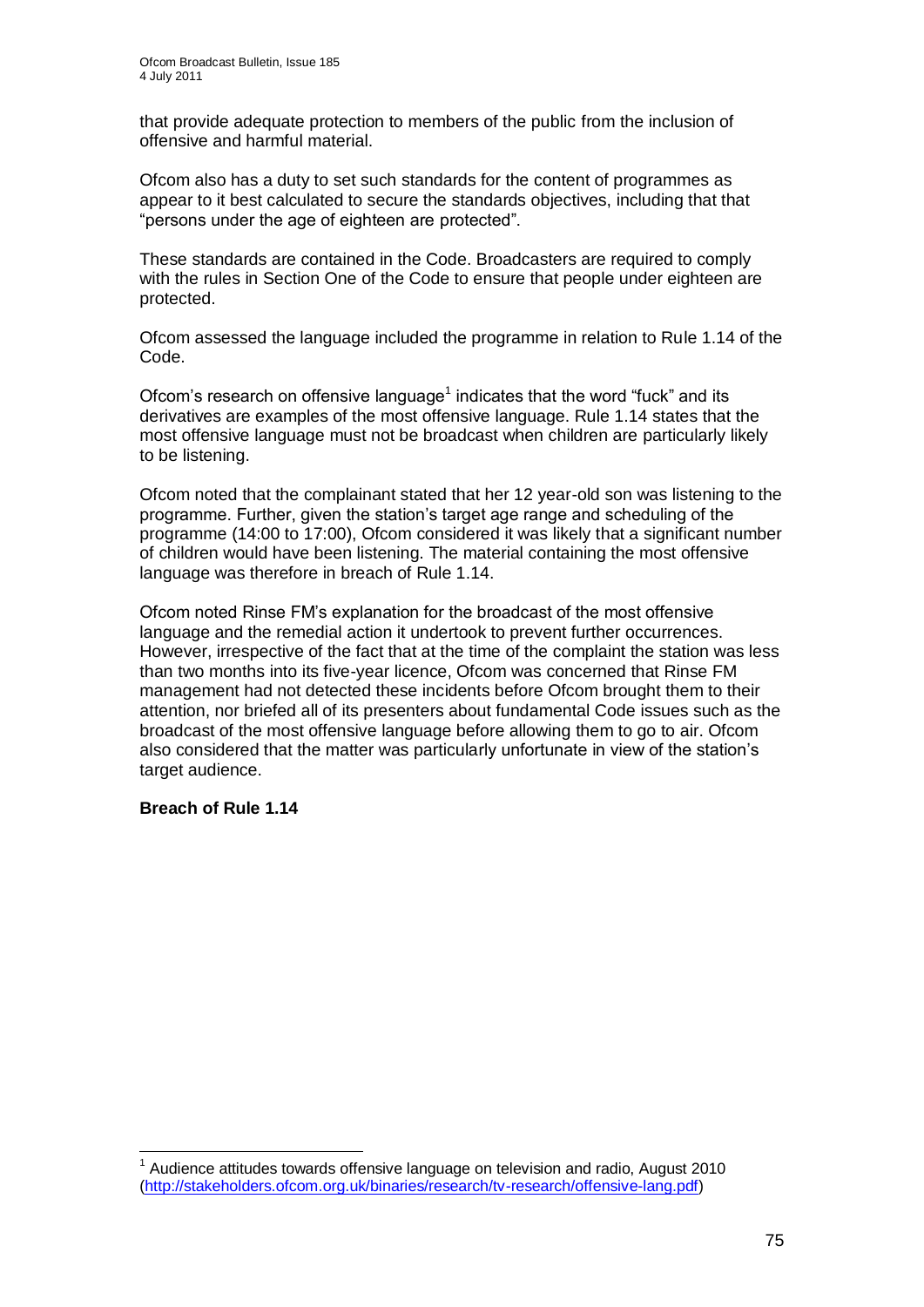# **Resolved**

**FA Cup Final** *ITV1, 14 May 2011, 17:00*

#### **Introduction**

Following the 2011 FA Cup Final, Ofcom received 13 complaints about offensive language used in post-match interviews by two Manchester City players. Viewers objected to the use of the word *"fucking"* by Micah Richards and the word "*shit*" by Mario Balotelli.

We noted that soon after the finish of the FA Cup Final, live post-match interviews were held with two players from the winning team, Manchester City. In the first interview, the interviewer asked Micah Richards: *"How does that feel?"* In response, Micah Richards said:

*"It"s unbelievable really, words can"t describe it, you know. We"ve worked hard all season and we"ve won it. I just can"t believe it. I"m just - Look at the fans! - Fucking - They"re been there since day one".* 

In Ofcom's opinion the expletive was clearly audible.

In the second interview, which happened very shortly after the first, the interviewer asked Mario Balotelli: "*Was that your best game you"ve ever played for Manchester City?"* In response, Mario Balotelli said:

*"I said I play all my season was shit – can I say that? My season wasn"t good".*

Ofcom therefore considered whether this programme raised issues under the following Rules of the Code:

- Rule 1.14: "The most offensive language must not be broadcast before the watershed (in the case of television)…"; and
- Rule 1.16: "Offensive language must not be broadcast before the watershed (in the case of television)…unless it is justified by the context…".

We asked ITV Broadcasting Limited ("ITV"), who complied the programme on behalf of the ITV Network for ITV1, how the programme complied with these rules.

#### **Response**

ITV apologised for any offence caused by the inclusion of any offensive language in this programme. The broadcaster said that Micah Richards, said the word *"fuck"*, which ITV acknowledged was "not very clear…[but] audible". The broadcaster added that Mario Balotelli used the word "*shit"* and "[f]ollowing our usual protocol for live programming, ITV"s presenter then apologised for the language used".

ITV said that the interviews in this case were live and "[g]iven the fact the interviews were arranged quickly on the pitch and took place minutes after the final whistle…it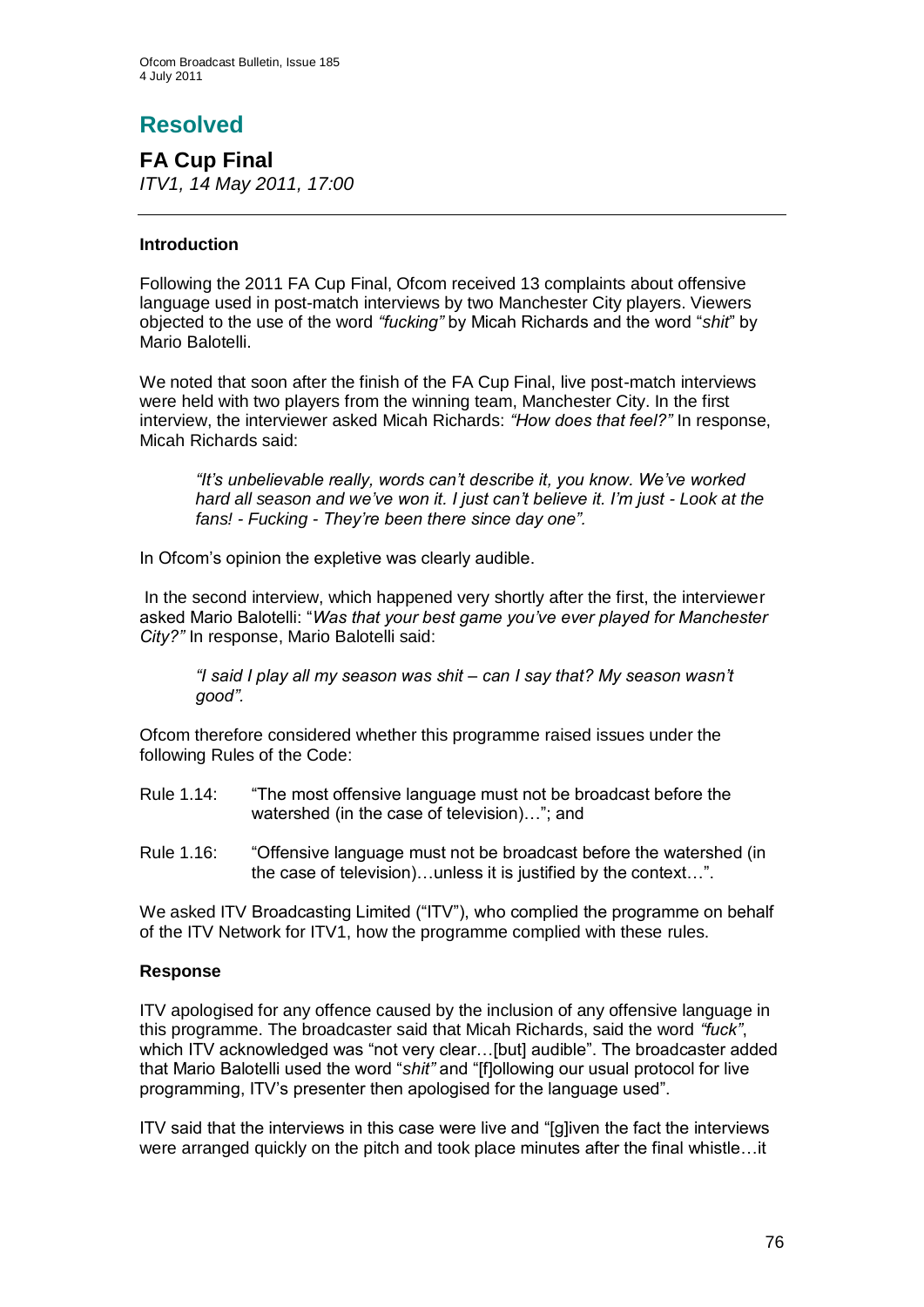was not possible to give the players the usual briefing about language, as it would be in most post-match interviews away from the pitch".

The broadcaster said that the language used was spontaneous and not premeditated, and stated its belief that "in the circumstances of live football coverage and with emotions running high at the end of the game, most viewers would be prepared for the possibility of some strong language". ITV added that "[w]e believe that the immediate apology by the presenter would also have served to lessen any offence caused". In addition, the offending words were removed from the versions of the live interviews placed on ITV"s website, itv.com.

#### **Decision**

Under the Communications Act 2003 ("the Act"), Ofcom has a statutory duty to require the application, in the case of all television and radio services of standards that provide adequate protection to members of the public from the inclusion of offensive and harmful material. Ofcom also has a duty to set such standards for the content of programmes as appear to it best calculated to secure the standards objectives, one of which is that "persons under the age of eighteen are protected".

These standards are contained in the Code. Broadcasters are required to comply with the rules in Section One of the Code to ensure that children are protected.

Rule 1.14 states that the most offensive language must not be broadcast before the watershed. Ofcom research<sup>1</sup> on offensive language ("the Research") clearly notes that the word "fuck" and its derivatives are considered by audiences to be very offensive. Such language is unacceptable before the watershed, whatever the audience profile of the channel. In addition, Rule 1.16 states that offensive language must not be broadcast before the watershed unless it is justified by the context. The Research notes that whilst the word "shit" is considered acceptable in some contexts pre-watershed, care needed to be taken over the use of this word particularly when children are likely to be watching.

Ofcom considered the use of the offensive language in question had the potential to cause offence, not least due to the number of children who would have been likely to have been in the audience for the live broadcast of a football match of this magnitude, broadcast well before the watershed. Ofcom then assessed whether there were any contextual factors and any actions taken by the broadcaster which might have limited the potential for offence.

We noted that soon after the finish of the FA Cup Final, live post-match interviews were held with two players from the winning team, Manchester City in which offensive language was used. Ofcom noted that the offensive words were spontaneously used by two players, clearly excited and emotional after winning a very important football match, and that the players in question were not using the offensive language in an aggressive manner, targeted at individuals.

Following the second of the two interviews, with Mario Balotelli, the studio presenter, Adrian Chiles, came on air to say the following:

<sup>1</sup>  $<sup>1</sup>$  Audience attitudes towards offensive language on television and radio, August 2010</sup> [\(http://stakeholders.ofcom.org.uk/binaries/research/tv-research/offensive-lang.pdf\)](http://stakeholders.ofcom.org.uk/binaries/research/tv-research/offensive-lang.pdf).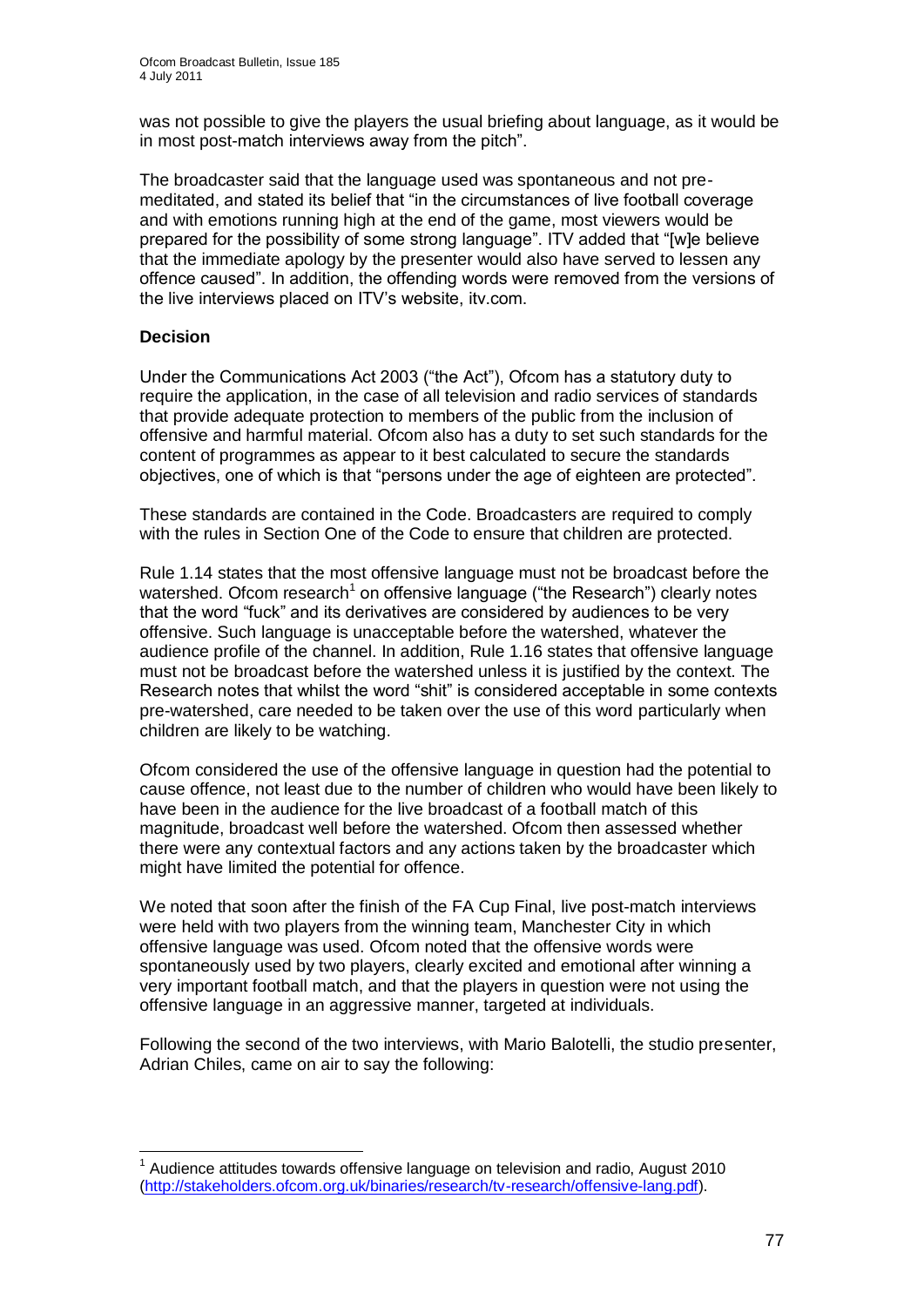*"In answer to Mario"s question: No, you can"t use language like that. Our apologies if you were offended by that. I know there"s lot of kids watching. But, emotions are running very high straight after the final whistle"*.

We noted this prominent apology on air immediately after the interviews, and that the broadcasterremoved the offensive language from the online versions of the interviews. In view of the steps taken by the broadcaster to mitigate the offence in this case, Ofcom considered the matter resolved.

#### **Resolved**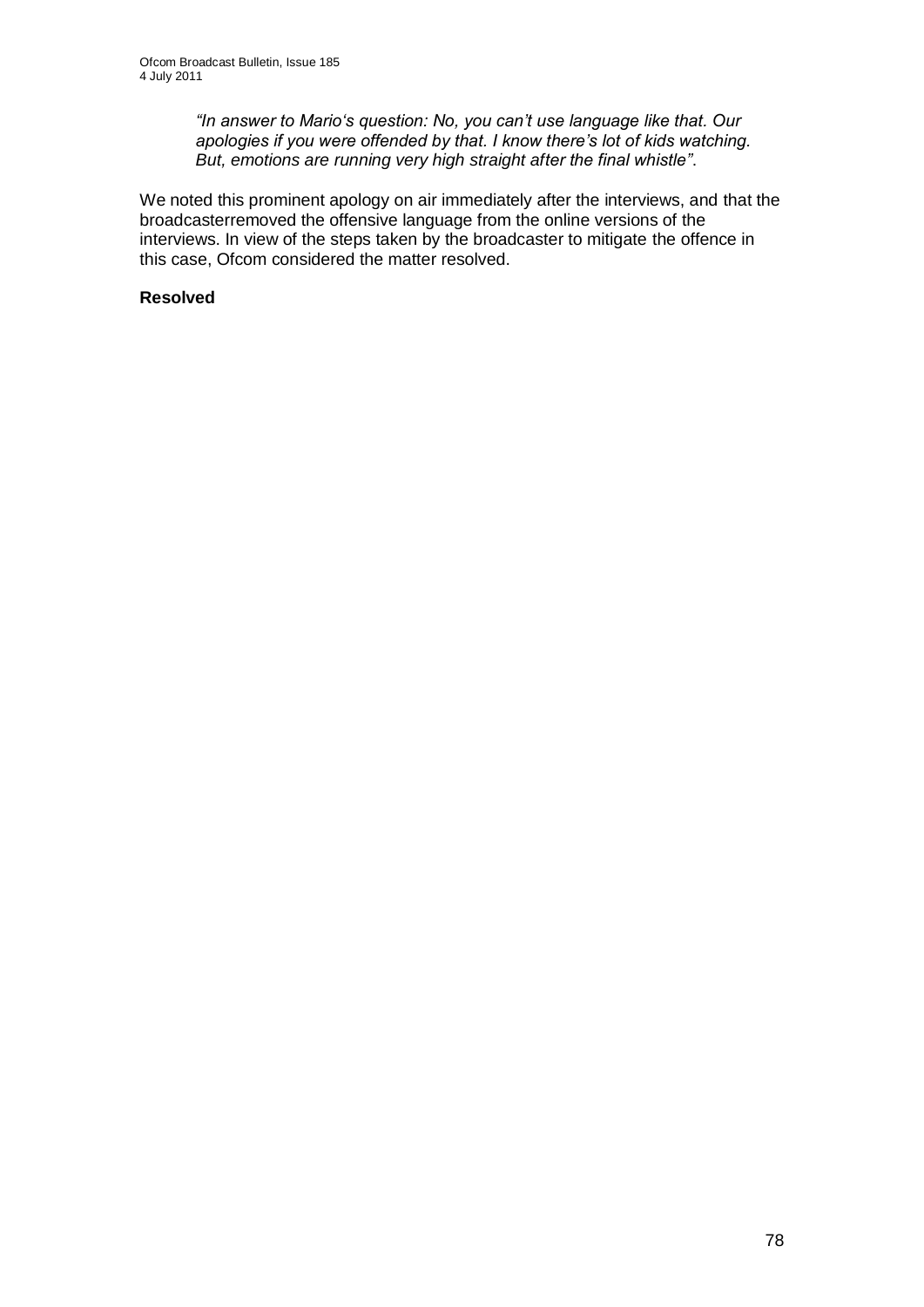## **Fairness and Privacy Cases**

## **Upheld**

### **Complaint by Trust Inheritance**

*Rip Off Britain, BBC1, 7 December 2010*

**Summary:** Ofcom has upheld this complaint of unfair treatment made by Trust Inheritance.

An edition of BBC1"s consumer affairs programme, *Rip Off Britain*, looked at the importance of wills. It examined the case of Mrs Margaret Walker, who said she had been "ripped off" by a will writing firm. She explained that she and her former partner had responded to an advertisement and talked about the cost of the will writing package they bought, for which they had to take out a loan with the company. She expressed concern about the sales techniques used to sell them the package and a solicitor said on the programme that he was concerned that Mrs Walker had paid for services she did not require. Although the company that sold the package to Mrs Walker was not named, part of its address was briefly visible in the footage.

In summary, Ofcom found that the programme included a significant allegation, namely that the company, Trust Inheritance, had "ripped off" Mrs Walker and that the company was not given an opportunity to respond to this.

#### **Introduction**

On 7 December 2011, BBC1 broadcast an edition of its consumer affairs programme, *Rip Off Britain*, which looks at "rip offs" that affect British consumers. The programme included an item looking at the importance of wills. The presenter, Jennie Bond, said that, alongside a push to encourage people to make a proper will, there had been *"a sudden burst of companies who all claim they can meet your needs* [to write a will] *for less money than a traditional solicitor"*. She said that such firms were not regulated. Ms Bond looked at the case of Mrs Margaret Walker, who appeared on the programme and said she had been "ripped off" by such a firm. She explained that she and her former partner had responded to an advertisement and then paid for the services of a company that offered to help with drafting their wills and dealing with their estates after death. She talked about the cost of the package they bought, for which they had to take out a loan with the company, and the sales techniques used to sell the package to her and her former partner. A solicitor said on the programme that he was concerned that Mrs Walker had paid for services she did not require.

As the presenter looked at the cost of the package Mrs Walker bought, the programme included brief footage of the relevant paperwork. Although the company that sold the package to Mrs Walker, Trust Inheritance, was not named, part of its address was briefly visible in the footage.

In summary, Ofcom found that the programme included a significant allegation, namely that Trust Inheritance had "ripped off" Mrs Walker and that the company was not given an opportunity to respond to this.

Mr Alan Spencer, an executive director of Trust Inheritance, complained to Ofcom that the company was treated unjustly or unfairly in the programme as broadcast.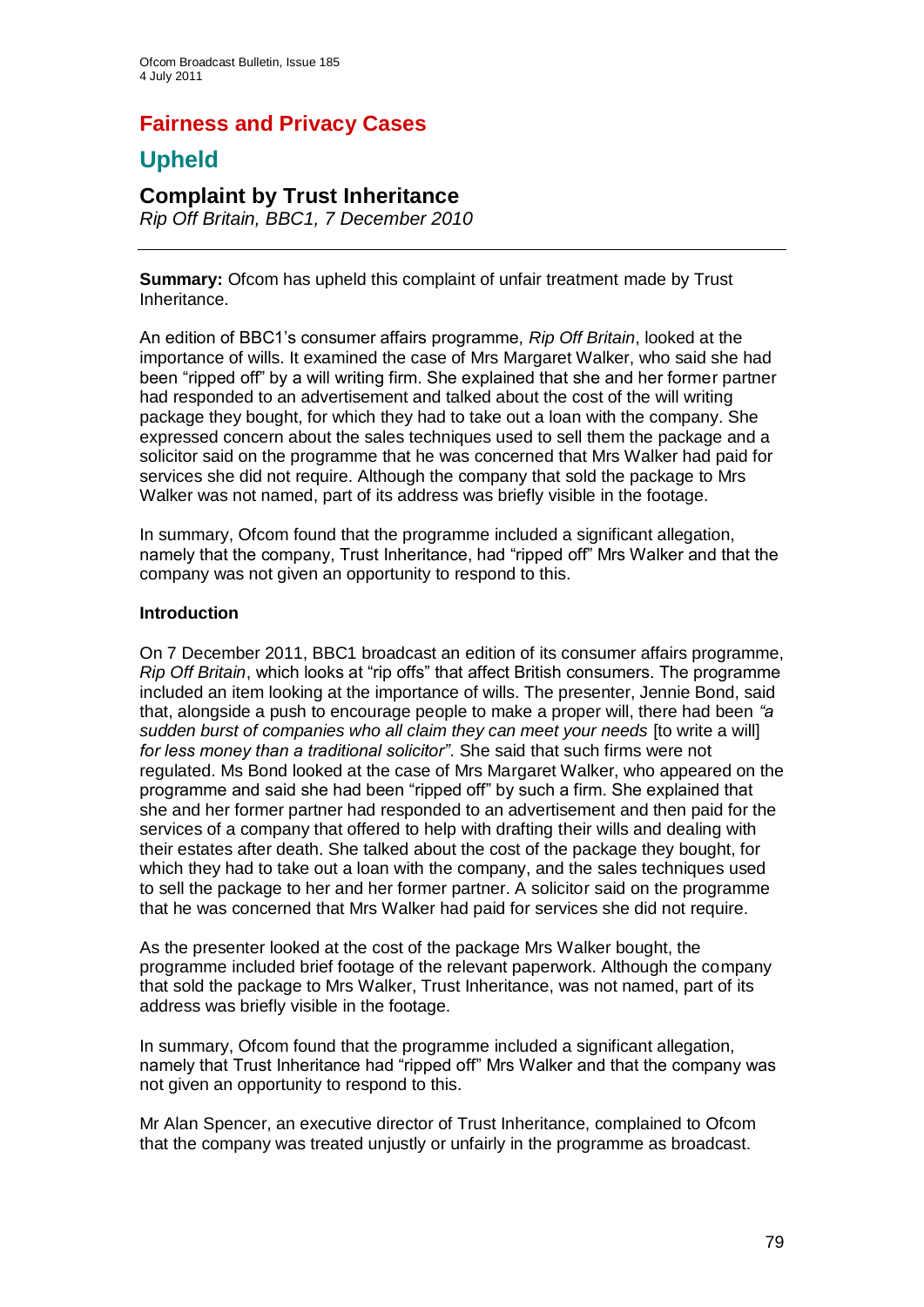#### **The Complaint**

#### **Trust Inheritance's case**

In summary, Mr Spencer complained that Trust Inheritance was treated unfairly in the programme as broadcast in that the company was unfairly portrayed, as the programme suggested that Mrs Walker had been "ripped off" and that her situation did not warrant the company"s product. The programme included a selective account of the case, which was extremely complicated. At no time between the company seeing Mrs Walker in 2008 and her contacting the company in 2010 was the company aware that she was not happy.

By way of background, Mr Spencer said that, although the company was not named, as the BBC said it would not be, paperwork was clearly identifiable as its product with the address clearly shown.

#### **The BBC's case**

The BBC said that Mr Spencer had not pointed to any specific matters relating to Mrs Walker"s case that he considered were omitted or misrepresented.

The BBC said that the independent expert on the programme, Mr Gary Rycroft, reviewed the paperwork pertaining to Mrs Walker"s estate and the arrangements she made with Trust Inheritance and formed an expert opinion based on that material. The BBC said that Mr Rycroft was a practising solicitor with particular expertise in family inheritance issues, and a member of the Executive Committee of the Law Society"s Probate Section and was therefore well placed to comment on Mrs Walker"s plans for her estate and the appropriateness of the services sold to her.

The BBC said that the programme included a clip of Mr Rycroft in which he expressed the view that Mrs Walker"s situation was not so complicated that it required the services sold to her and that the true cost for the services she required should have been much lower than what she had in fact been charged.

As regards Mr Spencer"s point that his firm was not aware that Mrs Walker was unhappy with her arrangements, the BBC said that it did not follow that the firm"s arrangements with her were unfairly or inaccurately portrayed. The BBC said that the programme had made it clear that Trust Inheritance, on being made aware of the programme"s interest in Mrs Walker"s arrangements, had since resolved her case, allowing Mrs Walker to cancel the agreement for a fee.

The BBC said that the programme makers wrote to Mr Andrew Hall, marketing director of Trust Inheritance, on 7 October 2010, setting out what would be said about Mrs Walker"s experience with Trust Inheritance and inviting the company to participate in a filmed interview. This offer was not taken up. The BBC said that the letter detailed some of the principal areas of concern that the programme would be looking at and asked the company a number of questions relating to Mrs Walker"s situation.

The BBC noted that Mr Spencer said that, despite this letter from the programme makers, Trust Inheritance believed that they would not feature in the programme, given an email from the producer of the programme sent on 9 November 2010, which said: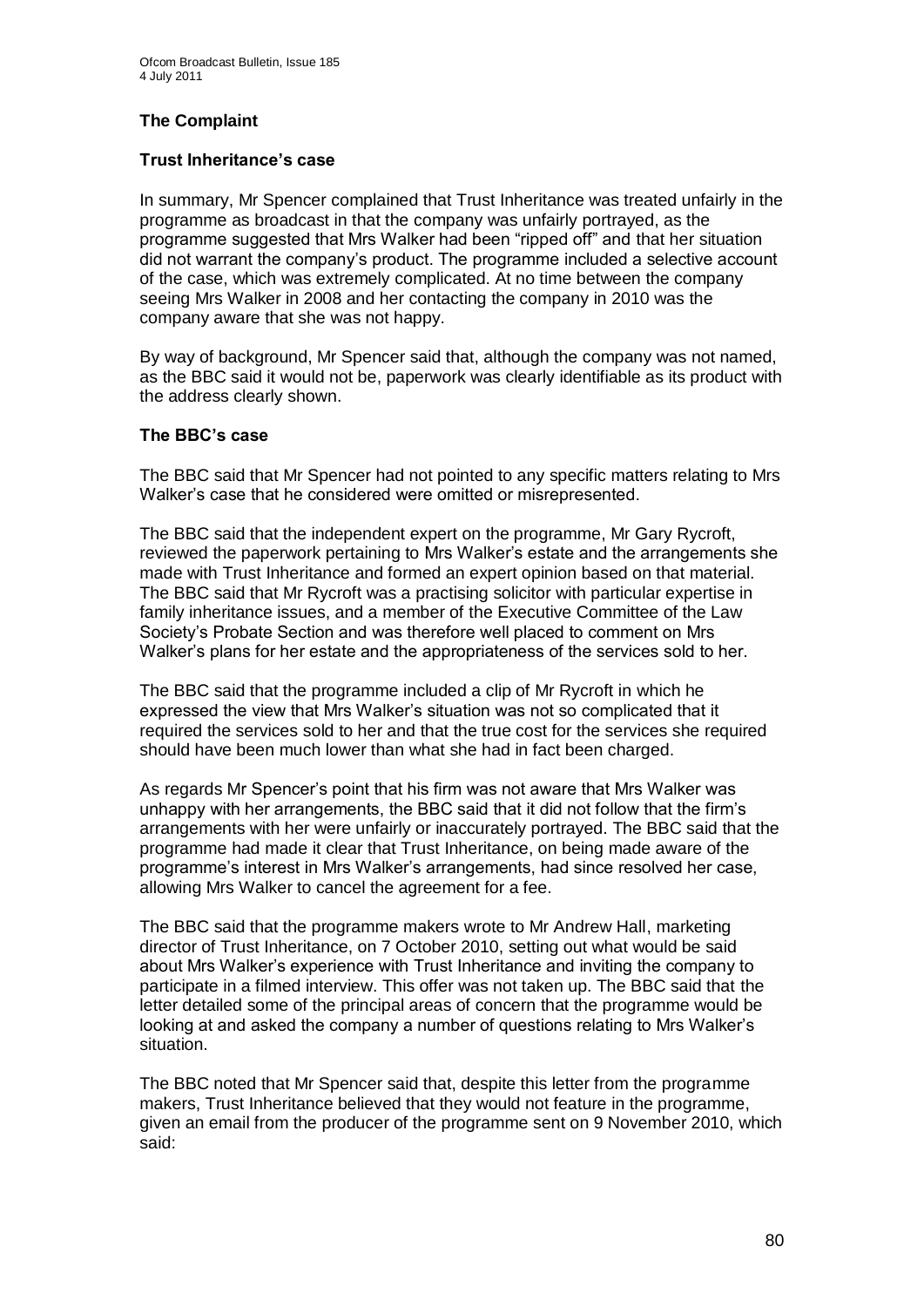"We will not be naming Trust Inheritance in our story and will respond to your letter shortly".

The BBC noted that Mr Spencer believed that this email, coupled with the fact that the programme makers had not sent a substantive reply to an earlier letter from solicitors acting for Trust Inheritance on 20 October 2010, gave the clear impression that Trust Inheritance would not be featured in the programme. The BBC did not agree that the email noting that Trust Inheritance would not be referred to by name had the effect of withdrawing the earlier letter alerting the company to the nature of the programme's coverage of Mrs Walker's experience. The BBC said that it was regrettable that a full response was not offered to the letter from Trust Inheritance"s lawyers. The BBC apologised for that, but said it was not reasonable to assume that, because that letter did not receive a reply, Trust Inheritance would not be featured in the programme.

The BBC said that in a letter to Trust Inheritance the programme makers had said that the company would not be named in the report. However the programme makers failed to notice that the company details were visible in the paperwork shown in the programme. The BBC said that it was regrettable that the resulting inadvertent identification of Trust Inheritance disappointed the company"s expectations in this respect, but maintained that the programme was not unfair and that the identification of the company did not therefore result in any unfairness. The programme makers had obscured the Trust Inheritance details in the repeat broadcast of the programme, in recognition of the earlier assurance and as a gesture of goodwill.

#### **Decision**

Ofcom"s statutory duties include the application, in the case of all television and radio services, of standards which provide adequate protection to members of the public and all other persons from unfair treatment and unwarranted infringement of privacy in, or in the making of, programmes included in such services.

In carrying out its duties, Ofcom has regard to the need to secure that the application of these standards is in the manner that best guarantees an appropriate level of freedom of expression. Ofcom is also obliged to have regard, in all cases, to the principles under which regulatory activities should be transparent, accountable, proportionate and consistent and targeted only at cases in which action is needed.

In reaching its decision, Ofcom carefully considered all the relevant material provided by both parties. This included a recording of the programme as broadcast, transcript of the programme and both parties' written submissions.

When considering complaints of unfair treatment, Ofcom has regard to whether the broadcaster"s actions ensured that the programme as broadcast avoided unjust or unfair treatment of individuals and organisations, as set out in Rule 7.1 of the Code. Ofcom had regard to this Rule when reaching its decision on the complaint below.

Ofcom considered the complaint that the company was unfairly portrayed in that the programme suggested that Mrs Walker had been "ripped off" and that her situation did not warrant the company"s product. The programme included a selective account of the case, which was extremely complicated. At no time between the company seeing Mrs Walker in 2008 and her contacting the company in 2010 was the company aware that she was not happy.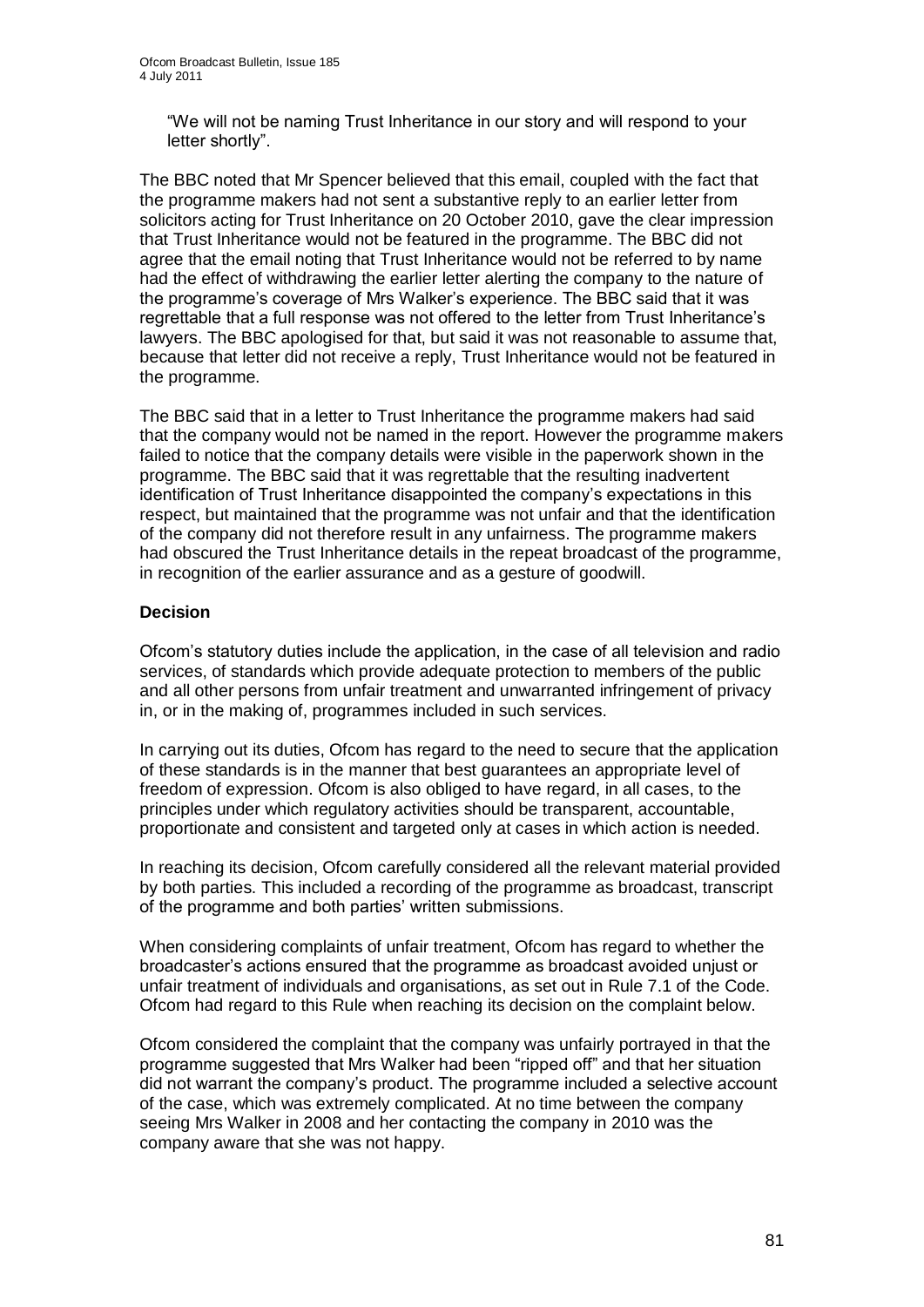In considering this part of the complaint, Ofcom had regard to Practices 7.9 and 7.11 of the Code. Practice 7.9 states that when broadcasting a factual programme broadcasters should take reasonable care to satisfy themselves that material facts have not been presented, disregarded or omitted in a way that is unfair to an individual or organisation. Practice 7.11 states that that if a programme alleges wrongdoing or incompetence or makes other significant allegations, those concerned should normally be given an appropriate and timely opportunity to respond.

Ofcom noted Mr Spencer"s position that, although the company was not named, as the BBC said it would not be, paperwork shown was clearly identifiable as its product. Ofcom considered that, as part of the address was visible on screen, albeit briefly, the company was identifiable from the broadcast as the company responsible for the providing Mrs Walker with the will services investigated in the programme. Ofcom noted that the programme makers had obscured the Trust Inheritance details in the repeat broadcast of the programme.

Ofcom then noted the relevant part of the programme, which was introduced by Mrs Bond saying:

*"Two years ago, pensioner Margaret Walker... came across an advert for a will writing service. The price on it was just £49, so she and her former partner arranged for a salesman to come to their home...But almost as soon as the salesman arrived, there was a problem".*

Mrs Walker then said:

*"...we each of us told him what we wanted and he said that it sounded a little bit sort of difficult and might not be as simple as to be able to be fitted into a £49 will and that it would take a bit more work and so it would be more expensive".*

Ms Bond said that the salesman had suggested that a personal estate plan might be the best option and Mrs Walker said:

*"He kept talking about this package, this plan, where everything would be done for our Executors and he said it would be much cheaper to go through his company to do that than to go through solicitor and banks, they would charge a lot more money. And he just sort of then slid the price list across, after we"d decided to go with the plan, because it sounded, you know, to be pretty fair for the money that, you know he was talking about like, and he said two grand or just over two grand. It sounded feasible".*

The BBC"s wills expert, Mr Rycroft, then commented:

*"My understanding is that Margaret"s situation wasn"t too complicated for a £49 will, I understand that she wanted to make provisions for her partner and for some loved ones. That is a fairly standard situation and I would have thought that could have been dealt with under a fairly standard will. I"m really horrified and upset that a vulnerable person like Margaret has paid for so called legal services that she didn"t require. Margaret has a very modest estate and any monies that she does have upon death should be passing to her chosen beneficiaries, not to anyone else. The real problem we have here is that these people are not regulated. There is no way of policing what they are doing and if you have a problem, there is no one to help you".*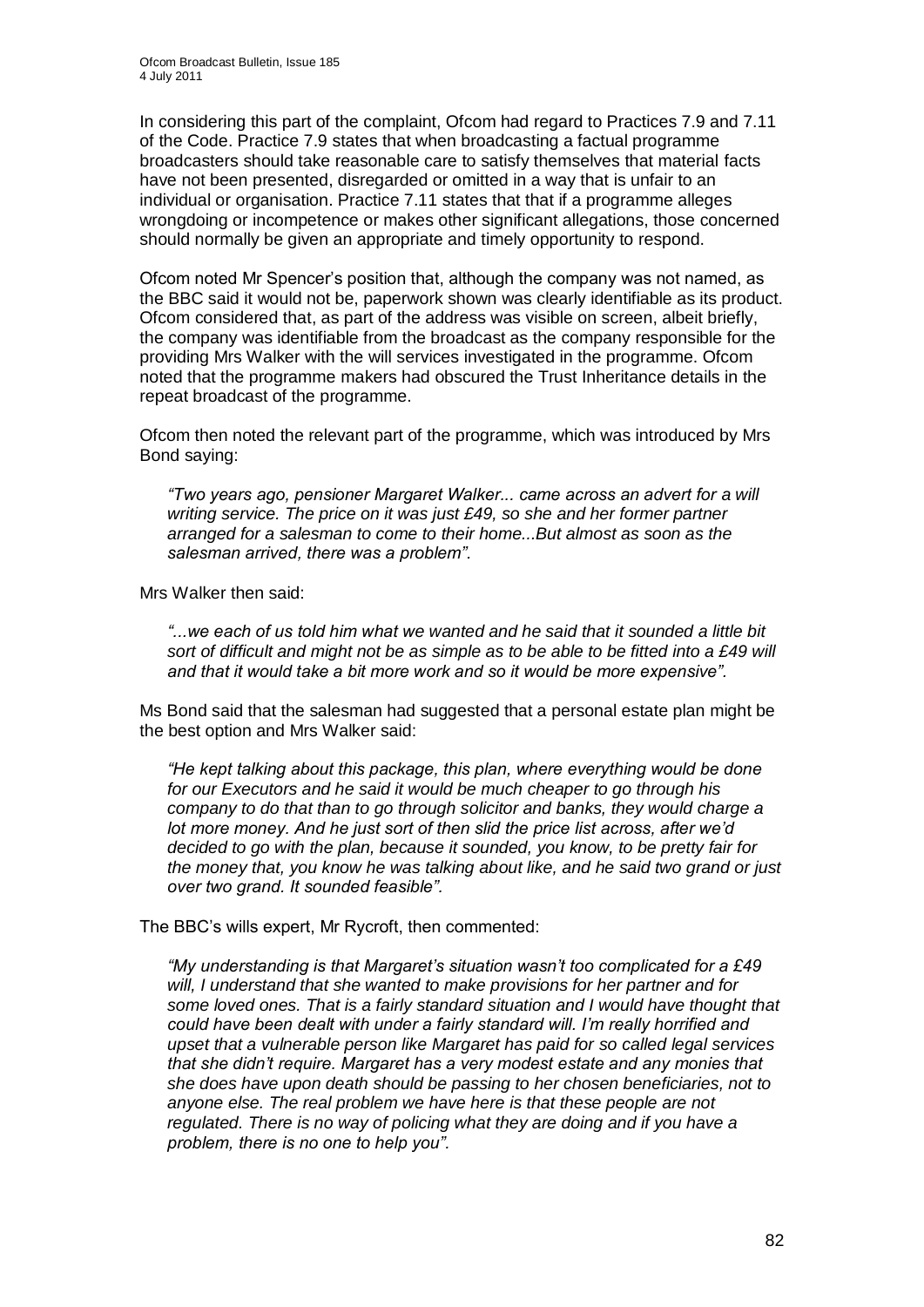Ms Bond said that the exact cost of the package was £2,400 but that because Mrs Walker could not pay that outright the salesman had suggested a loan agreement, which resulted in a final bill of £3,142.20, plus a £100 deposit. Mrs Walker said that she had told the salesman that she could not afford that price but her partner had suggested that together they could manage it. Mr Rycroft then said:

*"Margaret needed a straightforward, simple will that would have cost somewhere in the region of £100. She didn"t need anything else at this point in time, after her death her executors would have been free to take such advices as they needed at that time. They could have gone to see a solicitor at that time and it would probably have cost them something like £400 to £500 to deal with Margaret"s estate, if that"s what they wanted to do. Alternatively, they could have done to the probate registry and dealt with the estate themselves at no cost".*

Mrs Walker explained that the salesman had spent several hours at her home, that she had been feeling unwell and had not taken everything in. She said:

*"You"re just opening a drain, throwing the money down and it"s gone. And you"re not getting anything back for it. There"s no reason to have this will".*

The presenter said that Mrs Walker had regretted her decision ever since but that she had now had *"a breakthrough"*, in that for a fee of £150 the company had agreed to cancel the will and settle the loan agreement on her behalf and concluded this part of the programme by saying:

*"Margaret"s relieved the matter can now come to a close. But she remains £1,500 out of pocket and still without a will. And she dearly wishes she had never seen that advert in the first place".*

Taking into account what was said by Mrs Walker, Mr Rycroft and the presenter, Ofcom considered that the programme clearly made a significant allegation that the company that sold Mrs Walker her will services had "ripped her off". In these circumstances, Trust Inheritance should have been given an appropriate and timely opportunity to respond to the allegation.

Ofcom noted that on 7 October 2010 the producer of the programme wrote to Trust Inheritance about the proposed programme and asked for the company"s response to the following points:

- Why Mrs Walker was not offered a simple £49 will which she had seen advertised and requested.
- Why this was not deemed suitable or adequate for Mrs Walker's needs.  $\bullet$
- Why the selling of a Personal Estate Plan to Mrs Walker for £2400 (with £3142.20 being the total cost of the credit agreement) was justified, especially as it should have been clear that this was more expensive than she could afford.
- Why it was justified to offer clients a five year credit agreement for what may be an unnecessary service.

Ofcom noted that solicitors acting for Trust Inheritance responded on 20 October 2010. This letter set out in detail the background to Mrs Walker"s dealings with the company and explained that the situation was not straightforward as Mrs Walker and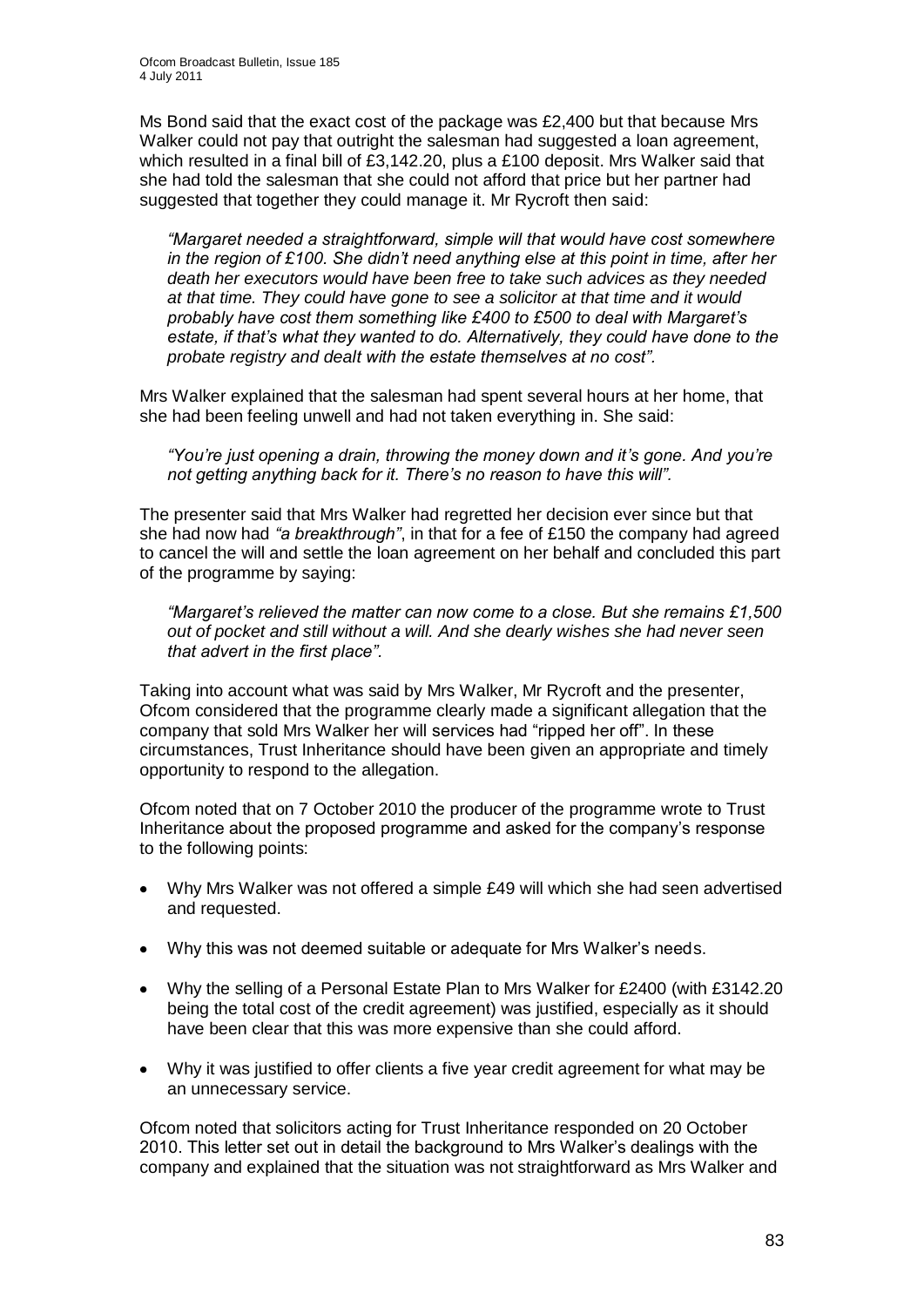her partner both had children from former relationships, some of whom they wished to exclude from their wills. The letter explained that simple wills would have left the surviving partner with significant difficulties in the administration of the other estate and that both Mrs Walker and her partner had expressed concern about this and that, for this reason the salesman had recommended a personal estate plan. The letter explained that it had been open to Mrs Walker to cancel the agreement at the time, had she wished to, but that in fact she had not indicated that she wished to cancel until two years after signing the agreement. The letter also responded to the specific questions set out above and explained that, two years after signing the agreement but before the BBC"s involvement, Trust Inheritance had agreed that she could cancel the agreement. The letter stated that Trust Inheritance would wish to provide a statement to be included in the programme. On 9 November 2011 the producer responded to this letter. She said:

"We will not be naming Trust Inheritance in our programme for Rip Off Britain and will respond to your letter shortly".

Neither Trust Inheritance nor their solicitors did receive such a response and there was no further correspondence between the parties until after the broadcast. Ofcom noted the BBC"s position that, while it was regrettable that no response to the solicitors" letter was sent, it was not reasonable for Trust Inheritance to assume the company would not feature in the programme. In Ofcom"s view it was indeed regrettable that no response was sent and it was not unreasonable for Trust Inheritance to have assumed that, having received no response to the detailed solicitors" letter sent on 20 October 2010, the company would not feature in the programme.

Ofcom noted that the programme included Trust Inheritance"s position by way of brief commentary, as set out above, explaining that the company had cancelled the will and settled the loan agreement. However, in Ofcom"s view this brief commentary, which did not refer to any of the background information provided by the solicitors acting for Trust Inheritance and was clearly critical of the company which provided the service to Mrs Walker, did not sufficiently represent Trust Inheritance"s position. In these circumstances, Ofcom took the view that the programme included a significant allegation about the company to which it was not given an appropriate and timely opportunity to respond and that the commentary did not adequately reflect the detailed response to the allegations which had been provided by Trust Inheritance.

Ofcom therefore found that the programme was unfair to Trust Inheritance.

#### **Accordingly, Ofcom has upheld Trust Inheritance's complaint of unfair treatment.**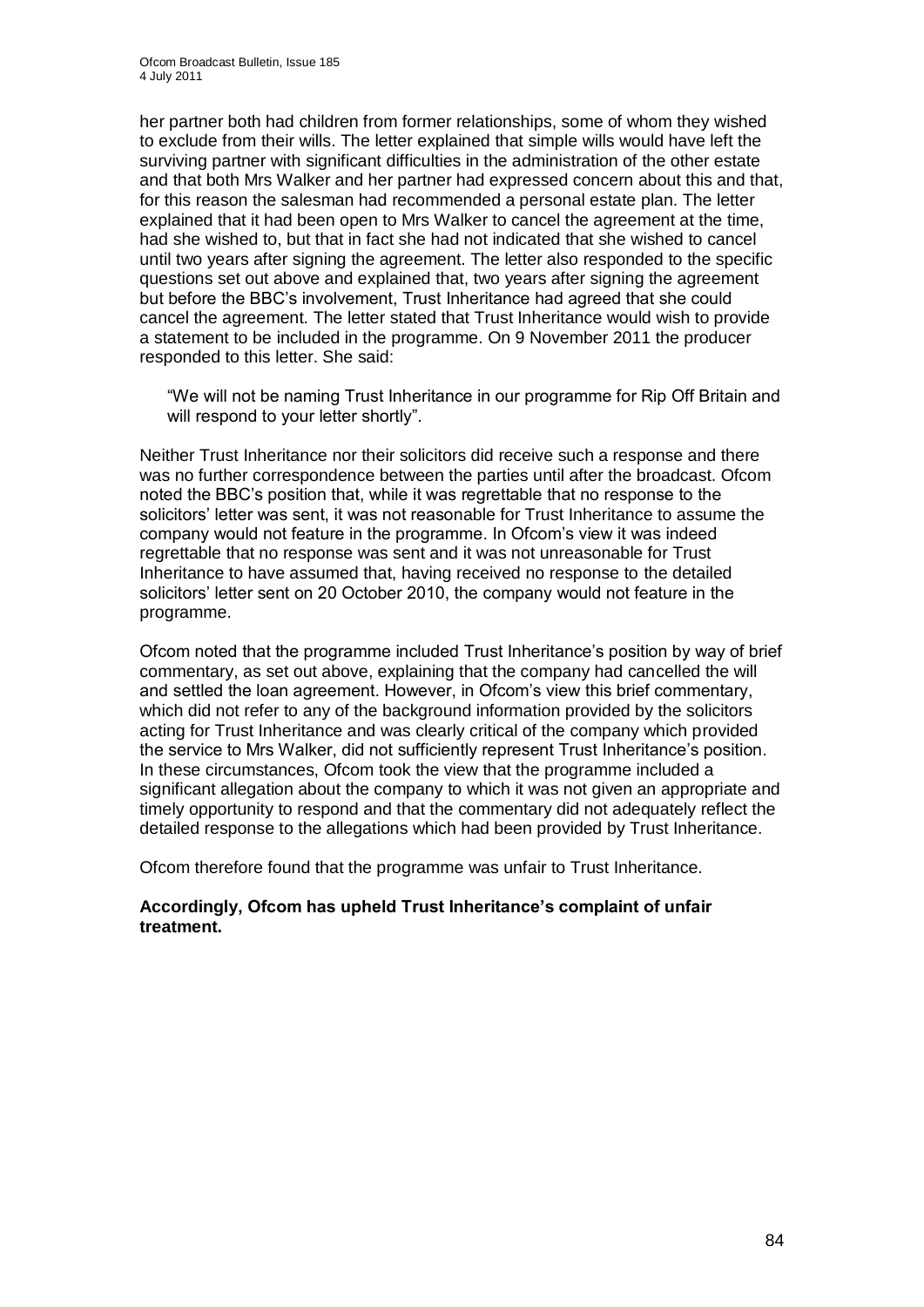# **Not Upheld**

### **Complaint by Unison**

*Dispatches: What"s The Point Of The Unions, Channel 4, 27 September 2010*

**Summary:** Ofcom has not upheld this complaint of unjust and unfair treatment made by Unison.

This programme looked at what the potential response by the Trade Union movement might be to the Government"s Spending Review in 2010 and questioned how much power trade unions wielded today. It also suggested that some unions, including Unison, had let down their members or had bullied them into taking strike action.

The allegations made about Unison concerned its policy on equal pay claims for low paid women members. It included contributions from two former Unison members, who gave accounts of their experiences when dealing with the union. The programme also included interview footage of Mr Dave Prentis, the General Secretary of Unison, who responded to the allegations that some female members had felt let down by the union and that they did not get union support in equal pay disputes.

In summary, Ofcom found the following:

- The broadcaster and programme makers had taken sufficient measures to  $\bullet$ ensure that consent given by Unison in contributing to the programme was "informed consent".
- It was unlikely that viewers" understanding of Unison (and its relationship with the  $\bullet$ three contributors) would have been materially affected in the programme in a way that was unfair and it took the view that the broadcaster had taken reasonable care to ensure that material facts were not presented, omitted or disregarded in a way that resulted in unfairness to Unison.
- Notwithstanding the short time given in interview for a response, Unison (through  $\bullet$ Mr Prentis) was given an appropriate and timely opportunity to respond to the allegations.

#### **Introduction**

On 27 September 2010, Channel 4 broadcast an edition of its documentary series *Dispatches*. This edition, entitled *What"s The Point Of The Unions*, looked at what the potential response by the Trade Union movement might be to the Government"s Spending Review in 2010 and questioned how much power trade unions wielded today. The programme also examined a number of specific allegations that the three main trade unions, namely the  $RMT<sup>1</sup>$ , Unite and Unison, had let down their members or had bullied them into strike action.

The allegations made in the programme about Unison concerned its policy on equal pay claims for low paid women. The programme included interview footage of Mrs Roberta ("Bobbi") Dalton, a former home care worker and Unison member and

<sup>1</sup> <sup>1</sup> The National Union of Rail, Maritime and Transport Workers.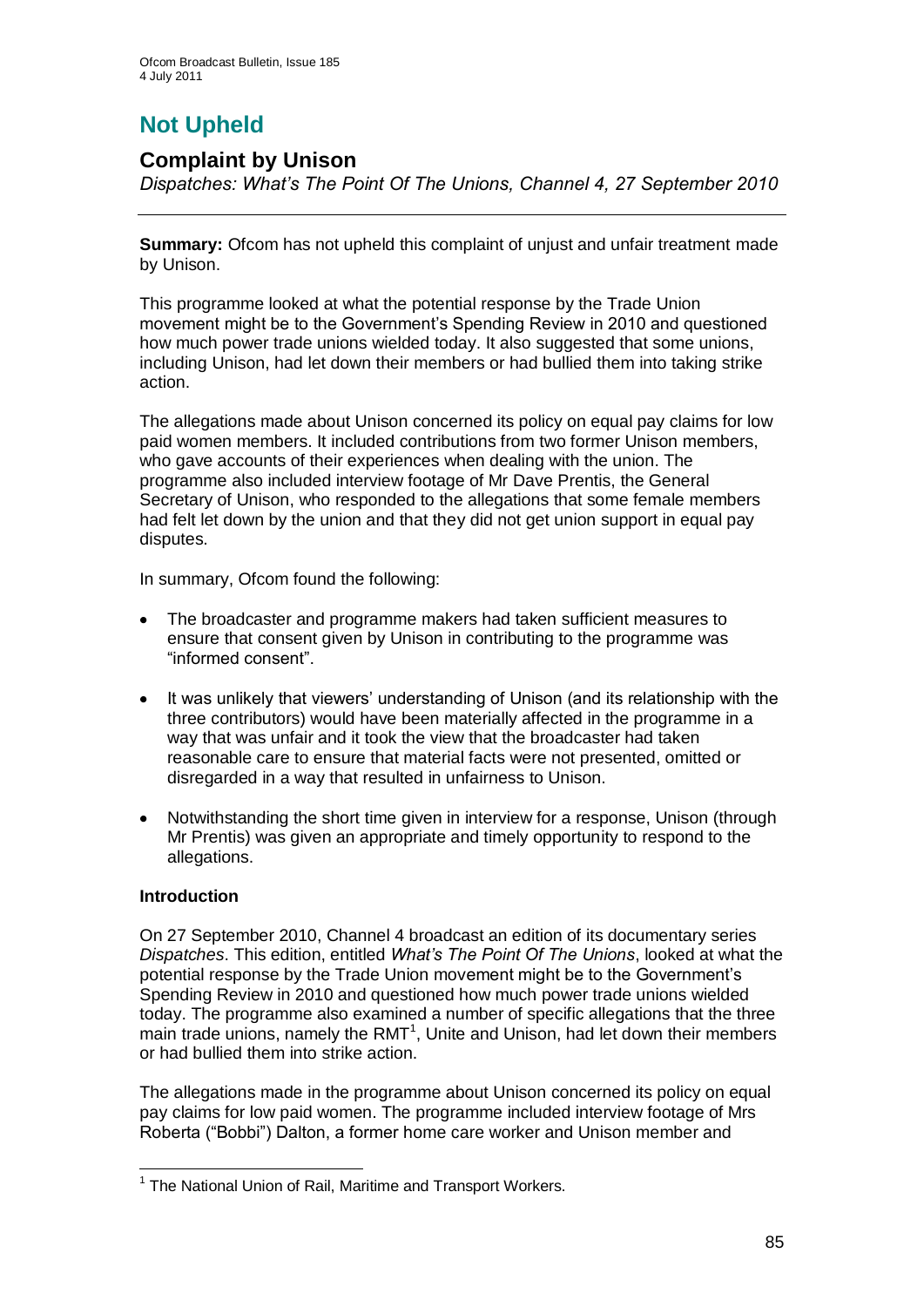representative. The programme alleged that Mrs Dalton had turned to her union for support in her claim and the claims she made on behalf of six other female care workers for back pay from the council that had employed them. Mrs Dalton claimed in the programme that, at a meeting between two council managers and a Unison representative, documents relating to the women"s claims were torn up in front of her. The programme went on to state that Mrs Dalton took the claims to an Employment Tribunal without the support of Unison and eventually obtained some of the back pay claimed by the women from the council. Later in programme, Mrs Dalton, who was described as *"an unpaid Unison official"*, alleged that she had been obstructed from speaking at union meetings about equal pay claims. The programme also included her claim that the stress caused to Mrs Dalton through her experience with Unison had forced her into early retirement.

The programme also referred to the work of Mr Stephan Cross, a lawyer who specialised in discrimination claims for equal pay and who had represented many women who *"like Bobbi* [Mrs Dalton]*, feel let down by the unions"*. The programme alleged that Unison, along with other unions, had previously worked with local councils to *"head off"* legal action in relation to equal pay claims. To illustrate this claim, the programme included interview footage of Mr Stuart Hill, who was introduced as now working with Mr Cross after being expelled from Unison for handing out leaflets at a meeting organised by a number of unions for women employees to sign new employment agreements with a local council. Mr Hill stated that the leaflets explained to the women that they should not sign away their legal rights before calculating what those rights were worth. However, Mr Hill said that as the women reached the doors of the meeting, a Unison official was taking the leaflets from them and told them that no notice should be taken of Mr Hill or his leaflets. The programme stated that Mr Hill believed that that some of the women at the meeting could have received a considerable amount more money from the council if they had taken legal action and ignored the advice of their unions.

The part of the programme focusing on Unison concluded with interview footage of Mr Dave Prentis, the General Secretary of Unison. Mr Prentis was shown responding to the allegations that women who had spoken to the programme makers had said that they felt let down by the union and that they did not get union support in equal pay disputes. It was also put to Mr Prentis that the union focused its efforts on keeping bonuses for male workers and that there had been instances where union representatives and employers had been telling women to sign new employment agreements.

Unison complained to Ofcom that it was treated unfairly in the programme as broadcast.

#### **The Complaint**

#### **Unison's case**

In summary, Unison complained that it was treated unfairly in that:

- a) Its contribution to the programme was obtained without its "informed consent". In particular, Unison complained that:
	- It was misled as to the nature and purpose of the programme.  $\bullet$

Unison complained that the programme makers had told it that the purpose of the programme was to examine the likely impact the proposed government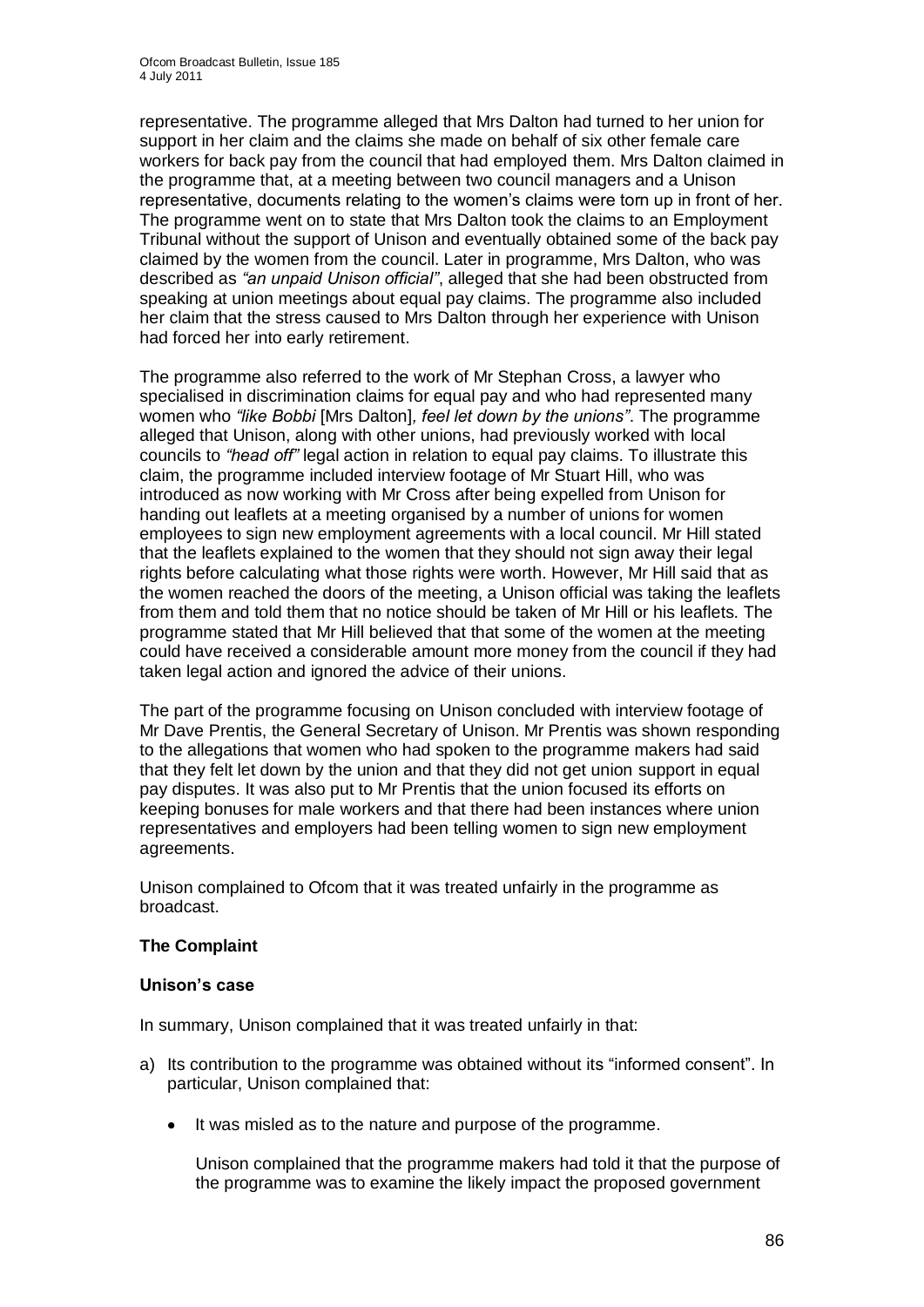cuts would have on industrial relations. However, the part of the programme which focused on Unison dealt entirely with its alleged failure to serve the interests of its female members in relation to equal pay claims.

It was not informed about the areas of questions to be put to Mr Prentis.  $\bullet$ 

Unison complained that it was not told that the allegation that Unison, while publicly proclaiming its readiness to support its members, was, in reality, refusing to support them would be put to Mr Prentis.

It was not informed of about the nature of other likely contributions to the  $\bullet$ programme.

Unison complained that no mention had been made to it by the programme makers that Mrs Dalton, Mr Cross or Mr Hill would be included in the programme. Unison said that it only became aware of Mr Cross" inclusion in the programme at the interview with Mr Prentis. Unison also said that it only became aware that Mr Hill and Ms Dalton would be included in the programme after the interview with Mr Prentis had been conducted.

It was not made aware of a significant change to the programme which may  $\bullet$ have affected its consent to participate.

Unison complained that the focus of the programme was not the likely impact of the proposed government spending cuts on industrial relations, but rather the alleged failure of the union to serve the interests of its female members in relation to equal pay claims.

- b) The programme portrayed Unison unfairly. In particular, Unison complained that:
	- The programme omitted to make it clear to viewers that Mrs Dalton, Mr Cross  $\bullet$ and Mr Hill all had a long history of dispute with the union.
	- $\bullet$ Mrs Dalton and Mr Hill were presented in the programme as being independent and reliable critics of Unison when, in fact, they had "axes to grind". Mr Hill, who worked for Mr Cross, had a financial interest in the allegations that the union was not serving the interest of its low-paid female members properly.
- c) Unison was not given an appropriate and timely opportunity to respond to the allegations made in the programme.

In particular, Unison said that the programme makers failed to put the allegations about its treatment of women in relation to equal pay claims in anything but the most general terms, despite the fact that the programme itself featured specific allegations made by Mrs Dalton and Mr Hill. Unison also said that neither it, nor its unidentified representatives referred to in some of the allegations made by Mr Hill and Mrs Dalton, were given the opportunity to respond.

#### **Channel 4's case**

In summary, Channel 4 responded to Unison's complaint of unfair treatment as follows: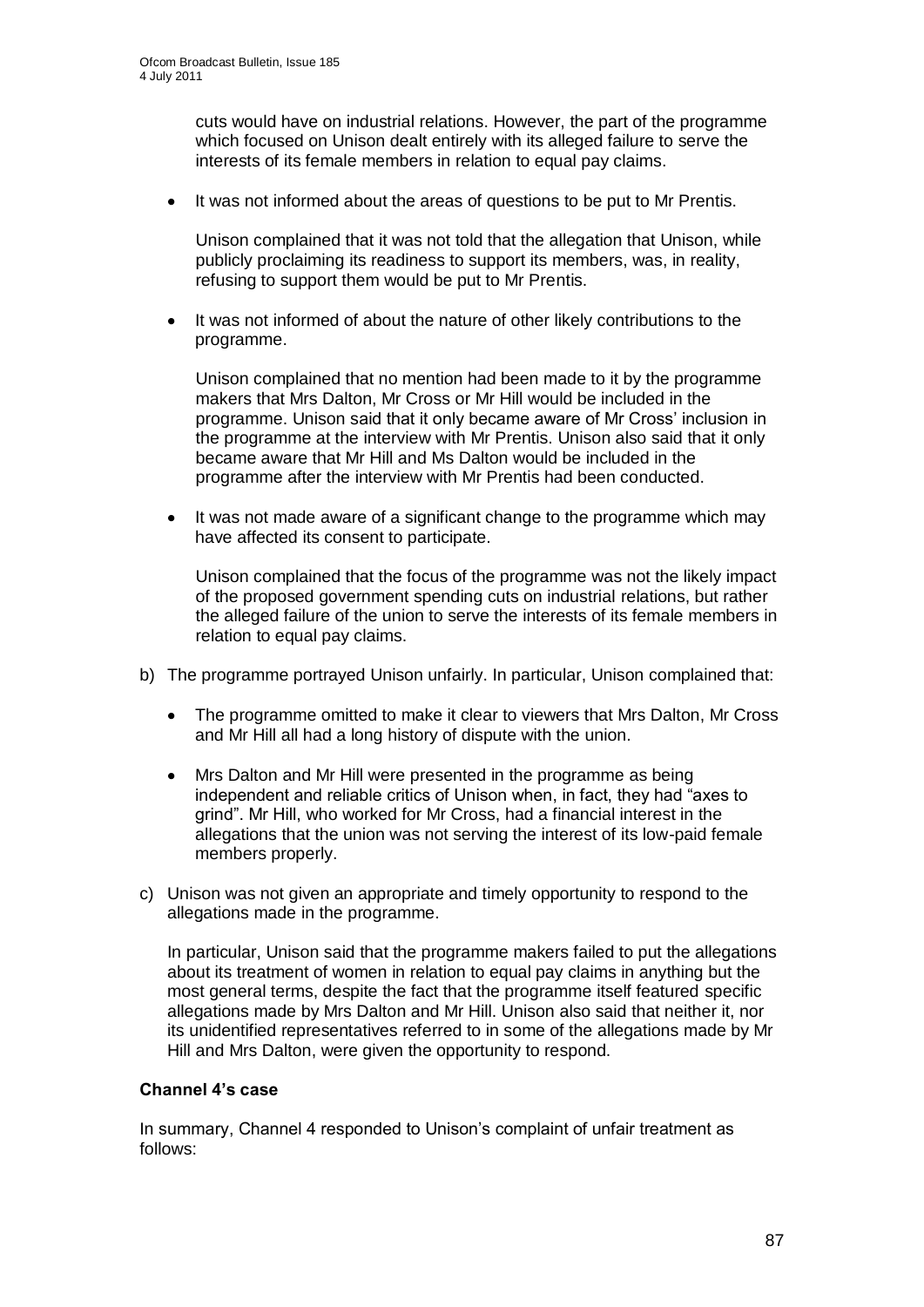- a) In response to Unison"s complaint that its contribution had been obtained without its "informed consent", Channel 4 said:
	- $\bullet$ Nature and purpose of the programme.

Unison was not misled as to the nature and purpose of the programme. Channel 4 said that in an emailed letter to Unison"s press office on 24 August 2010, the programme makers stated that the programme:

"…will include an examination of the current state of the Trade Unions, looking at areas such as organization, finances, strategies for defending the interests of their members and mitigating the impact of the cuts on their membership and on services".

Channel 4 said that this remained the nature and purpose of the programme throughout its production, up until and including broadcast. Channel 4 said that following this email, on 15 September 2010, the programme's assistant producer was approached by a member of Unison"s press office at the TUC Conference to ask what the subject areas for the interview would be and to confirm that it was a *Dispatches* programme that was being made. She commented that *Dispatches* normally did undercover investigations and asked if this was one. The assistant producer said it was not and that the interview would be quite straightforward.

Areas of questioning.  $\bullet$ 

1

Channel 4 said that in this conversation between Unison"s press officer and the assistant producer the press officer asked what areas the programme wanted to cover. The programme makers said they would ask about:

- o how the unions would be likely to respond to the cuts that would be announced in a few weeks time;
- o how the cuts would impact on women in general, given that the Fawcett Society report had recently suggested they would disproportionately affect women and that two thirds of public sector workers were women;
- o how this would impact on Unison and their members, given that 80% of Unison members were women;
- $\circ$  the issues of equal pay and single status agreements<sup>2</sup>; and
- $\circ$  the women who the programme makers had spoken to and who had been critical of the way the issue had been dealt with.

Channel 4 said that Unison"s press officer had mentioned that equal pay was a complex area and then asked if the programme makers had gone to Birmingham to look at the issue. The programme's assistant producer replied that they had looked at the north east of England.

Channel 4 said that it was unaware of what briefing Mr Prentis received from his press office staff in advance of the interview. However, it was accepted by

 $2$  Single status agreements are an attempt by local authorities to end pay discrimination among their employees by reviewing pay and grading structures.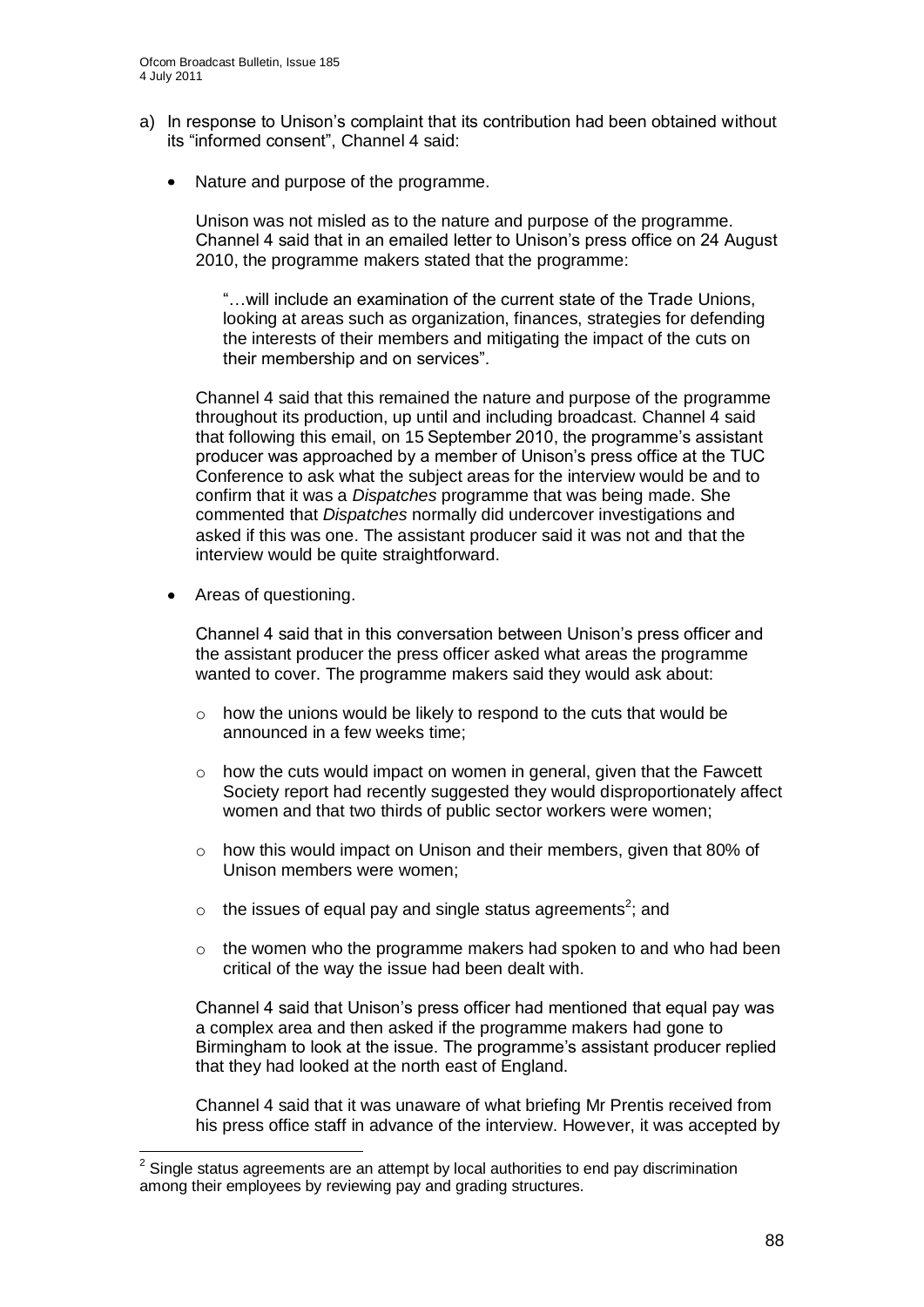Unison in its complaint that equal pay was discussed with the union"s press officer as being part of the content of the programme. Therefore, the complaint that they were not informed of question areas to be put to Mr Prentis was unfounded.

 $\bullet$ Other likely contributions.

> In relation to the involvement of Mr Cross, Mrs Dalton and Mr Hill, Channel 4 said that the programme makers were not obliged to advise contributors of the identities of other contributors. Channel 4 said that Ofcom"s Broadcasting Code ("the Code") did not require this and stated that contributors should normally be advised at an appropriate stage "about the areas of questioning and, wherever possible, the nature of other likely contributions". Channel 4 said that this did not require that prospective contributors be supplied with the names of other contributors and was only relevant where it would otherwise result in unfairness.

Channel 4 said that Unison was notified in advance of the areas of questioning to be put to Mr Prentis in interview, including the issue of equal pay. Channel 4 said that Unison accepted that all three individuals were well known to the union and that Mr Cross was explicitly mentioned in the interview.

Channel 4 said that Mr Cross was well known to the public for engaging in equal pay litigation including some cases against unions, including Unison, for alleged failures of representation. It said that failing to advise Unison in advance of interview that Mr Cross was to be a contributor did not mean that Unison was unaware of the nature of other contributions. Any discussion of equal pay issues would discuss the extensive litigation that occurred.

Channel 4 said that Mrs Dalton"s case was seen in the programme alongside the experiences of two sisters who were members of another union. Mr Hill"s contribution was to speak about a joint public meeting of unions where union members were urged to sign agreements.

Channel 4 said that many female Unison members had turned to private lawyers to fight for their rights on equal pay as they were dissatisfied with Unison"s position. The response that Mrs Dalton had received from Unison on this issue was the same as in many other cases. It said that Mrs Dalton and the two other women who belonged to another union were included in the programme as examples of circumstances which had been well aired in public before.

Significant change to the programme.  $\bullet$ 

Channel 4 said that the fact that Unison was advised in advance of interview that the issues of equal pay and single status agreements were to be discussed was ample flagging to the union that criticisms and allegations such as were put to Mr Prentis in interview were likely.

Channel 4 said that it was not unfair for these issues to be raised with Unison"s most senior officer. Channel 4 said that Unison had been advised that its "strategies for defending its members would be examined in the programme". Likewise, the fact that equal pay was to be discussed was made explicit in advance. Channel 4 said that the nature of the criticisms to be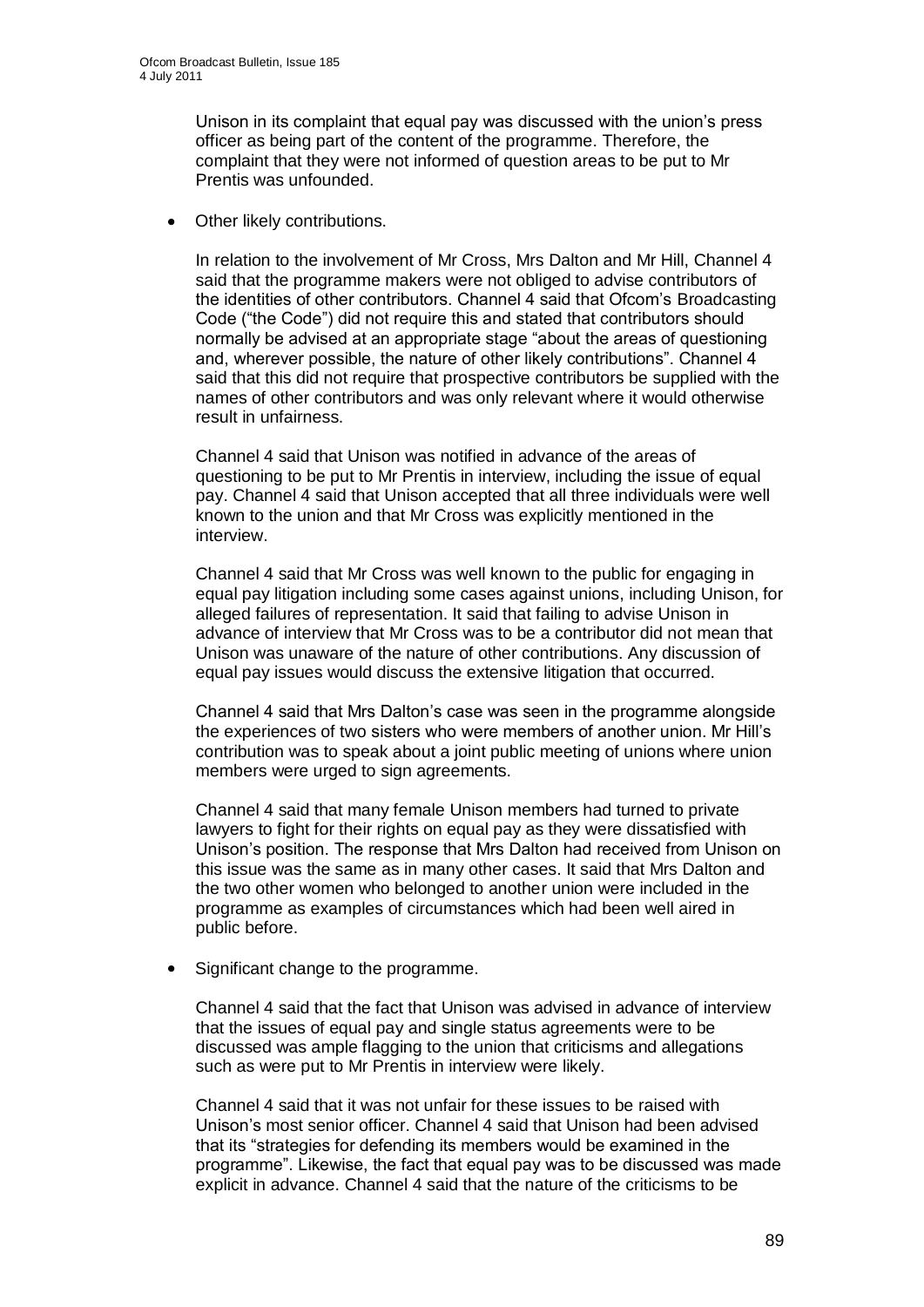discussed at interview could therefore have come as no surprise to Mr Prentis, as his union had been defending such criticisms for some years.

Channel 4 also said that Mr Prentis was an experienced senior representative of his union and had answered the allegations put to him robustly and fluently. He did not refuse to answer the questions, did not ask to consult with colleagues before replying and did not prematurely halt the interview. Channel 4 said that it was unlikely that any of the matters put to him were a surprise to him given the history surrounding equal pay disputes.

Channel 4 said that it was put to Mr Prentis explicitly that women would ask if the union could be relied upon to defend them now, given the history of the equal pay issue. Mr Prentis responded to that question with a strong defence of his union. The union had been notified of this question area in advance and there was no unfairness in raising this question at the interview.

Channel 4 said that Mr Prentis" contributions were not entirely focused on the equal pay issue. Footage of from his interview was included in the programme in which he talked about generating a campaign of industrial action against the proposed government cuts and footage from his speech at the TUC Conference was also included.

Channel 4 said that the interview which dealt with the issue of equal pay was set in a context which fairly set out the campaign that Unison had embarked upon in relation to current public spending. The programme highlighted the places Unison had members, the extent of that membership and the effect of cuts on that membership, especially women. As the programme stated, an overwhelming majority of Unison"s membership was female.

In these circumstances the programme makers did not make a "significant change to the programme". Examining Unison"s track record in serving its female members was entirely justified and completely in context of the programme as described to Unison. Channel 4 said that as the proposed government spending cuts were predicted to disproportionately hit women, the question of how well the union would fight for its women members was critical.

b) In response to Unison"s complaint that the programme omitted to make it clear to viewers that Mrs Dalton, Mr Cross and Mr Hill all had a long history of dispute with the union, Channel 4 said that it was made absolutely clear in the programme that Mrs Dalton had a long history of dispute with the union over the defence of her own case in relation to equal pay and also in relation to her efforts to help other women. Mrs Dalton described numerous instances where she had been in dispute with Unison officials and over a number of years.

Channel 4 said that nothing in Mrs Dalton"s history of dispute with Unison rendered her contribution invalid. She had every right to put her view across and her opinion, just as Mr Prentis did. Her "axe to grind" was made explicit to viewers, who could then judge her contribution accordingly.

With regard to Mr Cross, Channel 4 said that his position as a solicitor taking claims was made explicit in the programme. However, his use in the programme was to discuss cases taken against employers. Nowhere in the programme did he discuss cases taken against Unison, nor was he asked about any criticism he had of the union.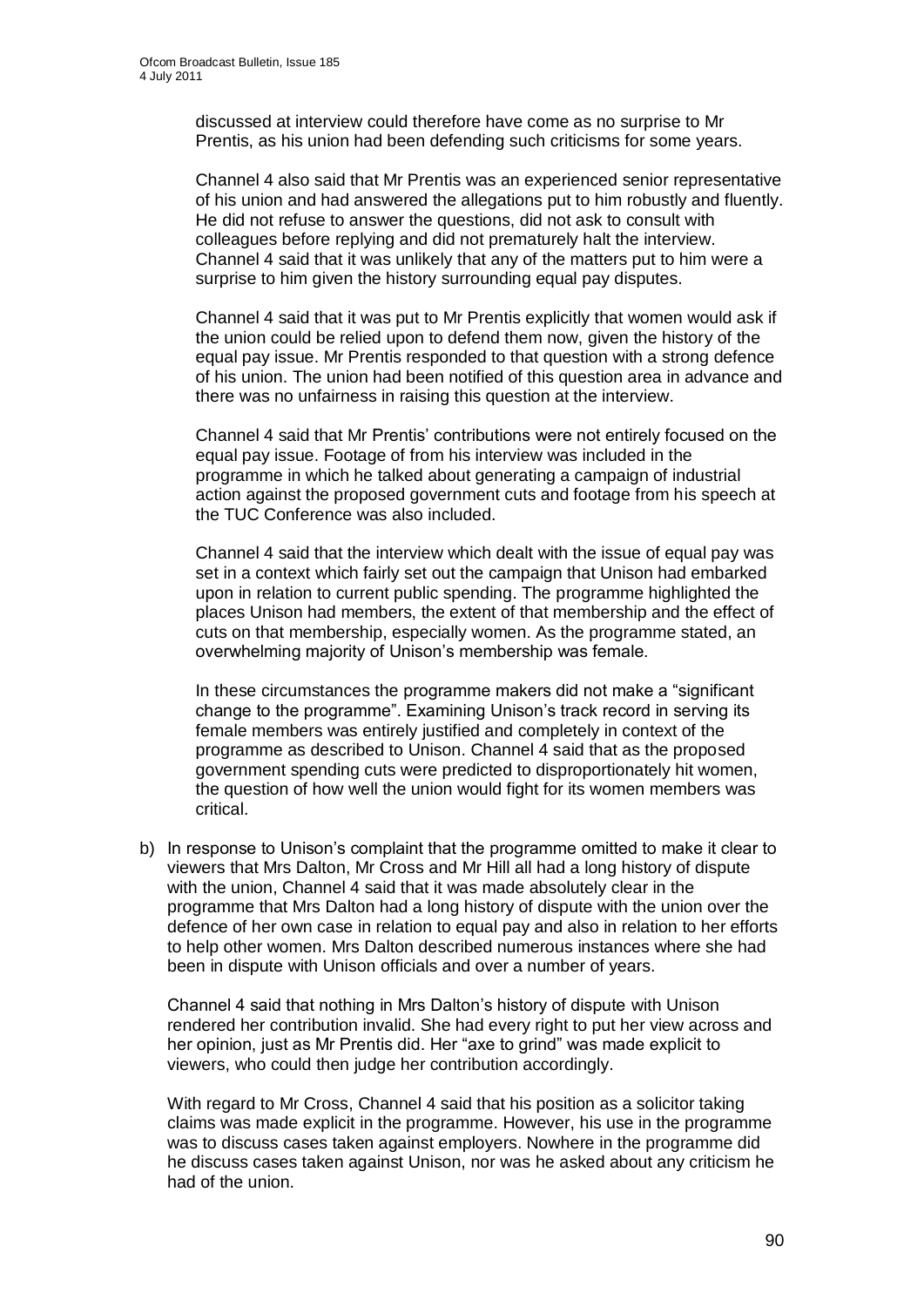Channel 4 said that the programme made clear that Mr Hill was working for Mr Cross and that he had been expelled from Unison. No attempt was made to hide this or mislead viewers. He was introduced as:

*"Stuart Hill was on the pavement. He was working for Stefan Cross, having been expelled by his union, Unison. He was handing out leaflets".*

Channel 4 also said that viewers were not led to believe that Mr Hill was "an independent or reliable critic" of Unison without an "axe to grind". It was made explicit to the audience that both he and Mrs Dalton had a history of dispute with the union and that Mr Hill was working for a claimant lawyer. The viewers, Channel 4 said, could then form their own view of the reliability of what they said.

c) In response to Unison"s complaint that it, and in particular Mr Prentis, was not given an appropriate and timely opportunity to respond to the allegations made in the programme, Channel 4 said that Mr Prentis was given the opportunity to respond to the allegations made in the programme. It said that he was well used to answering searching questions in relation to his Union"s actions.

Channel 4 said that, after the interview, Mr Prentis had commented to the assistant producer about the level of criticism the programme makers had found. When the assistant producer said that the programme had come across a lot of anger, particularly in the north east, Mr Prentis had replied "I know".

Channel 4 said that, as the interview footage included in the programme showed, the significant allegations regarding the equal pay issue were put to Unison at the interview with Mr Prentis. In particular, the significant allegations that were put to Mr Prentis were that:

- the programme makers had spoken to women who felt let down by Unison,  $\bullet$ which they said had not been supporting when they turned to it for help;
- male members of unions were getting bonuses negotiated by their unions and  $\bullet$ unions had put their efforts into maintaining the pay deals obtained for male employees rather than in bringing women's remuneration up to par; and
- women had told the programme makers that at meetings up and down the  $\bullet$ country union representatives and Council representatives had sat side by side telling women to sign deals.

Channel 4 said that it was implicit from Mr Prentis" answer to the last allegation that these deals could be viewed as disadvantageous to women, as taking legal action may be a better option. It said that was noteworthy that Mr Prentis described his union"s policy as being in place *"for at least 5 years"*, given that Equal Pay legislation and disputes both pre-dated that period.

Channel 4 said that the significant allegations of failures by Unison were therefore squarely put to Mr Prentis, robustly answered by him and this exchange was fairly reflected in the broadcast programme.

Channel 4 said that Mrs Dalton"s contribution was used in the programme as an example of the criticisms that the programme makers put to Unison. The significant allegation was that the union had failed its women members and had collaborated with Council representatives to conclude disadvantageous global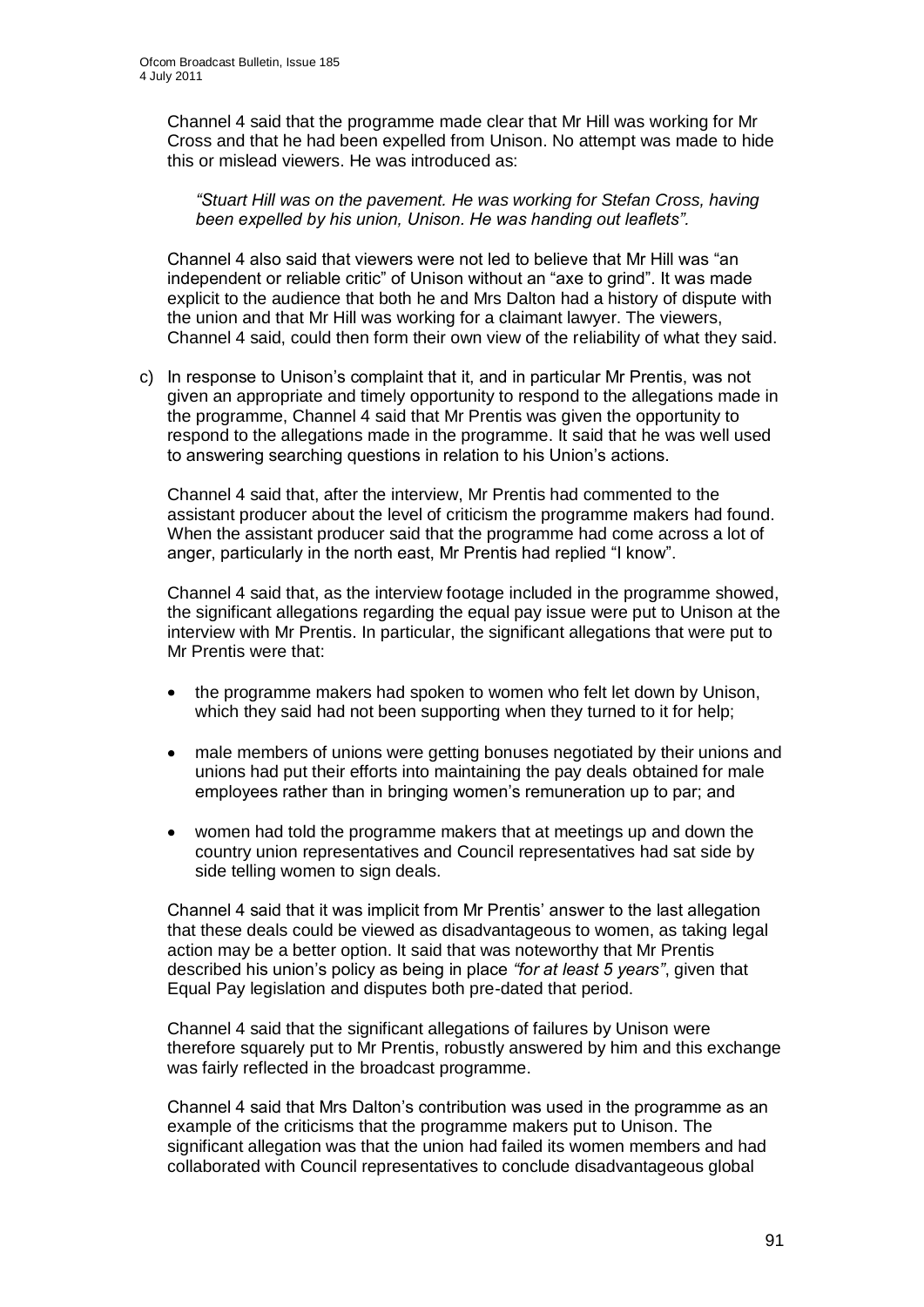deals. Mrs Dalton"s contribution described the obstructions she encountered for opposing the union"s stance. Mr Hill described the obstruction he encountered while trying to advise women to take independent advice other than from the union or the employers.

Channel 4 said that neither of these contributions amounted to significant allegations that required the identification of individuals and responses from them. To have done so may have been unfair to such individuals, given that the significant allegation was that the union had made deals with employers. The fact that union representatives assisted in implementing such policy was not a significant allegation, especially where the union"s position was vigorously defended by Mr Prentis. The allegations put to Mr Prentis and defended by him were sufficiently wide to cover the behaviour referred to by the other contributors and were specific enough to allow the union to defend its position.

#### **Unison's comments in response**

In summary and in response to Channel 4"s statement, Unison said that:

a) In relation to the complaint that Unison was misled as to the nature and focus of the programme and in response to Channel 4"s argument that Mr Prentis" contributions "were not "entirely" focused on the equal pay issue as now claimed by the union", Unison asserted that, when viewed as a whole, the focus of the programme in relation to Unison was correctly characterised as being *"almost entirely on alleged failures properly to serve the interests of women members in relation to equal pay claims"*. This focus had been upon historical matters, rather than upon the future in the face of proposed government cuts.

Unison disputed the accuracy of Channel 4"s account of the conversation between Unison"s press officer and the assistant producer. Unison said that the conversation was initiated by the press officer for the purpose of determining whether there were any last-minute changes to the proclaimed intention of looking at current issues facing Unison as a result of the impending cuts, and how it intended to fight them on behalf of its members, the majority of whom were women. Unison did not dispute that the first three items cited in the list set out by Channel 4 were discussed. Nor did it dispute that equal pay was mentioned. However, it said that Unison"s press officer did not recall any mention of single status agreements and denied that there was any mention of the programme makers having talked to women who had been critical of the way the issue of equal pay had been dealt with. Her recollection was that she was told by the programme makers that "we"ve talked to some people in the North East", which she took as a reference to having spoken to regional or branch officials about the issue of cuts.

Unison said that all conversations between Unison"s press officer and the assistant producer and the other programme makers (approximately six conversations before the TUC Conference) were in the context of a programme about the proposed cuts, not equal pay. Earlier conversations had been about where the cuts would fall hardest and, contrary to the assertion made in the response, Ms Mitchell"s query about whether the programme makers had gone to Birmingham was not in relation to the issue of equal pay, but in relation to cuts, as the city was the focus of intense media interest on that issue at that time. At no time did the assistant producer state that the programme had interviewed people who had been expelled from Unison and who were critical of Mr Prentis.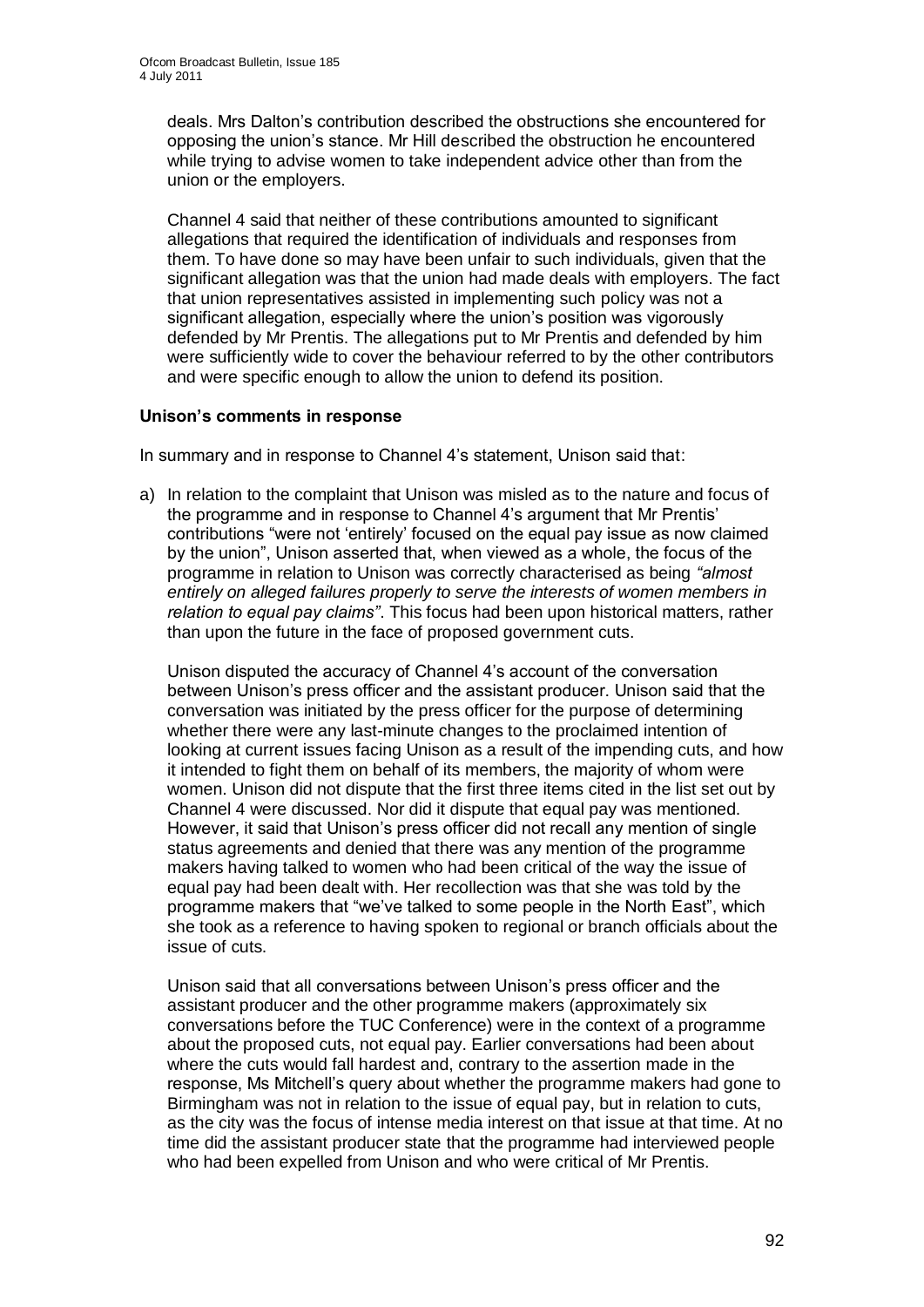b) Unison said that the assertions that the programme made clear that Ms Dalton and Mr Hill had axes to grind in relation to the union, and as a result, the audience were in a position to judge the credibility of their contributions were "fallacious".

Unison said that Ms Dalton"s account of her dispute with Unison, which was wholly unquestioned by the programme, demonstrated no basis for Channel 4"s assertion that viewers were in a position to judge her credibility. Mrs Dalton"s account was the only account presented and it was presented as the truth. Against this background, the mere reference to the fact that Mr Hill was *"expelled"* from Unison was insufficient to enable the viewer to question his credibility, since, without any other explanation, the viewer would assume that he, like Ms Dalton, had been punished *"for raising uncomfortable issues"*. Like Ms Dalton, his was the only account presented and it was presented as the truth.

c) Unison said that while it made a number of complaints arising from a lack of information about areas of questioning and of the nature of other likely contributions, its most serious complaint of unfairness arose from the fact that the programme made 13 serious allegations against it and its representatives which were never put to the union at all.

This unfair treatment was exacerbated by the fact that, prior to broadcast, and in response to concerns raised by Unison, Channel 4 provided an express assurance that any significant allegations regarding Unison which were not covered by the interview with Mr Prentis" interview "would return to you". It did not do so.

Unison said that the 13 allegations that were never put to Unison at all may be summarised as follows:

- i) That when Ms Dalton turned to Unison and went to a meeting with forms filled in by home care workers asking for back pay, two managers and a union representative tore the forms up in front of her;
- ii) Unison did not support Ms Dalton when she took the case to Employment Tribunal herself on behalf of six carers;
- iii) Unison was wrong not to support these women as they had good legal claims;
- iv) Unison was more concerned with keeping the peace with councils than supporting the needs of its members;
- v) Unison was asking women to sign away their legal rights before getting a calculation of what they were worth;
- vi) As women got to the door to a meeting organised for women to sign settlement agreements with the council, the Unison official snatched leaflets handed out by Mr Hill for the purpose of trying to explain to women that they should not sign away their rights before finding out what they were worth. shouted *"take no notice of him take no notice of him, don"t read it don"t read it its rubbish"* and scrunched them up and put them in the bin;
- vii) That there *"was a kind of push to get people to sign, not to give them any independent advice but to bulldoze them"*;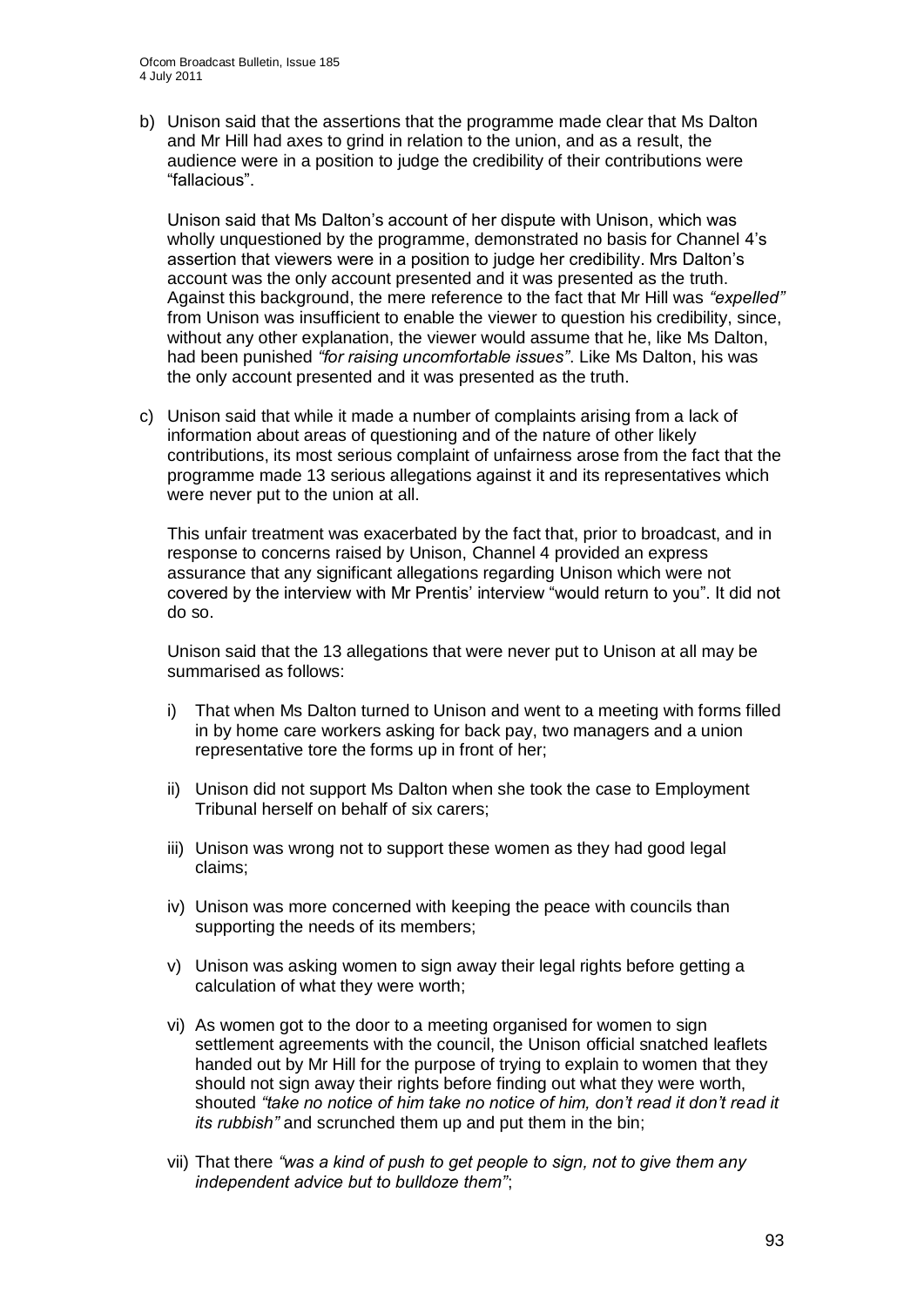- viii)That women Unison members could have got substantially more money from their employers if they had ignored its advice;
- ix) That Unison was not representing the interests of its members;
- x) That steps were taken at union meetings to silence Mrs Dalton, an *"unpaid Unison official"* who was *"helping women with equal pay claims"* in that, as soon as the subject of equal pay claims came up, someone would put their hand up and nominate her to leave the room or nominate that she was not to take part in the discussion;
- xi) That Unison was *"vindictive"* and *"malicious"* in suspending Mrs Dalton for exceeding her brief as a union representative when *"all* [she] *ever wanted to do was to help the people that couldn"t help themselves"*;
- xii) That the stress of this forced Ms Dalton into early retirement and that, without the likes of her, female members of Unison would never have been told about their rights to compensation and that those who did not have the good fortune to meet people like her remain ignorant and it is now too late for them; and
- xiii)That Unison was guilty of gross hypocrisy in that, whilst it publicly proclaimed its readiness to support members, the reality was that it refused to do so and took steps to silence those who tried to offer support.

Unison said that Channel 4 did not dispute the fact that the 13 allegations were made, nor that they were serious, but did not make any attempt to engage with them. Instead, its response concerned itself with whether Unison was given appropriate advance notice of the general questions that were put to Mr Prentis in relation to equal pay. Unison said that Mr Prentis would have been prepared to take part in the interview even if he had been made aware in advance that these issues would be raised.

#### **Channel 4's final statement in response**

In summary, Channel 4 responded in a final statement that it had responded to Unison"s complaint as entertained by Ofcom. The response sought to deal with Unison"s complaint of unfairness, despite the difficulty in identifying the cause of the alleged unfairness.

- a) Channel 4 did not accept that Unison was not given advance notice that the interview with Mr Prentis would deal with the equal pay issue. In any event, as Unison maintained that "Mr Prentis would nevertheless have taken part in the interview had he known in advance that the issue of equal pay would be raised"*,* Channel 4 said that no unfairness could have arisen even if Unison"s assertion that advance notice was not given was true and that Unison"s reply bolstered Channel 4"s point that Mr Prentis was well equipped to deal with the interview and the points that were put to him.
- b) Channel 4 made no further, specific response to the particular issues raised under this head of complaint.
- c) Channel 4 said that all significant allegations were put to Unison in the interview with Mr Prentis and that Unison"s position was fairly and accurately reflected in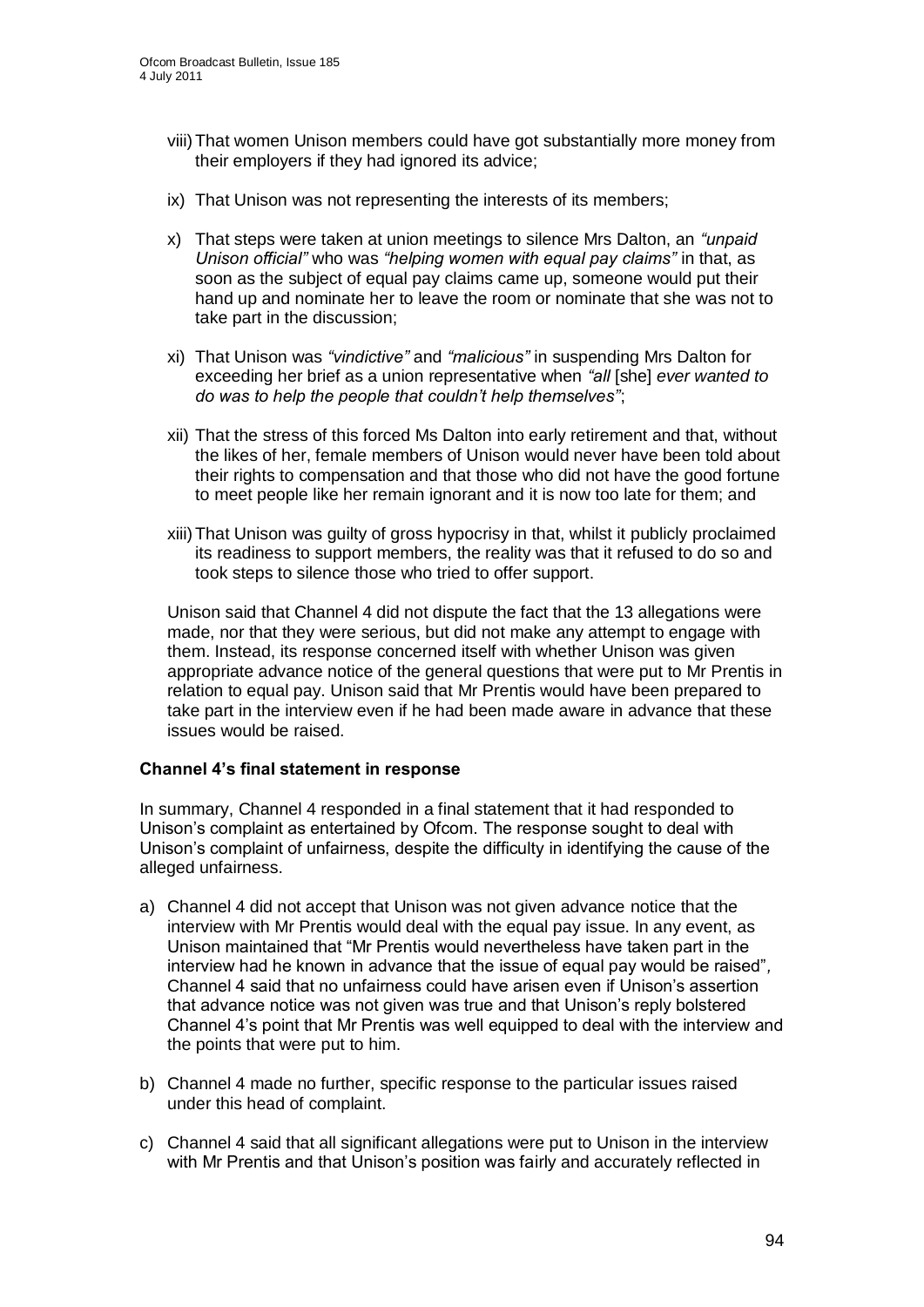the programme. Channel 4 said that Ofcom"s entertainment decision, appropriately, did not ask it to address Unison's 13 specific points.

Channel 4 said that it did not consider that Unison"s 13 points were significant allegations in terms of the Code. However, in the interests of dealing with this complaint, Channel 4 addressed them below:

i) Channel 4 said that this was not a significant allegation in terms of the Code. Unison had not denied that one of their representatives behaved in this way and the managers and union representative were not identified. The significant allegations put to Mr Prentis were that the union was not supportive of women, put all its efforts into maintaining the pay deals obtained for male employees and sat side by side with Councils arguing that women should sign deals put forward by the employers.

Given that the overarching allegations put to Unison were denied by Mr Prentis, it would have been unduly onerous to put each example of lack of support to Unison simply for it to be followed with a denial. Viewers could judge Mrs Dalton's credibility on her telling of this anecdote, which was illustrative of the significant allegation made that the union allied itself with the employers on this issue.

- ii) Channel 4 said it noted that this was not denied by Unison and that it was not an allegation.
- iii) Channel 4 said that the programme did not include this allegation and that the fact that Mrs Dalton successfully took the claims on her own behalf and for five others without union assistance was a stated fact. Any inference that Unison drew from this would not be a significant allegation.
- iv) The allegation that the union put all their efforts into maintaining the pay deals obtained for male employees and sat side by side with councils arguing that women should sign deals put forward by the employers was put to Mr Prentis and he denied it.
- v) Channel 4 said that this was not a quotation from the programme, but that the allegation was put to Mr Prentis. Mr Hill was shown describing his attendance at a meeting held by the local Council and several unions. He said he was handing out leaflets and:

*"I was trying to put....them out to them and to try to say to them…. Don"t sign away your legal rights before you get a calculation of what your rights are worth".*

Channel 4 said that Mr Hill was relating his memory. He was identified as working for a solicitor"s firm and, later in the programme, he set out his view that members of another union could have received more money if they had taken individual claims rather than if they signed up for a global settlement. The interview with Mr Prentis had addressed this issue and it was implicit from his response that union brokered deals could be viewed as disadvantageous to women as taking legal action may be a better option.

vi) Channel 4 said that this was not a serious allegation against Unison or "significant" in terms of the Code.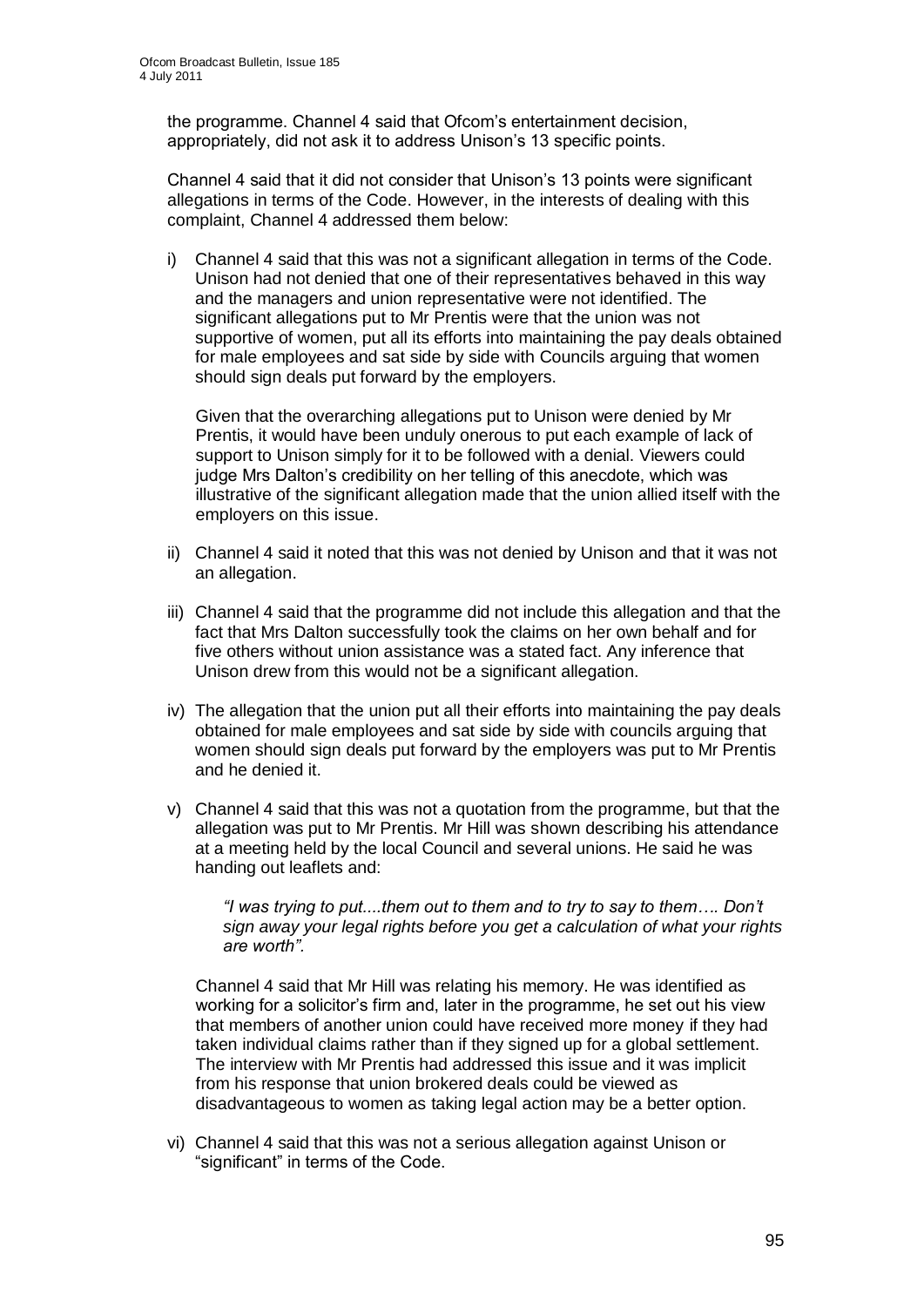- vii) Channel 4 said that this statement was made by Mr Hill, whose position as an employee of Mr Cross was made explicit in the programme, and that this recollection was not "significant" in terms of the Code.
- viii) Channel 4 said that the programme made it clear that the two sisters were members of another union, not Unison, and that no unfairness arose for Unison.
- ix) Channel 4 said that it was not clear where Unison considered this allegation was made in the programme, but that allegations about the union letting down its members and failures in their representation were put to Mr Prentis in interview and he responded robustly in Unison's defence.
- x) Channel 4 said that that this was not an allegation and certainly not a significant allegation and noted that Unison did not deny it.
- xi) Channel 4 said that it was clearly Mrs Dalton"s opinion that Unison was vindictive and malicious in relation to what had happened to her and that this was not a significant allegation.
- xii) Channel 4 said that Mrs Dalton claimed that stress forced her into early retirement and that this was her subjective perception. Unison did not deny that Mrs Dalton had assisted individuals to make claims without Unison assistance. The point made in the programme, that if unions did not alert their members to their legal rights then claims would be time-barred, was not an allegation.

xiii) Channel 4 said that these allegations were not made in the programme.

#### **Decision**

Ofcom"s statutory duties include the application, in the case of all television and radio services, of standards which provide adequate protection to members of the public and all other persons from unfair treatment and unwarranted infringement of privacy in, or in the making of, programmes included in such services.

In carrying out its duties, Ofcom has regard to the need to secure that the application of these standards is in the manner that best guarantees an appropriate level of freedom of expression. Ofcom is also obliged to have regard, in all cases, to the principles under which regulatory activities should be transparent, accountable, proportionate and consistent and targeted only at cases in which action is needed.

In reaching its decision, Ofcom carefully considered all the relevant material provided by both parties. This included a recording of the programme as broadcast, a transcript of it and written submissions from both parties.

When considering complaints of unfair treatment, Ofcom has regard to whether the broadcaster"s actions ensured that the programme as broadcast avoided unjust or unfair treatment of individuals and organisations, as set out in Rule 7.1 of the Code. Ofcom had regard to this Rule when reaching its decisions on the individual heads of complaint detailed below.

a) Ofcom first considered the complaint that Unison"s contribution was obtained without its "informed consent". In particular, it considered the complaint that Unison: was misled as to the nature and purpose of the programme; not informed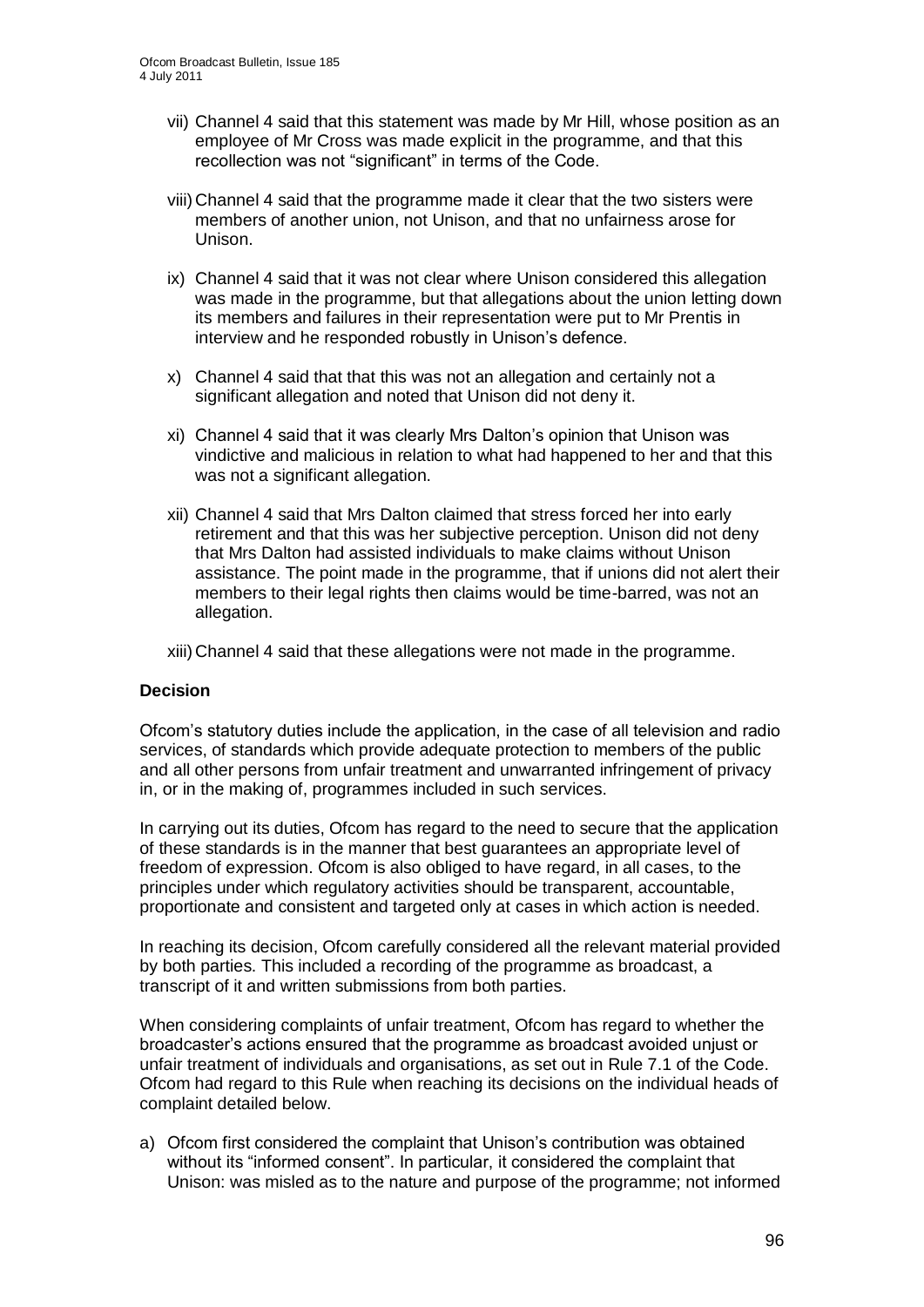of the areas of questioning; not told the other likely contributors; and not made aware of significant change to the programme.

When considering this head of complaint, Ofcom had regard to whether the programme makers were fair in their dealings with Unison as a potential contributor to the programme (as outlined in Practice 7.2 of the Code). In particular, it considered whether Unison gave its informed consent to participate in the programme, as outlined in Practice 7.3 of the Code which sets out that in order for a potential contributor to a programme to be able to make an informed decision about whether to take part, they should be given sufficient information about: the programme"s nature and purpose; their likely contribution; be informed about the areas of questioning and wherever possible, the nature of other likely contributions; and, any changes to the programme that might affect their decision to contribute. Ofcom also took into account whether or not Mr Prentis, the General Secretary of Unison who was interviewed for the programme, was a willing and active participant throughout the interviewing process.

Ofcom considered the following sub-heads to this complaint in order to reach an overall decision as to whether Unison"s informed consent had been obtained.

Misled as to the nature and purpose of the programme.

Ofcom noted that on 24 August 2010, the programme makers sent an email to Unison"s press office, requesting an interview with Mr Prentis to be recorded at the end of the TUC Conference. The email stated that the programme would examine "the likely impact of the proposed government cuts on industrial relations in the UK". The email went on to state that the response of the trade union movement to the cuts would be key and that the programme would include:

"an examination of the current state of the Trade Unions, looking at such areas as organisation, finances, strategies for defending the interests of their members and mitigating the impact of the cuts on their members and on services".

Ofcom also noted that this email was followed up by a conversation between the programme makers and Unison"s press office at the TUC Conference on 15 September 2010. During this conversation, the subject areas for the interview were discussed. While Unison did not dispute that this conversation took place, Ofcom noted that there was disparity between the recollection of the programme makers (who stated that Unison"s press office had been made aware that the issue of equal pay and single status agreements would be looked at and that they had spoken to women who had been critical of the way the issue had been dealt with) and Unison (who said that the conversation had been in the context of a programme about the proposed government cuts and not equal pay).

Ofcom recognised that there was a conflict between the complainant"s recollection and that of the programme makers and noted that there was no documentary material provided in the submissions that assisted it in determining the content of the conversation in question. However, Ofcom's remit is to consider and adjudicate on complaints of unfair treatment (and unwarranted infringement of privacy) and as such is not required to resolve conflicts of evidence as to the nature or accuracy of particular accounts of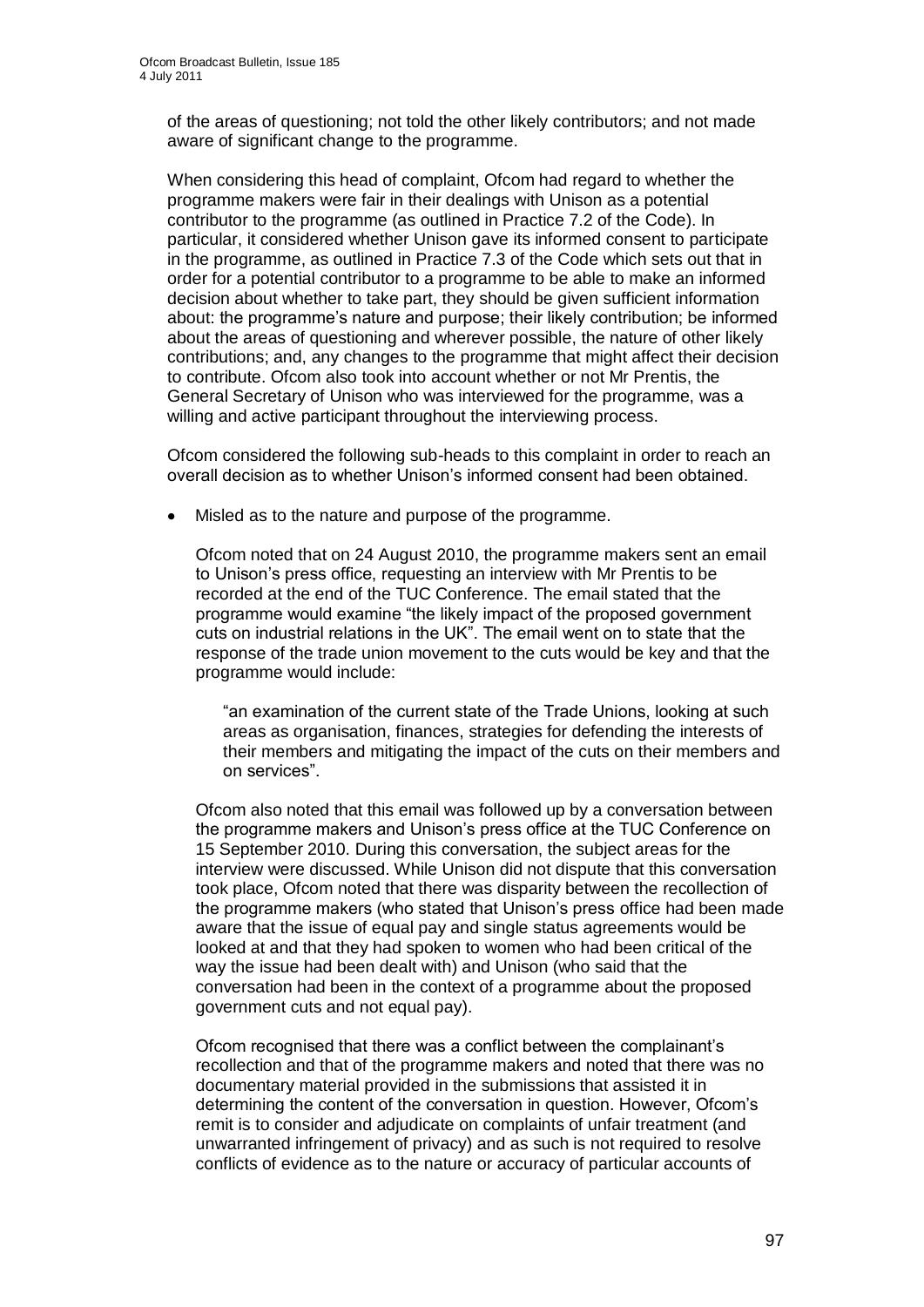events. Its role is to adjudicate on whether the complainant has been treated unfairly in the programme as broadcast.

Ofcom considered that the description of the nature and purpose of the programme, given in the programme maker"s letter to Unison"s press office dated 24 August 2010, was broad in its scope. Nevertheless, Ofcom considered that it fairly represented the content of the programme as broadcast. Ofcom noted that the stated purpose of the programme was to explore "the likely impact of the proposed government cuts on industrial relations" and to examine "the current state of the Trade Union movement, looking at such areas as organisation, finances, strategies for defending the interests of their members...". In these circumstances, it was reasonable for Unison to have expected that the programme would include, to some extent, comment on how unions, and Unison in particular, defended the interests of their members and to test this by reference to instances where criticism had been laid against it. It was also Ofcom"s view that the stated purpose of the programme was made sufficiently clear to Unison through the questions put to Mr Prentis (see head c) below for extract of the interview).

Not informed of the areas of questioning or the other likely contributors.  $\bullet$ 

In relation to the complaint that Unison was not informed of the areas of questioning, Ofcom recognises that there is no obligation on the programme makers or the broadcaster to provide contributors with a comprehensive list of questions to be asked, however, contributors should (unless justified otherwise) be given sufficient information about the areas around which the questioning will focus so that their given consent to participate is "informed".

Ofcom again noted the programme makers" email of 15 September 2010 and the undisputed content of the conversation that took place between the programme makers and Unison"s press office at the TUC Conference (as detailed above). While the scope of the areas that the programme makers stated they intended to explore was broad, Ofcom considered that the areas of questioning were sufficiently communicated to the complainant. Ofcom also noted that although questions relating specifically to equal pay and the union"s record in dealing with this issue may not have been detailed to Mr Prentis before his interview, Mr Prentis engaged fully in responding the reporter"s questions and articulated his points in answer robustly and in a manner which would have left viewers in no doubt of Unison"s position.

In relation to this element of Unison's complaint, Ofcom recognised that the programme makers and broadcaster were not obliged to disclose the identity or nature of other contributions to the programme unless failure to do so was likely to create unfairness to other contributors. Ofcom was satisfied that the content of the contributions from Mrs Dalton, Mr Cross and Mr Hill consisted of nothing that could be reasonably construed as creating a situation that led to unfairness to Unison in the programme as broadcast. Although Ofcom acknowledged that the specific details relating to these contributors were not put to Unison during the programme making process, the general thrust of their criticism of the union was put to Mr Prentis in interview and he was able to respond robustly. Ofcom therefore found that it was not incumbent on the programme makers or the broadcaster to have informed the complainant of the other likely contributors when securing its consent to participate in the programme. It also found that the areas of questions had been made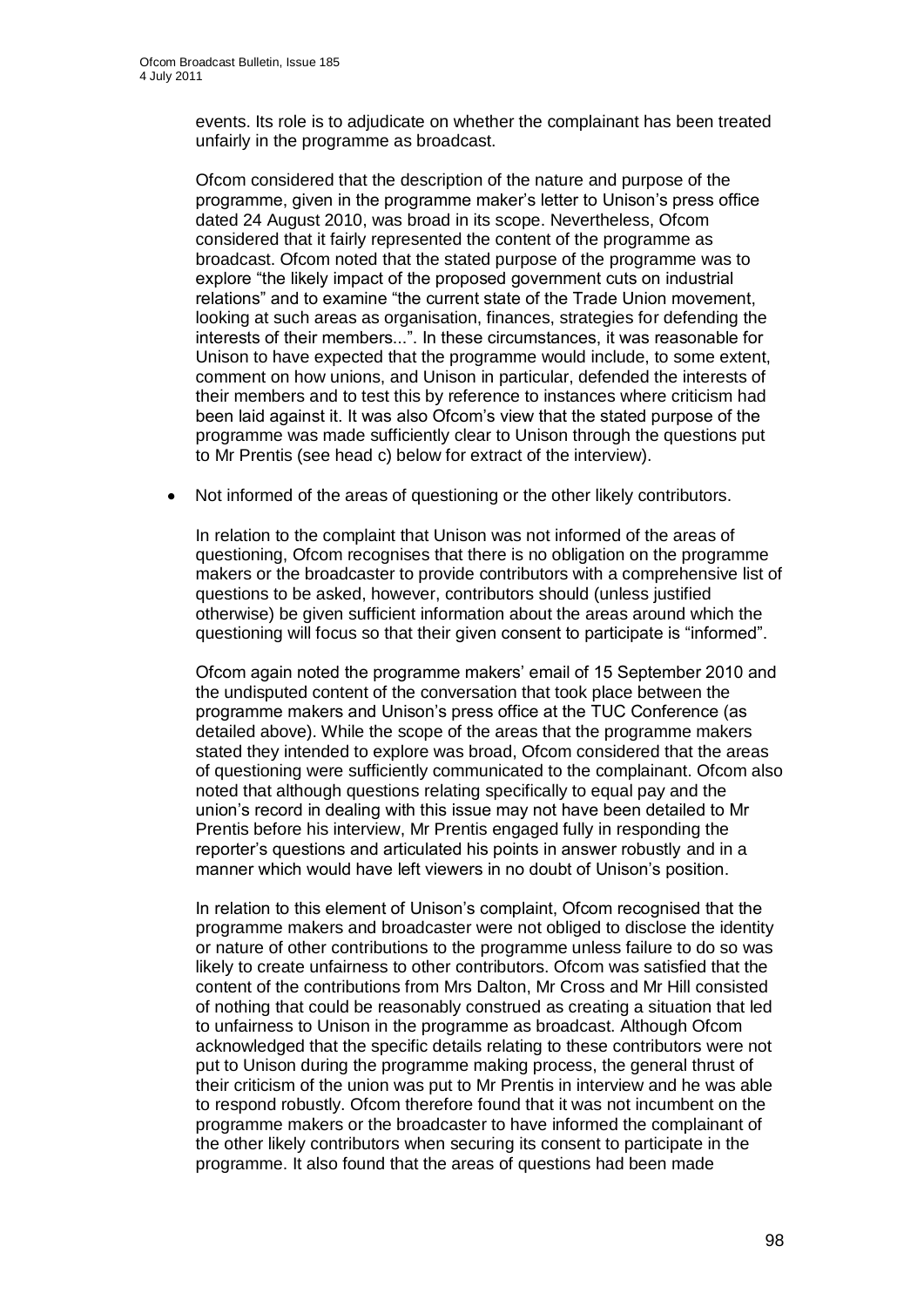sufficiently clear to the complainants in a way that did not invalidate its consent.

 $\bullet$ Not made aware of significant change to the programme.

Ofcom recognises that the Code requires that contributors be made aware of any significant changes to the programme as it develops which might reasonably affect their original consent to participate and which might cause material unfairness.

Again, Ofcom took the view (as detailed in the Decision relating to "nature and purpose" above) that, while broad in its scope, the programme"s purpose was sufficiently set out by the programme makers to Unison's press office and the programme as broadcast fairly reflected that purpose. In these circumstances, Ofcom was satisfied that there were no significant developments or changes during the making of the programme which would have affected Unison"s consent. In these circumstances, Ofcom took the view that the nature of the programme did not significantly change in a manner which would have affected the complainants consent to participate.

In light of all the above factors, Ofcom did not consider that Unison was misled about the nature and purpose of the programme, or that the nature of the programme significantly changed in a way that materially affected Unison"s consent to participate. It also did not consider that it was incumbent on the programme makers or the broadcaster to inform the complainant of the other likely contributors and that the areas of questions were adequately put to it. Therefore, Ofcom concluded that the broadcaster and programme makers had taken sufficient measures to ensure that consent given by Unison in contributing to the programme was "informed consent".

Ofcom found no unfairness to Unison in this respect.

b) Ofcom then considered Unison"s complaint that it was portrayed unfairly in the programme in that the programme omitted to make it clear to viewers that Mrs Dalton, Mr Cross and Mr Hill had a long history of dispute with the union and that they presented as being independent and reliable critics when, in fact, they had axes to grind.

In considering this head of complaint, Ofcom had regard to whether the portrayal of Unison was consistent with the broadcaster"s obligation to ensure that material facts had not been presented in a way which was unfair (as outlined in Practice 7.9 of the Code).

In considering this head of complaint, Ofcom first took note of how Mr Cross, Mrs Dalton, Mr Hill and were presented in the programme as broadcast. Ofcom noted that Mr Cross was introduced in the programme as:

*"*...*a lawyer who became known as "The Man Who Launched a Thousand Writs"...Stefan Cross is suing councils nationwide under the Equal Pay Act for discrimination. He"s representing thousands of women, many, like Bobby Dalton, feel let down by the unions"*.

Ofcom noted that Mr Cross" contribution appeared in the part of the programme which looked at examples of cases where women claimed that their unions had not given them the support they thought they should have had in dealing with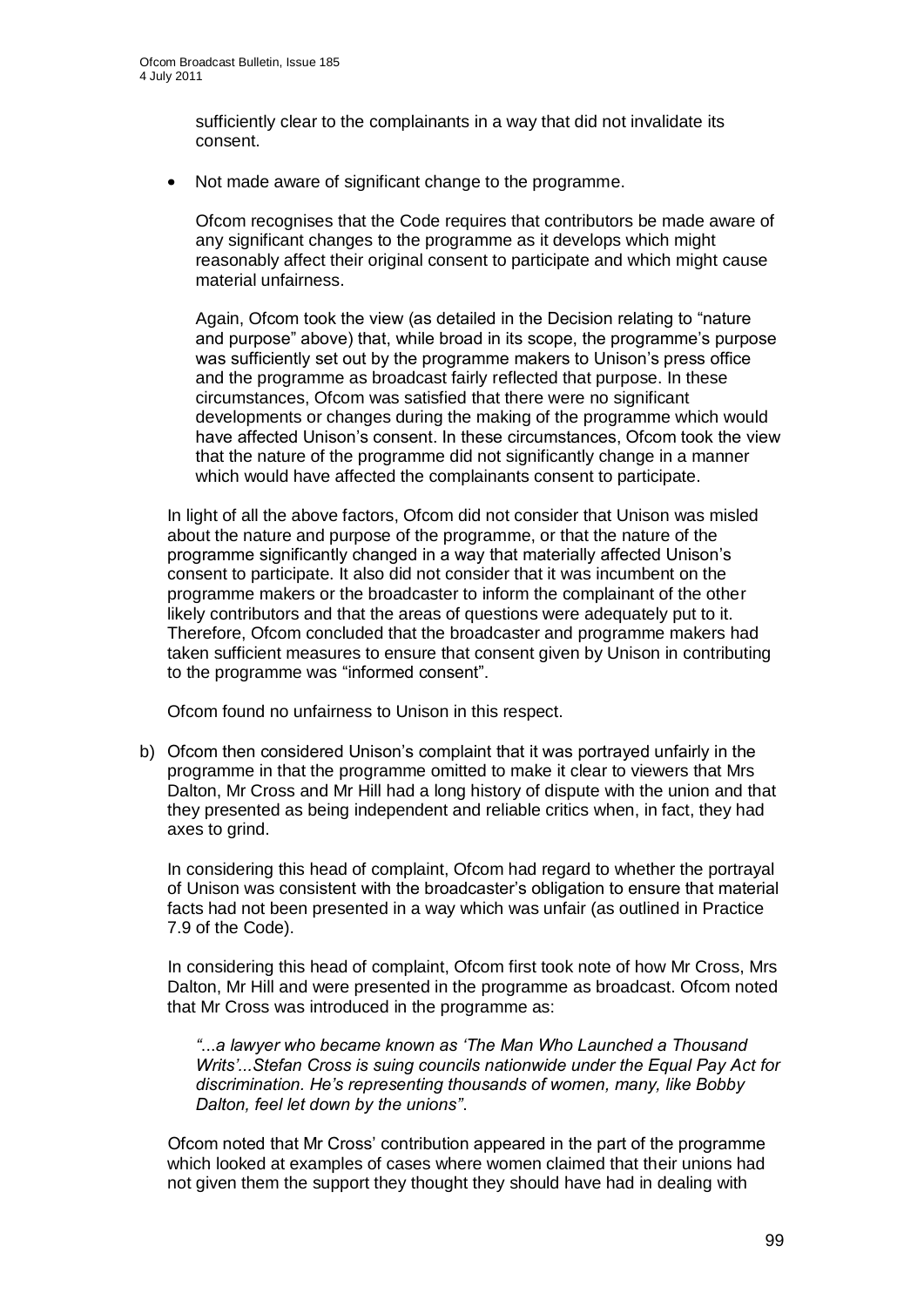equal pay disputes. However, Ofcom also noted that Mr Cross" contribution itself focused on bonuses given to male street cleaners and refuse collectors and the reasons given by some local authorities to justify discriminatory pay scales. It was clear to Ofcom that neither Mr Cross" introduction nor his contribution referred directly to any specific involvement with Unison or any criticism of it. In these circumstances, it was Ofcom"s view that there it would not have been materially relevant for the programme to include a reference to any "history of dispute" Mr Cross or his clients had had with Unison. Ofcom therefore considered that the omission of such a reference in the programme did not amount to a material fact being omitted in a way that was unfair to Unison.

Ofcom then considered Mr Hill"s contribution and the manner in which he was presented in the programme. Ofcom noted that Mr Hill was introduced in the programme as:

*"*...*working for Stefan Cross, having been expelled by his union Unison. He was handing out leaflets"*.

Ofcom then noted Mr Hill"s contribution itself in which he gave his own account of what he claimed to have seen at a meeting between the unions, a local authority and female employees about offers of compensation for years of being paid less than male employees. In particular, Mr Hill said that:

*"The Unison official, I recognised her, she snatched the leaflets and she was shouting "take no notice of him, take no notice of him, don"t read it, it"s rubbish", she was scrunching the leaflets ups and throwing them in the black bin"*.

Ofcom appreciated that Mr Hill"s account referred to an unnamed *"Unison official"*, however, it took the view that he was giving his personal recollection of an incident that he claimed he had witnessed at a particular meeting. Ofcom noted that Unison questioned the reliability and independence of Mr Hill"s account on the basis that he had an "axe to grind" with the union. However, Ofcom considered that the manner in which Mr Hill was introduced and the nature of his contribution in the programme were sufficient to make it clear to viewers that he was giving a personal account, as he was entitled to do. Ofcom also took the view that it was clear that Mr Hill had been expelled from Unison and was working for Mr Cross and that viewers would have been in a position to have reached their own conclusions about the credibility or otherwise of Mr Hill"s contribution. Therefore, Ofcom considered that it was legitimate for the broadcaster to have included Mr Hill"s contribution in the programme and that it had been presented in a way that was unlikely to have materially affected viewers understanding of Unison in a way that was unfair to it.

Ofcom next considered the manner in which Mrs Dalton was presented in the programme and noted the way she was introduced:

*"We"re now going to meet a woman who paid all her union dues for years but now questions what she got in return"*.

Mrs Dalton"s contribution to the programme was significantly longer than those of Mr Cross and Mr Hill and contained a number of incidences of negative experiences she claimed she had had with her former union, Unison. Again, Ofcom recognised that Mrs Dalton"s contribution contained criticism of Unison and its officials. However, it took the view that her contribution reflected her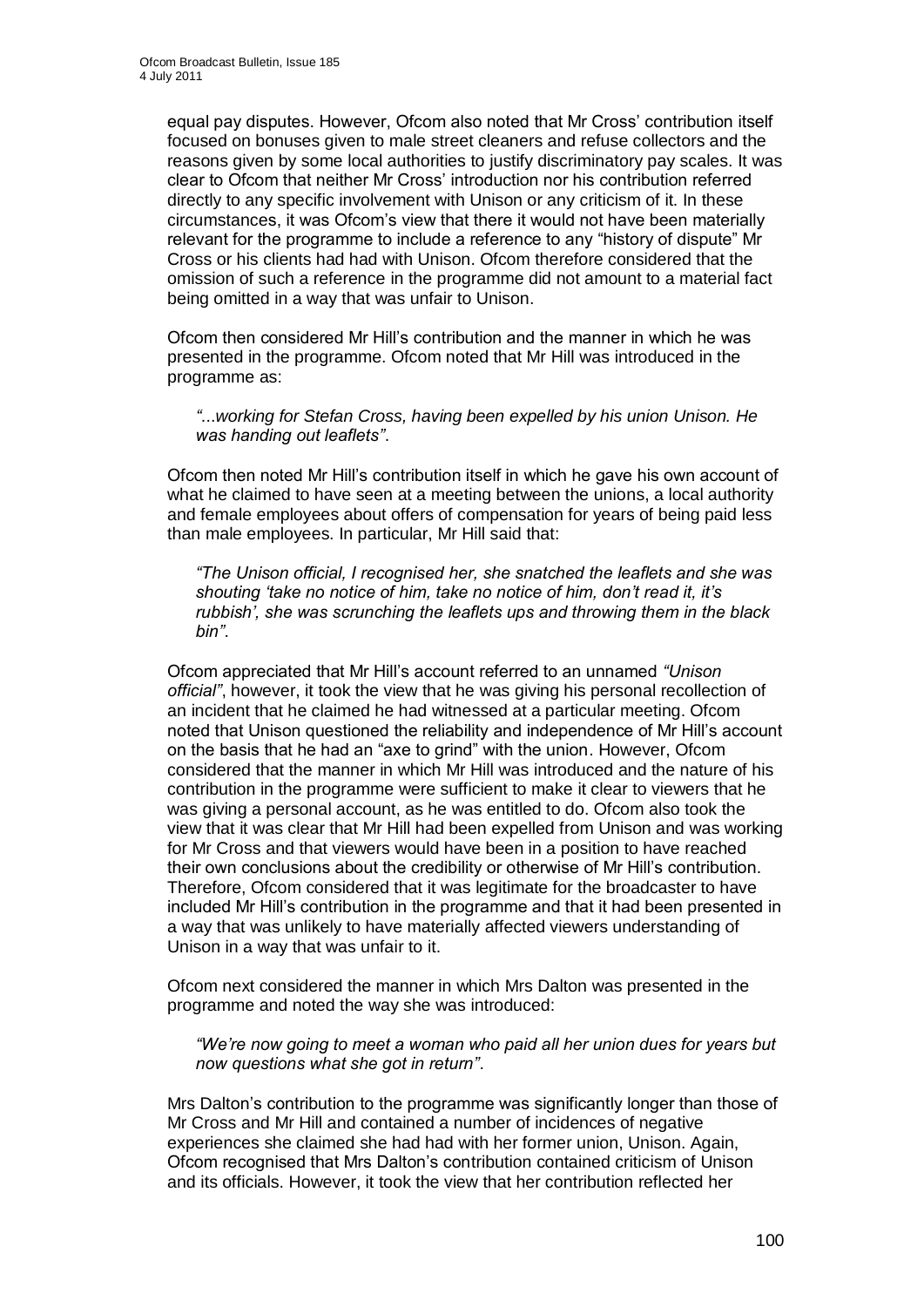personal account and view of her experiences and that these were presented as such in the programme. It was clear, in Ofcom"s view, that viewers would have been in little doubt that Mrs Dalton had been in dispute with Unison for some time and that her experiences had left her feeling somewhat embittered towards her former union. Ofcom considered that, given this context, viewers would have understood Mrs Dalton"s position and would have been able to reach their own conclusions on the reliability, or otherwise, of her contribution.

Taking all these factors into account, Ofcom considered that the inclusion of Mrs Dalton, Mr Hill and Mr Cross in the programme was unlikely to materially affect viewers" understanding of Unison, and its relationship with the three contributors, in a way that was unfair and that the broadcaster had taken reasonable care to ensure that material facts were not presented, omitted or disregarded in a way that portrayed Unison unfairly.

Ofcom therefore found no unfairness to Unison in this respect.

c) Ofcom considered Unison"s complaint that it was not given an appropriate and timely opportunity to respond to the allegations in the programme. In particular, Unison said that the programme makers failed to put the allegations about its treatment of women in relation to equal pay claims in anything but the most general terms, despite the fact that the programme itself featured specific allegations made by Mrs Dalton and Mr Hill. Unison also said that neither it, nor its unidentified representatives referred to in some of the allegations made by Mr Hill and Mrs Dalton, were given the opportunity to respond.

In considering this head of complaint, Ofcom had regard to Practice 7.11 of the Code, which states that if a programme alleges wrongdoing, incompetence or makes other significant allegations, those concerned should normally be given an appropriate and timely opportunity to respond.

The provisions of the Code require broadcasters to put allegations of wrongdoing, incompetence or other significant allegations to those concerned. In Ofcom's view, the fact Unison did not consider that it had been given the opportunity to comment on individual points or issues did not necessarily amount to unfairness. On the contrary, Ofcom"s Code recognises the importance of freedom of expression and the need to allow broadcasters the freedom to broadcast matters of a genuine public interest. However, in presenting significant allegations, reasonable care must be taken not to do so in a way that causes material unfairness to individuals or organisations and to provide an opportunity for the individual or organisation to respond to such allegations. In this particular case, Ofcom recognised that it was in the public interest for the broadcaster to include allegations such as those included by the programme, but that it needed to be consistent with the requirements of the Code.

As already set out in detail in Decision head a) above, Ofcom noted that Unison was initially approached by the programme makers about contributing to the programme by an email dated 24 August 2010. It also noted that a further conversation took place between the assistant producer and Unison"s press officer at the TUC Conference in which further details about the programme and Mr Prentis" interview were discussed. While Ofcom appreciated that there was some dispute between the parties about what was understood by the email and the subsequent conversation, Ofcom took the view that it would have been sufficiently clear to Unison what the stated purpose of the programme was and considered that it would have been reasonable to assume that Unison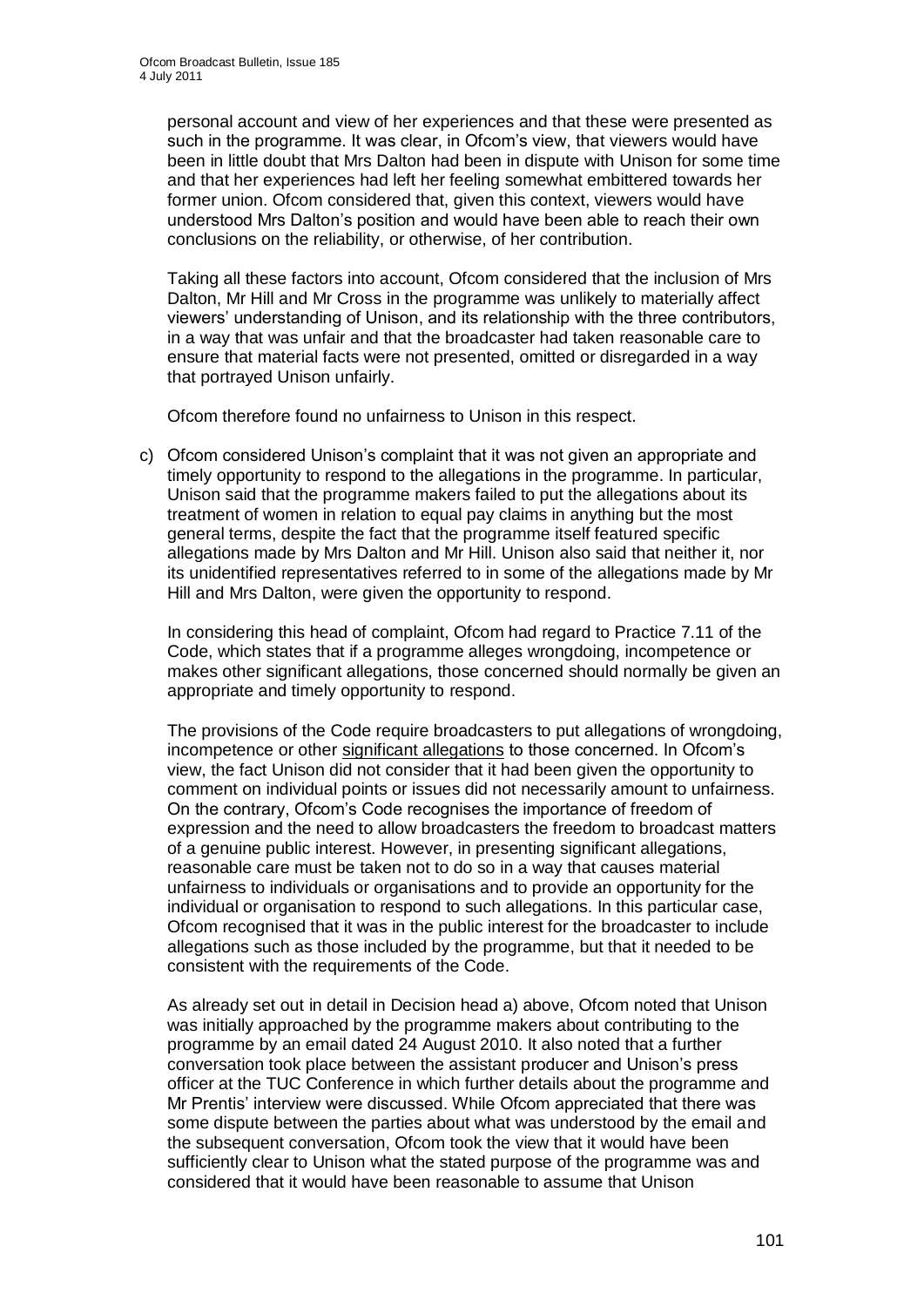understood that a programme such as *Dispatches* was likely to comment on its performance and to criticise it.

Ofcom acknowledged that Unison believed that it should have been told about the 13 specific allegations to be made in the programme in relation to the claims by Mr Hill and Mrs Dalton surrounding the issue of equal pay. However, it also noted that Unison also acknowledged that the programme makers had put the allegations to it, though its questions to Mr Prentis, in "the most general terms".

Ofcom noted the footage of Mr Prentis" interview in the programme and, in particular, the content of the questions asked of him that related to the issue of equal pay. It noted the following exchange between Mr Prentis and the programme's reporter:

- Reporter: *"I mean we have spoken to other women and frankly they feel let down by Unison, and when they turn to the union for help with equal pay disputes they said you weren"t there for them"*.
- Mr Prentis: *"yeah but..."*
- Reporter: *"The men were all getting bonuses and the women weren"t"*.
- Mr Prentis: *"But they, the actual agreements that were reached, you know, were, they"re of another generation and it was employers who wanted to give those bonuses and we had to...yeah but we also..."*
- Reporter: *"But the unions negotiated them and you didn"t then bring the women up and you put all your efforts into keeping the bonuses for the men and not bring the women up to par?"*
- Mr Prentis: *"Yeah, not true. No, that"s not true. We"ve negotiated all through the country that has brought women up and in a large number of cases, because the, you know, we can"t get it up to the level of the men, the men have come down to that level and we have negotiated really difficult agreements for our members to get equal pay"*.
- Reporter: *"But there have been meetings up and down the country, we"ve spoken to women who have gone to them and union reps and council reps were sitting side by side and telling the women to sign"*.
- Mr Prentis: *"The policy of our union is to actually say to anybody who signs one of these agreements, "this is what the employer is offering you, but you do have a legal right" and where any woman, any woman, decides that they would prefer to take a legal case, we will take that case, and that has been our policy for at least five years"*.

In Ofcom"s view, although the allegations put to Mr Prentis in interview did not go into detail about the claims made by particular individuals (namely Mr Hill and Mrs Dalton), the issues raised by the reporter clearly set out the overarching and significant allegation that Unison had not been supportive of some of its female members in disputes relating to equal pay and single status agreements. Ofcom acknowledged these allegations had been made to Mr Prentis during his interview, which could be construed as being a short time in which to expect a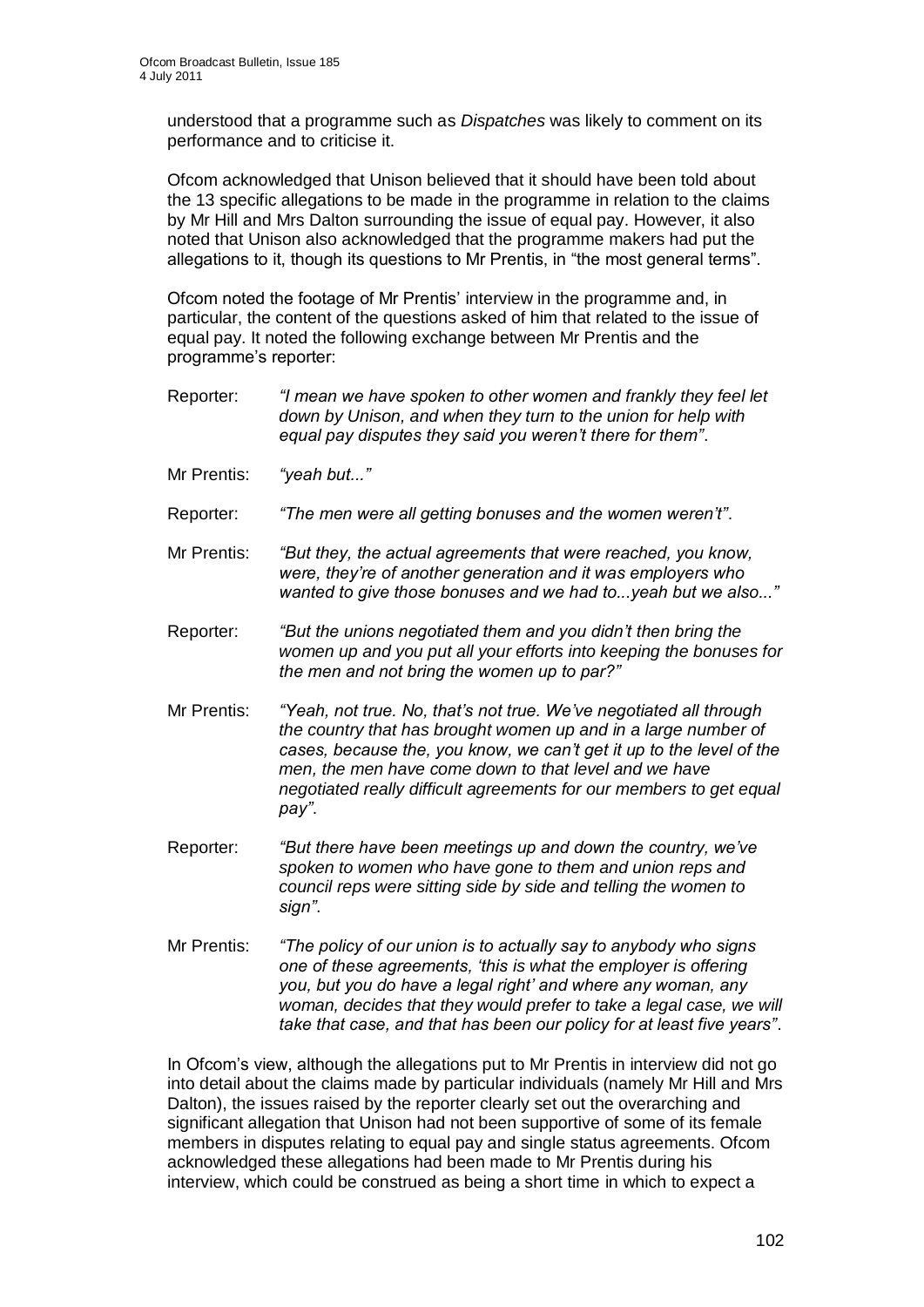contributor to formulate a response. However, Ofcom considered that Mr Prentis, as General Secretary of one of the largest trade unions, would have been aware of the general allegations made against Unison about its handling of members" claims and that he was more than able to respond to them. In particular, Ofcom noted from Mr Prentis" interview footage as broadcast in the programme that his response had been articulate and robust in defence of his union"s record over the past five years and made it clear what Unison"s policy was in relation to female members wishing to take legal action in equal pay disputes.

Ofcom concluded that despite the fact that the allegations about equal pay and single status agreements were put to Mr Prentis in interview and not in advance, he was able to provide an articulate and considered response and which was represented in the programme. It was not incumbent on the broadcaster to put the specific claims made by Mrs Dalton and Mr Hill to Unison for comments as Ofcom considered that their contributions to the programme were illustrative of the main, significant allegations that some female members of Unison felt let down by their union, especially in relation to equal pay and single status agreements. In these circumstances, Ofcom took the view that, notwithstanding the short time given for a response, Unison, through Mr Prentis, was given an appropriate and timely opportunity to respond to the allegations.

Ofcom, therefore, found no unfairness to Unison in this respect.

**Accordingly, Ofcom has not upheld Unison's complaint of unfair treatment in the programme as broadcast.**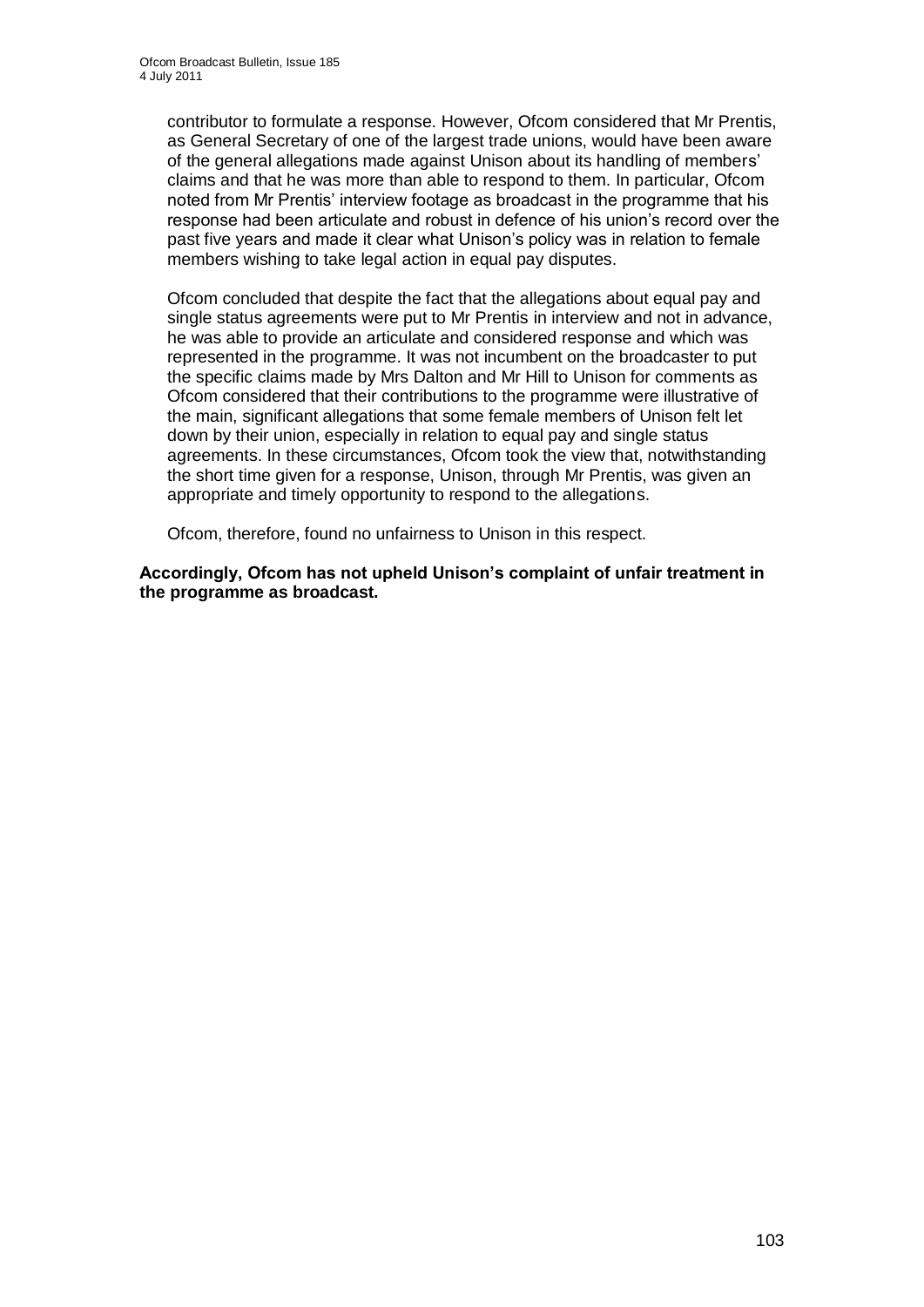## **Other Programmes Not in Breach**

### **Up to 13 June 2011**

| Programme                                           | <b>Broadcaster</b> | <b>Transmission</b><br><b>Date</b> | <b>Categories</b>                            | Number of<br>complaints |
|-----------------------------------------------------|--------------------|------------------------------------|----------------------------------------------|-------------------------|
| 118 118 sponsorship<br>credits                      | ITV1               | n/a                                | Generally accepted<br>standards              | 1                       |
| 118 118's sponsorship<br>of ITV Movies              | $\overline{IV2}$   | 04/06/2011                         | Generally accepted<br>standards              | $\mathbf{1}$            |
| 118 118's sponsorship<br>of ITV Movies              | ITV2               | n/a                                | Harm                                         | $\mathbf{1}$            |
| 4Music                                              | 4Music             | n/a                                | Sexual material                              | 1                       |
| 5 News at 5                                         | Channel 5          | 01/06/2011                         | Due accuracy                                 | $\mathbf{1}$            |
| 60 Minute Makeover                                  | ITV1               | 05/06/2011                         | Harm                                         | $\mathbf{1}$            |
| A Very Dangerous<br>Doctor                          | Channel 4          | 12/05/2011                         | Due impartiality/bias                        | 1                       |
| <b>Accidentally on Purpose</b>                      | Channel 4          | 10/06/2011                         | Transgender<br>discrimination/offence        | $\mathbf{1}$            |
| Airline                                             | Pick TV            | 04/06/2011                         | Animal welfare                               | $\mathbf{1}$            |
| All Watched Over by<br>Machines of Loving<br>Grace  | BBC <sub>2</sub>   | 06/06/2011                         | Generally accepted<br>standards              | $\mathbf{1}$            |
| Angry Boys                                          | BBC <sub>3</sub>   | 07/06/2011                         | Sexual orientation<br>discrimination/offence | 1                       |
| Ant and Dec's Push the<br><b>Button</b>             | ITV1               | 12/03/2011                         | Offensive language                           | 1                       |
| Archer (trailer)                                    | $5*$               | 23/05/2011                         | Generally accepted<br>standards              | 1                       |
| At the Races                                        | Racing Channel     | 17/05/2011                         | Materially misleading                        | $\mathbf{1}$            |
| Aviva's sponsorship of<br><b>ITV Drama Premiers</b> | ITV1               | 06/06/2011                         | Generally accepted<br>standards              | 1                       |
| Aviva's sponsorship of<br><b>ITV Drama Premiers</b> | ITV1               | 07/06/2011                         | Generally accepted<br>standards              | $\mathbf{1}$            |
| <b>Breakfast</b>                                    | BBC <sub>1</sub>   | 04/06/2011                         | Offensive language                           | $\mathbf{1}$            |
| <b>Breaking a Female</b><br>Paedophile Ring         | Channel 4          | 26/05/2011                         | Generally accepted<br>standards              | $\mathbf{1}$            |
| <b>Britain's Got Talent</b>                         | ITV1               | 29/05/2011                         | Competitions                                 | $\overline{5}$          |
| <b>Britain's Got Talent</b>                         | ITV1               | 29/05/2011                         | Race<br>discrimination/offence               | 1                       |
| <b>Britain's Got Talent</b>                         | ITV1               | 30/05/2011                         | Sexual material                              | $\overline{7}$          |
| <b>Britain's Got Talent</b>                         | ITV1               | 31/05/2011                         | Drugs, smoking,<br>solvents or alcohol       | $\mathbf{1}$            |
| <b>Britain's Got Talent</b>                         | ITV <sub>1</sub>   | 31/05/2011                         | Materially misleading                        | 3                       |
| <b>Britain's Got Talent</b>                         | ITV1               | 31/05/2011                         | Generally accepted<br>standards              | 9                       |
| <b>Britain's Got Talent</b>                         | ITV1               | 31/05/2011                         | Outside of remit /<br>other                  | $\mathbf{1}$            |
| <b>Britain's Got Talent</b>                         | ITV1               | 31/05/2011                         | Sexual material                              | $\mathbf{1}$            |
| <b>Britain's Got Talent</b>                         | ITV1               | 01/06/2011                         | Drugs, smoking,<br>solvents or alcohol       | $\mathbf{1}$            |
| <b>Britain's Got Talent</b>                         | ITV1               | 01/06/2011                         | Race<br>discrimination/offence               | 4                       |
| <b>Britain's Got Talent</b>                         | $ITV1+1$           | 01/06/2011                         | Participation TV -<br>Misleadingness         | $\overline{1}$          |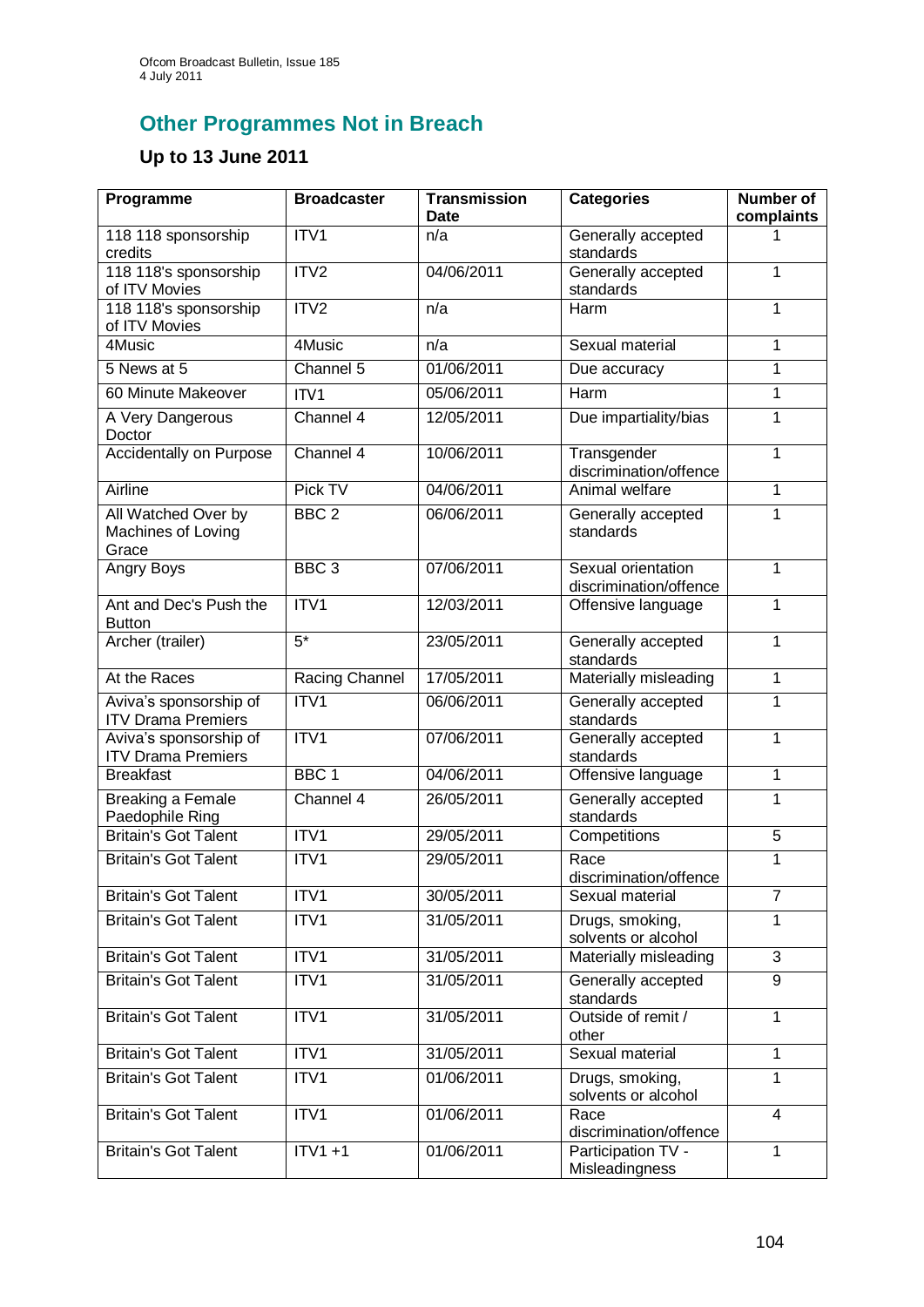| <b>Britain's Got Talent</b>                   | ITV1                  | 02/06/2011 | Animal welfare                         | 1               |
|-----------------------------------------------|-----------------------|------------|----------------------------------------|-----------------|
| <b>Britain's Got Talent</b>                   | ITV1                  | 02/06/2011 | Competitions                           | $\overline{5}$  |
| <b>Britain's Got Talent</b>                   | ITV1                  | 02/06/2011 | Generally accepted<br>standards        | 6               |
| <b>Britain's Got Talent</b>                   | ITV1                  | 03/06/2011 | Animal welfare                         | $\overline{2}$  |
| <b>Britain's Got Talent</b>                   | ITV1                  | 03/06/2011 | Competitions                           | $\overline{3}$  |
| <b>Britain's Got Talent</b>                   | ITV1                  | 03/06/2011 | Voting                                 | 1               |
| <b>Britain's Got Talent</b>                   | ITV <sub>1</sub>      | n/a        | Competitions                           | 1               |
| <b>Britain's Got Talent</b>                   | ITV1                  | n/a        | Materially misleading                  | 1               |
| <b>Britain's Got Talent Final</b>             | ITV1                  | 04/06/2011 | Competitions                           | 1               |
| <b>Britain's Got Talent Final</b>             | ITV1                  | 04/06/2011 | Gender<br>discrimination/offence       | $\overline{2}$  |
| <b>Britain's Got Talent Final</b>             | ITV1                  | 04/06/2011 | Voting                                 | 1               |
| <b>Britain's Got Talent Final</b>             | ITV1                  | 04/06/2011 | Voting                                 | $\overline{4}$  |
| <b>Britain's Got Talent Final</b>             | ITV1                  | 04/06/2011 | Gender<br>discrimination/offence       | 1               |
| <b>Britain's Got Talent</b><br><b>Results</b> | ITV1                  | 31/05/2011 | Advertising/editorial<br>distinction   | 1               |
| <b>Britain's Got Talent</b><br><b>Results</b> | ITV1                  | 02/06/2011 | Competitions                           | 1               |
| Camelot                                       | Channel 4             | 11/06/2011 | Offensive language                     | 13              |
| <b>Case Histories</b>                         | BBC <sub>1</sub>      | 06/06/2011 | Generally accepted<br>standards        | 6               |
| Celebrity Juice                               | ITV <sub>2</sub>      | 28/05/2011 | Gender<br>discrimination/offence       | 1               |
| Channel 5 News update                         | Channel 5             | 09/06/2011 | Generally accepted<br>standards        | 1               |
| Channel promotion                             | <b>Comedy Central</b> | 28/05/2011 | Surreptitious<br>advertising           | 1               |
| Channel promotion                             | <b>Comedy Central</b> | 30/05/2011 | Surreptitious<br>advertising           | 1               |
| Channel promotion                             | <b>Comedy Central</b> | 01/06/2011 | Surreptitious<br>advertising           | 1               |
| Chase & Status "Time"                         | <b>WTF</b>            | 26/05/2011 | Offensive language                     | 1               |
| Chase & Status "Time"                         | <b>WTF</b>            | 28/05/2011 | Offensive language                     | 1               |
| <b>Coronation Street</b>                      | ITV1                  | n/a        | Due accuracy                           | 1               |
| <b>Coronation Street</b>                      | ITV1                  | 14/04/2011 | Drugs, smoking,<br>solvents or alcohol | 1               |
| <b>Coronation Street</b>                      | ITV1                  | 29/05/2011 | Offensive language                     | 1               |
| <b>Coronation Street</b>                      | ITV1                  | 30/05/2011 | Race<br>discrimination/offence         | $\overline{3}$  |
| <b>Coronation Street</b>                      | ITV1                  | 31/05/2011 | Under 18s in<br>programmes             | $\overline{10}$ |
| <b>Coronation Street</b>                      | ITV <sub>1</sub>      | 02/06/2011 | Generally accepted<br>standards        | $\mathbf{1}$    |
| <b>Coronation Street</b>                      | ITV1                  | 03/06/2011 | Generally accepted<br>standards        | 1               |
| <b>Coronation Street</b>                      | ITV <sub>1</sub>      | 06/06/2011 | Drugs, smoking,<br>solvents or alcohol | 1               |
| <b>Coronation Street</b><br>Omnibus           | ITV1                  | 04/06/2011 | Scheduling                             | 1               |
| Da Dick and Dom<br><b>Diaries</b>             | <b>CBBC</b>           | 12/06/2011 | Animal welfare                         | 1               |
| Deal or No Deal                               | Channel 4             | 07/06/2011 | Race                                   | $\overline{2}$  |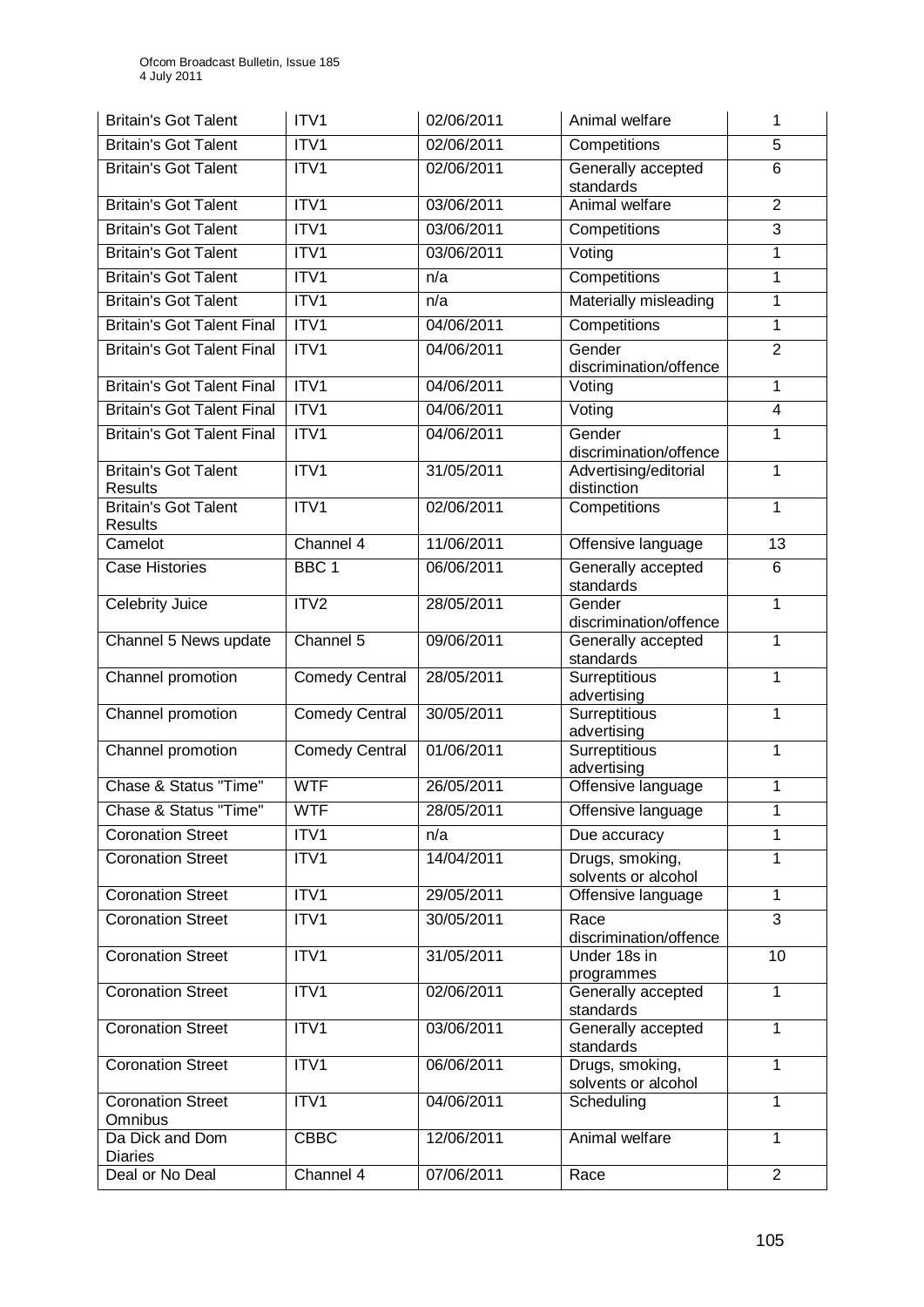|                                                        |                            |            | discrimination/offence                                       |                |
|--------------------------------------------------------|----------------------------|------------|--------------------------------------------------------------|----------------|
| Dennis and Gnasher                                     | <b>CBBC</b>                | 09/06/2011 | Generally accepted<br>standards                              | $\mathbf{1}$   |
| Diagnosis Live From the<br>Clinic                      | Channel 4                  | 25/05/2011 | <b>Nudity</b>                                                | 1              |
| Diagnosis Live from the<br>Clinic (trailer)            | Channel 4                  | various    | Generally accepted<br>standards                              | 12             |
| Dispatches                                             | Channel 4                  | 23/05/2011 | Materially misleading                                        | 3              |
| Doctor Who                                             | BBC <sub>1</sub>           | 28/05/2011 | Generally accepted<br>standards                              | 1              |
| Doctor Who                                             | BBC <sub>1</sub>           | 04/06/2011 | Religious/Beliefs<br>discrimination/offence                  | $\mathbf{1}$   |
| Doctors                                                | BBC1                       | 01/06/2011 | Religious/Beliefs<br>discrimination/offence                  | 1              |
| Don't Tell the Bride                                   | BBC <sub>3</sub>           | 06/06/2011 | Offensive language                                           | $\mathbf{1}$   |
| EastEnders                                             | BBC <sub>1</sub>           | 27/05/2011 | Generally accepted<br>standards                              | 1              |
| EastEnders                                             | BBC <sub>1</sub>           | 30/05/2011 | Sexual material                                              | 11             |
| <b>EastEnders</b>                                      | BBC <sub>1</sub>           | 10/06/2011 | Product placement                                            | 1              |
| EastEnders Omnibus                                     | BBC <sub>1</sub>           | 05/06/2011 | Sexual material                                              | $\mathbf{1}$   |
| <b>Elite Days</b>                                      | <b>Television X</b>        | 18/05/2011 | Participation TV -<br>Protection of under<br>18 <sub>s</sub> | 1              |
| <b>Elite Nights</b>                                    | Elite TV 2                 | 21/05/2011 | Participation TV -<br>Offence                                | 1              |
| <b>Embarrassing Fat</b><br><b>Bodies</b>               | Channel 4                  | 06/06/2011 | Materially misleading                                        | $\mathbf{1}$   |
| <b>Embarrassing Fat</b><br><b>Bodies</b>               | Channel 4                  | 06/06/2011 | <b>Nudity</b>                                                | $\overline{2}$ |
| <b>Embarrassing Illnesses</b>                          | Discovery Home<br>& Health | n/a        | Generally accepted<br>standards                              | $\mathbf{1}$   |
| Emergency with Angela<br>Griffin                       | Sky1                       | 04/05/2011 | Fairness & Privacy                                           | $\mathbf{1}$   |
| Emmerdale                                              | <b>UTV</b>                 | 24/05/2011 | Generally accepted<br>standards                              | $\overline{1}$ |
| Emmerdale                                              | ITV1                       | 31/05/2011 | Due impartiality/bias                                        | 1              |
| Eraza sponsorship credit                               | <b>Blighty</b>             | 22/05/2011 | Materially misleading                                        | 1              |
| <b>Family Guy</b>                                      | BBC <sub>3</sub>           | 30/05/2011 | Religious/Beliefs<br>discrimination/offence                  | 1              |
| Forensic Investigators<br>(trailer)                    | <b>CBS Reality</b>         | 20/05/2011 | Violence and<br>dangerous behaviour                          | $\mathbf{1}$   |
| Four in a Bed                                          | Channel 4                  | 30/05/2011 | Religious/Beliefs<br>discrimination/offence                  | 1              |
| Government Radio<br>adverts on 2010 Student<br>Finance | <b>XFM</b>                 | 05/06/2011 | Advertising content                                          | 1              |
| <b>Grand Prix Forum</b>                                | <b>BBC</b> Interactive     | 29/05/2011 | Race<br>discrimination/offence                               | $\mathbf 1$    |
| <b>Green Green Grass</b>                               | Gold                       | 16/05/2011 | Race<br>discrimination/offence                               | 1              |
| Have I Got a Bit More<br>News for You                  | BBC <sub>2</sub>           | 14/05/2011 | Animal welfare                                               | 1              |
| Have I Got News for<br>You                             | BBC <sub>1</sub>           | 27/05/2011 | Generally accepted<br>standards                              | 1              |
| Have I Got News for<br>You                             | BBC <sub>1</sub>           | 03/06/2011 | Religious/Beliefs<br>discrimination/offence                  | 88             |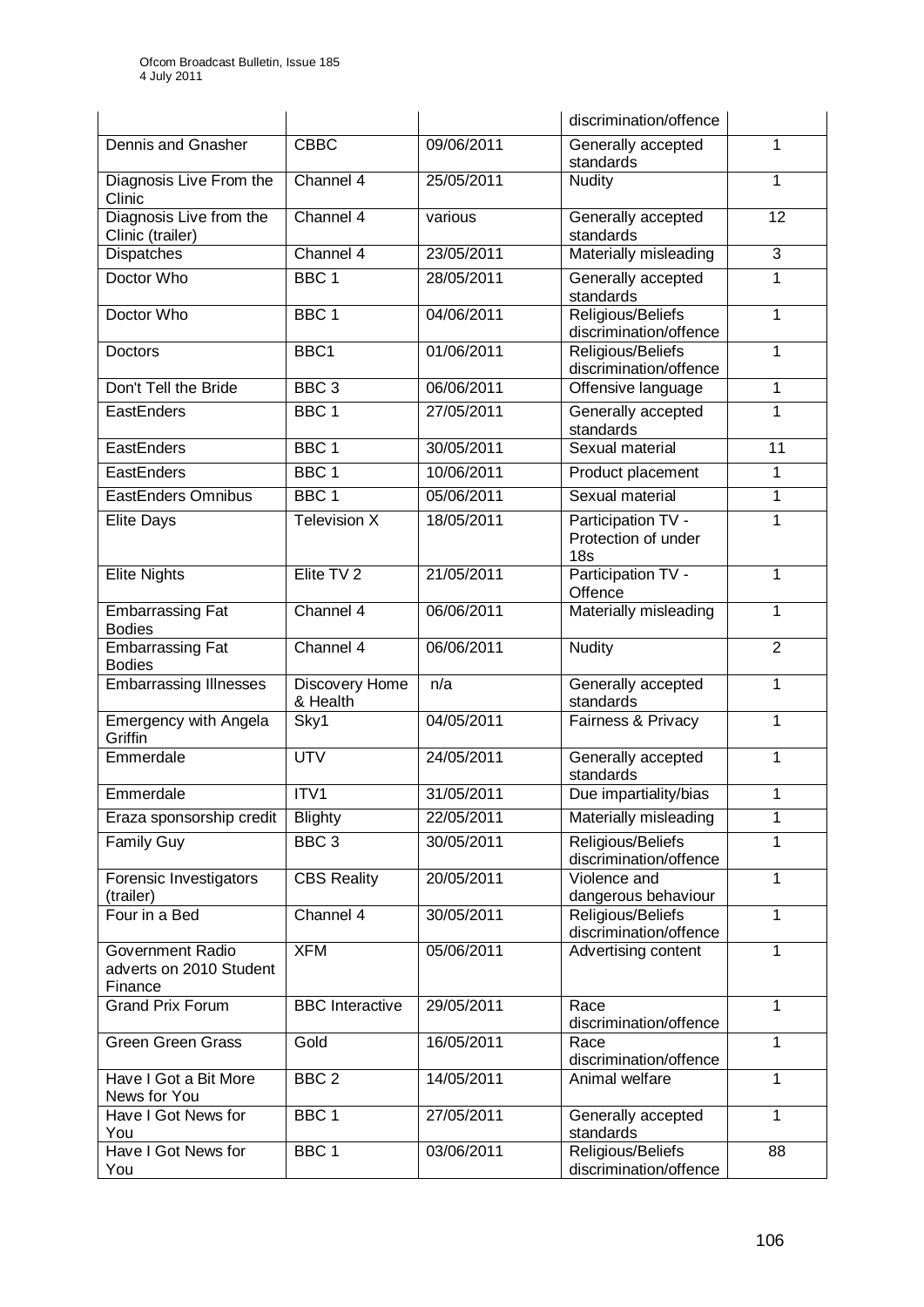| Have I Got News For<br>You             | BBC <sub>2</sub>        | 11/06/2011 | Offensive language                          | 1              |
|----------------------------------------|-------------------------|------------|---------------------------------------------|----------------|
| <b>Holby City</b>                      | BBC <sub>1</sub>        | 31/05/2011 | Sexual material                             | 12             |
| Injustice                              | ITV1                    | 06/06/2011 | Offensive language                          | $\overline{2}$ |
| Injustice                              | ITV1                    | 08/06/2011 | Materially misleading                       | 1              |
| <b>Islamic Masayal</b>                 | <b>DM Digital</b>       | 04/05/2011 | Religious/Beliefs<br>discrimination/offence | 1              |
| <b>ITV News at Ten and</b><br>Weather  | ITV1                    | 31/05/2011 | Due impartiality/bias                       | 1              |
| <b>Julia Hartley Brewer</b>            | <b>LBC 97.3FM</b>       | 19/05/2011 | Generally accepted<br>standards             | 1              |
| Little Howard's Big<br>Question        | BBC <sub>2</sub>        | 04/06/2011 | Generally accepted<br>standards             | 1              |
| Long Lost Family                       | ITV1                    | 19/05/2011 | Harm                                        | 1              |
| Loose Women                            | ITV1                    | 03/06/2011 | Drugs, smoking,<br>solvents or alcohol      | 1              |
| Made in Chelsea                        | E <sub>4</sub>          | 23/05/2011 | Generally accepted<br>standards             | 1              |
| Mark Hurley's Happy<br>Hour            | <b>Redshift Radio</b>   | 30/04/2011 | Competitions                                | $\overline{3}$ |
| Matt Forde                             | Talksport               | 21/05/2011 | Race<br>discrimination/offence              | 1              |
| Meridian Tonight                       | <b>ITV1 Meridian</b>    | 03/06/2011 | Outside of remit /<br>other                 | 1              |
| <b>Midsomer Murders</b>                | ITV1                    | 09/06/2011 | Offensive language                          | 1              |
| Much Ado About a Minor<br>Ting         | Channel 4               | 28/05/2011 | Violence and<br>dangerous behaviour         | 1              |
| News, Sport, Weather                   | <b>Sky News</b>         | 05/06/2011 | Due accuracy                                | 1              |
| Newsround                              | BBC <sub>1</sub>        | 07/06/2011 | Scheduling                                  | 1              |
| Old Speckled Hen<br>sponsorship credit | Dave                    | n/a        | Sexual material                             | 1              |
| Outlaw                                 | Channel 5               | 09/06/2011 | Violence and<br>dangerous behaviour         | 1              |
| Panorama                               | BBC <sub>1</sub>        | 31/05/2011 | Generally accepted<br>standards             | 5              |
| Patrick Billington Show                | Viking FM               | 09/05/2011 | Competitions                                | 1              |
| Politics and Media                     | <b>Islam Channel</b>    | 25/05/2011 | Due impartiality/bias                       | 1              |
| Popstar to Operastar                   | <b>ITV</b>              | n/a        | Competitions                                | 1              |
| <b>Rabbit Chat and Date</b>            | Rabbit Chat and<br>Date | 12/06/2011 | Generally accepted<br>standards             | 1              |
| <b>Red Light Central</b>               | Red Light 3             | 19/05/2011 | Participation TV -<br>Offence               | 1              |
| <b>Red Light Central</b>               | Red Light 1             | 25/05/2011 | Participation TV -<br>Offence               | 1              |
| Red Light Lounge                       | Red Light 3             | 21/05/2011 | Participation TV -<br>Offence               | 1              |
| Road Wars                              | Pick TV                 | 04/06/2011 | Materially misleading                       | $\mathbf{1}$   |
| Russell Howard's Good<br>News          | BBC <sub>3</sub>        | 31/03/2011 | Transgender<br>discrimination/offence       | 33             |
| School of Silence                      | <b>CBBC</b>             | 17/05/2011 | Generally accepted<br>standards             | 1              |
| Scott & Bailey (trailer)               | ITV1                    | 27/05/2011 | Violence and<br>dangerous behaviour         | 1              |
| Scott and Bailey                       | ITV1                    | 29/05/2011 | Offensive language                          | $\mathbf{1}$   |
| Scott and Bailey                       | ITV1                    | 12/06/2011 | Generally accepted                          | 1              |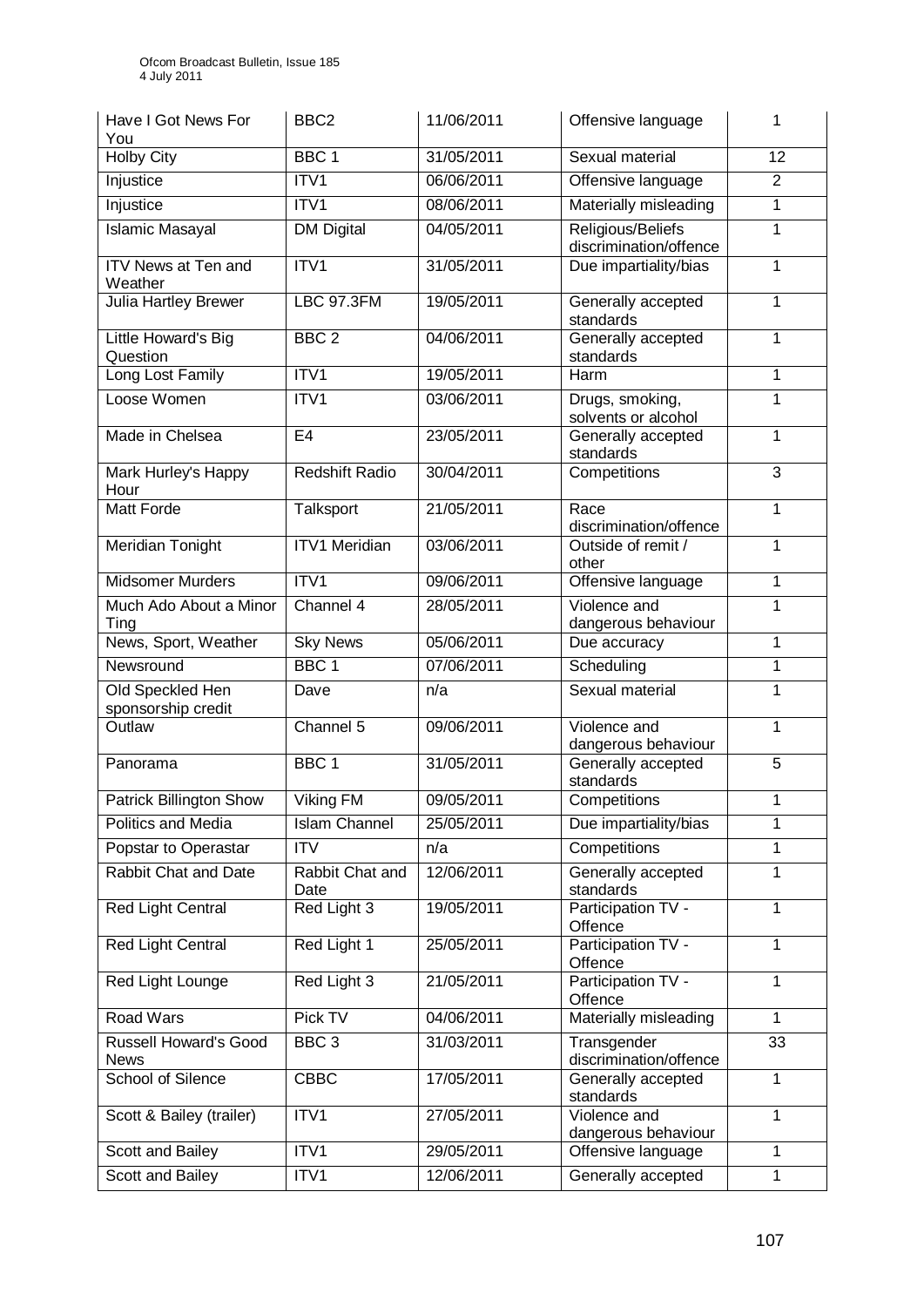|                                                                    |                                           |            | standards                                    |                |
|--------------------------------------------------------------------|-------------------------------------------|------------|----------------------------------------------|----------------|
| Simon Mayo                                                         | <b>BBC Radio 2</b>                        | 08/06/2011 | Generally accepted<br>standards              | 1              |
| Sky News with Colin<br><b>Brazier</b>                              | <b>Sky News</b>                           | 28/05/2011 | Generally accepted<br>standards              | 1              |
| Sky News, BBC News,<br>ITV News, Channel 4<br>News, Channel 5 News | Sky, BBC, ITV,<br>Channel 4,<br>Channel 5 | n/a        | Race<br>discrimination/offence               | 1              |
| So You Think You Can<br>Dance                                      | BBC <sub>1</sub>                          | 14/05/2011 | Voting                                       | 1              |
| So You Think You Can<br>Dance                                      | BBC <sub>1</sub>                          | 04/06/2011 | Sexual material                              | 1              |
| <b>SOS</b> International                                           | TV3 Sweden                                | 20/04/2011 | Advertising/editorial<br>distinction         | 1              |
| Springwatch                                                        | BBC <sub>2</sub>                          | 09/06/2011 | Sexual orientation<br>discrimination/offence | 1              |
| Springwatch                                                        | BBC <sub>2</sub>                          | 09/06/2011 | Sexual orientation<br>discrimination/offence | 1              |
| Sri Lanka's Killing Fields                                         | Channel 4                                 | 14/06/2011 | Out of Remit (Pre-<br>Transmission)          | 13             |
| Steve Wright in the<br>Afternoon                                   | <b>BBC Radio 2</b>                        | 18/10/2010 | Exorcism, the occult<br>and the paranormal   | 1              |
| Strangeways                                                        | ITV1                                      | 16/05/2011 | Crime                                        | 5              |
| Strangeways                                                        | ITV1                                      | 16/05/2011 | Crime                                        | 1              |
| Strangeways                                                        | ITV1                                      | 16/05/2011 | Generally accepted<br>standards              | 1              |
| Strangeways                                                        | ITV1                                      | 16/05/2011 | Generally accepted<br>standards              | 1              |
| T <sub>4</sub>                                                     | Channel 4                                 | 28/05/2011 | Sexual material                              | 1              |
| The Apprentice                                                     | BBC <sub>1</sub>                          | 18/05/2011 | Race<br>discrimination/offence               | 1              |
| The Apprentice: You're<br>Fired!                                   | BBC <sub>2</sub>                          | 01/06/2011 | Generally accepted<br>standards              | 1              |
| The Apprentice: You're<br>Fired!                                   | BBC <sub>2</sub>                          | 08/06/2011 | Gender<br>discrimination/offence             | 1              |
| The Bassman                                                        | Capital Radio                             | 10/06/2011 | Sexual material                              | 1              |
| The Blame Game                                                     | <b>BBC 1 Northern</b><br>Ireland          | 20/05/2011 | Generally accepted<br>standards              | 1              |
| The Breakfast Show                                                 | Absolute Radio                            | 29/05/2011 | Competitions                                 | 1              |
| The Fairy Jobmother<br>(trailer)                                   | More4                                     | 07/06/2011 | Harm                                         | $\mathbf{1}$   |
| The Graham Norton<br>Show                                          | BBC <sub>1</sub>                          | 27/05/2011 | Generally accepted<br>standards              | 1              |
| The Human Centipede                                                | SyFy                                      | 11/06/2011 | Generally accepted<br>standards              | 1              |
| The Jeremy Kyle Show                                               | ITV1                                      | 07/06/2011 | Crime                                        | $\overline{1}$ |
| The Million Pound Drop<br>Live                                     | Channel 4                                 | 27/05/2011 | Materially misleading                        | $\mathbf{1}$   |
| The News Quiz                                                      | <b>BBC Radio 4</b>                        | 08/10/2010 | Offensive language                           | $\overline{3}$ |
| The News Quiz                                                      | <b>BBC Radio 4</b>                        | 27/05/2011 | <b>Disability</b><br>discrimination/offence  | 1              |
| The One Show                                                       | BBC <sub>1</sub>                          | 30/05/2011 | Sexual material                              | $\mathbf{1}$   |
| The Scheme                                                         | <b>BBC 1 Scotland</b>                     | 23/05/2011 | Drugs, smoking,<br>solvents or alcohol       | $\overline{5}$ |
| The Shadow Line                                                    | BBC <sub>2</sub>                          | 12/05/2011 | Animal welfare                               | $\mathbf{1}$   |